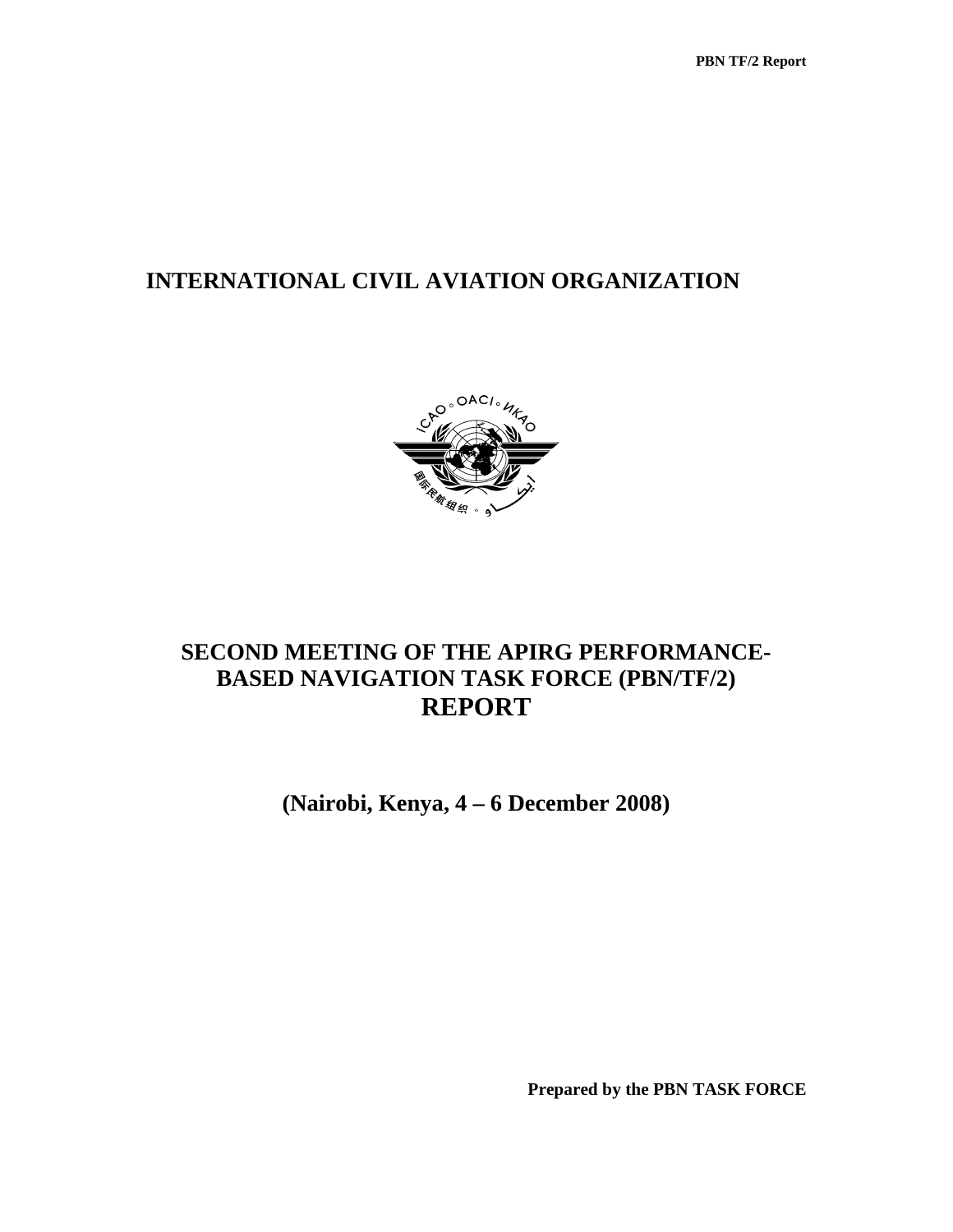**The PBN Task Force is a Task Force of the AFI Planning and Implementation Regional Group (APIRG).** 

**Its Reports are therefore submitted to APIRG through the ATS/AIS/SAR Sub-Group for review and action.** 

**The designations employed and the presentation of material in this publication do not imply the expression of any opinion whatsoever on the part of ICAO concerning the legal status of any country, territory, city or area or of its authorities, or concerning the delimitation of its frontiers or boundaries.**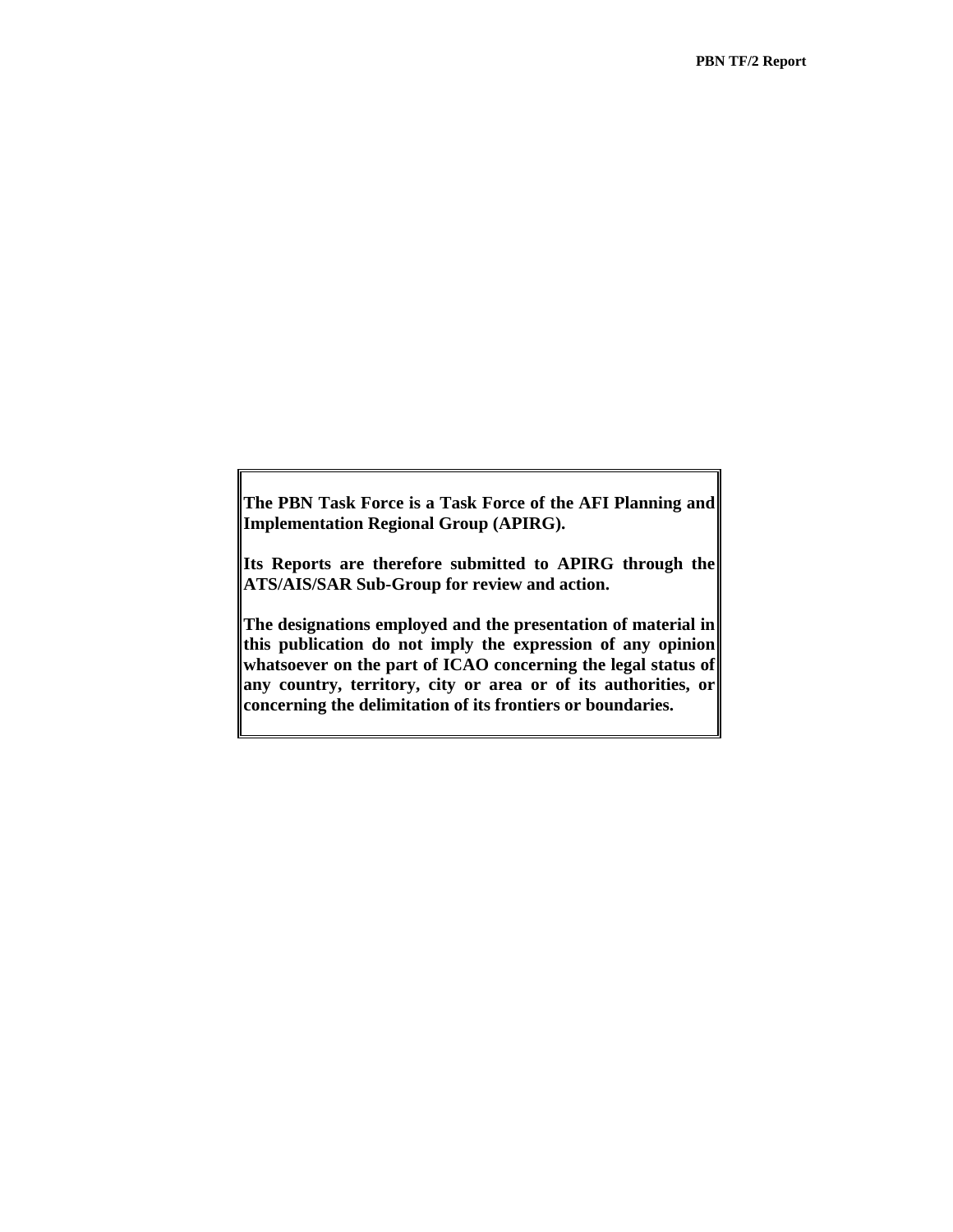# **Table of Contents**

| $\mathbf{1}$ |
|--------------|
|              |
|              |
| $\mathbf{1}$ |
|              |
| 2            |
| 3            |
| 8            |

# **Appendices:**

| <b>Appendix A:</b> List of Participants.                                           |
|------------------------------------------------------------------------------------|
| Appendix B: AFI Regional Performance Based Navigation Roadmap.                     |
| <b>Appendix C:</b> State PBN Implementation Plan Template.                         |
| <b>Appendix D:</b> Extract from Special AFI RAN 08 meeting report on Agenda Item 6 |
| Appendix E: Extract from Appendix D Special AFI RAN 08 meeting report.             |
| <b>Appendix F:</b> Material for the development of the AFI PBN implementation plan |
| <b>Appendix G:</b> National PBN Programme Managers' Terms of Reference             |
| <b>Appendix H:</b> PBN Task Force revised Terms of Reference                       |
|                                                                                    |

----------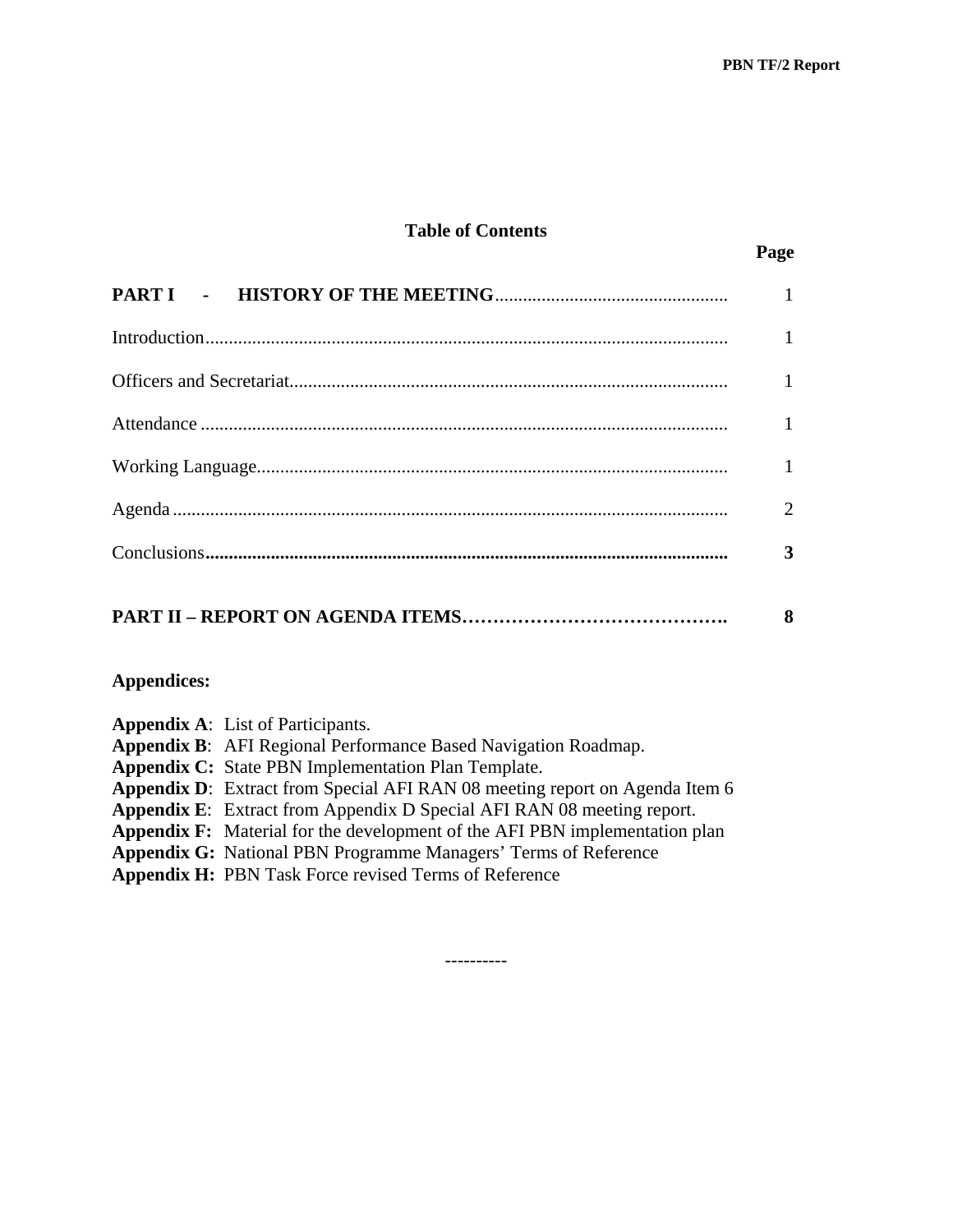# **PART I – HISTORY OF THE MEETING**

### **1. Introduction**

1.1 The Second PBN Task Force (PBN/TF/2) was convened pursuant to APIRG 16 meeting Conclusion 16/2 by the ICAO ESAF Office Nairobi, from 4 to 6 December 2008.

1.2 The Second meeting of the PBN Task Force was opened by Mr. Mamadou Ndiaye, Deputy Regional Director, ICAO ESAF Office.

1.3 The meeting nominated Mr. Matthys C. Horak, as the Chairman of the meeting. He thanked the participants for the confidence given to him and appealed for their full cooperation to come up with the expected conclusions and decisions.

### **2. Officers and Secretariat**

2.1 Mr. Apolo Kharuga, Regional Officer, Air Traffic Management from the ICAO ESAF Office, Nairobi, was the Secretary of the meeting; Mr. Erwin Lassooij, RO/PBN Programme Coordinator HQ, and Mr. K. Brou RO/ATM Nairobi, assisted him.

### **3. Attendance**

3.1 The meeting was attended by Sixty Seven (67) participants from 22 States and 6 International Organizations namely; ASECNA, EUROCONTROL, IATA, IFALPA, IFATCA and JEPPESEN. The list of participants is given at **Appendix A** to this report.

**-------** 

### **4. Working Language**

4.1 The meeting was conducted in the English language.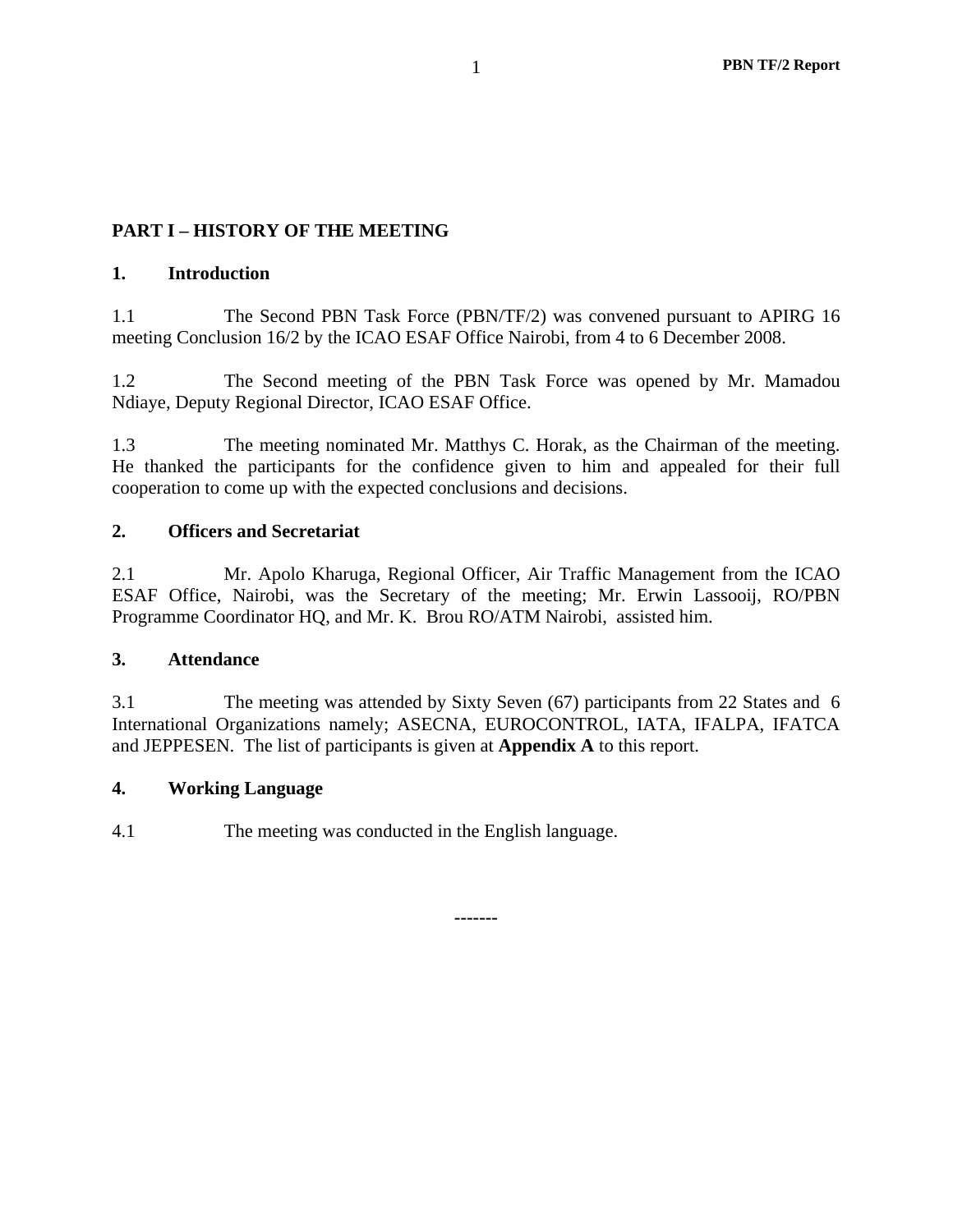### **5. AGENDA**

### **5.1 The following Agenda was adopted:**

**Agenda Item 1**: Review and follow-up of the conclusions of the first meeting of the Performance Based Navigation Task Force (PBN TF/1) meeting. **Agenda Item 2:** Review of the activities of the AFI Regional PBN Implementation Plan Work Group. **Agenda Item 3:** Review of the activities of the State PBN Plan Work Group. **Agenda Item 4:** Consideration of PBN matters arising from the Special AFI RAN 08 meeting. **Agenda Item 5:** Any other business

----------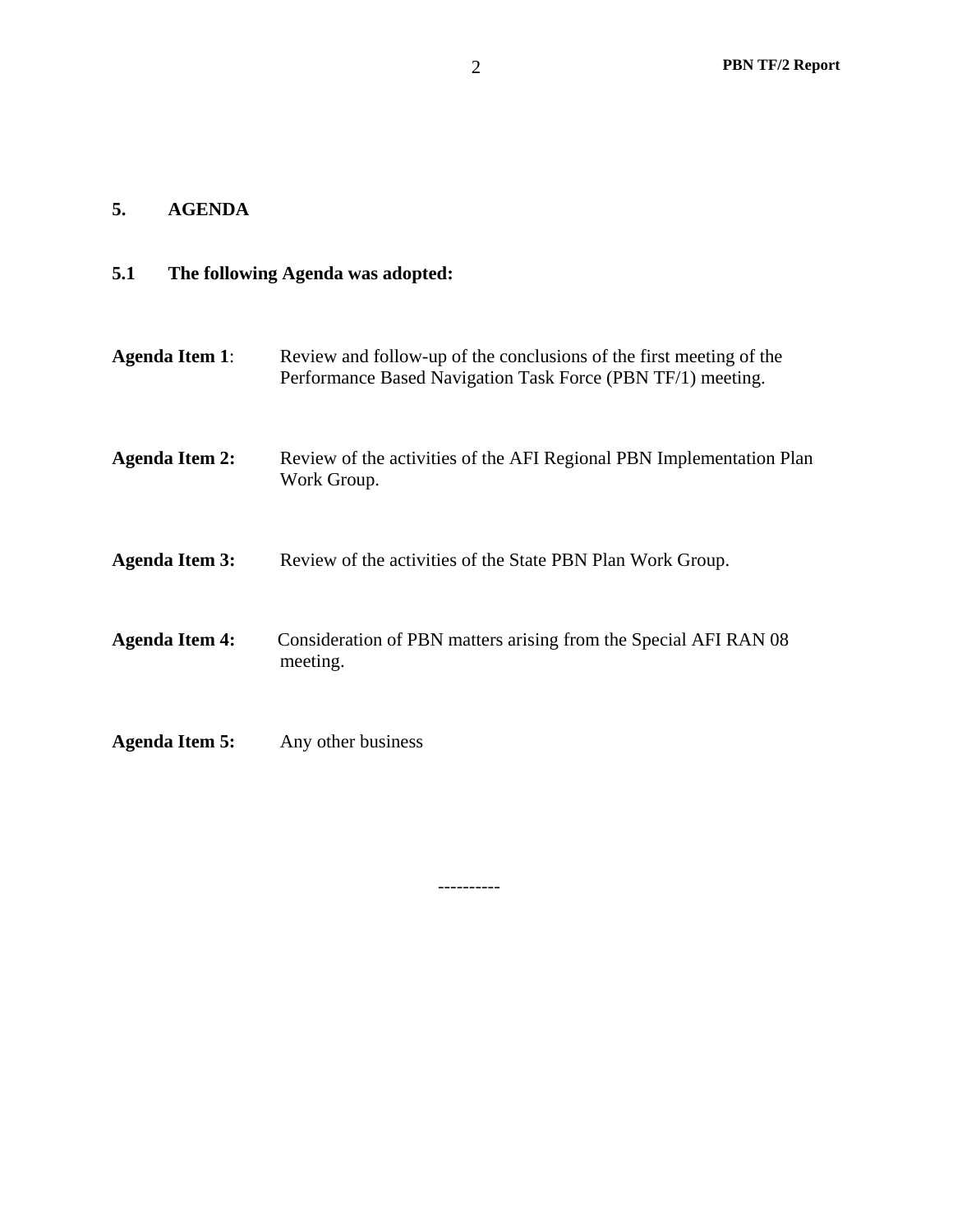# **List of Conclusions and Decisions:**

| <b>Number</b>          | <b>Title</b>                                                                                                                                                                                                                                                                                                                                                                                                                                                |  |
|------------------------|-------------------------------------------------------------------------------------------------------------------------------------------------------------------------------------------------------------------------------------------------------------------------------------------------------------------------------------------------------------------------------------------------------------------------------------------------------------|--|
| <b>Conclusion 2/1:</b> | <b>Members of PBN Task Force</b>                                                                                                                                                                                                                                                                                                                                                                                                                            |  |
|                        | That the following States and International Organizations shall nominate experts to serve<br>as members of the PBN Task Force: Algeria, Benin, Burundi, Botswana, Cameroon, Cape<br>Verde, Chad, Democratic Republic of Congo (DRC), Egypt, Ethiopia, Ghana, Kenya,<br>Lesotho, Liberia, Mauritius, Nigeria, Rwanda, Senegal, Seychelles, Sierra Leone, South<br>Africa, Sudan, Tanzania, Tunisia, Uganda, IFALPA, IFATCA, IATA, ASECNA and<br>Roberts FIR. |  |
| <b>Conclusion 2/2:</b> | <b>Conduct of Surveys on aircraft equipage</b>                                                                                                                                                                                                                                                                                                                                                                                                              |  |
|                        | That:                                                                                                                                                                                                                                                                                                                                                                                                                                                       |  |
|                        | a) ICAO Regional Offices conduct regular surveys on aircraft equipage within the<br>AFI Region, as part of PBN implementation related activities; and<br>b) ICAO regional surveys on aircraft equipage should be carried out in close<br>coordination with States, IATA and AFRAA.                                                                                                                                                                          |  |
| <b>Conclusion 2/3:</b> | <b>Civil/Military Coordination</b>                                                                                                                                                                                                                                                                                                                                                                                                                          |  |
|                        | That in order to ensure the safe and coordinated implementation of PBN in the AFI<br>Region, States should ensure that the military aviation authorities are fully involved in the<br>planning and implementing process.                                                                                                                                                                                                                                    |  |
| <b>Conclusion 2/4:</b> | <b>Nomination of National PBN Programme Managers (NPPMs)</b>                                                                                                                                                                                                                                                                                                                                                                                                |  |
|                        | That States/service providers which have not done so, designate/nominate as soon as<br>possible, but not later than 28 February 2009 a National PBN Programme Manager PBN<br>(NPPM), who will be responsible for ensuring that the proper mechanism be put in place<br>for the effective implementation of PBN.                                                                                                                                             |  |
|                        | Note: The terms of reference of PBN programme managers are provided at Appendix G<br>to this report                                                                                                                                                                                                                                                                                                                                                         |  |
| <b>Conclusion 2/5:</b> | <b>Implementation of PBN in the AFI Region</b>                                                                                                                                                                                                                                                                                                                                                                                                              |  |
|                        | That:                                                                                                                                                                                                                                                                                                                                                                                                                                                       |  |
|                        | States in the AFI Region ensure that all requirements be met with a view to safely<br>a)<br>implementing PBN; and<br>Implementation of PBN in the AFI Region be harmonized and coordinated with other<br>b)<br>adjacent Regions.                                                                                                                                                                                                                            |  |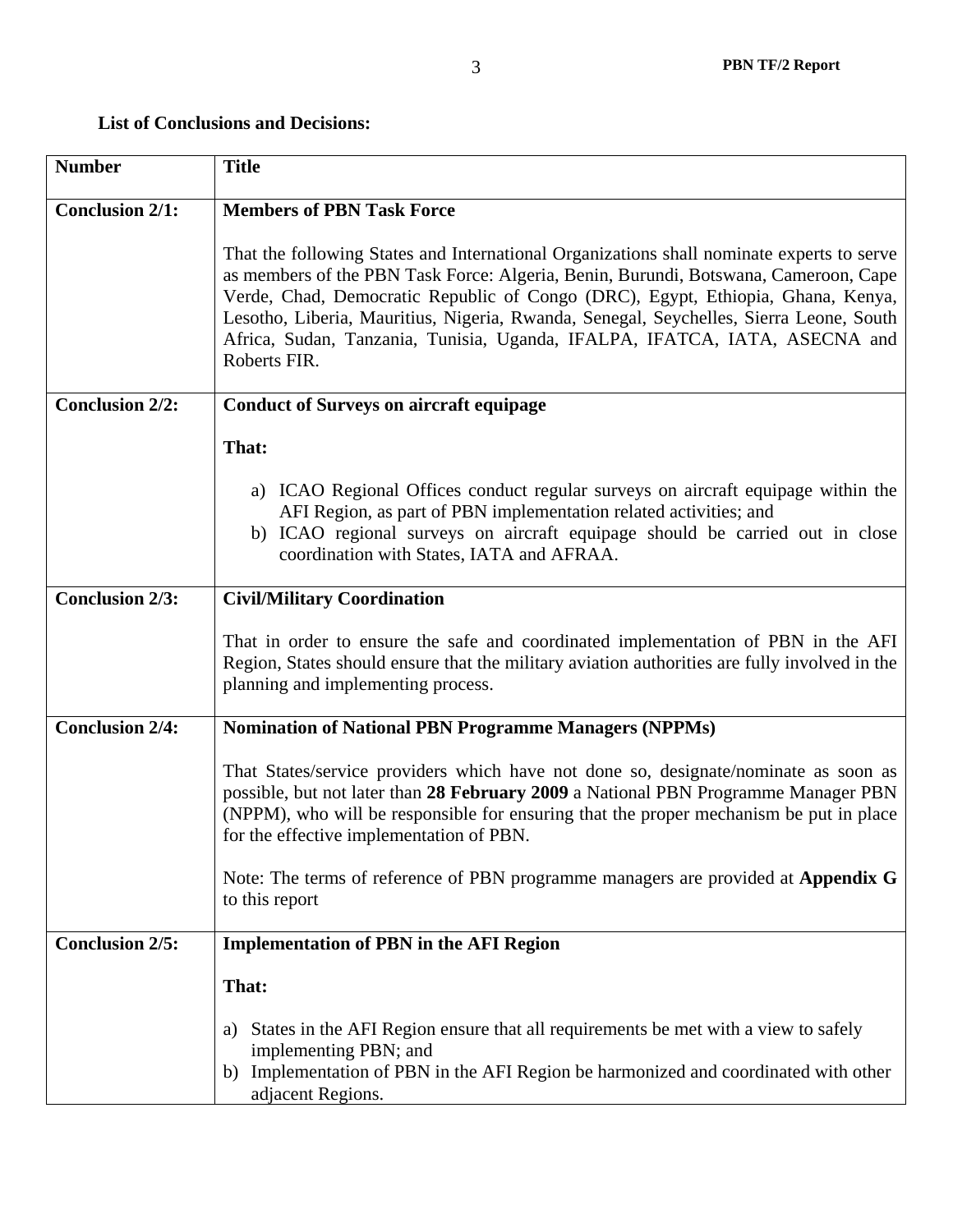| <b>Number</b>           | <b>Title</b>                                                                                                                                                                                                                                                                                                                                                                                                                                                                                                                                                                                                                                                                                                                                                             |  |  |
|-------------------------|--------------------------------------------------------------------------------------------------------------------------------------------------------------------------------------------------------------------------------------------------------------------------------------------------------------------------------------------------------------------------------------------------------------------------------------------------------------------------------------------------------------------------------------------------------------------------------------------------------------------------------------------------------------------------------------------------------------------------------------------------------------------------|--|--|
| <b>Conclusion 2/6:</b>  | Training of all personnel involved with the implementation of PBN in the AFI<br><b>Region</b>                                                                                                                                                                                                                                                                                                                                                                                                                                                                                                                                                                                                                                                                            |  |  |
|                         | That:                                                                                                                                                                                                                                                                                                                                                                                                                                                                                                                                                                                                                                                                                                                                                                    |  |  |
|                         | APIRG PBN Task Force identify training needs in order to assist States with<br>a)<br>RNAV/RNP implementation in the en-route, terminal, and approach flight phases,<br>taking into account the performance-based navigation (PBN) concept.<br>b) Seminars/Workshops be organized in the Region for training of relevant personnel<br>directly involved in the implementation of PBN namely pilots, controllers,<br>procedures designers, dispatchers, OPS/Air, operators etc;<br>c) ICAO develop training modules on PBN by 31 December 2009 that may be used<br>by States for training; and<br>d) States having difficulties in implementing PBN implementation programme, may<br>either individually or in group explore the possibility of seeking outside expertise. |  |  |
| <b>Conclusion 2/7:</b>  | <b>PBN</b> Legislation                                                                                                                                                                                                                                                                                                                                                                                                                                                                                                                                                                                                                                                                                                                                                   |  |  |
|                         | That the States include in their legislation and regulations the provisions relating to<br>PBN.                                                                                                                                                                                                                                                                                                                                                                                                                                                                                                                                                                                                                                                                          |  |  |
| <b>Conclusion 2/8:</b>  | Participation of representatives of States involved in PBN approval process                                                                                                                                                                                                                                                                                                                                                                                                                                                                                                                                                                                                                                                                                              |  |  |
|                         | That representatives of States involved in the PBN approval process of aircraft operators,<br>be invited to attend the future meetings of the PBN Task Force.                                                                                                                                                                                                                                                                                                                                                                                                                                                                                                                                                                                                            |  |  |
| <b>Conclusion 2/9:</b>  | <b>Funding of the PBN Implementation Programme</b>                                                                                                                                                                                                                                                                                                                                                                                                                                                                                                                                                                                                                                                                                                                       |  |  |
|                         | That regulatory bodies, operators, service providers and other stakeholders be granted<br>budgetary allocations for acquisitions and other activities necessary for ensuring that all<br>the requirements be met in a timely manner in order to safely implement PBN in the AFI<br>Region.                                                                                                                                                                                                                                                                                                                                                                                                                                                                               |  |  |
| <b>Conclusion 2/10:</b> | <b>AFI Regional PBN Implementation Plan</b>                                                                                                                                                                                                                                                                                                                                                                                                                                                                                                                                                                                                                                                                                                                              |  |  |
|                         | That:                                                                                                                                                                                                                                                                                                                                                                                                                                                                                                                                                                                                                                                                                                                                                                    |  |  |
|                         | The Regional PBN Implementation Plan at Appendix B is applicable in the AFI Region.                                                                                                                                                                                                                                                                                                                                                                                                                                                                                                                                                                                                                                                                                      |  |  |
|                         |                                                                                                                                                                                                                                                                                                                                                                                                                                                                                                                                                                                                                                                                                                                                                                          |  |  |
|                         |                                                                                                                                                                                                                                                                                                                                                                                                                                                                                                                                                                                                                                                                                                                                                                          |  |  |
|                         |                                                                                                                                                                                                                                                                                                                                                                                                                                                                                                                                                                                                                                                                                                                                                                          |  |  |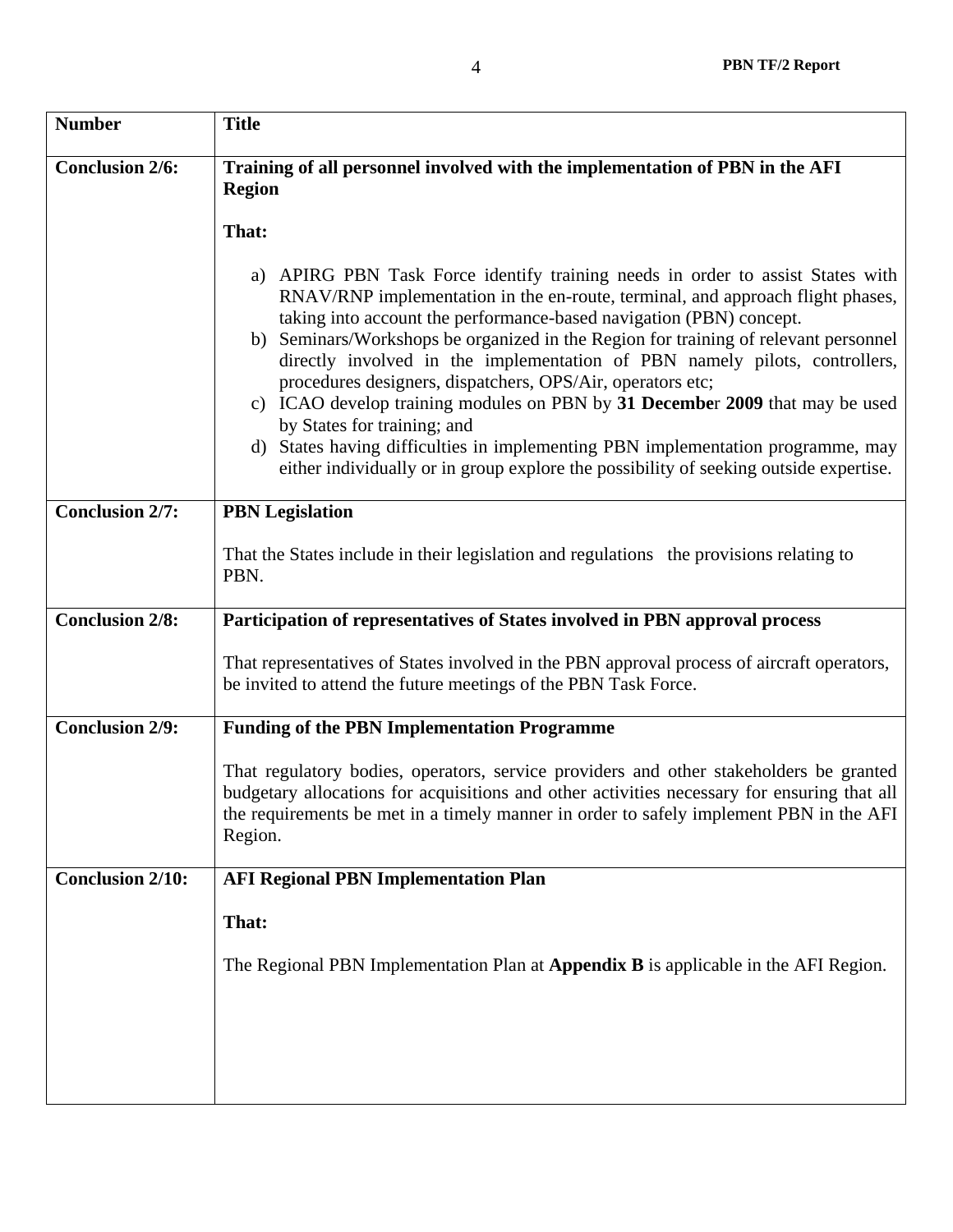| <b>Number</b>           | <b>Title</b>                                                                                                                                                                                                                                                                                                                                      |  |
|-------------------------|---------------------------------------------------------------------------------------------------------------------------------------------------------------------------------------------------------------------------------------------------------------------------------------------------------------------------------------------------|--|
| <b>Conclusion 2/11:</b> | <b>National PBN Plan Template</b>                                                                                                                                                                                                                                                                                                                 |  |
|                         | That:                                                                                                                                                                                                                                                                                                                                             |  |
|                         | States use the National PBN Plan Template at <b>Appendix C</b> in developing their<br>National PBN Plans; and                                                                                                                                                                                                                                     |  |
|                         | b) States complete their National PBN Plans as soon as possible, but not later than 31<br>December 2009.                                                                                                                                                                                                                                          |  |
| <b>Conclusion 2/12:</b> | Follow up action of Special RAN Recommendations relating to PBN implementation                                                                                                                                                                                                                                                                    |  |
|                         | <b>That the PBN Task Force:</b>                                                                                                                                                                                                                                                                                                                   |  |
|                         | Initiate follow up action on the Special RAN Recommendations relevant to PBN<br>a)<br>shown at <b>Appendix D</b> ; and<br>Submit to APIRG a report on actions taken.<br>b)                                                                                                                                                                        |  |
|                         |                                                                                                                                                                                                                                                                                                                                                   |  |
| <b>Conclusion 2/13:</b> | Amendment to the AFI CNS/ATM Plan (Doc.003)                                                                                                                                                                                                                                                                                                       |  |
|                         | That APIRG amend the relevant parts of the AFI/CNS/ATM Plan (Doc.003) to<br>incorporate PBN issues.                                                                                                                                                                                                                                               |  |
| <b>Conclusion 2/14:</b> | <b>AFI Region PBN Performance Objectives</b>                                                                                                                                                                                                                                                                                                      |  |
|                         | That in accordance with Special AFI RAN 08 Recommendation 6/9, and in order to<br>provide the direction to the implementation of PBN in the AFI Region in accordance with<br>the ICAO planning framework, the AFI PBN performance objectives be developed based<br>on the performance framework forms (PFFs) at <b>Appendix E</b> to this report. |  |
| <b>Conclusion 2/15:</b> | <b>AFI PBN Action Plan.</b>                                                                                                                                                                                                                                                                                                                       |  |
|                         | That the APIRG PBN Task Force develop the PBN Action Plan using the material at<br><b>Appendix <math>F</math></b> to this report.                                                                                                                                                                                                                 |  |
| <b>Conclusion 2/16:</b> | <b>Renaming of APIRG PBN Task Force</b>                                                                                                                                                                                                                                                                                                           |  |
|                         | That taking into consideration the PBN Task Force assigned objective to ensure that the<br>implementation of the navigation element of the CNS/ATM system is based on clearly<br>established operational requirement:                                                                                                                             |  |
|                         |                                                                                                                                                                                                                                                                                                                                                   |  |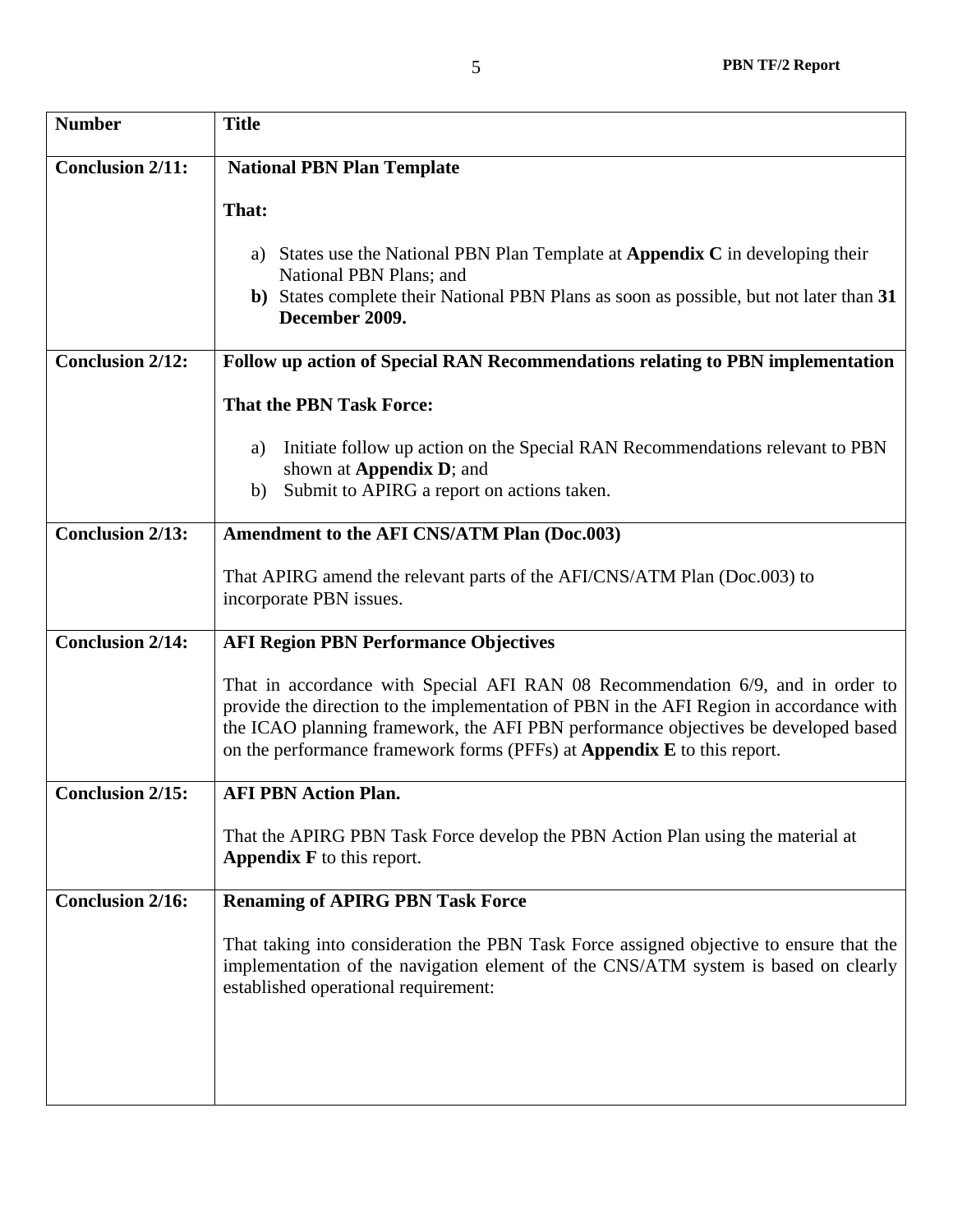| <b>Number</b> | <b>Title</b>                                                                                                                                                                                                                              |                                                                                                                                                                                                                                                                               |
|---------------|-------------------------------------------------------------------------------------------------------------------------------------------------------------------------------------------------------------------------------------------|-------------------------------------------------------------------------------------------------------------------------------------------------------------------------------------------------------------------------------------------------------------------------------|
|               | <b>APIRG:</b>                                                                                                                                                                                                                             |                                                                                                                                                                                                                                                                               |
|               | Task Force;<br>this report; and                                                                                                                                                                                                           | a) Consider the renaming of the PBN/GNSS Task Force as AFI PBN/GNSS<br>b) Amend the terms of reference of the PBN Task Force as at Appendix H to<br>c) AFI GNSS Strategy be amended taking into consideration the AFI<br>Regional PBN Plan developed by APIRG PBN Task Force. |
| Decision 2/1: | Finalization and Distribution of AFI Regional PBN Plan and National PBN Plan                                                                                                                                                              |                                                                                                                                                                                                                                                                               |
|               | <b>Template</b><br>but in any case not later than 28 February 2009.                                                                                                                                                                       | That the Secretariat finalize the AFI PBN Regional Plan and National PBN Plan<br>Template developed by APIRG PBN Task Force (as shown in Appendices B and C to<br>this report), and ensure that they are made available to all AFI States as soon as possible,                |
| Decision 2/2: | <b>Establishment of a PBN Task Force Working Group on En-Route Operations</b>                                                                                                                                                             |                                                                                                                                                                                                                                                                               |
|               | That an En-Route Working Group is established with the following members to develop<br>the AFI PBN Performance Objectives and Action Plan for $en$ – route phase of flight<br>operations.<br><b>Members of Working Group for En-route</b> |                                                                                                                                                                                                                                                                               |
|               | Algeria                                                                                                                                                                                                                                   | South Africa                                                                                                                                                                                                                                                                  |
|               | Benin                                                                                                                                                                                                                                     | Sudan                                                                                                                                                                                                                                                                         |
|               | <b>Burundi</b>                                                                                                                                                                                                                            | Tanzania                                                                                                                                                                                                                                                                      |
|               | CapeVerde                                                                                                                                                                                                                                 | Uganda                                                                                                                                                                                                                                                                        |
|               | <b>DRC</b>                                                                                                                                                                                                                                | <b>ASECNA</b> (Rapporteur)                                                                                                                                                                                                                                                    |
|               | Egypt                                                                                                                                                                                                                                     | <b>IATA</b>                                                                                                                                                                                                                                                                   |
|               | Lesotho<br>Liberia                                                                                                                                                                                                                        | <b>IFALPA</b><br><b>IFATCA</b>                                                                                                                                                                                                                                                |
|               | Mauritius                                                                                                                                                                                                                                 | <b>Roberts FIR</b>                                                                                                                                                                                                                                                            |
| Decision 2/3: | Establishment of a PBN Task Force Working Group on Terminal and Approach<br><b>Operations</b>                                                                                                                                             |                                                                                                                                                                                                                                                                               |
|               | operations.                                                                                                                                                                                                                               | That a Terminal/Approach Working Group is established to develop the AFI PBN<br>Performance Objectives and Action Plan for terminal and approach phases of flight                                                                                                             |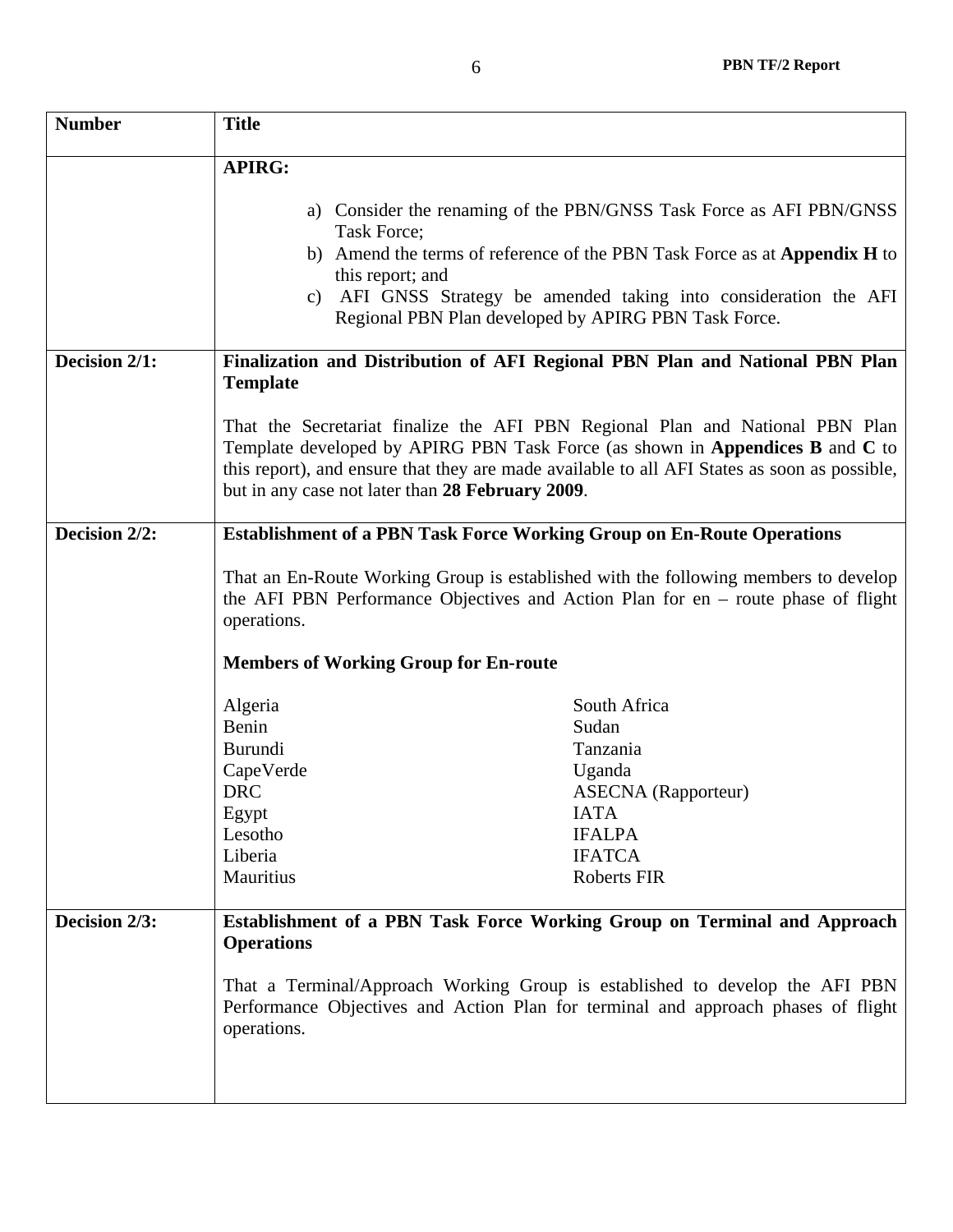| <b>Number</b> | <b>Title</b>                                                                                                                                                                                                                                                                                                                                                                                          |                                                                                                                                                       |
|---------------|-------------------------------------------------------------------------------------------------------------------------------------------------------------------------------------------------------------------------------------------------------------------------------------------------------------------------------------------------------------------------------------------------------|-------------------------------------------------------------------------------------------------------------------------------------------------------|
|               | Members of the Working Group for Terminal and Approach                                                                                                                                                                                                                                                                                                                                                |                                                                                                                                                       |
|               | <b>Botswana</b><br>Cameroon<br>Chad<br>Ethiopia<br>Ghana<br>Kenya<br>Liberia<br>Nigeria<br>Rwanda                                                                                                                                                                                                                                                                                                     | Senegal<br>Seychelles (Rapporteur)<br>Sierra Leone<br>Tunisia<br><b>ASECNA</b><br><b>IATA</b><br><b>IFALPA</b><br><b>IFATCA</b><br><b>Roberts FIR</b> |
| Decision 2/4: | <b>Working Methodology</b><br><b>That the Task Force will:</b><br>Utilize Electronic means to post WPs and IPs prior to meetings; website:<br>a)<br>www.icao.int/esaf/pbn;<br>b) Post at least one week prior to the meetings on the following ICAO website:<br>www.icao.int/esaf/pbn;<br>c) Conduct paperless meetings as far as possible;<br>All correspondence will be via electronic means.<br>d) |                                                                                                                                                       |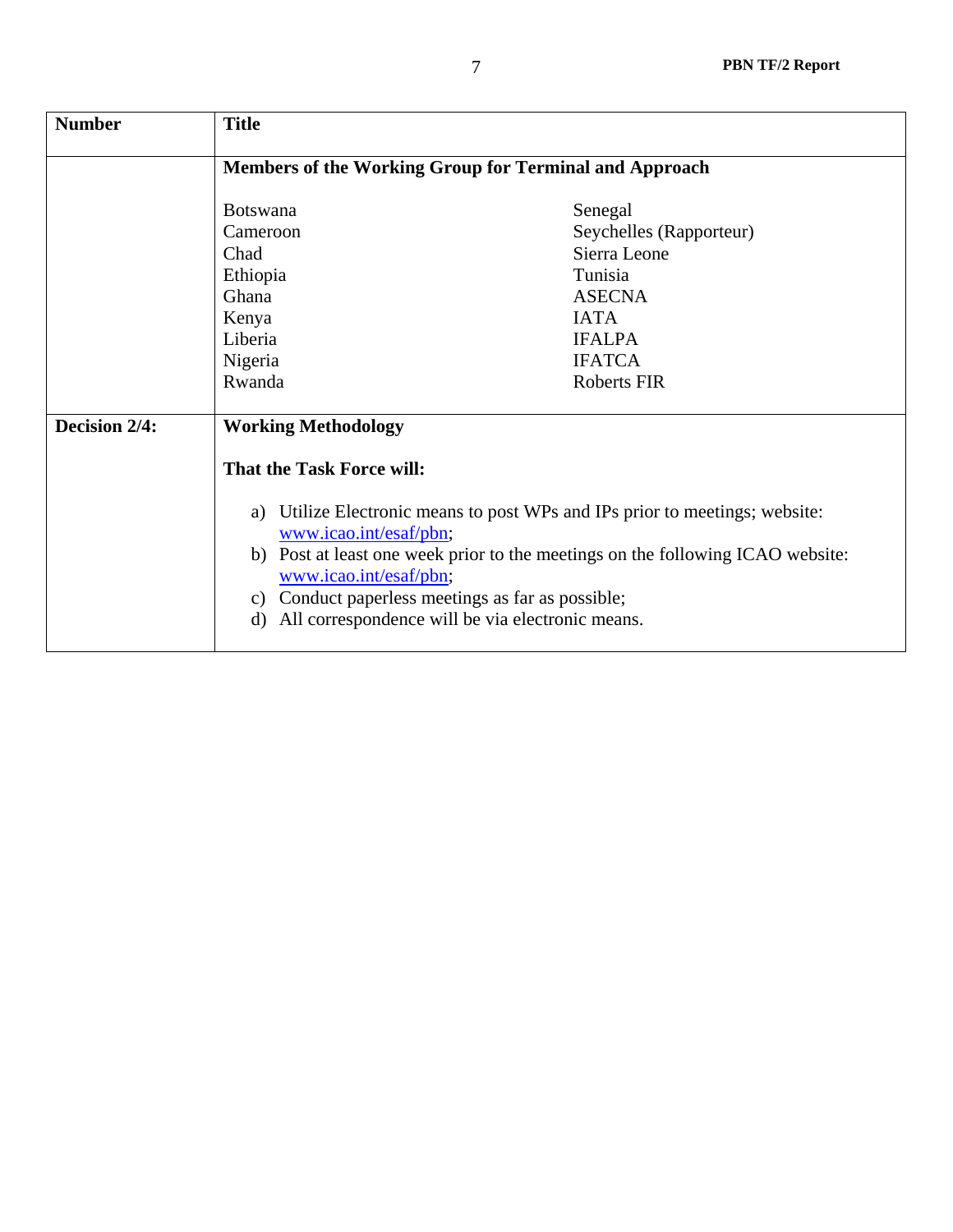## **PART II: REPORT ON AGENDA ITEMS**

### **Agenda Item 1: Review and follow-up of the conclusions of the first meeting of the Performance Based Navigation Task Force (PBN TF/1) meeting**.

1.1 Under this Agenda Item the meeting reviewed and noted the action taken on the conclusions of the First meeting of the PBN Task Force meeting. It reinstated conclusions which were still in force and proposed the action to be taken before the next Task Force meeting. These conclusions appear in Part 1 of this report (Conclusions 2/1 through 2/9).

### **Agenda Item 2: Review of the activities of the AFI Regional PBN Implementation Plan Work Group**

2.1 Under this agenda item the Task Force reviewed the draft AFI Regional PBN Plan document prepared by the Rapporteur of the Group and also considered other documents presented by the Secretariat on the same subject. The Rapporteur of the Group presented to the Task Force Plenary the draft AFI Regional Plan. The draft Plan was adopted by the Task Force with note that the Rapporteur would incorporate as soon as possible some few amendments and forward final Documents to the Secretary to be included in the final report of the meeting for onward distribution to the States in accordance with the established ICAO practices. In view of the discussions the meeting formulated the following Conclusion and Decision.

## **Conclusion 2/10: AFI Regional PBN Implementation Plan**

**That:** 

**The Regional PBN Implementation Plan at Appendix B is applicable in the AFI Region.** 

 **Decision 2/1: Finalization and Distribution of AFI Regional PBN Plan and National PBN Plan Template** 

**That the Secretariat finalize the AFI PBN Regional Plan and National PBN Plan Template developed by APIRG PBN Task Force (as shown in Appendices F and G to this report), and ensure that they are made available to all AFI States as soon as possible, but in any case not later than 31 January 2009.**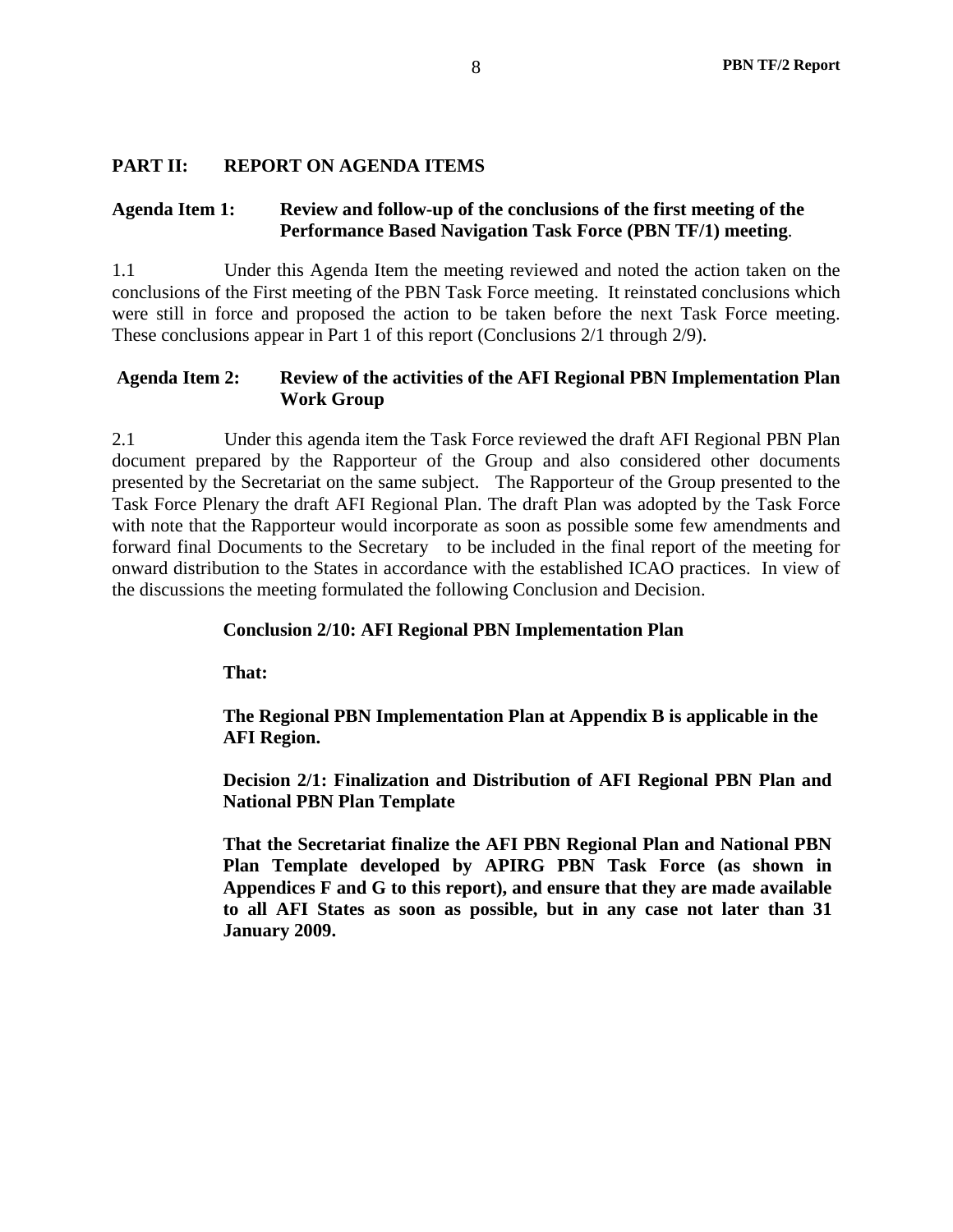### **Agenda Item 3: Review of the activities of the State PBN Plan Work Group**

3.1 Under this agenda item the Task Force reviewed the draft State PBN Plan Template document prepared by the Rapporteur of the Work group on the subject. The Rapporteur of the Group presented to the Task Force Plenary the draft State PBN Plan Template. The draft State PBN Plan Template was adopted by the Task Force with note that the Rapporteur would as soon possible incorporate some few amendments and forward final Documents to the Secretary for inclusion in the report of the meeting for onward distribution to the States in accordance with the established ICAO practices. In view of the discussions the meeting formulated the following Conclusions and decisions.

### **Conclusion 2/11: National PBN Plan Template**

**That:** 

- **a) States use the National PBN Plan Template at Appendix C in developing their National PBN Plans; and**
- **b) States complete their National PBN Plans as soon as possible, but not later than 31 December 2009.**

### **Agenda Item 4: Consideration of PBN matters arising from the AFI Special RAN meeting**

4.1 Under this agenda item the Task Force noted the Special RAN Recommendations: Rec. 6/7, Rec. 6/9, Rec. 6/10, Rec. 6/11, Rec. 6/13 and Rec. 6/17 (reproduced here below) relating to PBN and developed relevant conclusions aimed at their implementation.

### **Recommendation 6/7 – Establishment of a Tactical Action Group (TAG)**

That:

- a) A Tactical Action Group be created in the AFI Region with the Terms of Reference and Work Programme outlined in Appendix C to the Report on Agenda Item 6; and
- b) States as a matter of priority make all efforts to assist and comply with requests from the TAG group.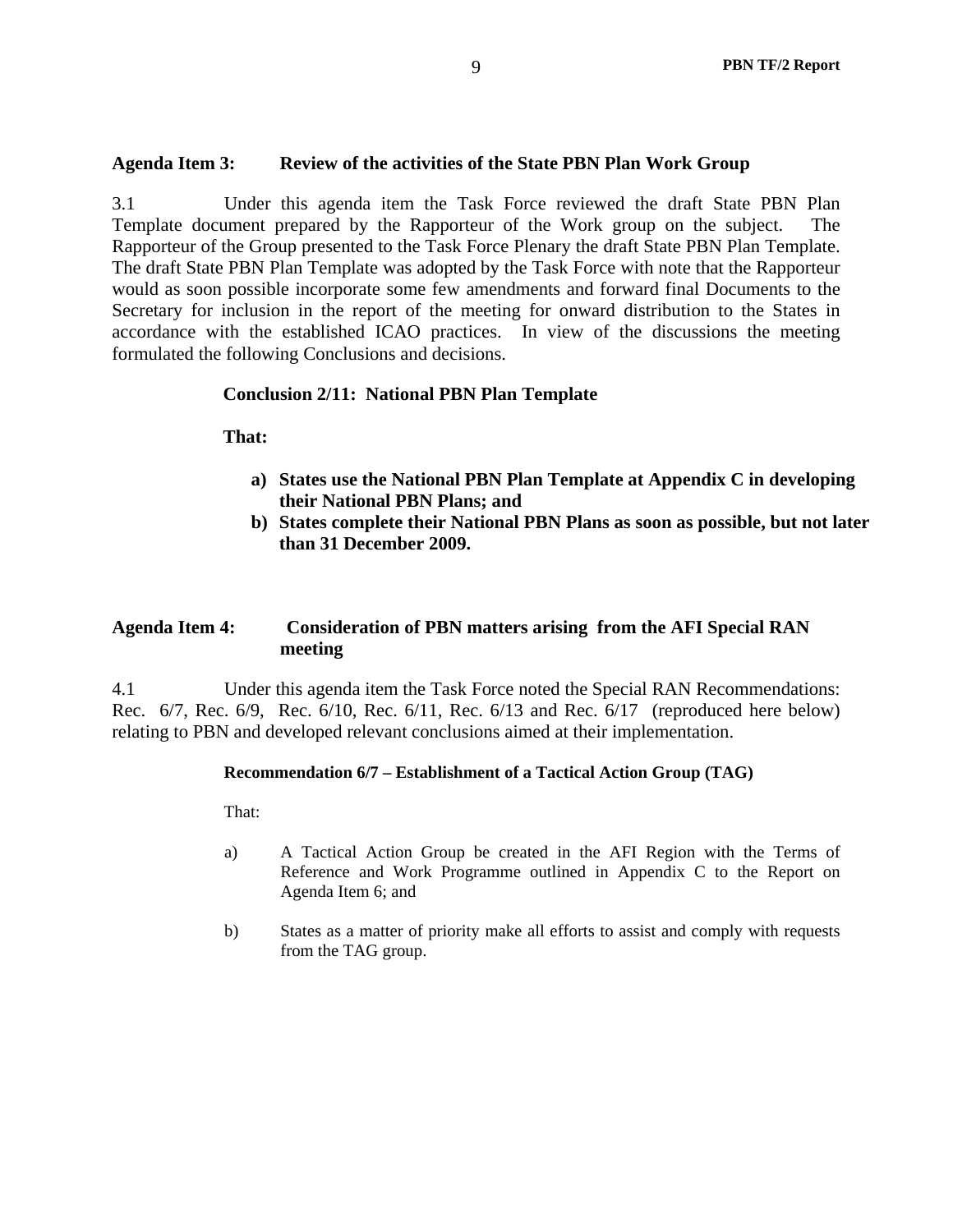### **Recommendation 6/9 - Performance-based navigation (PBN) performance objectives**

That APIRG adopt the Performance Objectives as contained in the performance framework forms in Appendix D to the Report on Agenda Item 6.

- a) Optimization of the air traffic services (ATS) route structure in en-route airspace;
- b) Optimization of ATS route structure in terminal airspace; and
- c) Implementation of vertically guided required navigation performance (RNP) approaches.

That States develop their national action plans to meet the requirements of the regional performance framework forms, as a matter of priority to meet the PBN implementation goals established by Assembly Resolution A36-23.

# **Recommendation 6/10 - Support for establishment of an African ICAO flight procedure office**

**That:** 

- a) States and international organizations support the implementation of an AFI flight procedures office; and
- b) ICAO disseminate a letter, with supporting documentation, inviting interested States and international organizations to submit proposals for establishment and hosting of the FPO.

### **Recommendation 6/11 - Implementation of WGS-84 and eTOD**

That APIRG adopt the AIM Performance Objective: Implementation of world geodetic system-1984 (WGS-84) and electronic terrain and obstacle data (eTOD) as contained in the performance framework form in Appendix E to the Report on Agenda Item 6.

### **Recommendation 6/13 - Publication of GNSS-based RNP approach procedures**

### **That:**

a) States having taken part in the IATA area navigation (RNAV) global navigation satellite systems (GNSS) procedures development and implementation programme and which had not yet done so, publish GNSS-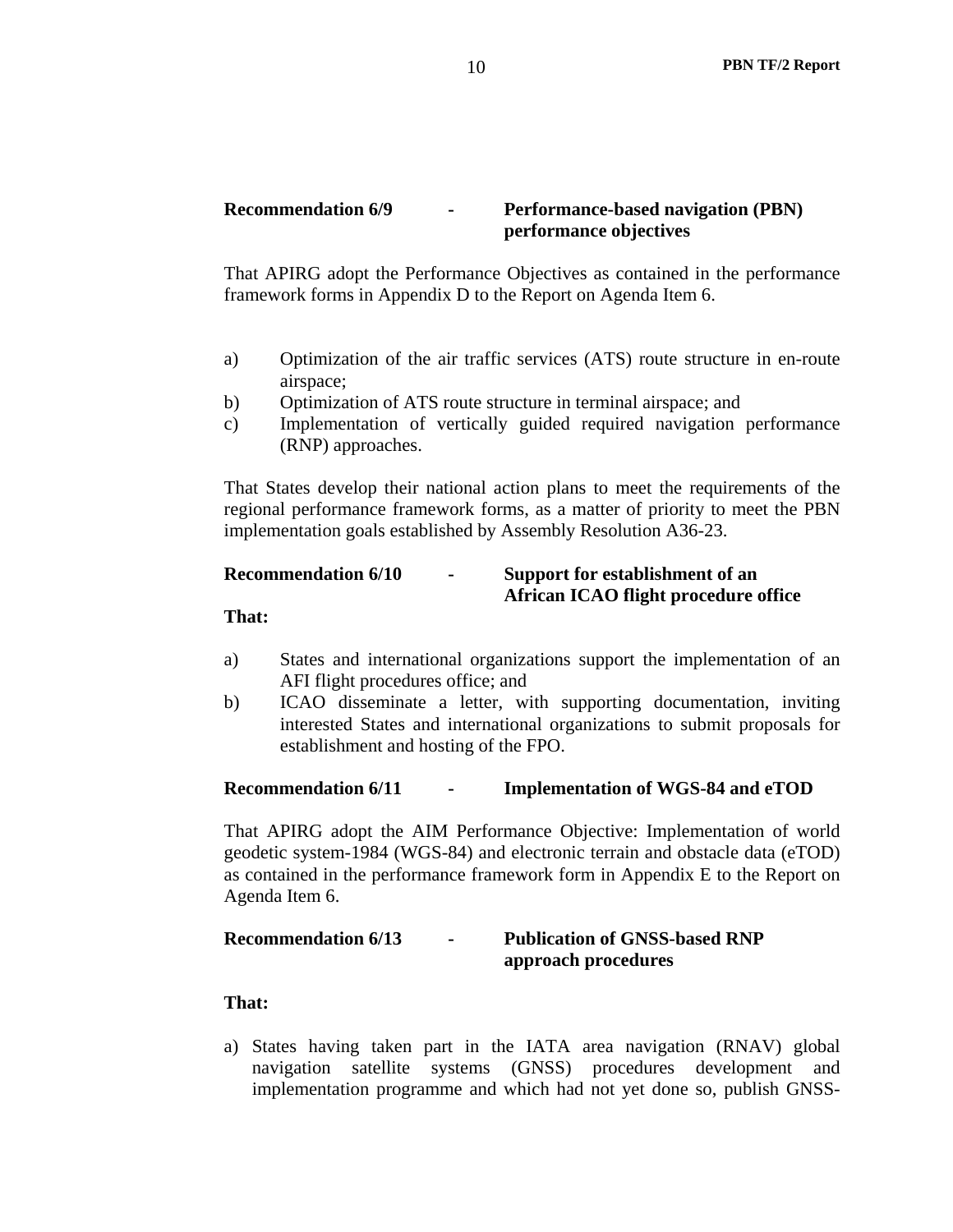based required navigation performance (RNP) approaches, and at the same time, remove any operational restrictions they may be in place; and

b) States that had not taken part in the IATA RNAV GNSS procedures development and implementation programme, seek assistance from appropriate organizations with the objective of designing and implementing GNSS-based RNP approach procedures.

### Recommendation 6/14 - **ICAO** assistance with legal and **regulatory issues associated with implementation of GNSS approach procedures**

That ICAO provide assistance to States in overcoming legal and regulatory difficulties associated with implementation of global navigation satellite systems (GNSS) based approach procedures.

In view of the foregoing it formulated the following conclusion.

### **Conclusion 2/12: Follow up action of Special RAN Recommendations relating to PBN implementation.**

### **That the PBN Task Force:**

- **a) Initiate follow up action on the Special RAN Recommendations relevant to PBN shown at Appendix D; and**
- b) **Submit to APIRG a report on actions taken**.

# **Agenda Item 5: Venue and date of 3rd PBN seminar and 3rd PBN TF meeting**

5.1 The 3rd PBN seminar and the 3 rd PBN TF meeting will tentatively be held in Nairobi in May 2009.

--------------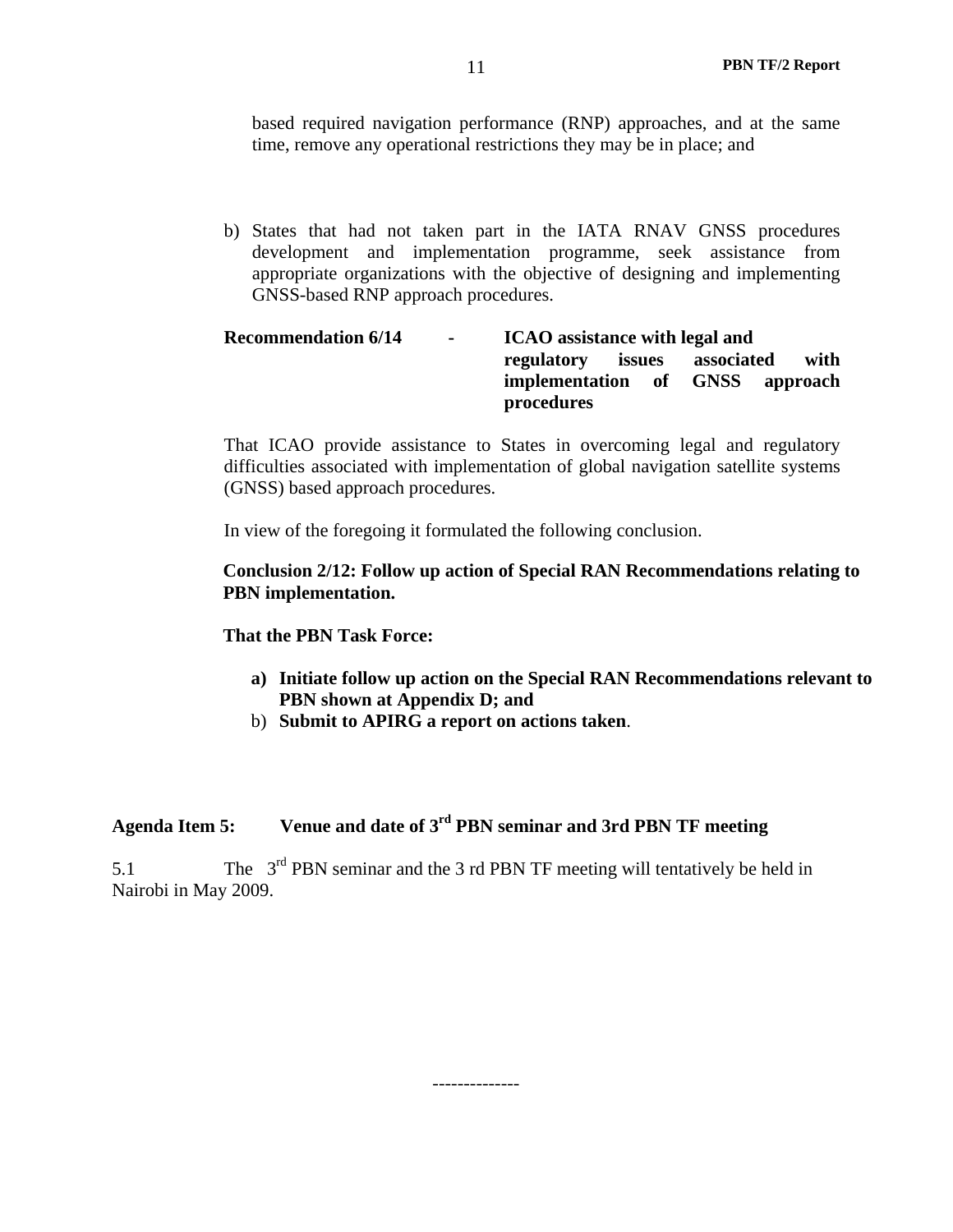# **SECOND PERFORMANCE-BASED NAVIGATION (PBN) TASK FORCE MEETING (NAIROBI, KENYA, 4 – 6 DECEMBER 2008)**

# **LIST OF PARTICIPANTS**

|                  | <b>NAME</b>               | STATE/ORGANIZATION/DESIGNATION                                                                                                                                                         |
|------------------|---------------------------|----------------------------------------------------------------------------------------------------------------------------------------------------------------------------------------|
| 1.               | Santos Costa Rosa Maria   | <b>ATC Procedural Designer</b><br><b>ANGOLA - ENANA EP</b><br>Tel:244-22-2651013 Fax:244-22-2651038<br>E-mail:rcosta68@hotmail.com                                                     |
| 2.               | Arquimedes F. A. Ferreira | Air Navigation Director<br>Angola - Civil Aviation Administration<br>Tel:244-912506739<br>E-mail:arquimedesf@gmail.com<br>E-mail :arquimedesferreira@sapo.ao                           |
| 3.               | Arlindo Lima Neves        | Director of Air Navigation - ASA<br><b>CAPE VERDE</b><br>Tel:238-2411468/9915642 Fax:238-2413336<br>E-mail:aneves@asa.cv<br>E-mail:GOLANHA@YAHOO.COM                                   |
| $\overline{4}$ . | Sarahaoubaye Tiraogunigue | CNS/ATM Manager<br>Tel:00-235-252-5414 Fax:00-235-252-2909<br><b>CHAD</b><br>E-mail:adac@intnet.td<br>E-mail:sarabaye_kk@yahoo.fr                                                      |
| 5.               | PASCAL IZAI               | Directeur Technique Adjoint<br>DEMOCRATIC REPUBLIC OF CONGO<br>Tel:243-99-816-3945<br>E-mail:izai_pascal@yahoo.fr                                                                      |
| 6.               | <b>BENNY KASONGO</b>      | Directeur Adjoint de la Navigation Aérienne<br><b>DEMOCRATIC REPUBLIC OF CONGO</b><br>Tel:243-813646404 Fax:413-6180420<br>E-mail:benny.kasongo@ties.itu.int<br>E-mail:kasongob@rva.cd |
| 7.               | Michael Asfaha Gebrat     | Head/Air Traffic Services<br>Asmara Airport Management<br>Asmara, ERITREA<br>Tel:291-1-152758/1413-6180420 Fax:291-1-181520                                                            |
| 8.               | Neguse Berhe Gebrewahid   | Head/Air Traffic Services<br>Civil Aviation Authority<br>Asmara, ERITREA<br>Tel:291-1-181424 Fax:291-1-181520<br>E-mail:neguseber@yahoo.com                                            |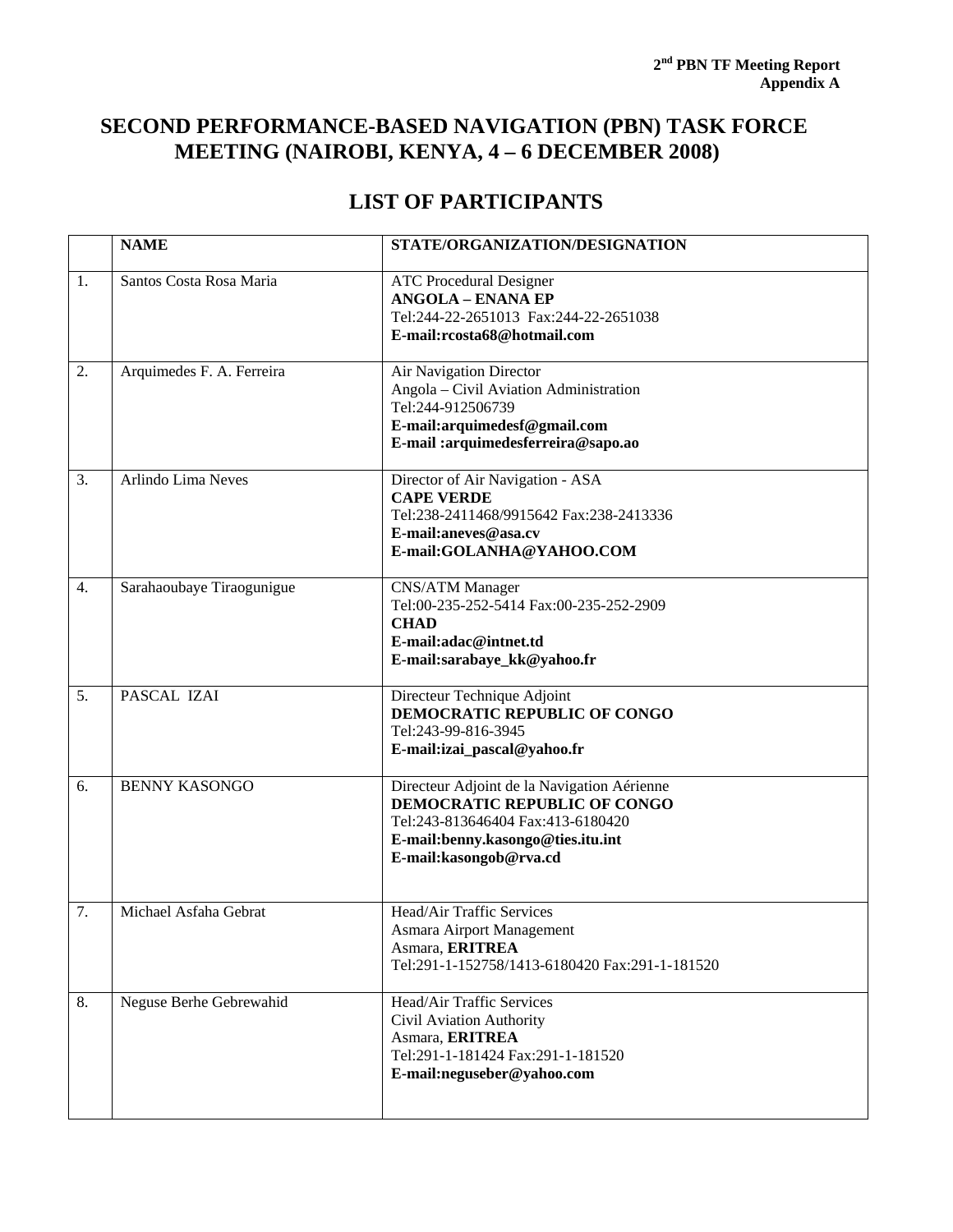|     | <b>NAME</b>                      | STATE/ORGANIZATION/DESIGNATION                                                                                                                                                        |
|-----|----------------------------------|---------------------------------------------------------------------------------------------------------------------------------------------------------------------------------------|
| 9.  | Negussie Teklemariam Gebremariam | Head/Fight Standards<br>Eritrea, Civil Aviation Authority<br>Asmara, ERITREA<br>Tel:291-1-189670 Fax:291-1-181520<br>E-mail:asmcaya1@tse.com.er                                       |
| 10. | Sedrak Raafat Azmy               | Chief of LCE<br><b>EGYPT</b><br>Tel:02-2265-0728 Mobile:0101909139<br>E-mail:NRRAAFAT@hotmail.com                                                                                     |
| 11. | Medhat Said Ismail Hagag         | Senior Air Traffic Controller<br><b>EGYPT</b><br>Tel:02-22677179 Mobile:010-1848099<br>E-mail:nour_eleslam86@yahoo.com                                                                |
| 12. | Abera Abraham Dirissa            | T/Director Airspace Management<br>Ethiopian Civil Aviation Authority - ETHIOPIA<br>Tel:251-911-345182<br>E-mail:aberaabrhamdirissa@yahoo.com<br>E-mail:caa.airnav@ethionet.et         |
| 13. | Martey Boye Atoklo               | <b>Assistant Director Safety Regulation (ATS)</b><br><b>GHANA</b><br>Tel:233-27-778-0586 Fax:233-21-773294<br>E-mail:matoklo@hotmail.com                                              |
| 14. | Kpodji Kofi                      | Area Controller<br>Ghana Civil Aviation Authority<br><b>GHANA</b><br>Tel:233-21-773283 Fax:233-21-773293<br>E-MAIL:KLONOBIKK@HOTMAIL.COM                                              |
| 15. | Asante Samuel Kwabena            | Watch Manager<br>Ghana Civil Aviation Authority - GHANA<br>Tel:233-21-773283/233-24-4644872<br>Fax:233-21-773293<br>E-mail:skasante57@yahoo.com                                       |
| 16. | Eng. Shadrack Wesechere          | <b>Manager Engineering Services</b><br>Kenya Civil Aviation Authority<br><b>KENYA</b><br>Tel:254-20-827107 Mobile:254-721-517968<br>Fax:254-20-822300<br>E-mail:swesechere@kcaa.or.ke |
| 17. | Paul Wambua Mwongela             | Engineer<br>Kenya Civil Aviation Authority<br><b>KENYA</b><br>Tel:254-04-13433416 Mobile:254-73-4594265<br>Fax:254-04-13432069<br>E-mail:pmwongela@kcaa.or.ke                         |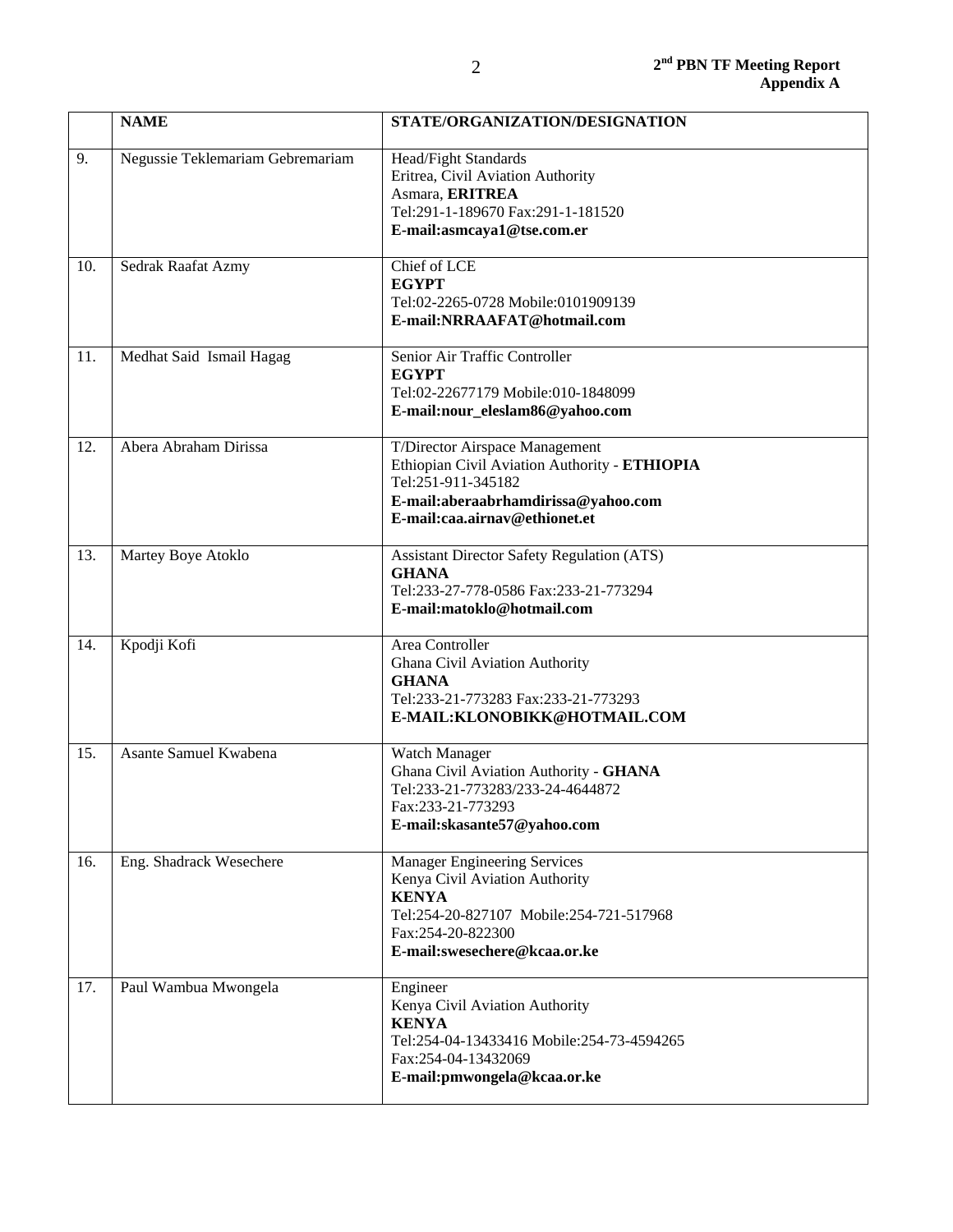|     | <b>NAME</b>              | STATE/ORGANIZATION/DESIGNATION                                                                                                                                               |
|-----|--------------------------|------------------------------------------------------------------------------------------------------------------------------------------------------------------------------|
| 18. | Eng. Nicholas O. Odwar   | <b>Chief Engineer</b><br>Kenya Civil Aviation Authority<br><b>KENYA</b><br>Tel:254-20-827100 Mobile:254-722-695642<br>Fax:254-20-827102<br>E-mail:nodwar@kcaa.or.ke          |
| 19. | David Nyaga              | <b>Chief Technical Officer</b><br>Kenya Civil Aviation Authority<br><b>KENYA</b><br>Tel:254-20-820852 Mobile:254-722-255163<br>Fax:254-20-822300<br>E-mail:dnyaga@kcaa.or.ke |
| 20. | William N. Omolo         | <b>Chief Technical Officer</b><br>Kenya Civil Aviation Authority<br><b>KENYA</b><br>Tel:254-20-827470/5 or 254-733-892062<br>Fax:254-20-822300<br>E-mail:womolo@kcaa.or.ke   |
| 21. | Flora Kumama Wakolo      | Senior Air Traffic Controller<br>Nairobi - KENYA<br>Tel:254-0722-343759 Fax:254-020-822300<br>E-mail:fwakolo@kcaa.or.ke                                                      |
| 22. | Judith W. Macera         | Senior Air Traffic Controller<br>Kenya Civil Aviation Authority<br><b>KENYA</b><br>Tel:827101 Tel:(mobile)0722350756<br>E-mail:judymacera@yahoo.com                          |
| 23. | Peter R. Njoroge         | Air Traffic Control Officer<br>Kenya Civil Aviation Authority<br><b>KENYA</b><br>Tel:254-20-827101<br>E-mail:pnjoroge2@yahoo.com                                             |
| 24. | Abdullah Aladwani        | <b>SUPT</b> of AIS<br><b>KUWAIT</b><br>Tel:965-24762131 Fax:965-247-65512<br>E-mail:ais1@kuwait-airport.com.kw                                                               |
| 25. | Jassim Hamad AL-Muhanadi | <b>NAV AIDS</b><br><b>KUWAIT</b><br>Tel:00-965-99082212 Fax:00-965-431-9232<br>E-mail:Jassim_q82000@yahoo.com                                                                |
| 26. | Ahmad A. Alfahad         | <b>ATC Radar Supervisor</b><br><b>KUWAIT</b><br>Tel:965-99785528 Fax:965-24130096<br>E-mail:APPR7@yahoo.com                                                                  |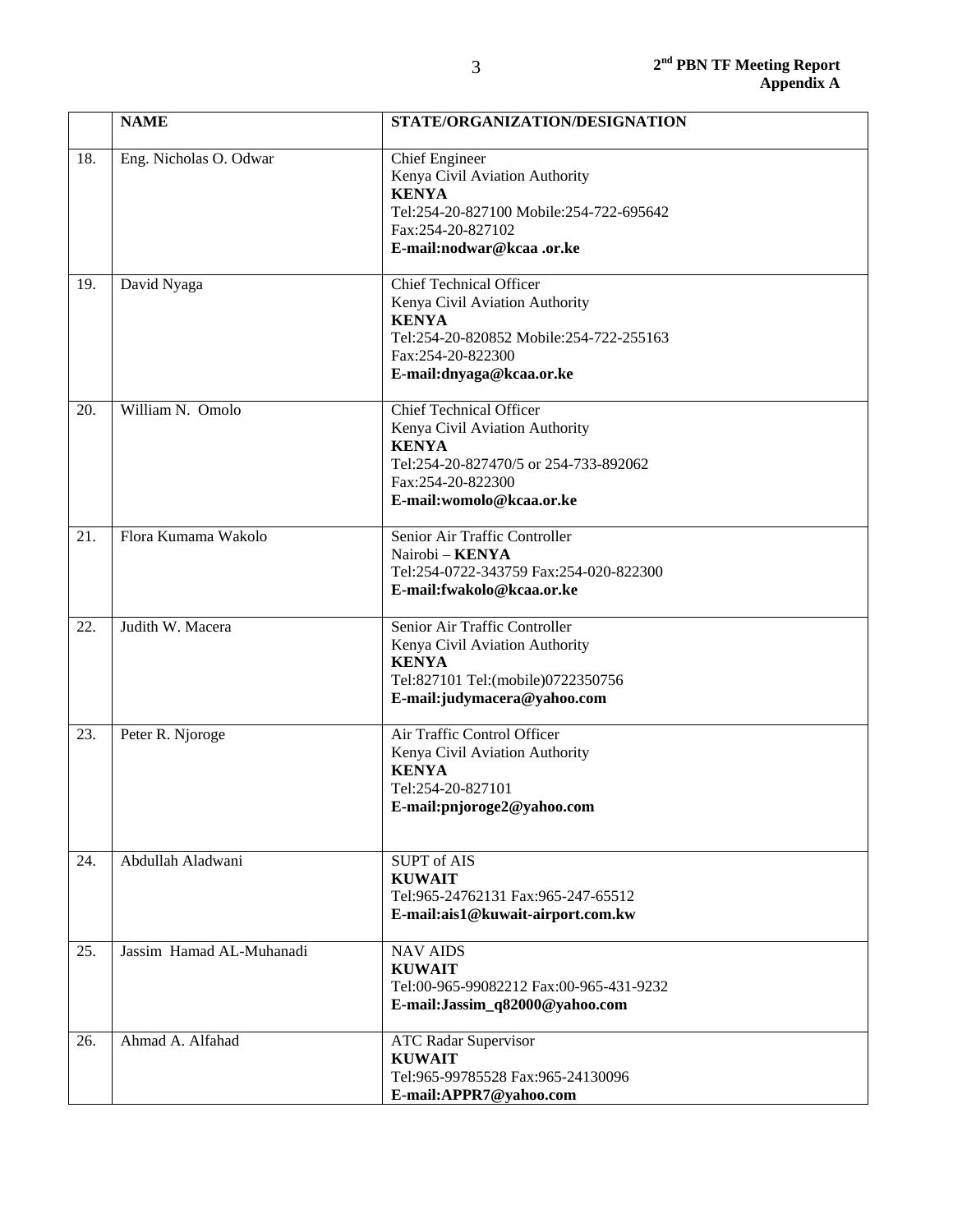|     | <b>NAME</b>          | STATE/ORGANIZATION/DESIGNATION                                                                                                                                                                          |
|-----|----------------------|---------------------------------------------------------------------------------------------------------------------------------------------------------------------------------------------------------|
| 27. | Salem Ali A. Almarri | AIS officer<br><b>KUWAIT</b><br>Tel:00-9659963-31866                                                                                                                                                    |
| 28. | Tieho Ntobo          | <b>Chief Air Traffic Services</b><br>Department of Civil Aviation<br><b>LESOTHO</b><br>Tel:266-22312499 Fax:266-22310188<br>E-mail:Catco@civilair.gov.ls                                                |
| 29. | Mphonyane D. Moloi   | <b>Flight Operations Inspector</b><br>Department of Civil Aviation<br><b>LESOTHO</b><br>TelL266-22312499 Fax:266-22310188<br>E-mail:fop@Civilair.gov.ls                                                 |
| 30. | Augustine F. Tamba   | Communication and Navigational Aid Engineer<br><b>LIBERIA</b> Civil Aviation Authority<br>Tel:231-5998815 or 231-6570443<br>E-mail:atamba.navs@liberiacaa.com<br>E-mail:factamba@yahoo.com              |
| 31. | Jonathan C. Enders   | Navigational Aid Engineer<br><b>LIBERIA</b> Civil Aviation Authority<br>Tel:231-5998814<br>E-mail:jonathancenders@hotmail.com<br>E-mail:jenders.navs@liberiacaa.com                                     |
| 32. | Enders Marcus Kpudeh | Senior Air Traffic Control Officer<br>Roberts Int'l Airport<br>Republic of LIBERIA<br>Tel:231-6-825835<br>E-mail:towerroberts@yahoo.com                                                                 |
| 33. | Makuza Alphonse      | Chief of Air Traffic Control<br><b>RWANDA</b> Civil Aviation Authority<br>Tel:250-585499 Fax:250-582609<br>E-mail:amakuza@caa.gov.rw                                                                    |
| 34. | Sabiiti Emmanuel     | Chief of Air Navigation and Technical Services<br><b>RWANDA</b> Civil Aviation Authority<br>Tel:250-583441 Cell:250-08-508271 Fax:250-582609<br>E-mail:esabiiti@caa.gov.rw<br>E-mail:esabiiti@yahoo.com |
| 35. | Bazatoha Claver      | Acting Director, Air Transport and Aviation Safety<br><b>Regulations Unit</b><br><b>RWANDA</b> Civil Aviation Authority<br>Tel:250-582609<br>E-mail:cbazatoha@caa.gov.rw                                |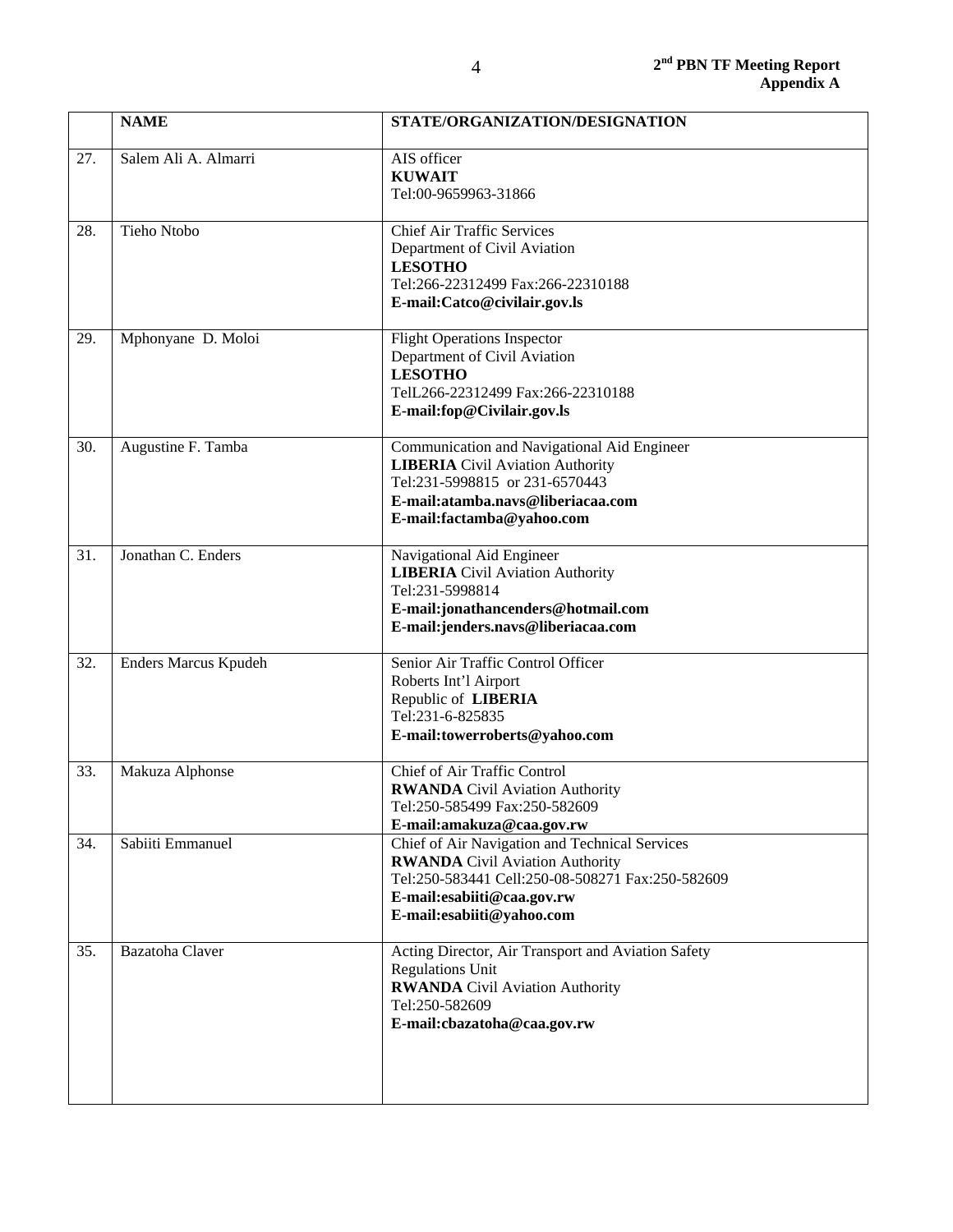| <b>NAME</b>               | STATE/ORGANIZATION/DESIGNATION                                                                                                                                    |
|---------------------------|-------------------------------------------------------------------------------------------------------------------------------------------------------------------|
| Samba Dabor               | Air Traffic Control Officer<br><b>SIERRA LEONE Airports Authority</b><br>Freetown, Sierra Leone<br>Tel:00-232-33-462879<br>E-mail:sambadobor@yahoo.com            |
| Sidy Gueye                | Dakar ATS Manager<br><b>SENEGAL</b><br>Tel:00-221-338692305 Fax:00-221-338200656<br>E-mail:sgueye@yahoo.fr                                                        |
| Marlon Alistair Orr       | Head - Flight Operations and Flight Crew Licensing<br><b>SEYCHELLES</b><br>Tel:248-384049 Fax:248-384-033<br>E-mail:morr@scaa.sc                                  |
| Humphrey Kilei Mwachoki   | FIC Supervisor<br><b>SOMALIA (CACAS)</b><br>Tel:254-20-7622785 Fax:254-20-7122340<br>E-mail:Humphrey.mwachoki@icao.unon.org                                       |
| Ali Jama Abdi             | Senior Air Traffic Controller<br><b>SOMALIA (CACAS)</b><br>Tel:7622786/6 Fax:7122340<br>E-mail:CALIBARAF@YAHOO.COM                                                |
| Matthys C. Horak          | AIS Specialist<br><b>SOUTH AFRICA</b><br>Tel:27-11-9610307 Fax:27-11-961-0447<br>E-mail:thysh@atns.co.za                                                          |
| Mr. Ronnie MOTHUSI        | Air Traffic Services Inspector<br>Civil Aviation Authority - SOUTH AFRICA<br>Phone+27-115451068 Fax:+2711-5451281<br>E-mail:mothusir@caa.co.za                    |
| Wayne R. Lessard          | <b>ATM</b> Specialist<br><b>SOUTH AFRICA</b><br>Tel:27-798494147<br>E-mail: WAYNEL@ATNS.CO.ZA                                                                     |
| G. M. Newman              | Manager: Procedure Design and Cartography<br>Civil Aviation Authority<br><b>SOUTH AFRICA</b><br>Tel:27-11-545-1202 Fax:27-11-545-1282<br>E-mail:NewmanG@caa.co.za |
| <b>Andrew Eduard Smit</b> | PBN Specialist<br>South African Airways<br><b>SOUTH AFRICA</b><br>Tel:27-82-4656021 Fax:27-12-997-2236<br>E-mail:AndrewSmit@Flysaa.Com                            |
|                           |                                                                                                                                                                   |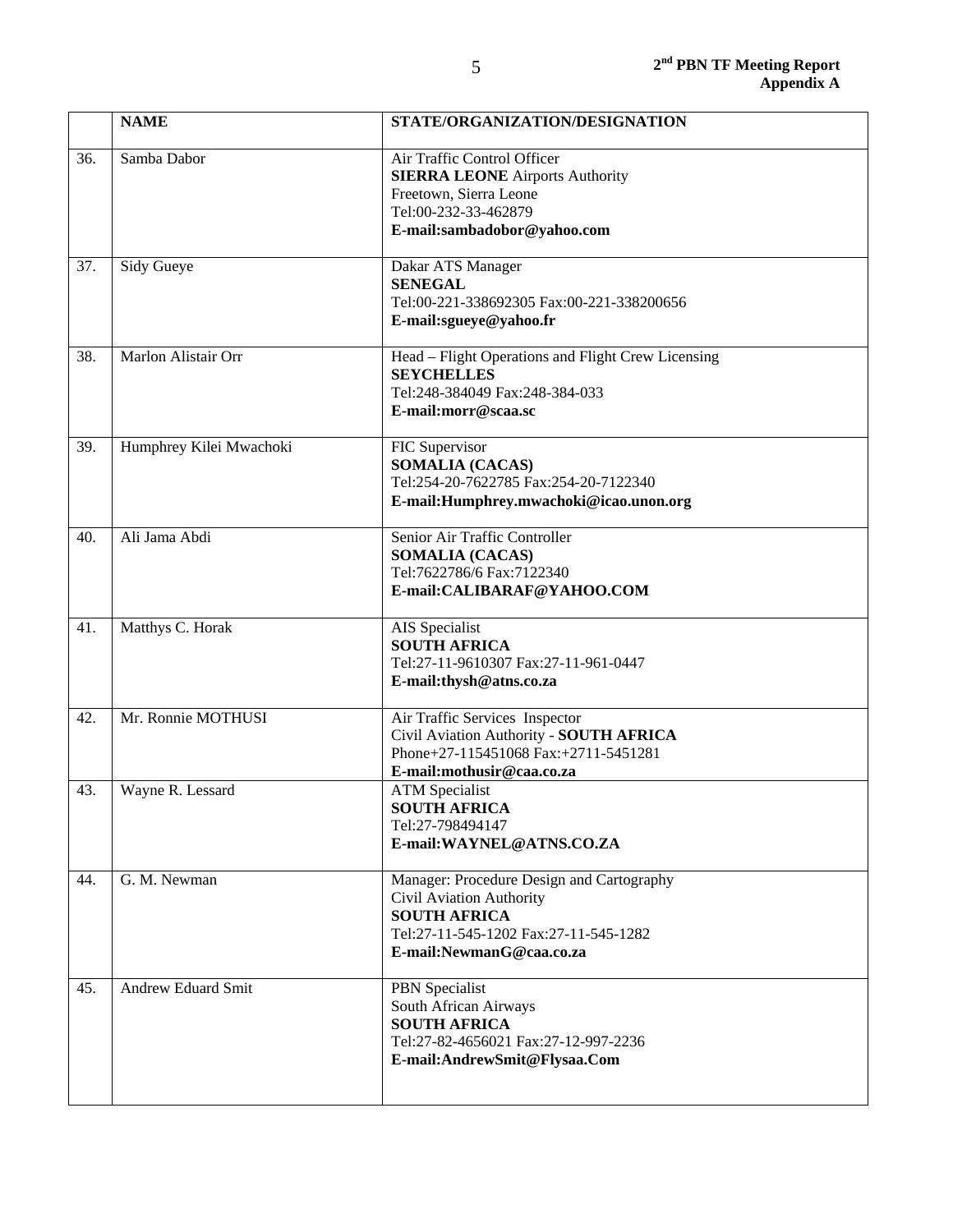|     | <b>NAME</b>                     | STATE/ORGANIZATION/DESIGNATION                                                                                                                                          |
|-----|---------------------------------|-------------------------------------------------------------------------------------------------------------------------------------------------------------------------|
| 46. | Iqbal N. Sajan                  | Chief Aerodromes and Air Navigation Inspector<br>Tanzania Civil Aviation Authority - TANZANIA<br>Tel:255-754-351626 Fax:255-22-2118905<br>E-mail:isajan@tcaa.go.tz      |
| 47. | Valentina Kayombo               | Chief of CNS<br>Tanzania Civil Aviation Authority<br><b>TANZANIA</b><br>Tel:255-22-2111951/21115079/80 Fax:255-22-2118905<br>E-mail: vkayombo@tcaa.go.tz                |
| 48. | Solomon M. Mwan'gonda           | Head ATM - JNIA<br>Tanzania Civil Aviation Authority<br><b>TANZANIA</b><br>Tel:255-754322324 Fax:255-22-211264<br>E-mail:smwangonda@tcaa.go.tz                          |
| 49. | Jude Patrick Mkai               | Principal Air Traffic Management Inspector<br>Tanzania Civil Aviation Authority<br><b>TANZANIA</b><br>Tel:255-754-694880 Fax:255-022-2118905<br>E-mail:jmkai@tcaa.go.tz |
| 50. | Geoffrey Okot                   | Senior Air Traffic Management Officer<br><b>UGANDA</b> Civil Aviation Authority<br>Tel:256-772-686-721 Fax:256-414-320964<br>E-mail:ge_okot@yahoo.com                   |
| 51. | Moses Joel Sezibwa              | Principal Air Traffic Management Officer<br><b>UGANDA</b> Civil Aviation Authority<br>Tel:256-712-320907 Fax:256-414-320964<br>E-mail:msezibwa@caa.co.ug                |
| 52. | Ahmed Omar Al Amoudi            | Air Traffic Controller<br><b>SERCO</b><br>Tel:00-971504411019 Fax:00-97-12-5757820<br><b>UNITED ARAB EMIRATES</b><br>E-mail:alamoudiatco@yahoo.com                      |
| 53. | Yousif Hassan Al Hammadi        | ATS - Support Manager<br>Abu Dhabi Airports Company<br><b>UNITED ARAB EMIRATES</b><br>Tel:00-971506424567 Fax:971-50-5757414<br>E-mail:yalhammadi@adac.ae               |
| 54. | Abdul Rahman Mohamed Al Obaidli | Senior AIS Officer<br>Abu Dhabi Airports Company<br><b>UNITED ARAB EMIRATES</b><br>Tel:00-97150-7555512 Fax:00-9712-5757820<br>E-mail:aalobaidli@adac.ae                |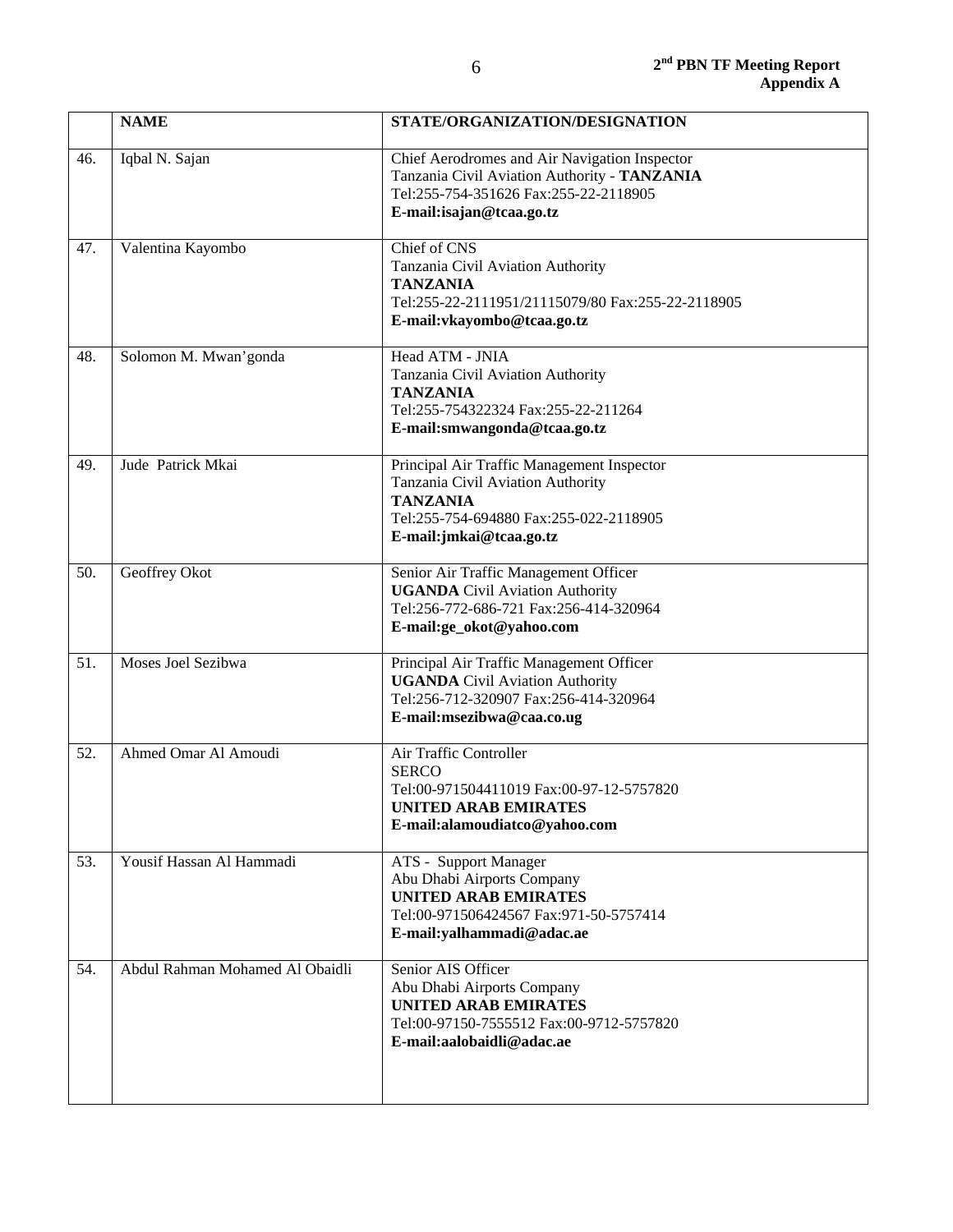|     | <b>NAME</b>                        | STATE/ORGANIZATION/DESIGNATION                                                                                                                                                             |
|-----|------------------------------------|--------------------------------------------------------------------------------------------------------------------------------------------------------------------------------------------|
| 55. | Alex M. Sinyangwe                  | Senior Air Traffic Control Officer<br><b>ZAMBIA</b><br>Tel:260-977-421424 Fax:260-211-251841<br>E-mail:asinyangwe@yahoo.com<br>E-mail: aviation@coppernet.zm                               |
| 56. | Harrison Banda                     | Acting Chief Telecommunications Officer.<br><b>ZAMBIA</b><br>Tel:260-955-880699 Fax:260-211-251841<br>E-mail:harryban16@hotmail.com<br>E-mail:aviation@coppernet.zm                        |
| 57. | Samson Simwanda                    | <b>Liaison Officer</b><br><b>ZAMBIA</b><br>Tel:260-977-789-298 Fax:260-211-271169<br>E-mail:sekelanji@yahoo.com                                                                            |
| 58. | Allan Matambwe                     | Director Air Traffic Services<br><b>ZAMBIA</b><br>Tel:260-977794226 Fax:260-211-254480<br>E-mail:allanmatambwe@yahoo.com                                                                   |
|     | <b>INTERNATIONAL ORGANIZATIONS</b> |                                                                                                                                                                                            |
| 59. | Alexandre Damiba                   | <b>Flight Procedures Designer</b><br><b>ASECNA</b><br>Tel:221-33-869-5672 Fax:221-33-869-5672<br>E-mail:damibaale@asecna.org                                                               |
| 60. | Alex Hendriks                      | <b>Managing Director</b><br><b>EUROCONTROL - RUE DE LA FUSEE, g6</b><br><b>B-1130 BRUSSELS</b><br>Tel:32-2-729-3333 Fax:32-2-729-9008<br>E-mail:alex.hendriks@eurocontrol.int              |
| 61. | R. Rawlings                        | <b>Navigation Manager</b><br><b>EUROCONTROL - RUE DE LA FUSEE, 96</b><br><b>B-1130 BRUSSELS</b><br>Tel:32-2-729-3335 Fax:32-2-729-9003                                                     |
| 62. | Prosper ZO'O-MINTO'O               | Assistant Director, Africa Safety,<br>Operations and Infrastructure<br><b>IATA</b><br>Tel:+27-0-11-523-2724 Mobile:+27-0-71-683-4151<br>Fax:+27-0-11-523-2701<br>E-mail:ZooMintoo@iata.org |
| 63. | Capt. Arif M. H. Jinnah            | Regional Vice President, AFI EAST<br><b>IFALPA</b><br>Tel:255-784-780112 Fax:255-22-2119742<br>E-mail:ARIF@ARIF.CO.TZ                                                                      |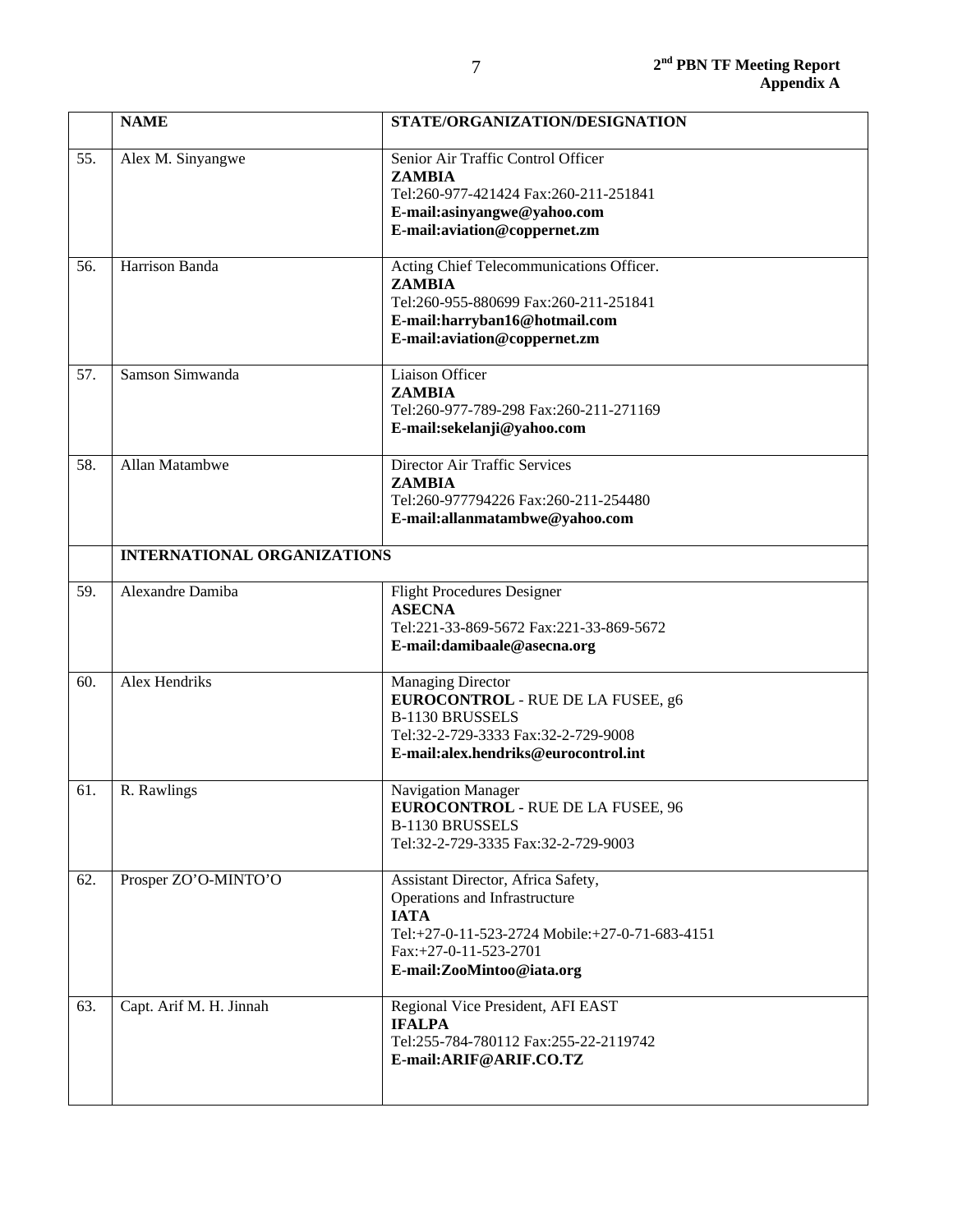|     | <b>NAME</b>        | STATE/ORGANIZATION/DESIGNATION                                                                                                                                                    |  |
|-----|--------------------|-----------------------------------------------------------------------------------------------------------------------------------------------------------------------------------|--|
| 64. | James Seda         | <b>Member Association</b><br><b>IFATCA</b><br>Tel:254-20-604692 Fax:254-20-604692<br>E-mail:jseda@kcaa.or.ke                                                                      |  |
| 65. | Collins Ochillo    | Member Association<br><b>IFATCA - KENYA</b><br>Telefax:254-20-604962<br>E-mail:cochillo@kcaa.or.ke                                                                                |  |
| 66. | Ms. Keziah OGUTU   | <b>RSG</b> Member<br><b>IFATCA</b><br>Phone:+254-722386001 Fax:+254-20827102<br>E-mail:Kezogutu@yahoo.com                                                                         |  |
| 67. | Volker Meyer       | Manager, International Aviation Affairs<br><b>JEPPESEN GMBH</b><br>Tel:+49 6102 50 7240<br>Fax:+49 6102 50 7239<br>E-mail: volker.meyer@jeppesen.com                              |  |
|     | <b>SECRETARIAT</b> |                                                                                                                                                                                   |  |
|     | Erwin Lassooij     | PBN Implementation Resource Development Coordinator<br><b>ICAO</b> Montreal<br>Tel:1-514-954-8219-6719<br>E-mail:ELASSOIJ@ICAO.INT                                                |  |
|     | Konan Brou         | Regional Officer/Air Traffic Management (RO/ATM)<br><b>ICAO - NAIROBI</b><br>Tel:7622373/7622374 Fax:7621092<br>E-mail:konan.brou@icao.unon.org<br>E-mail:icao@icao.unon.org      |  |
|     | Apolo Kharuga      | Regional Officer/Air Traffic Management (RO/ATM) -<br><b>ICAO - NAIROBI</b><br>Tel:7622372/7622374 Fax:7621092<br>E-mail:apolo.kharuga@icao.unon.org<br>E-mail:icao@icao.unon.org |  |

-------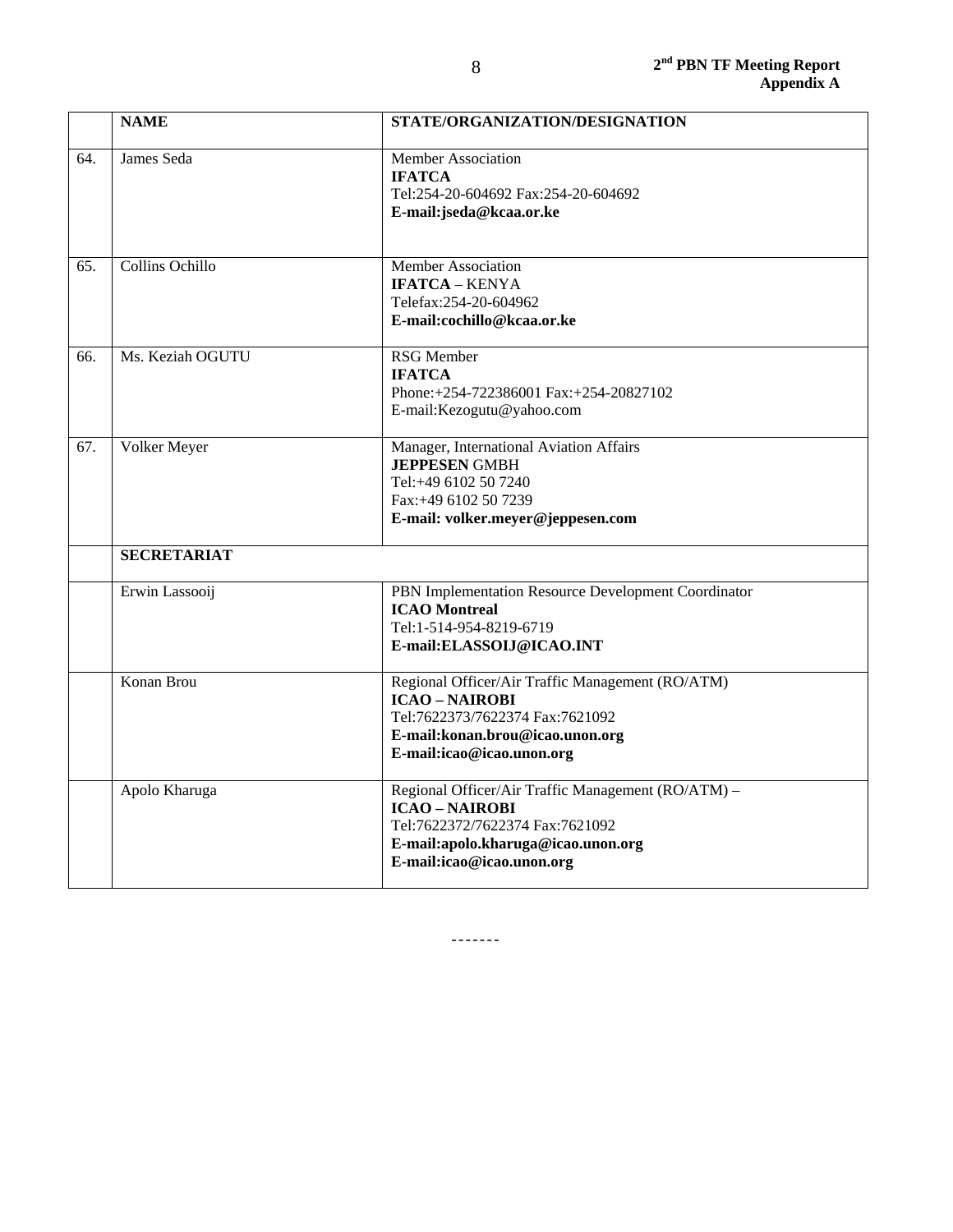# AFI REGION

# Performance Based Navigation Roadmap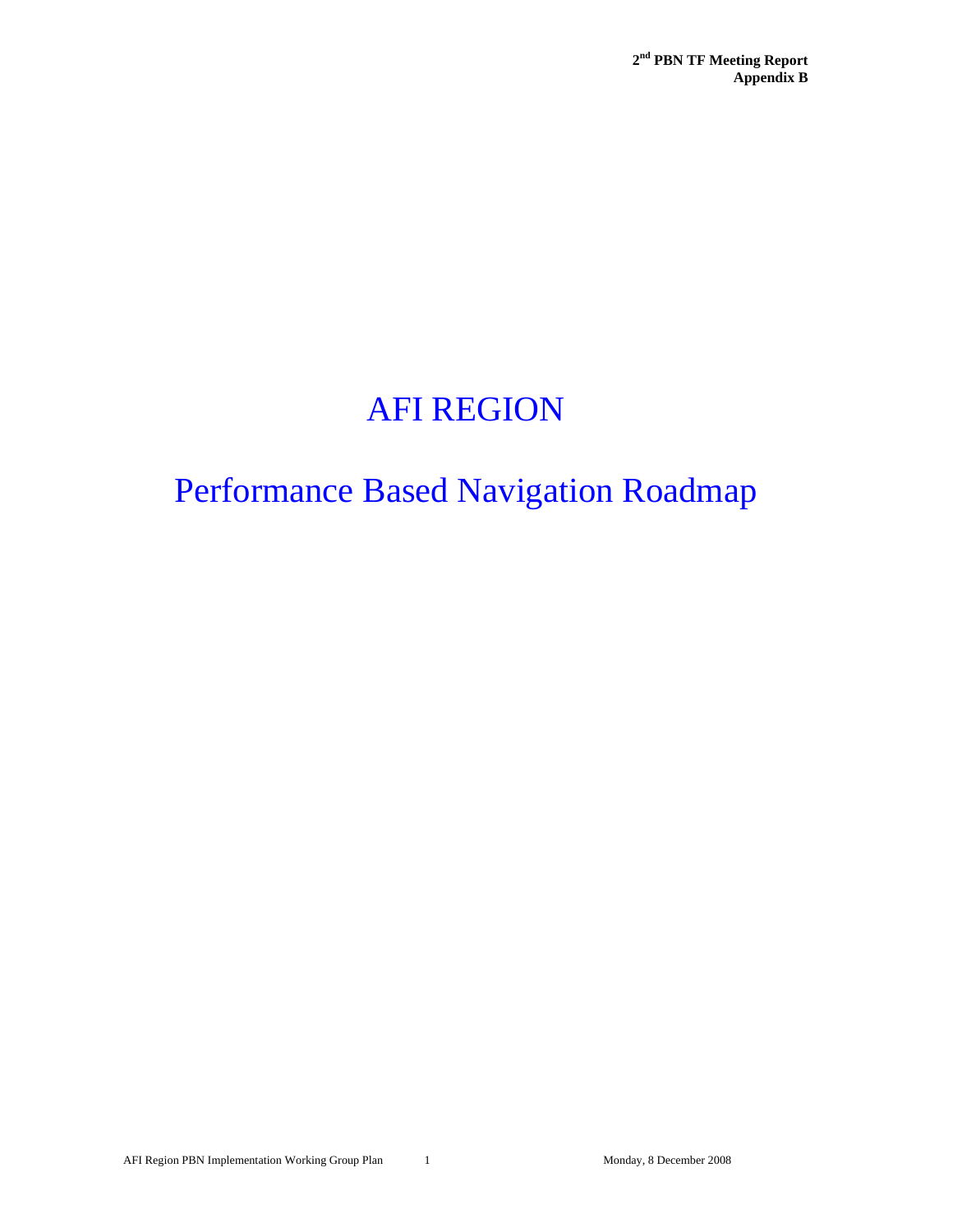# **Table of Contents**

# **Table of Contents**

| $\mathbf{1}$ . |                                                                                 |  |
|----------------|---------------------------------------------------------------------------------|--|
| 2.             |                                                                                 |  |
| 3.             |                                                                                 |  |
| 4.             |                                                                                 |  |
| 5.             |                                                                                 |  |
| 6.             |                                                                                 |  |
| 7.             | Near Term (2008-2012) Mid Term (2013-2016) and Long Term (2016 and Beyond) Key  |  |
|                |                                                                                 |  |
| 8.             |                                                                                 |  |
| 9.             |                                                                                 |  |
| 10.            |                                                                                 |  |
| 11.            |                                                                                 |  |
| 12.            |                                                                                 |  |
| 13.            |                                                                                 |  |
| 14.            |                                                                                 |  |
| 15.            |                                                                                 |  |
| 16.            |                                                                                 |  |
| 17.            |                                                                                 |  |
| 18.            |                                                                                 |  |
| 19.            |                                                                                 |  |
| 20.            |                                                                                 |  |
| 21.            |                                                                                 |  |
| 22.            |                                                                                 |  |
| 23.            | Long Term (2016 and Beyond): Achieving a Performance-Based Navigation System 14 |  |
| 24.            |                                                                                 |  |
| 25.            |                                                                                 |  |
| 26.            |                                                                                 |  |
| 27.            |                                                                                 |  |
| 28.            |                                                                                 |  |
| 29.            |                                                                                 |  |
| 30.            |                                                                                 |  |
| 31.            |                                                                                 |  |
| 32.            |                                                                                 |  |
| 33.            |                                                                                 |  |

### **GLOSSARY**

22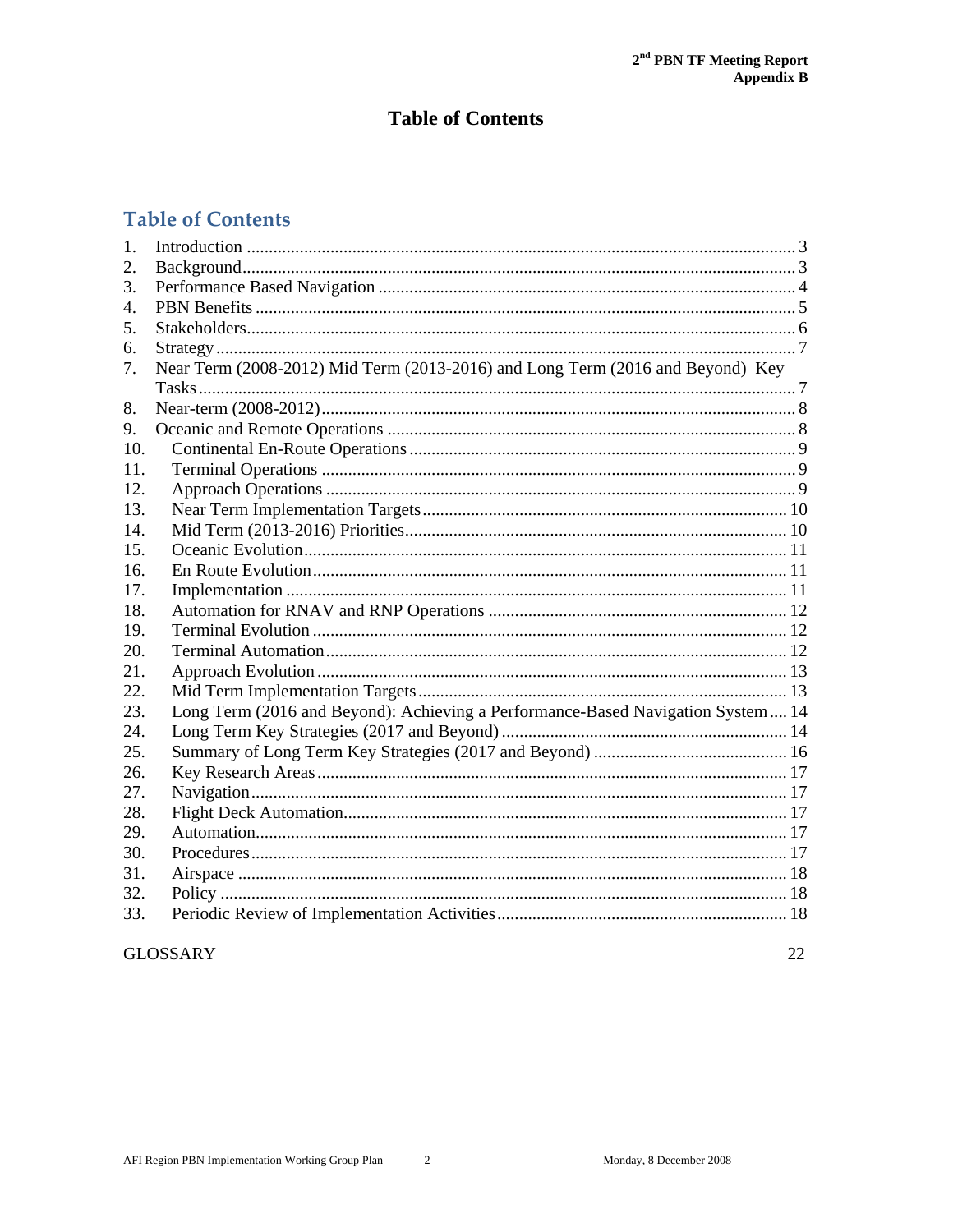### **1. INTRODUCTION**

1.1 The AFI Region Performance Based Navigation (PBN) Roadmap details the framework within which the ICAO PBN concept will be implemented in the AFI Region for the foreseeable future. The AFI Region Roadmap for PBN is guided by ICAO Doc. 9613 and relevant SARPS. The primary driver for this plan is to maintain and increase safety, air traffic demand and capacity, and services and technology in consultation with relevant stakeholders. The AFI Region Roadmap also supports national and international interoperability and global harmonization.

### **2. BACKGROUND**

- 2.1 The continuing growth of aviation places increasing demands on airspace capacity and emphasizes the need for the optimum utilization of the available airspace.
- 2.2 Growth in scheduled and GA aircraft is expected to increase point-to-point and direct routings. The increasing cost of fuel also presents a significant challenge to all segments of the aviation community. This anticipated growth and higher complexity of the air transportation system could result in increased flight delays, schedule disruptions, choke points, inefficient flight operations, and passenger inconvenience, particularly when unpredictable weather and other factors constrain airport capacity. Without improvements in system efficiency and workforce productivity, the aviation community and cost of operations will continue to increase. Upgrades to the air transportation system must leverage current and evolving capabilities in the near term, while building the foundation to address the future needs of the aviation community stakeholders. These circumstances can be partially alleviated by efficiencies in airspace and procedures through the implementation of PBN concepts.
- 2.3 In setting out requirements for navigation applications on specific routes or within a specific airspace, it is necessary to define requirements in a clear and concise manner. This is to ensure that both flight crew and ATC are aware of the on-board area navigation (RNAV) system capabilities and to ensure that the performance of the RNAV system is appropriate for the specific airspace requirements.
- 2.4 The early use of RNAV systems arose in a manner similar to conventional ground-based routes and procedures. A specific RNAV system was identified and its performance was evaluated through a combination of analysis and flight testing. For domestic operations the initial systems used VOR and DME for their position estimation. For oceanic operations, inertial navigation systems (INS) were employed.
- 2.5 These 'new' systems were developed, evaluated and certified. Airspace and obstacle clearance criteria were developed on the basis of available equipment performance. Requirements specifications were based upon available capabilities and, in some implementations, it was necessary to identify the individual models of equipment that could be operated within the airspace concerned.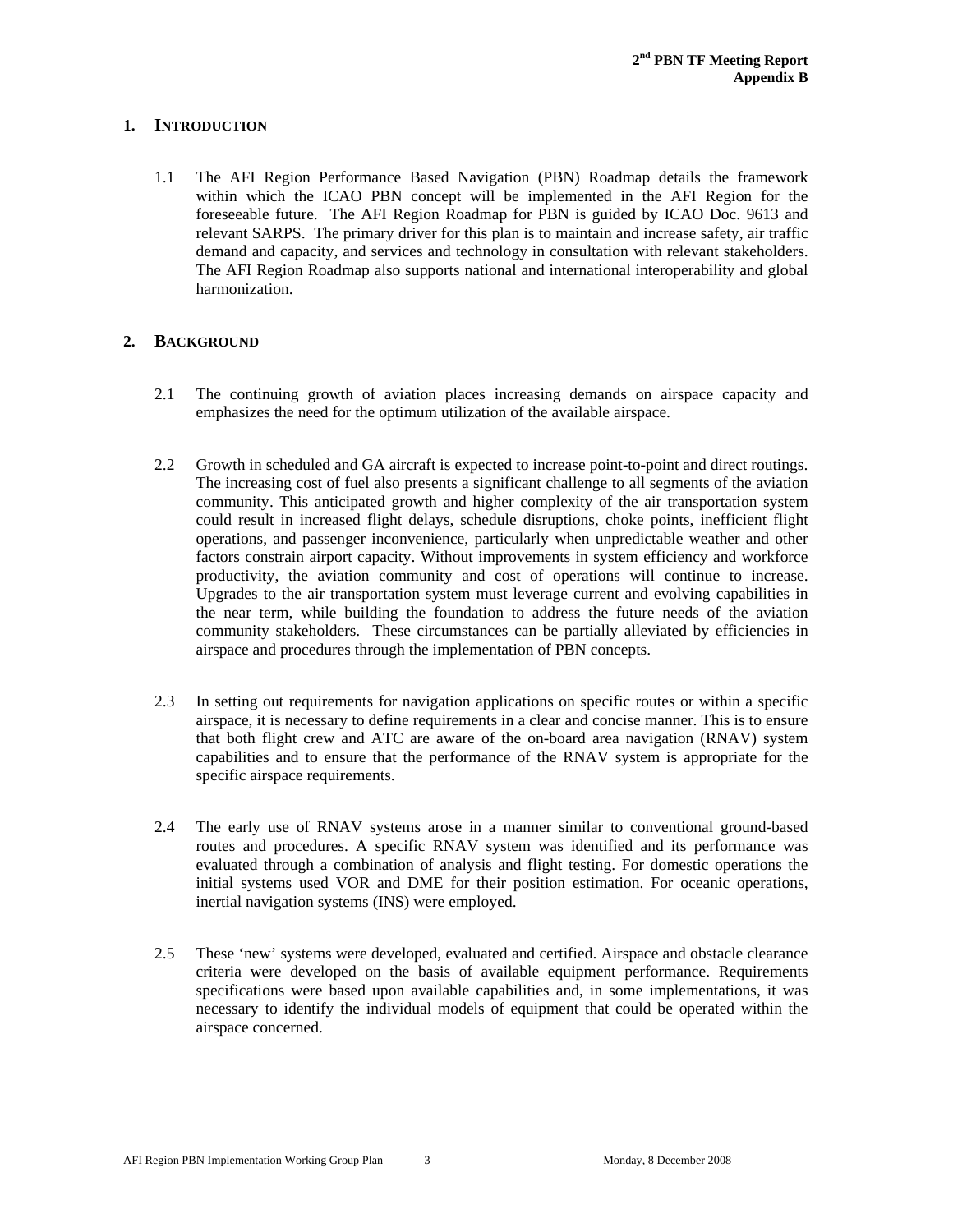2.6 Such prescriptive requirements result in delays to the introduction of new RNAV system capabilities and higher costs for maintaining appropriate certification. To avoid such prescriptive specifications of requirements, the PBN concept introduces an alternative method for defining equipage requirements by specification of the performance requirements. This is termed Performance Based Navigation (PBN).

### **3. PERFORMANCE BASED NAVIGATION**

- 3.1 Performance based navigation (PBN) is a concept that encompasses both area navigation (RNAV) and required navigation performance (RNP) and revises the current RNP concept. Performance based navigation is increasingly seen as the most practical solution for regulating the expanding domain of navigation systems.
- 3.2 Under the traditional approach, each new technology is associated with a range of systemspecific requirements for obstacle clearance, aircraft separation, operational aspects (e.g. arrival and approach procedures), aircrew operational training and training of air traffic controllers. However, this system-specific approach imposes an unnecessary effort and expense on States, airlines and air navigation services (ANS) providers.
- 3.3 Performance based navigation eliminates the need for redundant investment in developing criteria and in operational modifications and training. Rather than build an operation around a particular system, under performance based navigation the operation is defined according to the operational goals, and the available systems are then evaluated to determine whether they are supportive.
- 3.4 The advantage of this approach is that it provides clear, standardized operational approvals which enable harmonized and predictable flight paths which result in more efficient use of existing aircraft capabilities, as well as improved safety, greater airspace capacity, better fuel efficiency, and resolution of environmental issues.
- 3.5 The PBN concept specifies aircraft RNAV system performance requirements in terms of accuracy, integrity, availability, continuity and functionality needed for the proposed operations in the context of a particular Airspace Concept. The PBN concept represents a shift from sensor-based to performance-based navigation. Performance requirements are identified in navigation specifications, which also identify the choice of navigation sensors and equipment that may be used to meet the performance requirements. These navigation specifications are defined at a sufficient level of detail to facilitate global harmonization by providing specific implementation guidance for States and operators.
- 3.6 Under PBN, generic navigation requirements are defined based on the operational requirements. Operators are then able to evaluate options in respect of available technologies and navigation services that could allow these requirements to be met. The chosen solution would be the most cost effective for the operator, rather than a solution being imposed as part of the operational requirements. Technologies can evolve over time without requiring the operation itself to be revisited, as long as the requisite performance is provided by the RNAV system. As part of the future work of the ICAO it is anticipated that other means for meeting the requirements of the Navigation Specifications will be evaluated and may be included in the applicable Navigation Specifications, as appropriate.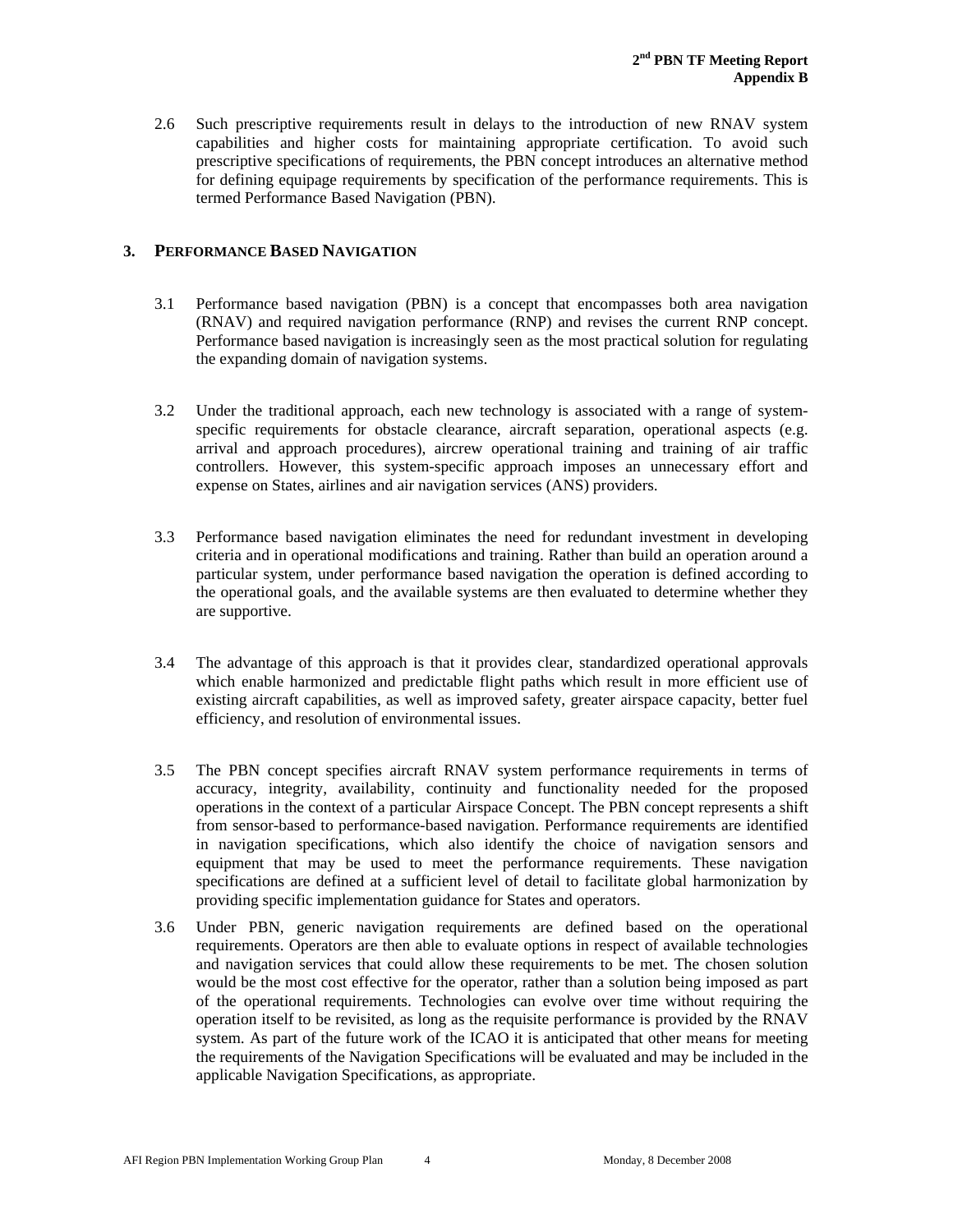3.7 ICAO's Performance Based Navigation (PBN) concept aims to ensure global standardisation of RNAV and RNP specifications and to limit the proliferation of navigation specifications in use world-wide. It is a new concept based on the use of Area Navigation (RNAV) systems. Significantly, it is a move from a limited statement of required performance accuracy to more extensive statements for required performance in terms of accuracy, integrity, continuity and availability, together with descriptions of how this performance is to be achieved in terms of aircraft and flight crew requirements.

### **4. PBN BENEFITS**

- 4.1 PBN offers a number of advantages over the sensor-specific method of developing airspace and obstacle clearance criteria. These include:
	- a) Reduces need to maintain sensor-specific routes and procedures, and their associated costs. For example, moving a single VOR ground facility can impact dozens of procedures, as that VOR can be used on routes, VOR approaches, as part of missed approaches, etc. Adding new sensor specific procedures will compound this cost, and the rapid growth in available navigation systems would soon make system-specific routes and procedures unaffordable.
	- b) Avoids need for development of sensor-specific operations with each new evolution of navigation systems, which would be cost-prohibitive. The expansion of satellite navigation services is expected to contribute to the continued diversity of RNAV systems in different aircraft. The original Basic GNSS equipment is evolving due to the augmentations of SBAS, GBAS and GRAS, while the introduction of Galileo and modernization of GPS and GLONASS will further improve performance. The use of GNSS/inertial integration is expanding.
	- c) Allows more efficient use of airspace (route placement, fuel efficiency, noise abatement).
	- d) Clarifies the way in which RNAV systems are used.
	- e) Facilitates the operational approval process for operators by providing a limited set of navigation specifications intended for global use.
- 4.2 RNAV and RNP specifications facilitate more efficient design of airspace and procedures, which collectively result in improved safety, access, capacity, predictability, operational efficiency and environmental effects. Specifically, RNAV and RNP may:
	- a) Increase safety by using three-dimensional (3D) approach operations with course guidance to the runway, which reduce the risk of controlled flight into terrain.
	- b) Improve airport and airspace access in all weather conditions, and the ability to meet environmental and obstacle clearance constraints.
	- c) Enhance reliability and reduce delays by defining more precise terminal area procedures that feature parallel routes and environmentally optimized airspace corridors. Flight management systems (FMS) will then be poised to save operators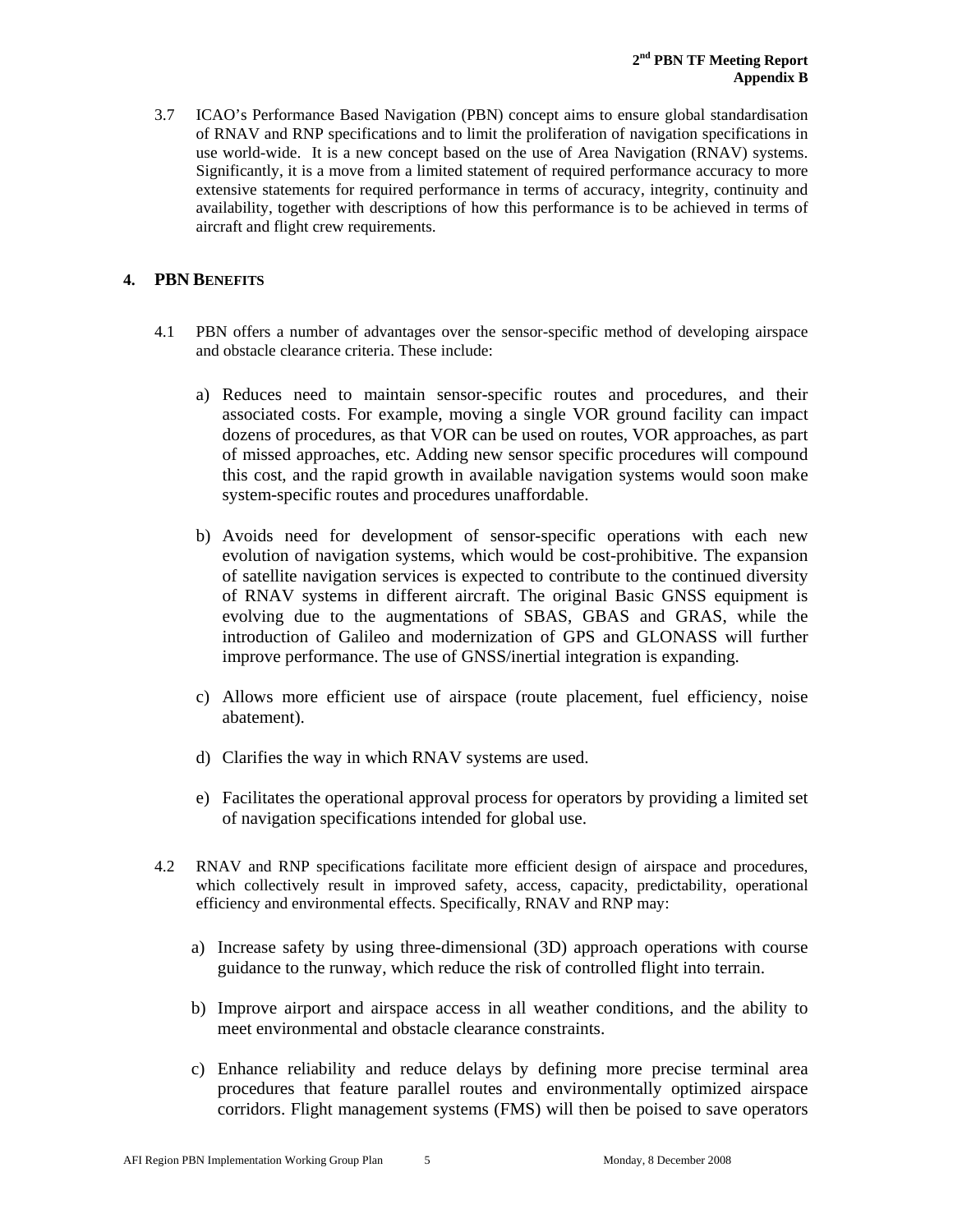time and money by managing climb, descent, and engine performance profiles more efficiently.

- d) Improve efficiency and flexibility by increasing use of operator-preferred trajectories airspace-wide, at all altitudes. This will be particularly useful in maintaining schedule integrity when convective weather arises.
- e) Reduce workload and improve productivity of air traffic controllers.
- 4.3 Performance-based navigation will enable the needed operational improvements by leveraging current and evolving aircraft capabilities in the near term that can be expanded to address the future needs of aviation stakeholders and service providers.

### **5. STAKEHOLDERS**

- 5.1 Coordination is critical with the aviation community through collaborative forums. This will assist aviation stakeholders in understanding operational goals, determining requirements, and considering future investment strategies. This, in turn, enables the aviation stakeholders to focus on addressing future efficiency and capacity needs while maintaining or improving the safety of flight operations by leveraging advances in navigation capabilities on the flight deck. RNAV and RNP have reached a sufficient level of maturity and definition to be included in key plans and strategies, such as this AFI Region PBN Roadmap.
- 5.2 The stakeholders who will benefit from the concepts in the AFI Region PBN Roadmap include airspace operators, air traffic service providers, regulators and standards organizations. As driven by business needs, airlines and operators can use the AFI Region PBN Roadmap to plan future equipage and capability investments. Similarly, air traffic service providers can determine requirements for future automation systems, and more smoothly modernize ground infrastructure. Finally, regulators and standards organizations can anticipate and develop the key enabling criteria needed for implementation.
- 5.3 The AFI Region PBN Roadmap also supports other CAA and government-wide planning processes, working on several fronts to address the needs of the aviation community. This Roadmap is a work in progress and will be amended through collaborative AFI Region States, industry efforts and consultations that establish a joint aviation community/government/industry strategy for implementing performance-based navigation. Critical initiative strategies are required to accommodate the expected growth and complexity over the next two decades. These strategies have five key features:
	- a) Expediting the development of performance-based navigation criteria and standards.
	- b) Introducing airspace and procedure improvements in the near term.
	- c) Providing benefits to operators who have invested in existing and upcoming capabilities.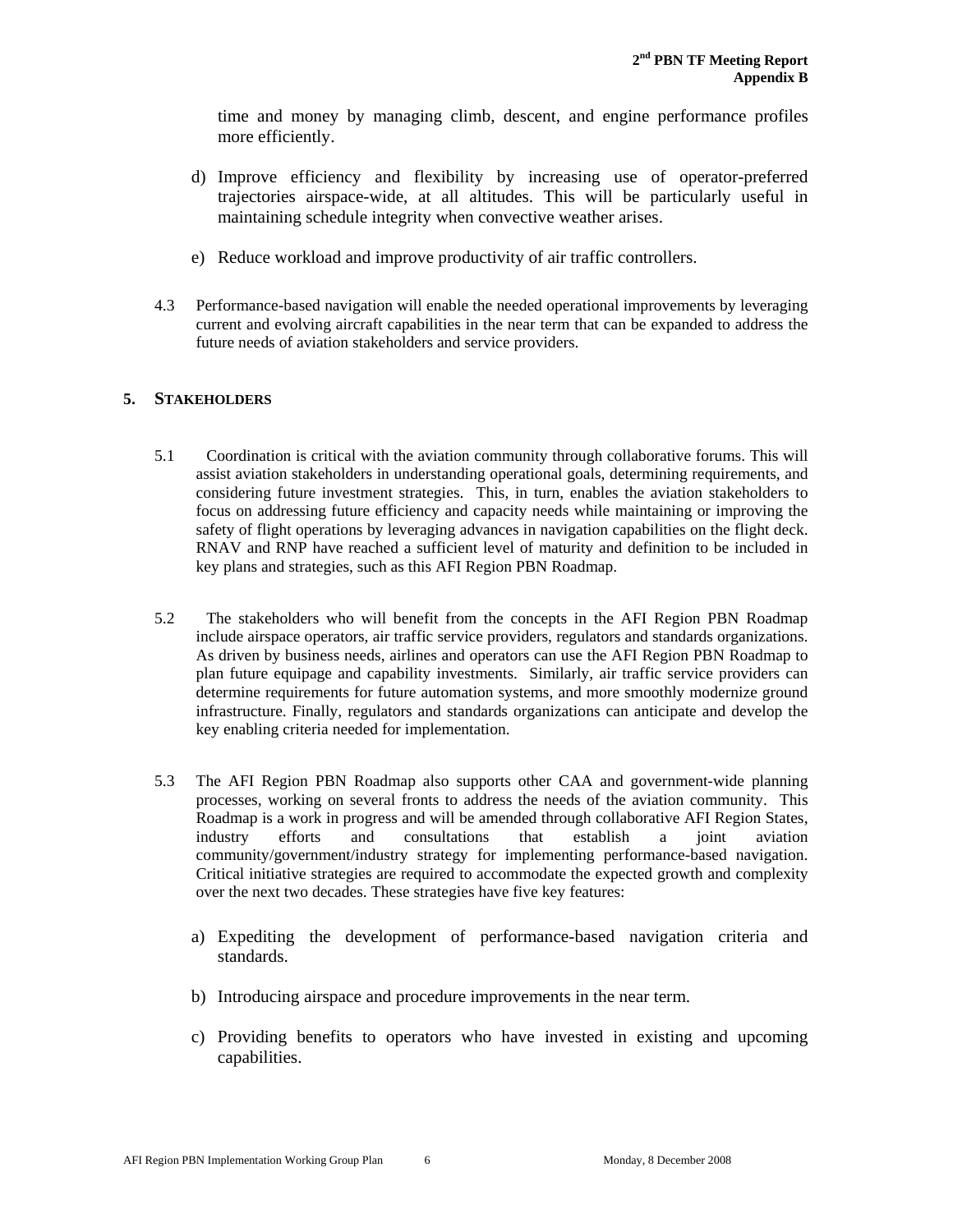- d) Establishing target dates for the introduction of navigation mandates for selected procedures and airspace, with an understanding that any mandate must be rationalized on the basis of benefits and costs.
- e) Defining new concepts and applications of performance-based navigation for the mid term and Long term and building synergy and integration among other capabilities toward the realization of the AFI Region PBN goals.

### **6. STRATEGY**

- 6.1 This Roadmap provides a high-level strategy for the evolution of navigation capabilities to be implemented in three timeframes: near term (2008-2012), mid term (2013-2016), and Long term (2017 and Beyond). The strategy rests upon two key navigation concepts; Area Navigation (RNAV) and Required Navigation Performance (RNP). It also encompasses instrument approaches, Standard Instrument Departure (SID) and Standard Terminal Arrival (STAR) operations, as well as en-route continental, oceanic and remote operations. The section on Long-term initiatives discusses integrated navigation, communication, surveillance and automation strategies.
- 6.2 To avoid proliferation of new navigation standards, States and other aviation stakeholders in the AFI region should communicate any new operational requirements with ICAO HQ, so that it can be taken into account by the PBN SG.

### **7. NEAR TERM (2008-2012) MID TERM (2013-2016) AND LONG TERM (2016 AND BEYOND) KEY TASKS**

- 7.1 The key tasks involved in the transition to performance-based navigation are:
	- a) Establish navigation service needs through the Long term that will guide infrastructure decisions and specify needs for navigation system infrastructure, and ensure funding for managing and transitioning these systems.
	- b) Define and adopt a national policy enabling additional benefits based on RNP and RNAV.
	- c) Identify operational and integration issues between navigation and surveillance, airground communications, and automation tools that maximize the benefits of RNP.
	- d) Support mixed operations throughout the term of this Roadmap, in particular considering navigation system variations during the near term until appropriate standards are developed and implemented.
	- e) To support Civil/Military coordination and develop the policies needed to accommodate the unique missions and capabilities of military aircraft operating in civil airspace.
	- f) Harmonize the evolution of capabilities for interoperability across airspace operations.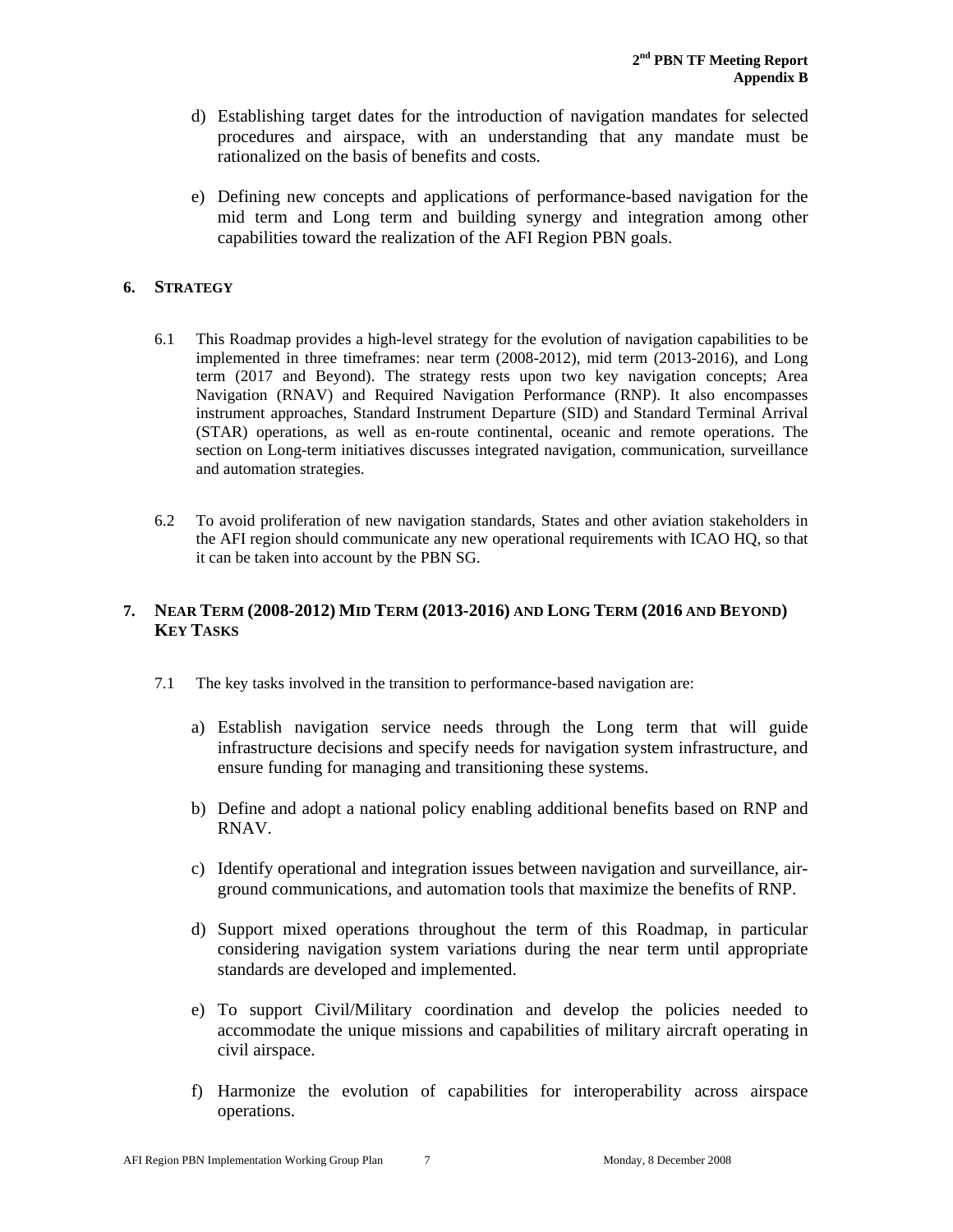- g) Increase emphasis on human factors, especially on training and procedures as operations increase reliance on appropriate use of flight deck systems.
- h) Facilitate and advance environmental analysis efforts required to support the development of RNAV and RNP procedures.
- i) Maintain consistent and harmonized global standards for RNAV and RNP operations.

#### **8. NEAR-TERM (2008-2012)**

- 8.1 Initiatives in the near-term focus on investments by operators in current and new aircraft acquisitions; in satellite-based navigation and conventional navigation infrastructure as well as AFI Region States investments. Key components include wide-scale RNAV implementation and the introduction of RNP for en route, terminal, and approach procedures.
- 8.2 The near-term strategy will also focus on expediting the implementation and proliferation of RNAV and RNP procedures. As demand for air travel continues at healthy levels, choke points will develop and delays at the major airports will continue to climb. RNAV and RNP procedures will help alleviate those problems. Continued introduction of RNAV and RNP procedures will not only provide benefits and savings to the operators but also encourage further equipage.
- 8.3 ANSPs as a matter of urgency must adapt new flight plan procedures to accommodate PBN operations. This particularly addresses fields 10 and 18.
- 8.4 Operators will need to plan to obtain operational approvals for the planned Navigation Specifications for this period. Operators shall also review Regional PBN Implementation Plans from other Regions to assess if there is a necessity for additional Operational approvals.

#### **9. OCEANIC AND REMOTE OPERATIONS**

- 9.1 To promote global harmonization, the AFI Region States continues to work closely with its international partners in implementing RNAV-10 and where operationally required RNP-4 by 2010. Safety assessment shall be undertaken to evaluate reduced oceanic and remote longitudinal/lateral separation minima between aircraft approved for RNAV-10 and RNP-4 operations.
- 9.2 For Oceanic Remote Areas where high density traffic operations occur, a review of the airspace concept must be undertaken to convert to Continental En-Route Operation where sufficient, surveillance is available so as to allow RNAV-5 operations.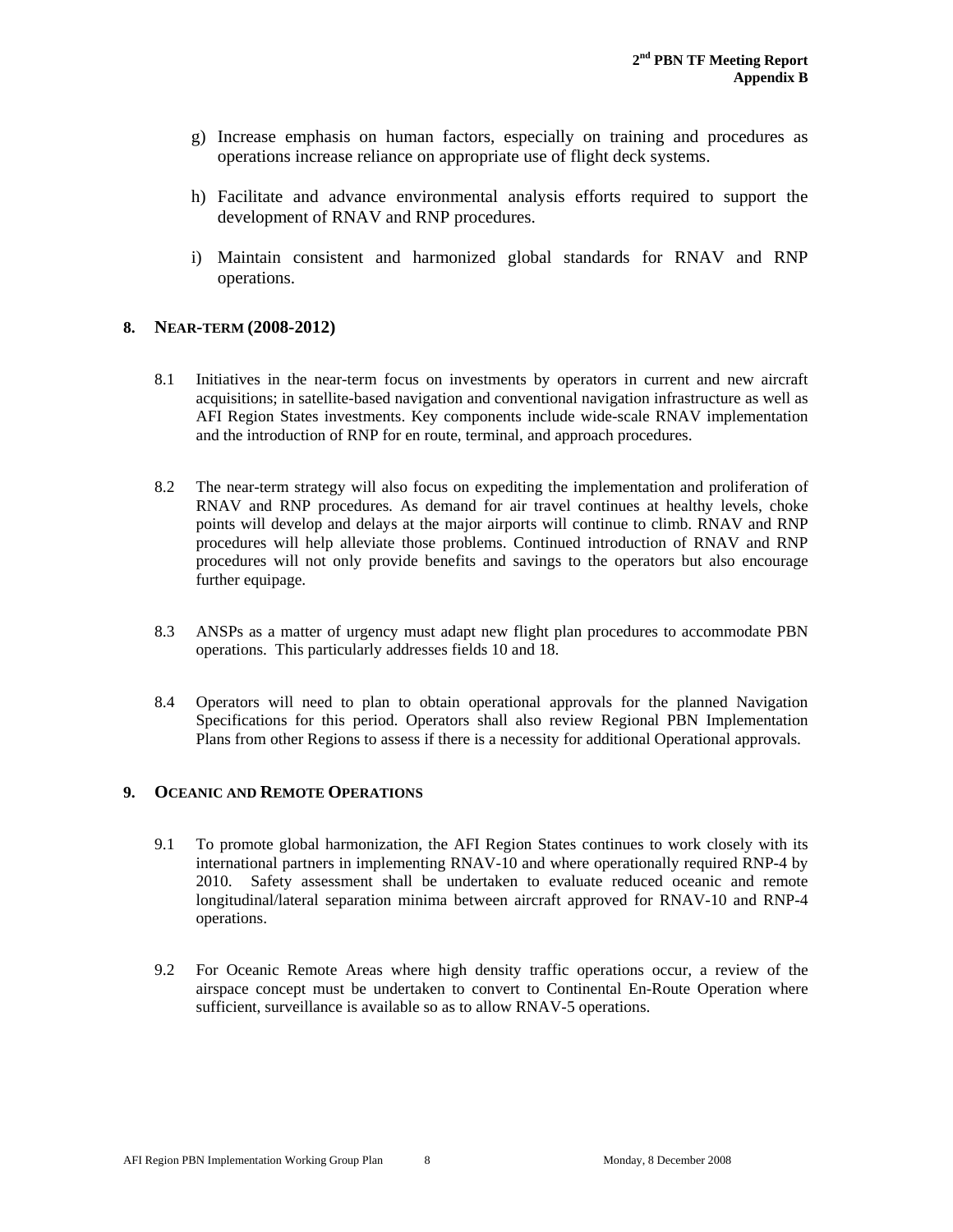### **10. CONTINENTAL EN-ROUTE OPERATIONS**

10.1 For airspace and corridors requiring structured routes for flow management, AFI Region States will review existing conventional and RNAV routes to transition to PBN RNAV-5 or where operationally required RNAV-2/1.

#### **11. TERMINAL OPERATIONS**

- 11.1 RNAV reduces conflict between traffic flows by consolidating flight tracks. RNAV-1/Basic RNP-1 SIDs and STARs improve safety, capacity, and flight efficiency and also lower communication errors.
- 11.2 AFI Region States will continue to plan, develop and implement RNAV-1 SIDs and STARs, at major airports and make associated changes in airspace design. In addition, AFI Region States will implement Basic RNP-1 SIDs and STARs. RNAV-1 will be implemented in airspace where there is sufficient surveillance coverage and Basic RNP-1 where there is no such coverage.
- 11.3 Where operationally feasible, States should develop operational concepts and requirements for continuous descent arrivals (CDAs) based on FMS Vertical Guidance and for applying time of arrival control based on RNAV and RNP procedures. This would reduce workload for pilots and controllers as well as increase fuel efficiency.
- 11.4 PBN SIDs and STARS would allow the following:
	- a) Reduction in controller-pilot communications;
	- b) Reduction of route lengths to meet environmental and fuel efficiency requirements;
	- c) Seamless transition from and to en-route entry/exit points;
	- d) Sequence departures to maximize benefits of RNAV and identify automation requirements for traffic flow management, sequencing tools, flight plan processing, and tower data entry activities.

#### **12. APPROACH OPERATIONS**

12.1 The application of RNP APCH is expected to be implemented in the maximum possible number of aerodromes. To facilitate a transitional period, conventional approach procedures and conventional navigation aids should be maintained for non PBN equipped aircraft during this term.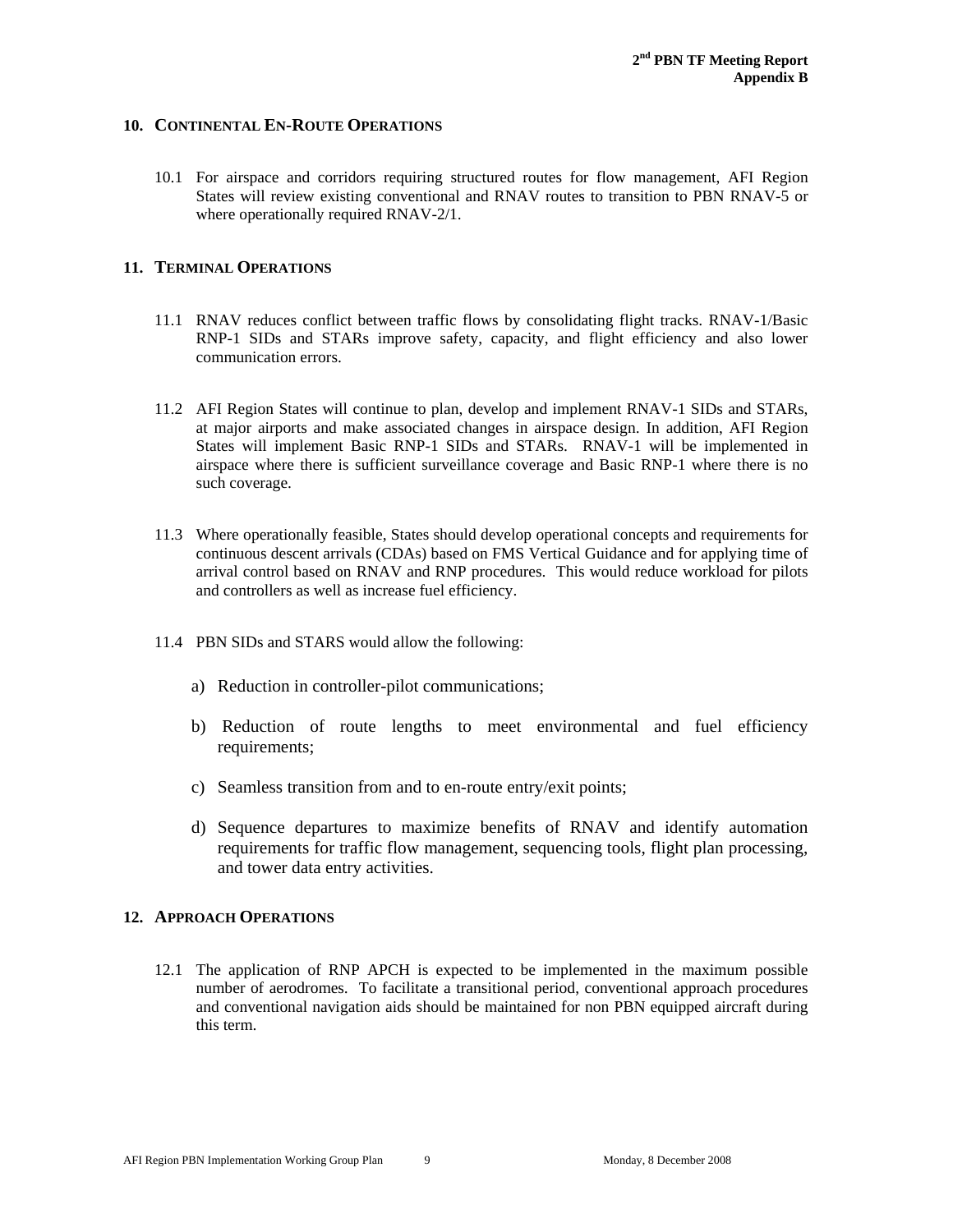- 12.2 States should promote the use of APV Operations (Baro-VNAV or SBAS) to enhance safety of RNP Approaches and accessibility of runways.
- 12.3 The application of RNP AR Approach should be limited to selected runways where obvious operational benefits can be obtained due to the existence of significant obstacles.
- 12.4 RNP approaches include:
	- a) APV implemented at all instrument runways at major regional airports and all noninstrument runways serving aircraft weighing greater than 5,700kg.

| <b>Airspace</b>             | <b>Nav. Specifications</b>      | <b>Nav.</b> Specifications where<br><b>Operationally Required</b> |
|-----------------------------|---------------------------------|-------------------------------------------------------------------|
| En-Route Oceanic            | $RNAV-10$                       | $RNP-4$                                                           |
| En-Route Remote             | $RNAV-10$                       | $RNP-4$                                                           |
| Continental                 |                                 |                                                                   |
| <b>En-Route Continental</b> | RNAV-5                          | RNAV-1                                                            |
| <b>TMA</b>                  | RNAV-1 in a surveillance        |                                                                   |
| Arrival/Departure           | environment                     |                                                                   |
|                             | Basic RNP-1 in non-surveillance |                                                                   |
|                             | environment                     |                                                                   |
| Approach                    | <b>RNP APCH with Baro-VNAV</b>  |                                                                   |
|                             | OR.                             |                                                                   |
|                             | RNP AR APCH if required         |                                                                   |

### **13. SUMMARY TABLE NEAR-TERM (2008-2012)**

#### **14. NEAR TERM IMPLEMENTATION TARGETS**

- a) RNP APCH (with Baro-VNAV) in 30% of instrument runways by 2010 and 50% by 2012 and priority given to airports with operational benefits
- b) RNAV-1 SID/STAR for 30% of international airports by 2010 and 50% by 2012 and priority given to airports with RNP Approach
- c) Review existing conventional and RNAV routes to transition to PBN RNAV-5 or where operationally required RNAV-2/1 by 2012.

#### **15. MID TERM (2013-2016) PRIORITIES**

15.1 In the mid term, increasing demand for air travel will continue to challenge the efficiencies of the air traffic management system.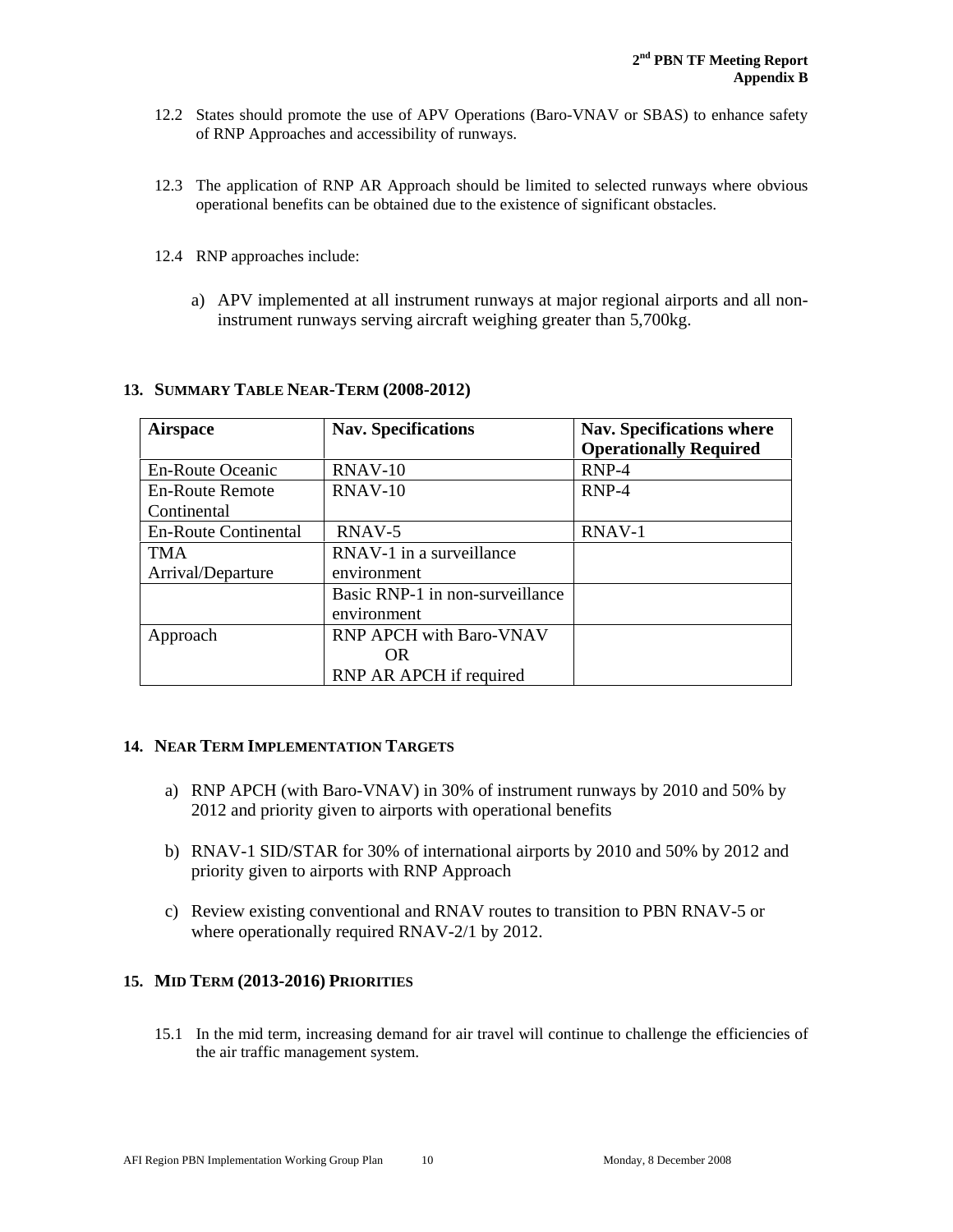- 15.2 While the hub-and-spoke system will remain largely the same as today for major airline operations, the demand for more point-to-point service will create new markets and spur increases in low-cost carriers, air taxi operations, and on-demand services. Additionally, the emergence of VLJs is expected to create new markets in the general and business aviation sectors for personal, air taxi, and point-to-point passenger operations. Many airports will thus experience significant increases in unscheduled traffic. In addition, many destination airports that support scheduled air carrier traffic are forecast to grow and to experience congestion or delays if efforts to increase their capacity fall short. As a result, additional airspace flexibility will be necessary to accommodate not only the increasing growth, but also the increasing air traffic complexity.
- 15.3 The mid term will leverage these increasing flight capabilities based on RNAV and RNP, with a commensurate increase in benefits such as fuel-efficient flight profiles, better access to airspace and airports, greater capacity, and reduced delay. These incentives, which should provide an advantage over non-RNP operations, will expedite propagation of equipage and the use of RNP procedures.
- 15.4 To achieve efficiency and capacity gains partially enabled by RNAV and RNP, the AFI Region States and aviation industry will pursue use of data communications (e.g., for controller-pilot communications) and enhanced surveillance functionality, e.g. ADS-Broadcast (ADS-B). Data communications will make it possible to issue complex clearances easily and with minimal errors. ADS-B will expand or augment surveillance coverage so that track spacing and longitudinal separation can be optimized where needed (e.g., in non-radar airspace). Initial capabilities for flights to receive and confirm 3D clearances and time of arrival control based on RNP will be demonstrated in the mid term. With data link implemented, flights will begin to transmit 4D trajectories (a set of points defined by latitude, longitude, altitude, and time.) Stakeholders must therefore develop concepts that leverage this capability.

#### **16. OCEANIC EVOLUTION**

16.1 In the mid term, AFI Region States will endeavour to work with international air traffic service providers to promote the application of RNP 10 and RNP 4 in additional sub-regions of the oceanic environment.

### **17. EN ROUTE EVOLUTION**

17.1 The review of en-route airspace will be completed by 2016.

### **18. IMPLEMENTATION**

18.1 By the end of the mid term other benefits of PBN will have been enabled, such as flexible procedures to manage the mix of faster and slower aircraft in congested airspace and use of less conservative PBN requirements.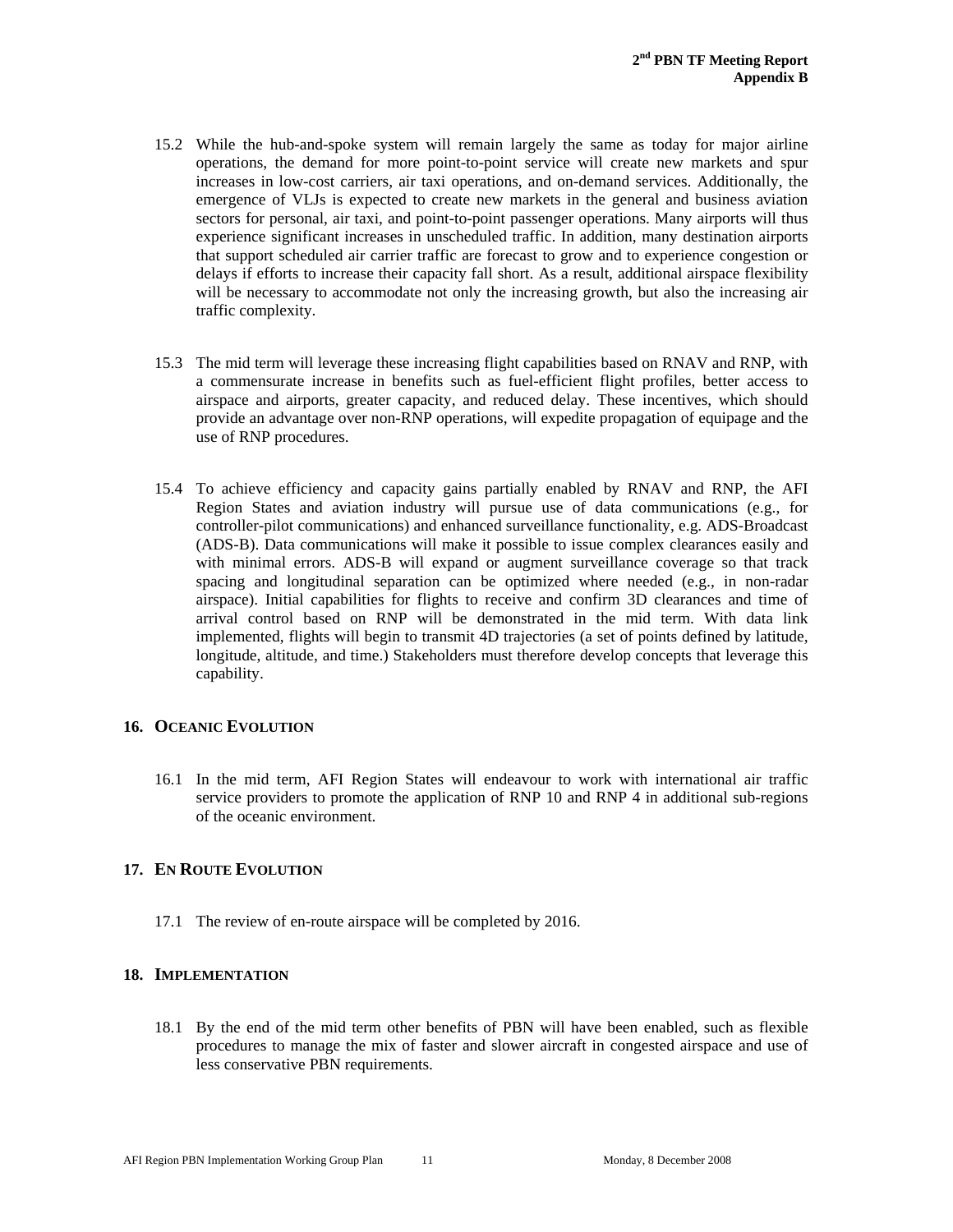### **19. AUTOMATION FOR RNAV AND RNP OPERATIONS**

- 19.1 By the end of the mid term enhanced en route automation will allow the assignment of RNAV and RNP routes based upon specific knowledge of an aircraft's RNP capabilities. En route automation will use collaborative routing tools to assign aircraft priority, since the automation system can rely upon the aircraft's ability to change a flight path and fly safely around problem areas. This functionality will enable the controller to recognize aircraft capability and to match the aircraft to dynamic routes or procedures, thereby helping appropriately equipped operators to maximize the predictability of their schedules.
- 19.2 Conflict prediction and resolution in most en route airspace must improve as airspace usage increases. Path repeatability achieved by RNAV and RNP operations will assist in achieving this goal. Mid-term automation tools will facilitate the introduction of RNP offsets and other forms of dynamic tracks for maximizing the capacity of airspace. By the end of the mid term, en route automation will have evolved to incorporate more accurate and frequent surveillance reports through ADS-B, and to execute problem prediction and conformance checks that enable offset manoeuvres and closer route spacing (e.g., for passing other aircraft and manoeuvring around weather).

### **20. TERMINAL EVOLUTION**

- 20.1 During this period, either Basic RNP-1 or RNAV-1 will become a required capability for flights arriving and departing major airports based upon the needs of the airspace, such as the volume of traffic and complexity of operations. This will ensure the necessary throughput and access, as well as reduced controller workload, while maintaining safety standards.
- 20.2 With RNAV-1 operations as the predominant form of navigation in terminal areas by the end of the mid term, AFI Region States will have the option of removing conventional terminal procedures that are no longer expected to be used.

### **21. TERMINAL AUTOMATION**

- 21.1 Terminal automation will be enhanced with tactical controller tools to manage complex merges in busy terminal areas. As data communications become available, the controller tools will apply knowledge of flights' estimates of time of arrival at upcoming waypoints, and altitude and speed constraints, to create efficient manoeuvres for optimal throughput.
- 21.2 Terminal automation will also sequence flights departing busy airports more efficiently than today. This capability will be enabled as a result of PBN and flow management tools. Flights arriving and departing busy terminal areas will follow automation-assigned PBN routes.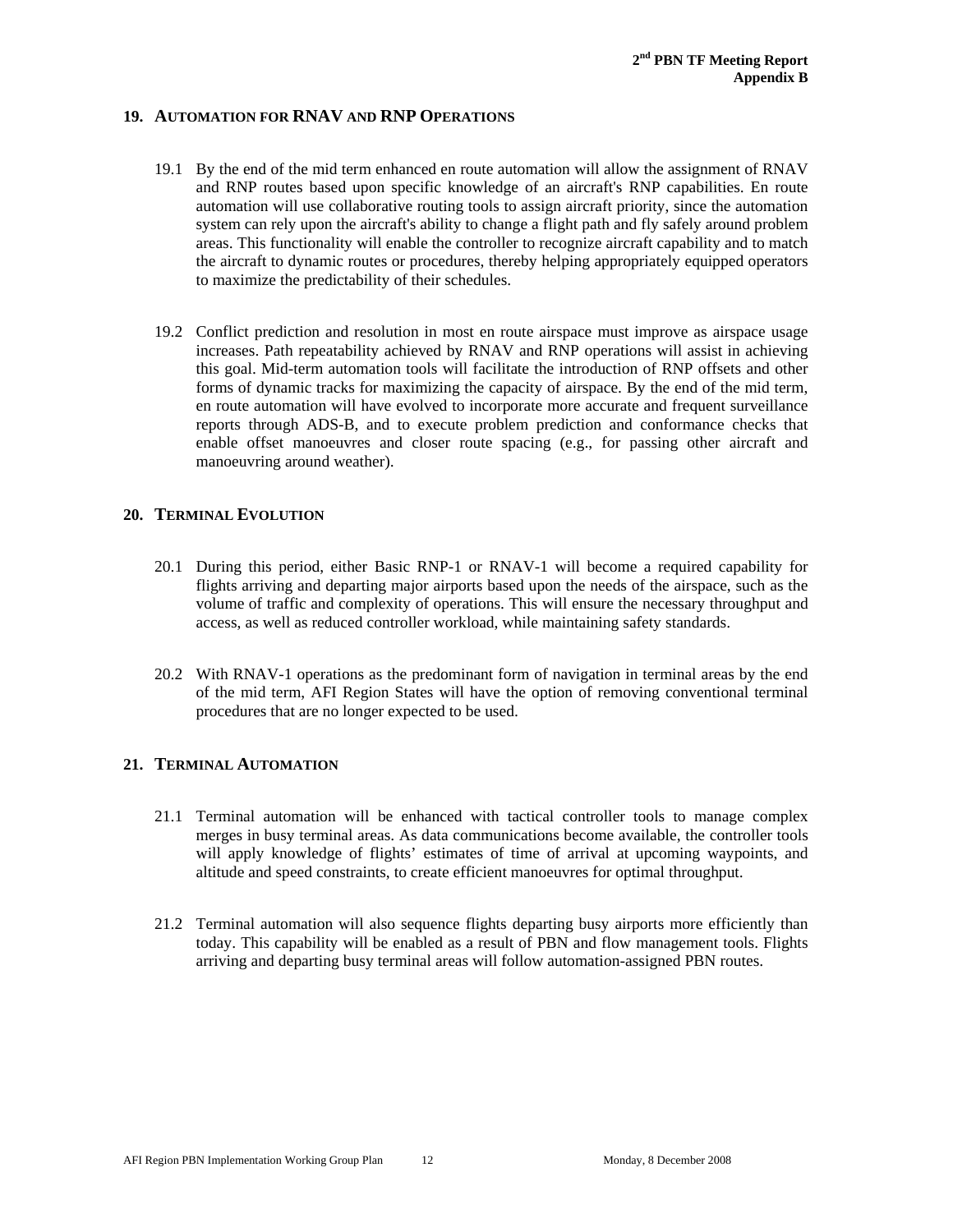### **22. APPROACH EVOLUTION**

- 22.1 In the mid term, implementation priorities for instrument approaches will still be based on RNP APCH and RNP AR APCH and full implementation is expected at the end of this term.
- 22.2 The introduction of the application of landing capability using GBAS (currently non PBN) is expected to guarantee a smooth transition towards high performance approach and landing capability.

### **23. MID TERM IMPLEMENTATION TARGETS**

- a) RNP APCH (with Baro-VNAV) or APV in 100% of instrument runways by 2016
- b) RNAV-1 or RNP-1 SID/STAR for 100% of international airports by 2016
- c) RNAV-1 or RNP-1 SID/STAR for 70% of busy domestic airports where there are operational benefits
- d) Implementation of additional RNAV/RNP Routes as required

### **24. SUMMARY TABLE MID-TERM (2013-2016)**

| <b>Airspace</b>                       | <b>Nav. Specifications</b>                                                                                                      | <b>Nav. Specifications where</b><br><b>Operationally Required</b> |
|---------------------------------------|---------------------------------------------------------------------------------------------------------------------------------|-------------------------------------------------------------------|
| En-Route Oceanic                      | $RNAV-10$ ,                                                                                                                     | $RNP-4$                                                           |
| <b>En-Route Remote</b><br>Continental | RNAV-10,                                                                                                                        | $RNP-4$                                                           |
| <b>En-Route Continental</b>           | RNAV-2, RNAV-5                                                                                                                  | RNAV-1                                                            |
| <b>TMA</b><br>Arrival/Departure       | Expand RNAV-1, or RNP-1<br>application<br>Mandate RNAV-1, or RNP-1 in                                                           |                                                                   |
| Approach                              | high density TMAs<br>Expand RNP APCH with (Baro-<br>VNAV) and APV<br>Expand RNP AR APCH where<br>there are operational benefits |                                                                   |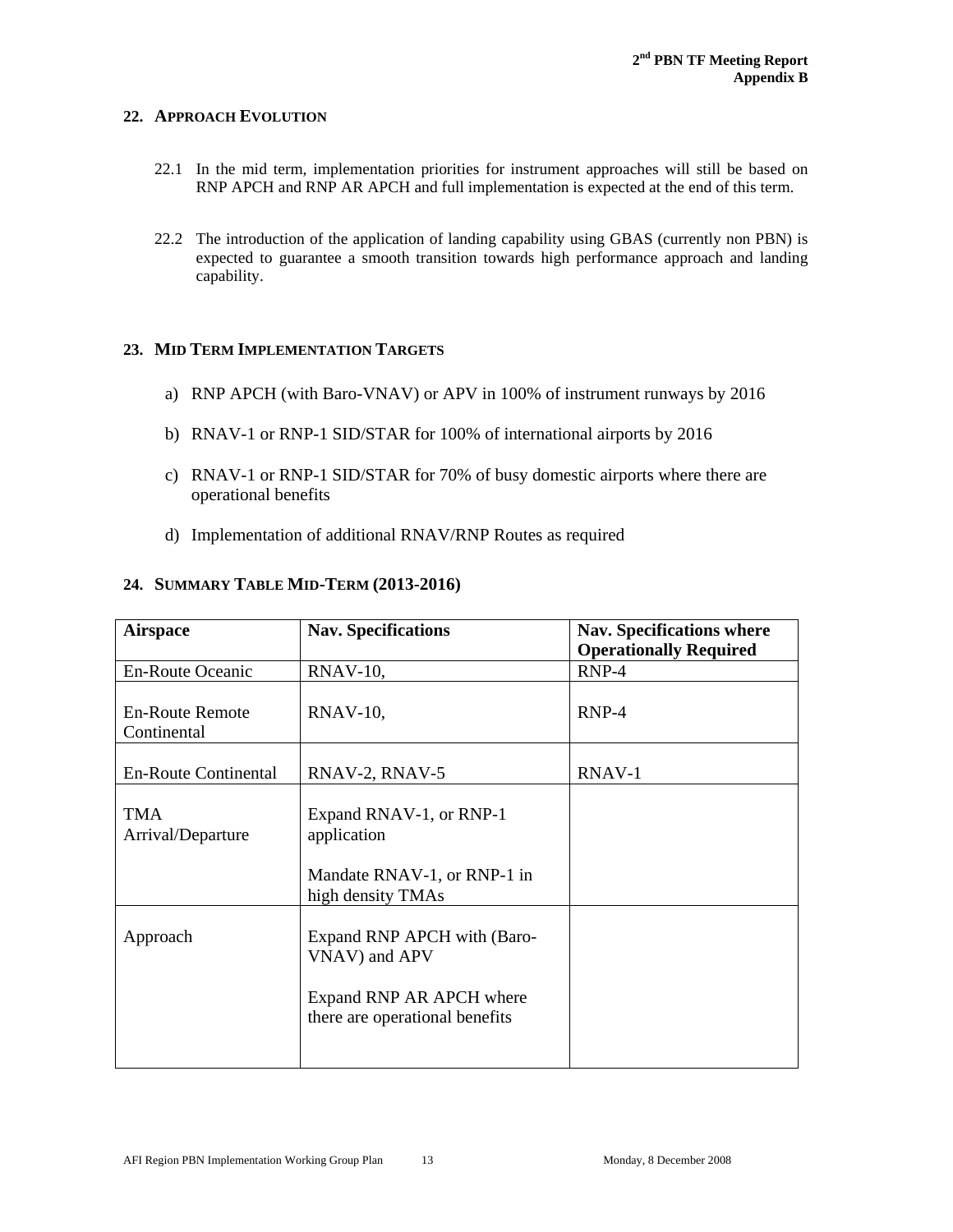### **25. LONG TERM (2016 AND BEYOND): ACHIEVING A PERFORMANCE-BASED NAVIGATION SYSTEM**

- 25.1 The Long-term environment will be characterized by continued growth in air travel and increased air traffic complexity.
- 25.2 No one solution or simple combination of solutions will address the inefficiencies, delays, and congestion anticipated to result from the growing demand for air transportation. Therefore, AFI Region States and key Stakeholders need an operational concept that exploits the full capability of the aircraft in this time frame.

### **26. LONG TERM KEY STRATEGIES (2017 AND BEYOND)**

- 26.1 Airspace operations in the Long term will make maximum use of advanced flight deck automation that integrates CNS capabilities. RNP, RCP, and RSP standards will define these operations. Separation assurance will remain the principal task of air traffic management in this time frame. This task is expected to leverage a combination of aircraft and ground-based tools. Tools for conflict detection and resolution, and for flow management, will be enhanced significantly to handle increasing traffic levels and complexity in an efficient and strategic manner.
- 26.2 Strategic problem detection and resolution will result from better knowledge of aircraft position and intent, coupled with automated, ground-based problem resolution. In addition, pilot and air traffic controller workload will be lowered by substantially reducing voice communication of clearances, and furthermore using data communications for clearances to the flight deck. Workload will also decrease as the result of automated confirmation (via data communications) of flight intent from the flight deck to the ground automation.
- 26.3 With the necessary aircraft capabilities, procedures, and training in place, it will become possible in certain situations to delegate separation tasks to pilots and to flight deck systems that depict traffic and conflict resolutions. Procedures for airborne separation assurance will reduce reliance on ground infrastructure and minimize controller workload. As an example, in IMC an aircraft could be instructed to follow a leading aircraft, keeping a certain distance. Once the pilot agreed, ATC would transfer responsibility for maintaining spacing (as is now done with visual approaches).
- 26.4 Performance-based operations will exploit aircraft capabilities for "electronic" visual acquisition of the external environment in low-visibility conditions, which may potentially increase runway capacity and decrease runway occupancy times.
- 26.5 Improved wake prediction and notification technologies may also assist in achieving increased runway capacity by reducing reliance on wake separation buffers.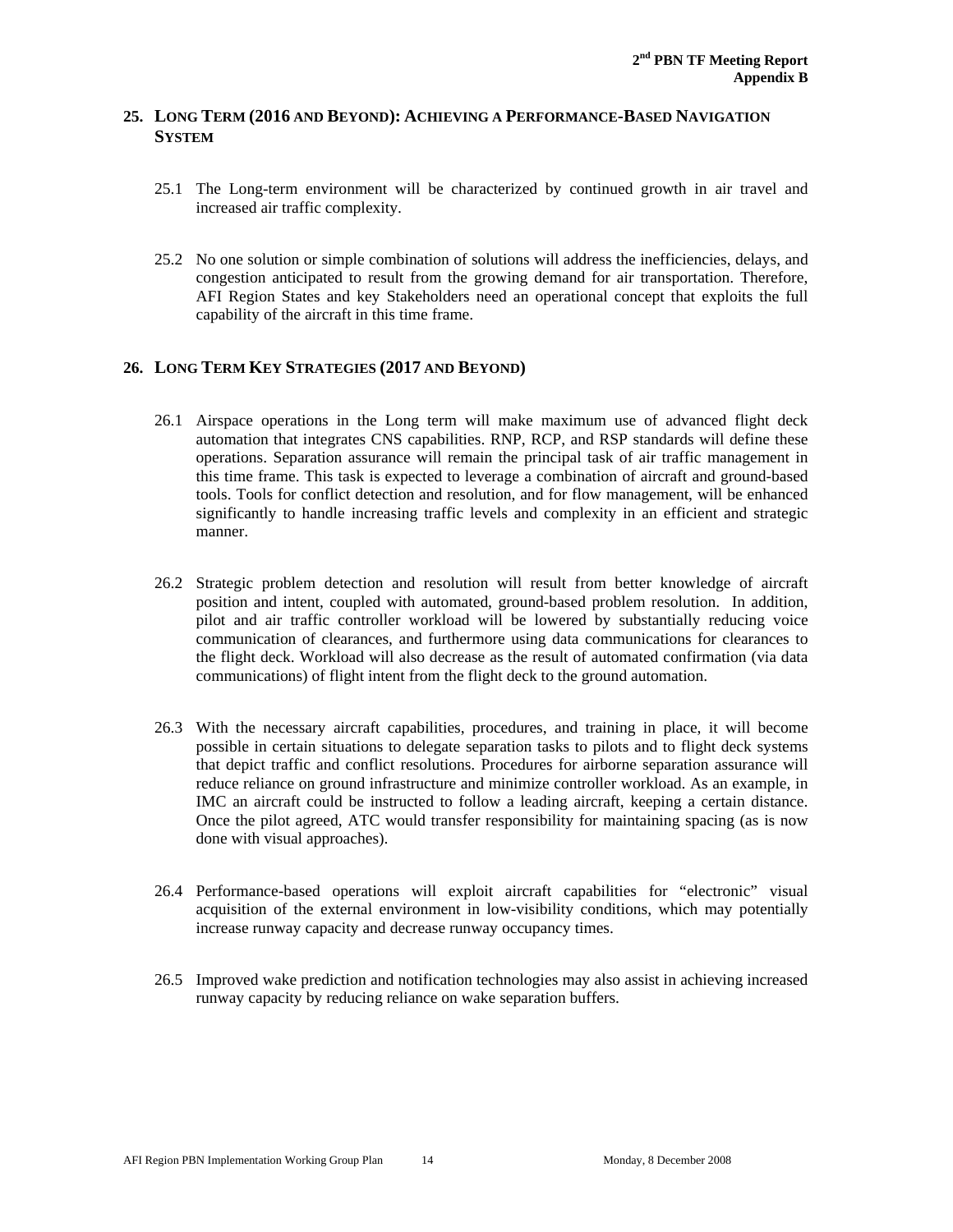- 26.6 System-wide information exchange will enable real-time data sharing of NAS constraints, airport and airspace capacity, and aircraft performance. Electronic data communications between the ATC automation and aircraft, achieved through data link, will become widespread—possibly even mandated in the busiest airspace and airports. The direct exchange of data between the ATC automation and the aircraft FMS will permit better strategic and tactical management of flight operations.
- 26.7 Aircraft will downlink to the ground-based system their position and intent data, as well as speed, weight, climb and descent rates, and wind or turbulence reports. The ATC automation will uplink clearances and other types of information, for example, weather, metering, choke points, and airspace use restrictions.
- 26.8 To ensure predictability and integrity of aircraft flight path, RNP will be mandated in busy en route and terminal airspace. RNAV operations will be required in all other airspace (except oceanic). Achieving standardized FMS functionalities and consistent levels of crew operation of the FMS is integral to the success of this Long-term strategy.
- 26.9 The most capable aircraft will meet requirements for low values of RNP (RNP 0.3 or lower en route). Flights by such aircraft are expected to benefit in terms of airport access, shortest routes during IMC or convective weather, and the ability to transit or avoid constrained airspace, resulting in greater efficiencies and fewer delays operating into and out of the busiest airports.
- 26.10 Enhanced ground-based automation and use of real-time flight intent will make time-based metering to terminal airspace a key feature of future flow management initiatives. This will improve the sequencing and spacing of flights and the efficiency of terminal operations.
- 26.11 Uniform use of RNP for arrivals and departures at busy airports will optimize management of traffic and merging streams. ATC will continue to maintain control over sequencing and separation; however, aircraft arriving and departing the busiest airports will require little controller intervention. Controllers will spend more time monitoring flows and will intervene only as needed, primarily when conflict prediction algorithms indicate a potential problem.
- 26.12 More detailed knowledge of meteorological conditions will enable better flight path conformance, including time of arrival control at key merge points. RNP will also improve management of terminal arrival and departure with seamless routing from the en route and transition segments to the runway threshold. Enhanced tools for surface movement will provide management capabilities that synchronize aircraft movement on the ground; for example, to coordinate taxiing aircraft across active runways and to improve the delivery of aircraft from the parking areas to the main taxiways.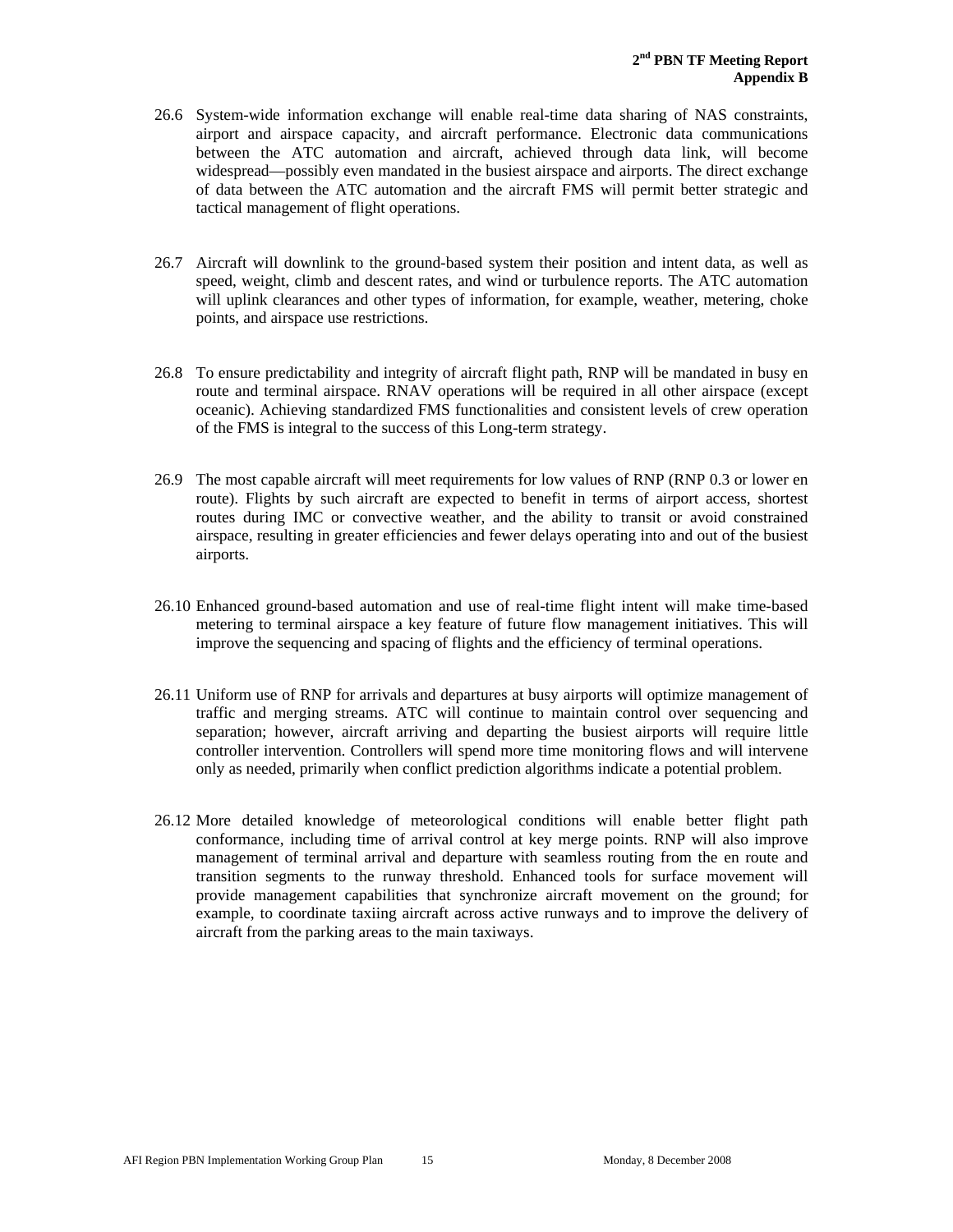#### **27. SUMMARY OF LONG TERM KEY STRATEGIES (2017 AND BEYOND)**

- 27.1 The key strategies for instituting performance-based operations employ an integrated set of solutions.
- a) Airspace operations will take advantage of aircraft capabilities, i.e. aircraft equipped with data communications, integrated displays, and FMS.
- b) Aircraft position and intent information directed to automated, ground-based ATM systems, strategic and tactical flight deck-based separation assurance in selected situations (problem detection and resolution).
- **c)** Strategic and tactical flow management will improve through use of integrated airborne and ground information exchange.
- d) Ground-based system knowledge of real-time aircraft intent with accurate aircraft position and trajectory information available through data link to ground automation.
- e) Real-time sharing of National Air Space (NAS) flight demand and other information achieved via ground-based and air-ground communication between air traffic management and operations planning and dispatch.
- f) Overall system responsiveness achieved through flexible routing and well-informed, distributed decision-making.
- g) Systems ability to adapt rapidly to changing meteorological and airspace conditions.
- h) System leverages through advanced navigation capabilities such as fixed radius transitions, RF legs, and RNP offsets.
- i) Increased use of operator-preferred routing and dynamic airspace.
- j) Increased collaboration between service providers and operators.
- k) Operations at the busiest airports will be optimized through an integrated set of capabilities for managing pre-departure planning information, ground-based automation, and surface movement.
- l) RNP-based arrival and departure structure for greater predictability.
- m) Ground-based tactical merging capabilities in terminal airspace.
- n) Integrated capabilities for surface movement optimization to synchronize aircraft movement on the ground. Improved meteorological and aircraft intent information shared via data link.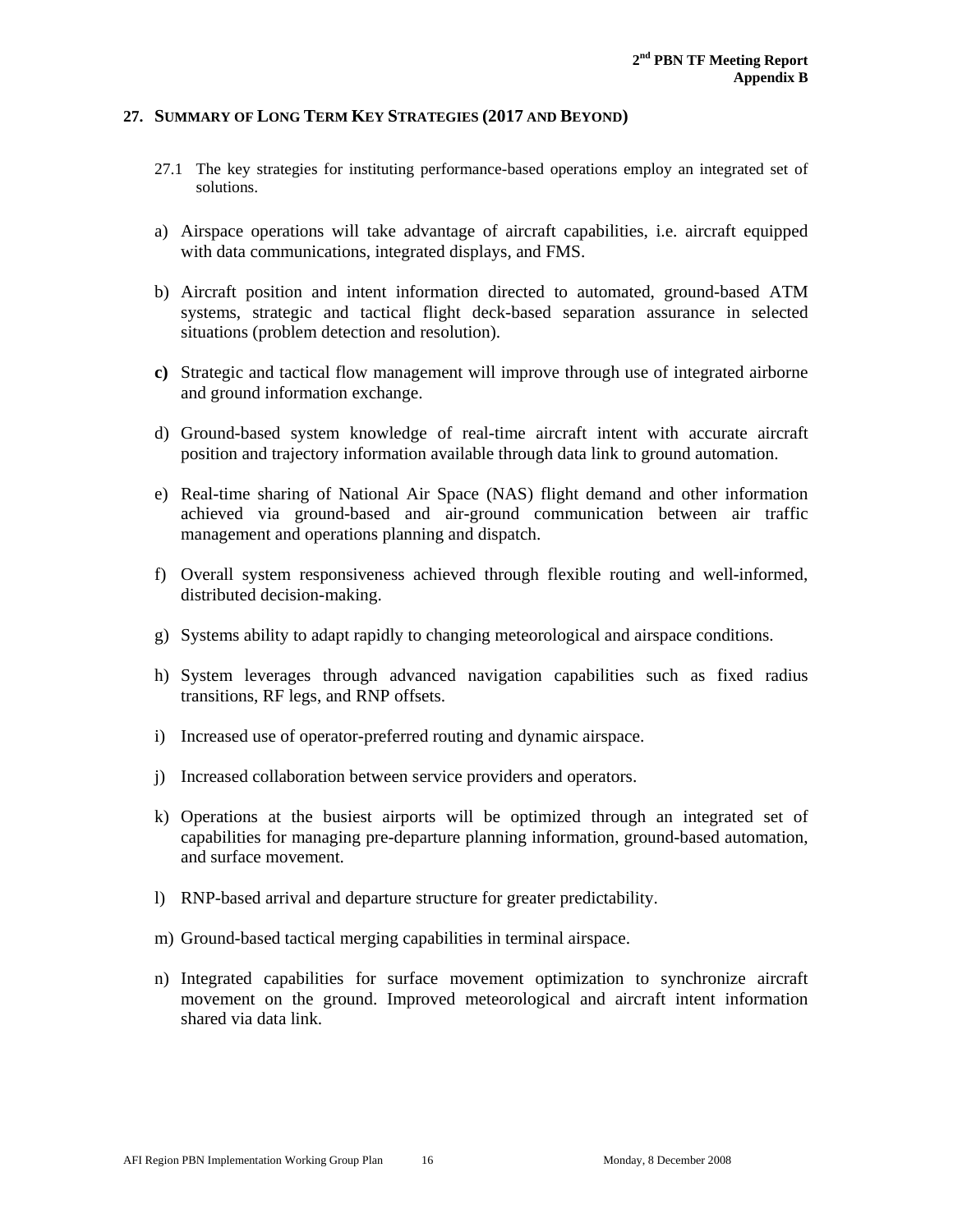#### **28. KEY RESEARCH AREAS**

28.1 The aviation community must address several key research issues to apply these strategies effectively. These issues fall into several categories:

#### **29. NAVIGATION**

- a) To what extent can lower RNP values be achieved and how can these be leveraged for increased flight efficiency and access benefits?
- b) Under what circumstances RNAV should be mandated for arriving/departing satellite airports to enable conflict-free flows and optimal throughput in busy terminal areas?

#### **30. FLIGHT DECK AUTOMATION**

- a) What FMS capabilities are required to enable the future concepts and applications?
- b) How can performance-based communication and surveillance be leveraged in the flight deck to enable Long-term strategies such as real-time exchange of flight deck data?

#### **31. AUTOMATION**

- a) To what extent can lateral or longitudinal separation assurance be fully automated, in particular on final approach during parallel operations?
- b) To what extent can surface movement be automated, and what are the cost-benefit trade-offs associated with different levels of automation?
- c) To what extent can conflict detection and resolution be automated for terminal ATC operations?

#### **32. PROCEDURES**

- a) How can time of arrival control be applied effectively to maximize capacity of arrival or departure operations, in particular during challenging wind conditions?
- b) In what situations is delegation of separation to the flight crews appropriate?
- c) What level of onboard functionality is required for flight crews to accept separation responsibility within a manageable workload level?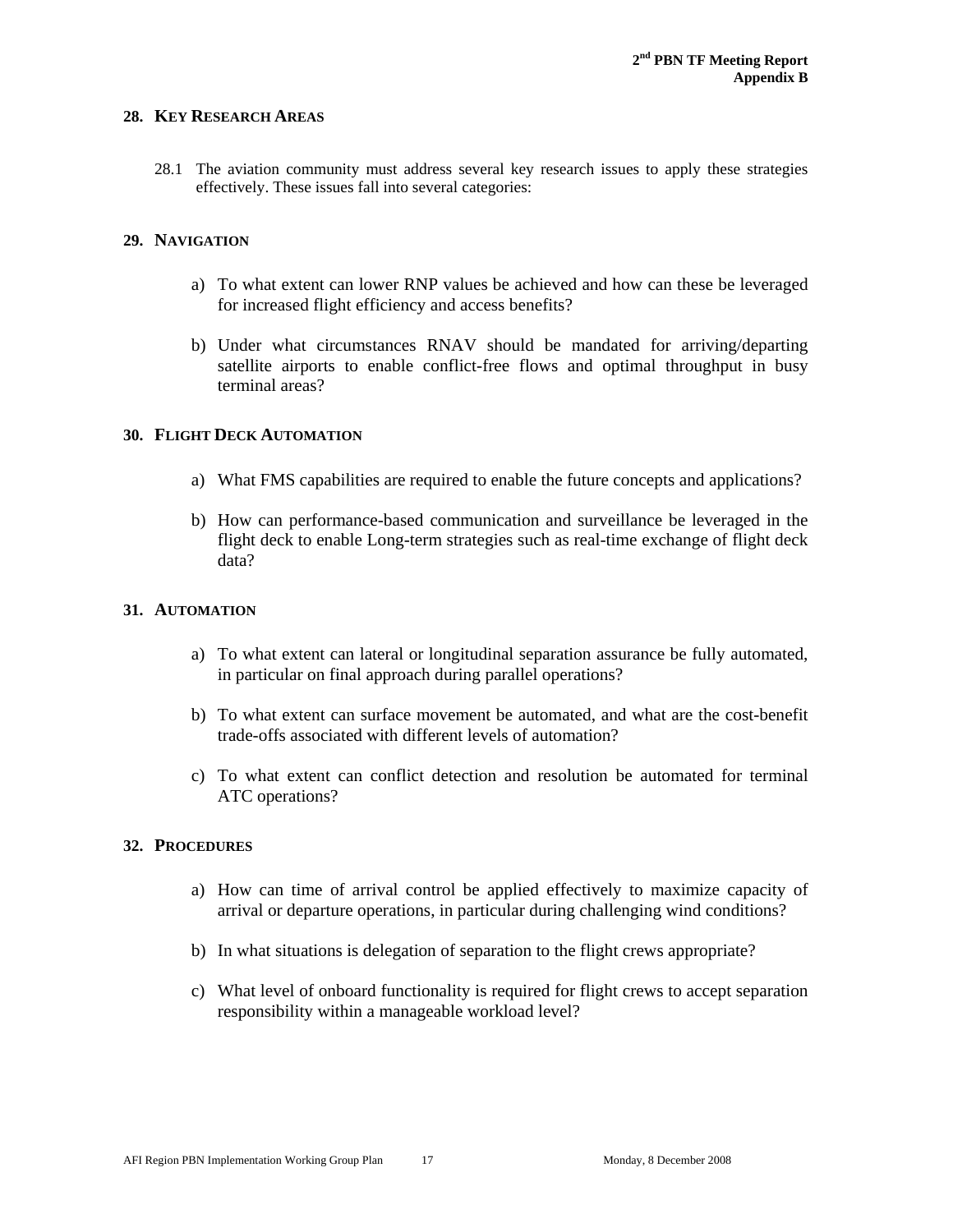#### **33. AIRSPACE**

- a) What separation standards and procedures are needed to enable smoother transition between en route and terminal operations?
- b) How can fuel-efficient procedures such as CDAs be accomplished in busy airspace?

#### **34. POLICY**

- a) How is information security ensured as information exchange increases?
- b) What are the policy and procedure implications for increased use of collaborative decision-making processes between the service provider and the operator?
- 34.1 The answers to these and other research questions are critical to achieving a performancebased airspace system. Lessons learned from the near-term and mid-term implementation of the Roadmap will help answer some of these questions. The aviation community will address others through further concept development, analysis, modelling, simulation, and field trials. As concepts mature and key solutions emerge, the community will develop more detailed implementation strategies and commitments.

#### **35. PERIODIC REVIEW OF IMPLEMENTATION ACTIVITIES**

- 35.1 Procedures to Modify the Regional Plan
- 35.2 Whenever a need is identified for a change to this document, the Request for Change (RFC) Form (to be developed) should be completed and submitted to the ICAO Regional Offices. The Regional Offices will collate RFCs for consideration by the PBN Task Force (ATM/SAR/AIS Sub-group of APIRG).
- 35.3 When an amendment has been agreed by a meeting of the PBN Task Force, a new version of the PBN Regional Plan will be prepared, with the changes marked by an "|" in the margin, and an endnote indicating the relevant RFC, to enable a reader to note the origin of the change. If the change is in a table cell, the outside edges of the table will be highlighted. Final approval for publication of an amendment to the PBN Regional Plan will be the responsibility of APIRG.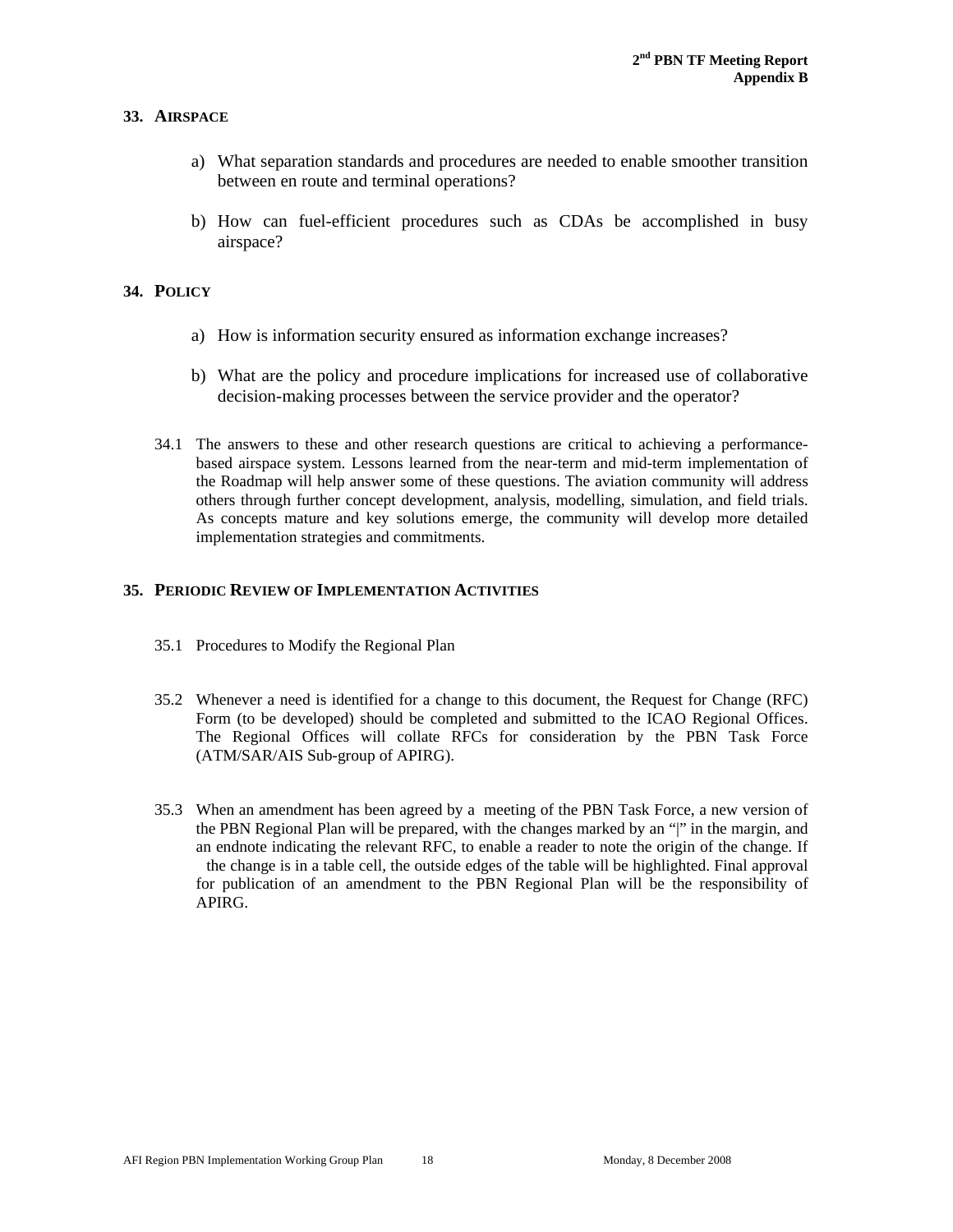## **Glossary**

| ADS-B         | Automatic Dependent Surveillance-Broadcast       |
|---------------|--------------------------------------------------|
| ADS-C         | Automatic Dependent Surveillance-Contract        |
| <b>ATC</b>    | Air Traffic Control                              |
| <b>CDA</b>    | <b>Continuous Descent Arrival</b>                |
| <b>CNS</b>    | Communications, Navigation, Surveillance         |
| <b>EFVS</b>   | <b>Enhanced Flight Visibility System</b>         |
| GA            | <b>General Aviation</b>                          |
| <b>GBAS</b>   | <b>Ground-Based Augmentation System</b>          |
| <b>GLS</b>    | <b>GNSS Landing System</b>                       |
| <b>GPS</b>    | <b>Global Positioning System</b>                 |
| <b>ICAO</b>   | <b>International Civil Aviation Organization</b> |
| IFR           | <b>Instrument Flight Rules</b>                   |
| ILS           | <b>Instrument Landing System</b>                 |
| <b>IMC</b>    | <b>Instrument Meteorological Conditions</b>      |
| <b>LNAV</b>   | <b>Lateral Navigation</b>                        |
| <b>LPV</b>    | Localizer Performance with Vertical Guidance     |
| <b>NAS</b>    | National Airspace System                         |
| <b>NAVAID</b> | Navigation Aid                                   |
| <b>NM</b>     | <b>Nautical Miles</b>                            |
| <b>PBN</b>    | Performance Based Navigation                     |
| <b>RCP</b>    | <b>Required Communications Performance</b>       |
| RF            | Radius-to-Fix                                    |
| <b>RNAV</b>   | Area Navigation                                  |
| <b>RNP</b>    | <b>Required Navigation Performance</b>           |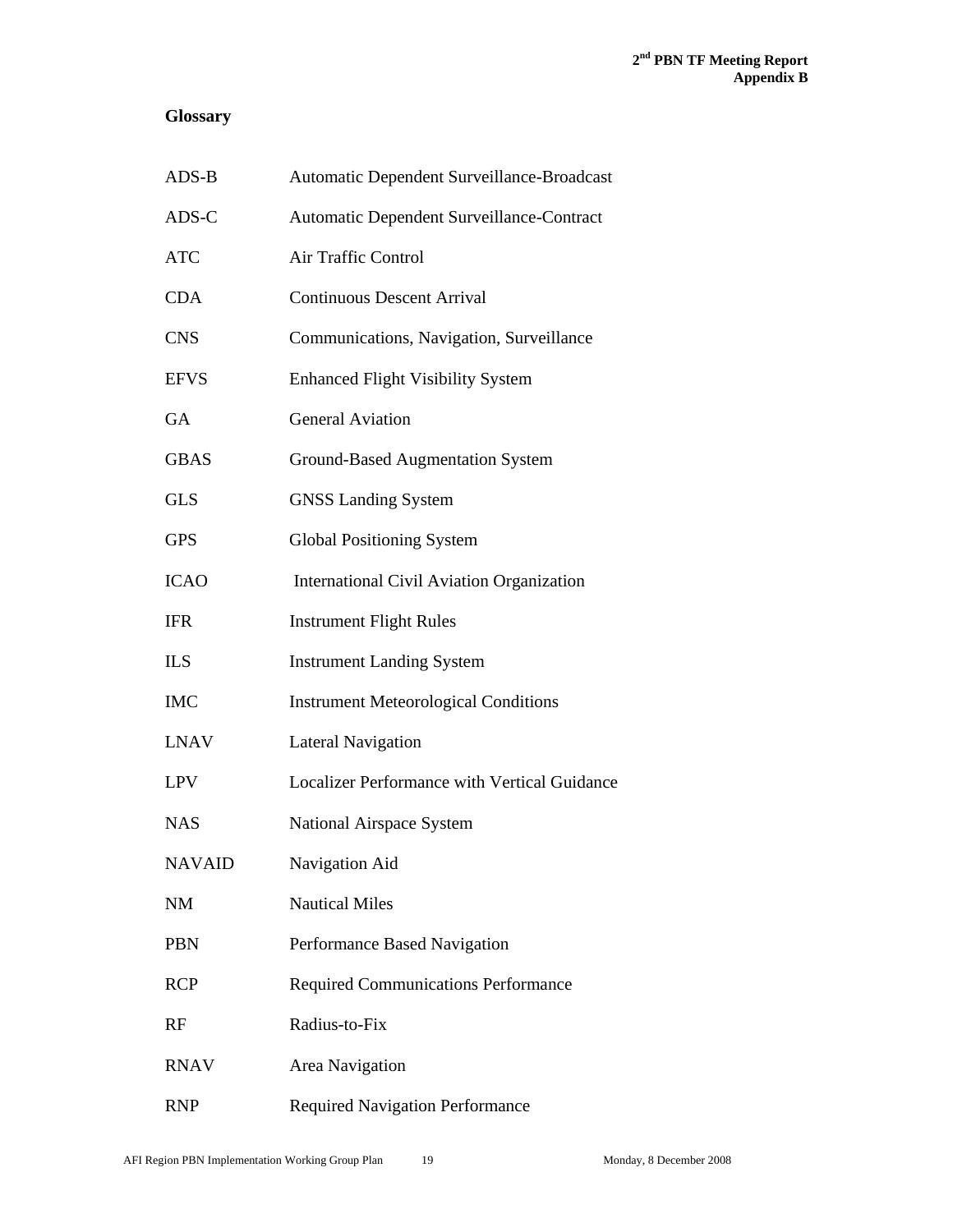## **Glossary**

| <b>RNPSORSG</b> | Required Navigation Performance and Special Operational Requirements<br><b>Study Group</b> |
|-----------------|--------------------------------------------------------------------------------------------|
| <b>RSP</b>      | Required Surveillance Performance                                                          |
| <b>SID</b>      | <b>Standard Instrument Departure</b>                                                       |
| <b>STAR</b>     | <b>Standard Terminal Arrival Route</b>                                                     |
| <b>VLJ</b>      | Very Light Jet                                                                             |
| <b>VNAV</b>     | <b>Vertical Navigation</b>                                                                 |
| <b>WAAS</b>     | Wide Area Augmentation System                                                              |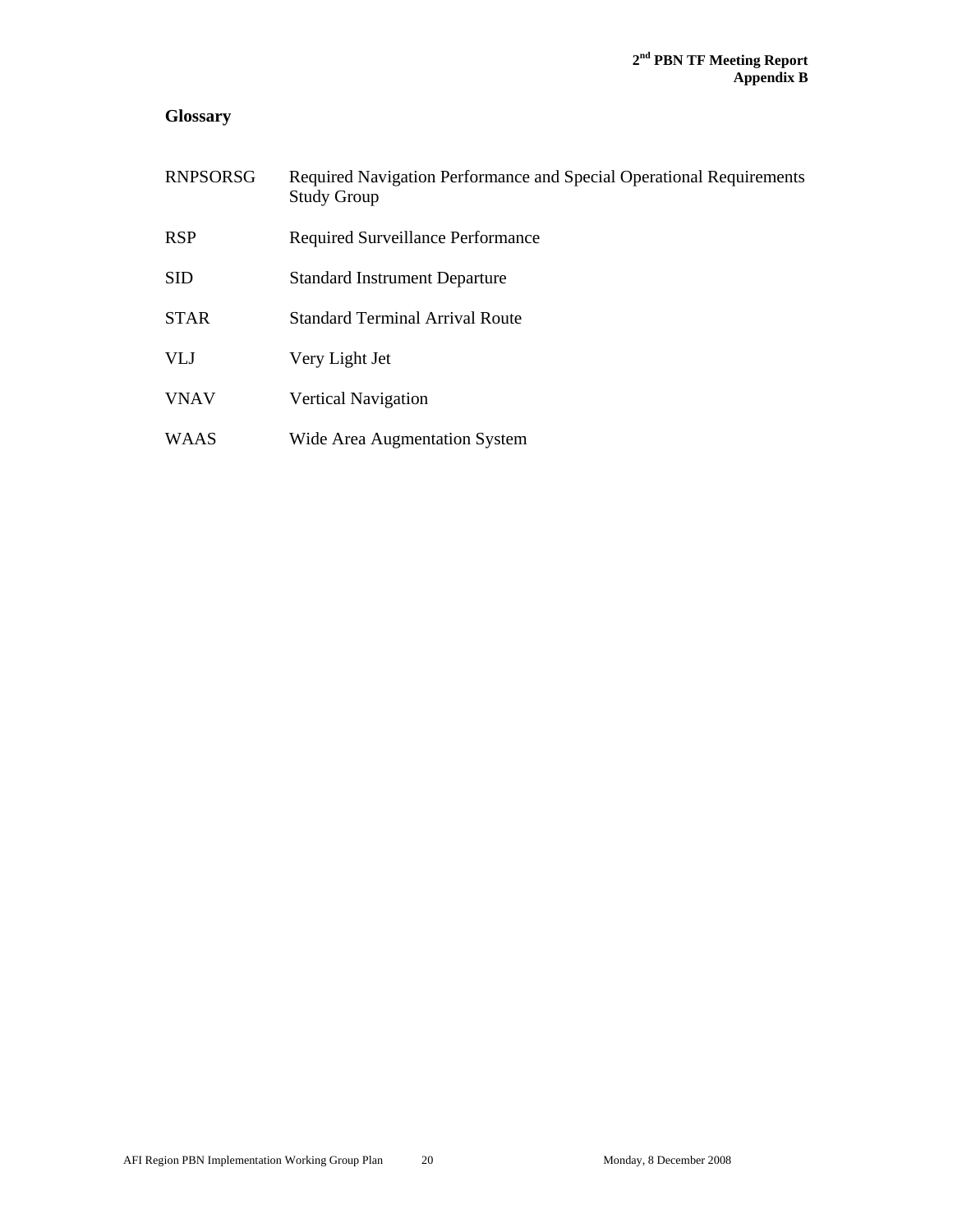**2nd PBN TF Meeting Report Appendix C**

**AFI State PBN Plan Template**

# Performance Based Navigation (PBN) Implementation Plan **State X**

## Version 1

December 2008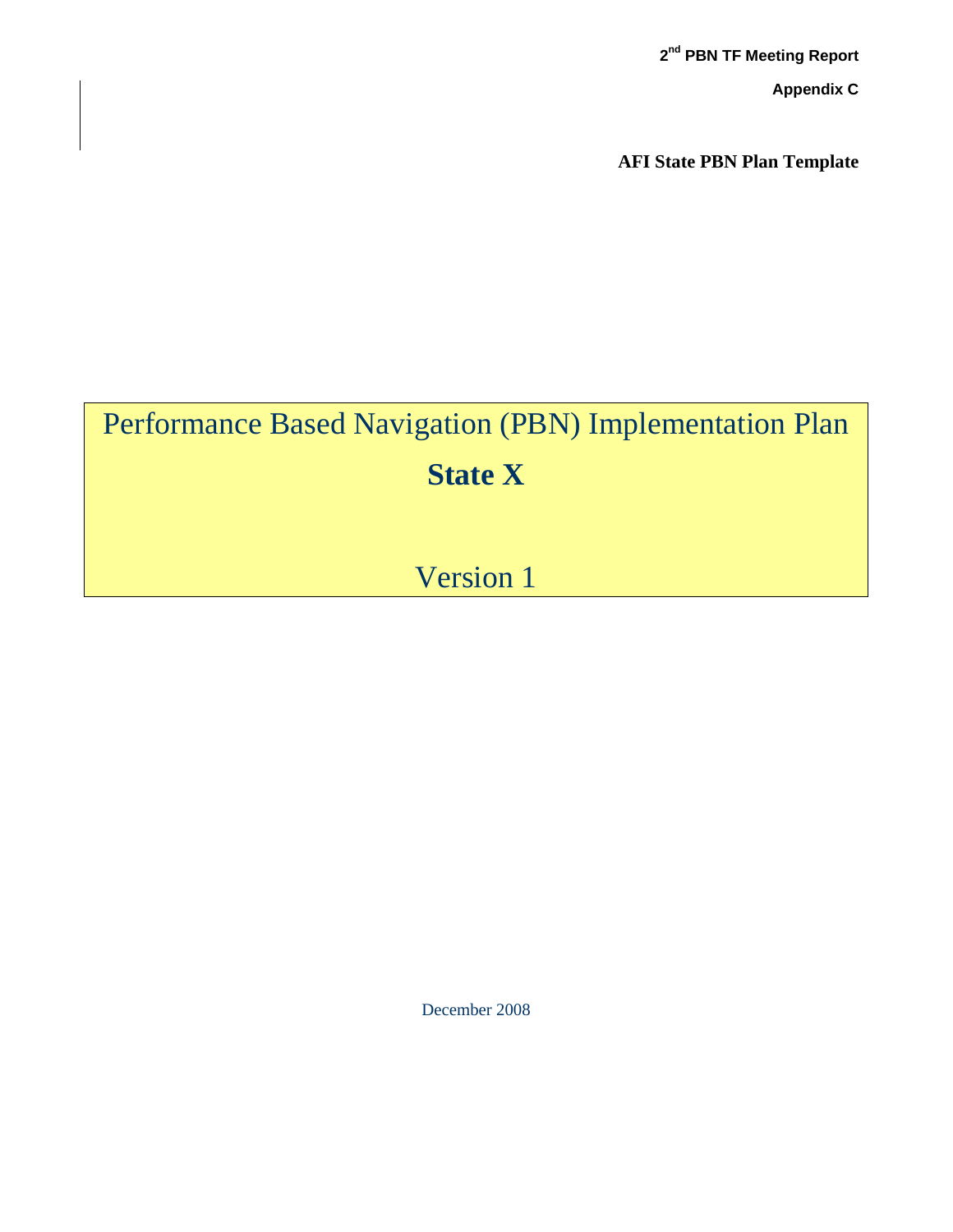#### **About the Plan**

#### **Requirement for PBN**

1.1 ICAO Assembly Resolution A36-23 calls for each State to develop a national PBN implementation plan by December 2009. This is a template developed by the ICAO PBN Programme as an example for use by the ICAO Contracting States as they each develop their own plans. This is only one example of what subjects a "National PBN Implementation Plan" that meets the intent of the resolution might include. States are encouraged to tailor their plans to meet their needs. This may mean that the "PBN Implementation Plan" is not stand-alone, but part of a broader plan for development of aviation in the State. This is a determination that only the State can make. It should be pointed out that if the State has not yet met its obligations with regard to conversion to the WGS-84 coordinate system, this should be included in the plan, as all RNAV and RNP operations are conducted solely with reference to WGS-84 coordinates.

#### **Why is a PBN implementation plan or roadmap needed?**

- 1.2 With RVSM implemented or soon to be implemented in most of the world, the main tool for optimising the airspace structure is the implementation of performance-based navigation (PBN), which will foster the necessary conditions for the utilization of RNAV and RNP capabilities by a significant portion of airspace users in the Regions and State s.
- 1.3 Current planning by the Regional Planning and Implementation Groups is based on the Air Navigation Plans and the Regional CNS/ATM Plans. Currently, these plans are mostly made up of tables that do not contain the necessary details for the implementation of each of the CNS and ATM elements. For this reason, the Regions will be developing Regional PBN implementation plans. The necessary concurrent and follow-on step is to develop national plans that implement the regional plans at the State level and address PBN implementation strategy at the national level.
- 1.4 In view of the need for detailed navigation planning, it was deemed advisable to call for preparation of a national PBN Implementation Plan by each State, to provide proper guidance and direction to the domestic air navigation service provider(s), airspace operators and users, regulating agency, as well as foreign operators who operate or plan to operate in the State. This guidance should address the planned evolution of navigation, as one of the key systems supporting air traffic management, and describe the RNAV and RNP navigation applications that should be implemented in at least the short and medium term, in the State.

#### **What are the objectives of the PBN Implementation Plan or Roadmap?**

- 1.5 The PBN implementation plan should meet the following strategic objectives:
	- a) provide a high-level strategy for the evolution of the navigation applications to be implemented in the State in the short term (2008-2012) and medium term (2013-2016). This strategy is based on the concepts of PBN, Area Navigation (RNAV) and Required Navigation Performance (RNP), which will be applied to aircraft operations involving instrument approaches, standard departure (SID) routes, standard arrival (STAR) routes, and ATS routes in oceanic and continental areas in accordance with the implementation goals in the Assembly resolution;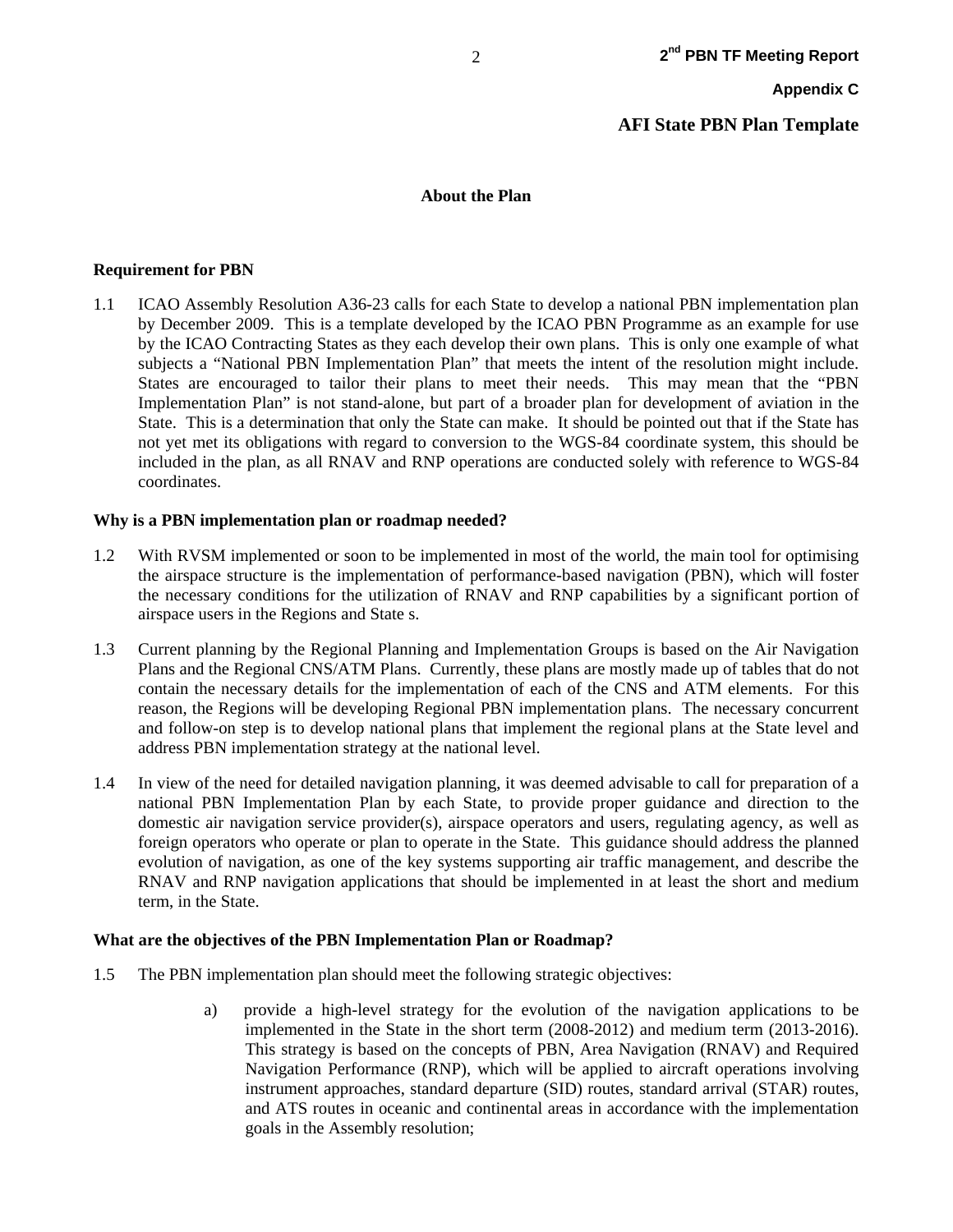- b) ensure that the implementation of the navigation portion of the CNS/ATM system is based on clearly established operational requirements;
- c) avoid unnecessarily imposing the mandate for multiple equipment on board or multiple systems on the ground;
- d) avoid the need for multiple airworthiness and operational approvals for intra- and interregional operations;
- e) prevent commercial interests from outdoing ATM operational requirements, generating unnecessary costs for the State as well as for airspace users.

#### **What is the intent of the PBN Implementation Plan or Roadmap?**

- 1.6 The PBN Implementation Plan should be developed by the State together with the stakeholders concerned and is intended to assist the main stakeholders of the aviation community plan a gradual transition to the RNAV and RNP concepts. The main stakeholders of the aviation community that benefit from this roadmap and should therefore be included in the development process are:
	- Airspace operators and users
	- Air navigation service providers
	- Regulating agencies
	- National and international organizations
- 1.7 The PBN Implementation Plan is intended to assist the main stakeholders of the aviation community plan the future transition and their investment strategies. For example, airlines and operators can use this roadmap to plan future equipage and additional navigation capability investments; air navigation service providers can plan a gradual transition for the evolving ground infrastructure. Regulating agencies will be able to anticipate and plan for the criteria that will be needed in the future as well as the future regulatory workload and associated training requirements for their work force.

#### **What principles should be applied in development of the PBN Implementation Plan or Roadmap?**

- 1.8 The implementation of PBN in the State should be based on the following principles:
	- a) Continued application of conventional air navigation procedures during the transition period, to guarantee availability by users that are not RNAV- and/or RNP-equipped;
	- b) Development of airspace concepts, applying airspace modelling tools as well as realtime and accelerated simulations, which identify the navigation applications that are compatible with the aforementioned concept;
	- c) Conduct of cost-benefit analyses to justify the implementation of the RNAV and/or RNP concepts in each particular airspace;
	- d) Conduct of pre- and post-implementation safety assessments to ensure the application and maintenance of the established target levels of safety.
	- e) Must not conflict with the regional PBN implementation plan.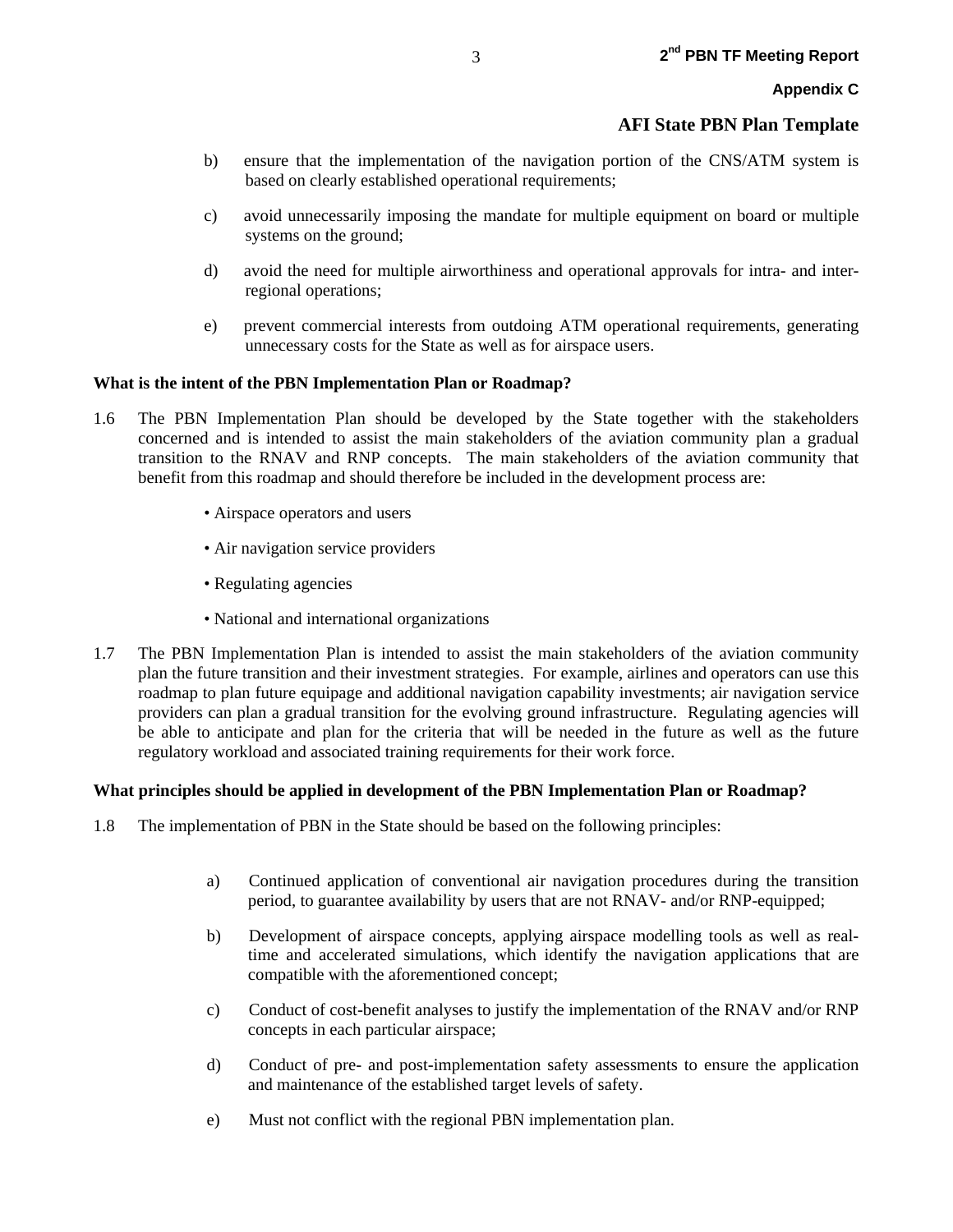## **AFI State PBN Plan Template**

## Table of contents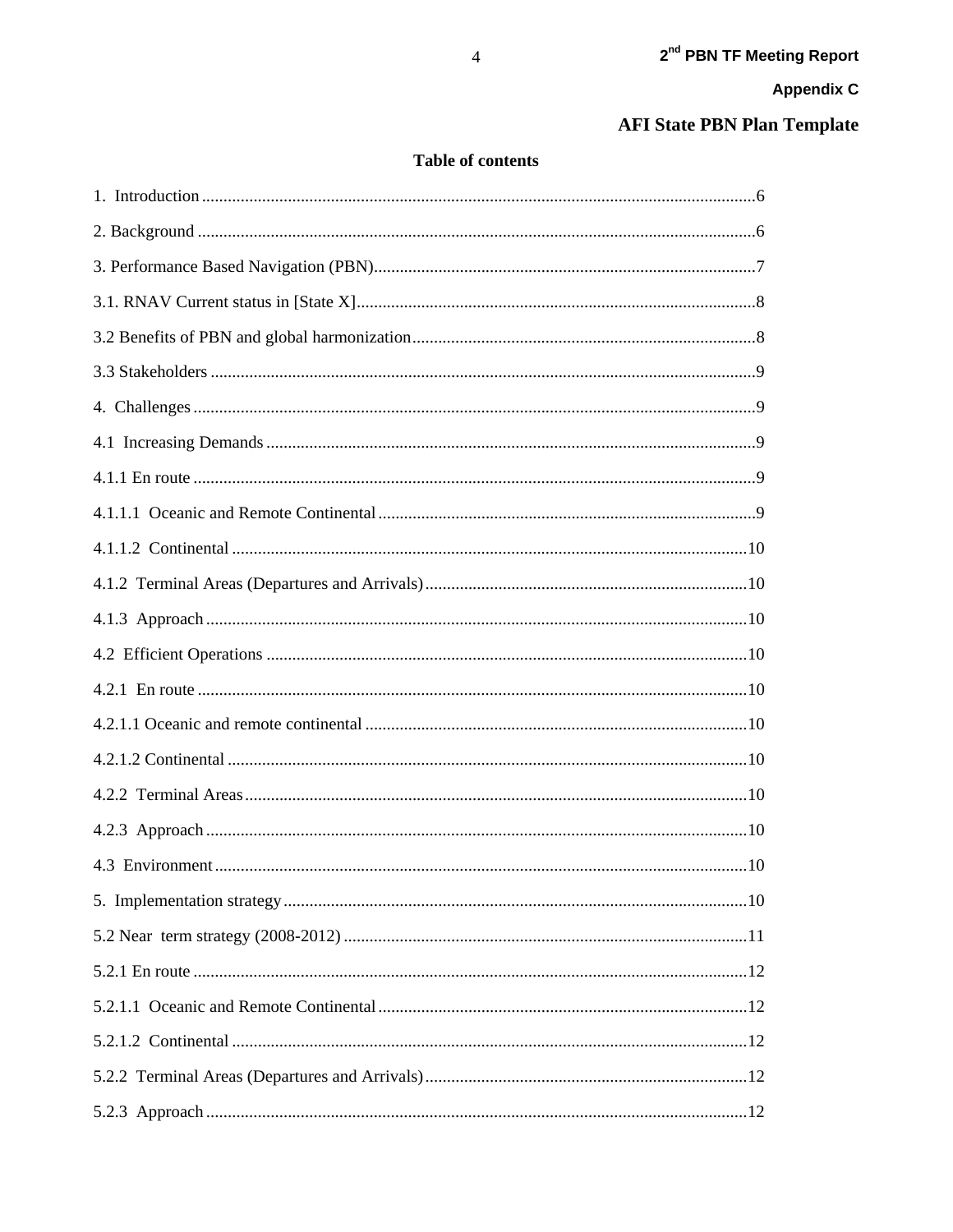## AFI State PBN Plan Template

| Appendix A – Oceanic and Remote Continental implementation schedule by area or city pair  24 |
|----------------------------------------------------------------------------------------------|
|                                                                                              |
| Appendix C – Terminal area and approach implementation schedule by aerodrome 26              |

ı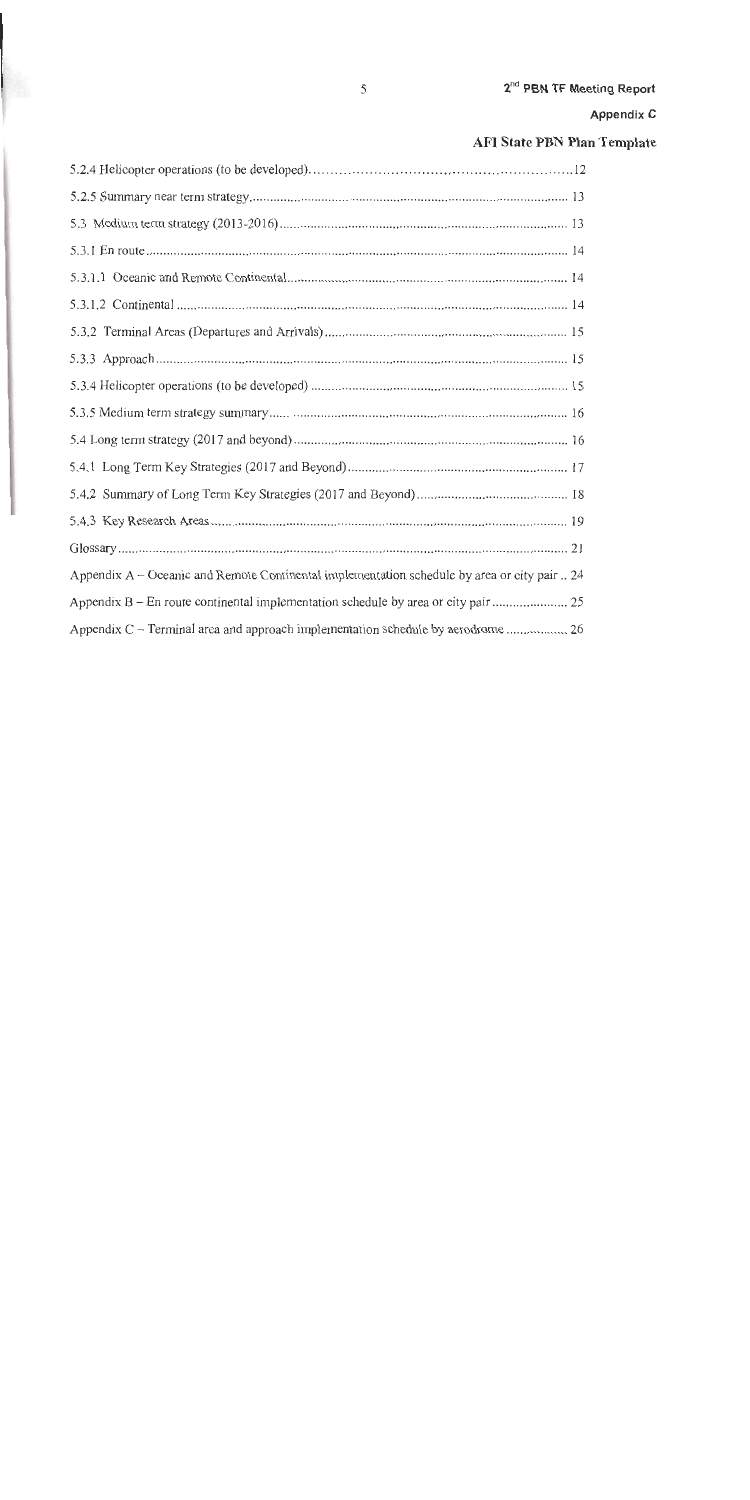## **AFI State PBN Plan Template**

#### **1. Introduction**

The AFI Region Performance Based Navigation (PBN) Roadmap details the framework within which the ICAO PBN concept will be implemented in the AFI Region for the foreseeable future. The AFI Region Roadmap for PBN is guided by ICAO Doc. 9613 and relevant SARPs. The primary driver for this plan is to maintain and increase safety, air traffic demand and capacity, and services and technology in consultation with relevant stakeholders. The AFI Region Roadmap also supports national and international interoperability and global harmonization.

#### **2. Background**

The continuing growth of aviation places increasing demands on airspace capacity and emphasizes the need for the optimum utilization of the available airspace.

Growth in scheduled and General Aviation aircraft is expected to increase point-to-point and direct routings. The increasing cost of fuel also presents a significant challenge to all segments of the aviation community. This anticipated growth and higher complexity of the air transportation system could result in increased flight delays, schedule disruptions, choke points, inefficient flight operations, and passenger inconvenience, particularly when unpredictable weather and other factors constrain airport capacity. Without improvements in system efficiency and workforce productivity, the aviation community and cost of operations will continue to increase. Upgrades to the air transportation system must leverage current and evolving capabilities in the near term, while building the foundation to address the future needs of the aviation community stakeholders. These circumstances can be partially alleviated by efficiencies in airspace and procedures through the implementation of PBN concepts.

In setting out requirements for navigation applications on specific routes or within a specific airspace, it is necessary to define requirements in a clear and concise manner. This is to ensure that both flight crew and ATC are aware of the on-board area navigation (RNAV) system capabilities and to ensure that the performance of the RNAV system is appropriate for the specific airspace requirements.

The early use of RNAV systems arose in a manner similar to conventional ground-based routes and procedures. A specific RNAV system was identified and its performance was evaluated through a combination of analysis and flight testing. For domestic operations the initial systems used VOR and DME for their position estimation. For oceanic operations, inertial navigation systems (INS) were employed.

These 'new' systems were developed, evaluated and certified. Airspace and obstacle clearance criteria were developed on the basis of available equipment performance. Requirements specifications were based upon available capabilities and, in some implementations, it was necessary to identify the individual models of equipment that could be operated within the airspace concerned.

Such prescriptive requirements result in delays to the introduction of new RNAV system capabilities and higher costs for maintaining appropriate certification. To avoid such prescriptive specifications of requirements, the PBN concept introduces an alternative method for defining equipage requirements by specification of the performance requirements. This is termed Performance Based Navigation (PBN).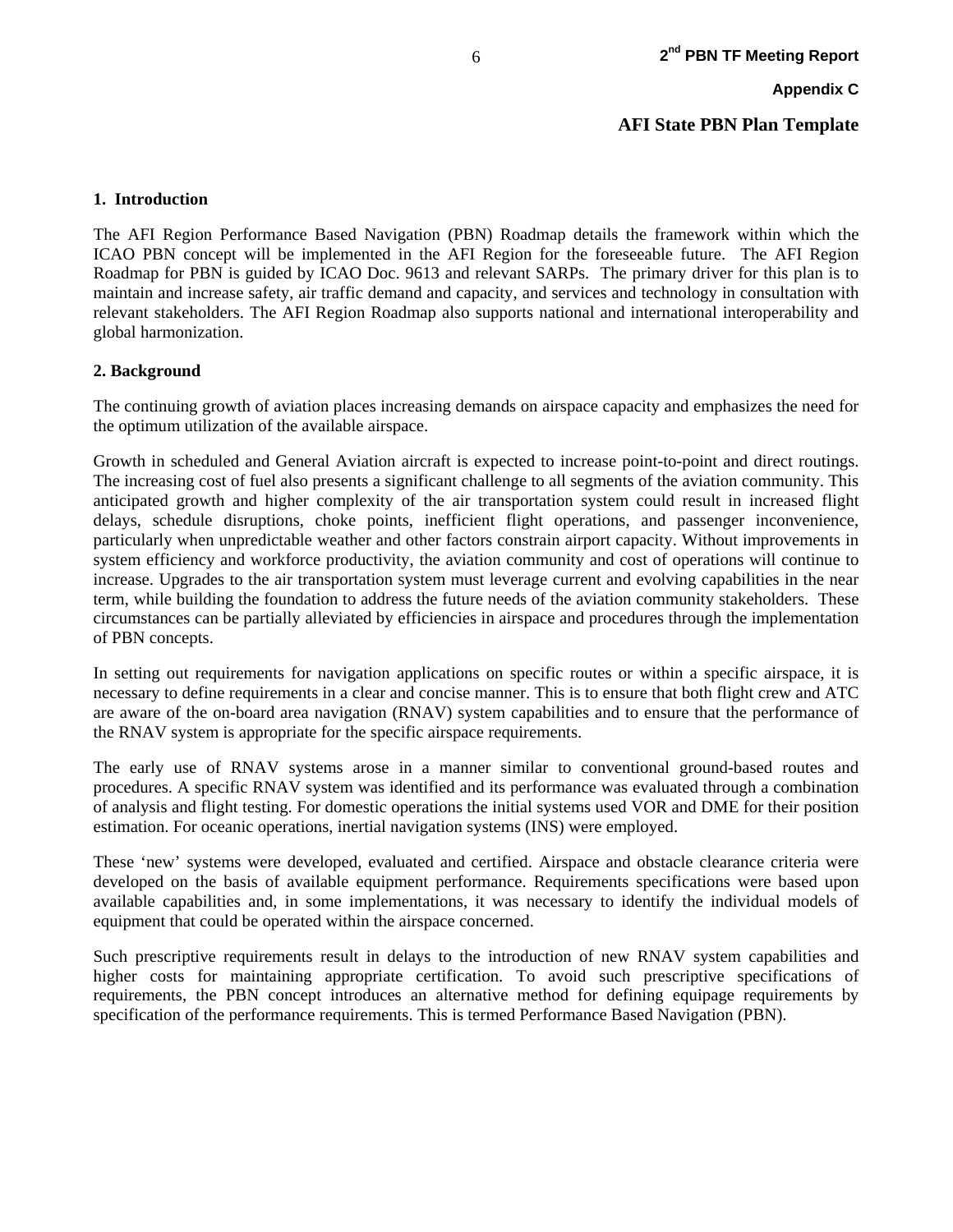**AFI State PBN Plan Template**

#### **3. Performance Based Navigation (PBN)**

Performance based navigation (PBN) is a concept that encompasses both area navigation (RNAV) and required navigation performance (RNP) and revises the current RNP concept. Performance based navigation is increasingly seen as the most practical solution for regulating the expanding domain of navigation systems.

Under the traditional approach, each new technology is associated with a range of system-specific requirements for obstacle clearance, aircraft separation, operational aspects (e.g. arrival and approach procedures), aircrew operational training and training of air traffic controllers. However, this system-specific approach imposes an unnecessary effort and expense on States, airlines and air navigation services (ANS) providers.

Performance based navigation eliminates the need for redundant investment in developing criteria and in operational modifications and training. Rather than build an operation around a particular system, under performance based navigation the operation is defined according to the operational goals, and the available systems are then evaluated to determine whether they are supportive.

The advantage of this approach is that it provides clear, standardized operational approvals which enables harmonized and predictable flight paths which result in more efficient use of existing aircraft capabilities, as well as improved safety, greater airspace capacity, better fuel efficiency, and resolution of environmental issues.

The PBN concept specifies aircraft RNAV system performance requirements in terms of accuracy, integrity, availability, continuity and functionality needed for the proposed operations in the context of a particular Airspace Concept. The PBN concept represents a shift from sensor-based to performance-based navigation. Performance requirements are identified in navigation specifications, which also identify the choice of navigation sensors and equipment that may be used to meet the performance requirements. These navigation specifications are defined at a sufficient level of detail to facilitate global harmonization by providing specific implementation guidance for States and operators.

Under PBN, generic navigation requirements are defined based on the operational requirements. Operators are then able to evaluate options in respect of available technologies and navigation services that could allow these requirements to be met. The chosen solution would be the most cost effective for the operator, rather than a solution being imposed as part of the operational requirements. Technologies can evolve over time without requiring the operation itself to be revisited, as long as the requisite performance is provided by the RNAV system. As part of the future work of the ICAO, it is anticipated that other means for meeting the requirements of the Navigation Specifications will be evaluated and may be included in the applicable Navigation Specifications, as appropriate.

ICAO's Performance Based Navigation (PBN) concept aims to ensure global standardization of RNAV and RNP specifications and to limit the proliferation of navigation specifications in use worldwide. It is a new concept based on the use of Area Navigation (RNAV) systems. Significantly, it is a move from a limited State ment of required performance accuracy to more extensive State ments for required performance in terms of accuracy, integrity, continuity and availability, together with descriptions of how this performance is to be achieved in terms of aircraft and flight crew requirements.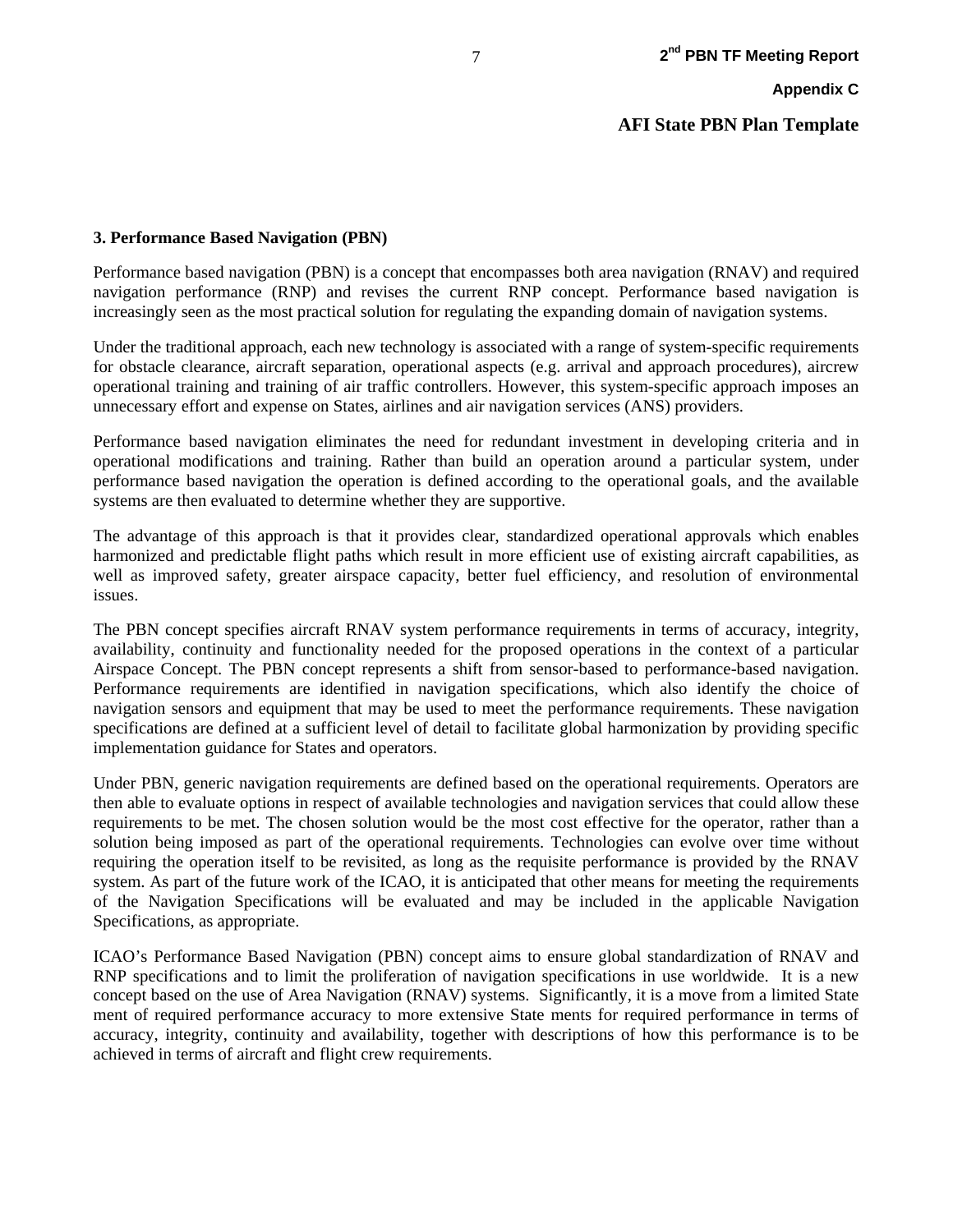## **3.1. RNAV Current status in [State X]**

## **3.1.1 RNAV, ATS routes, SIDs, STARs and approaches**

## **3.1.2 Fleet equipage**

## (To be developed by State )

## **3.2 Benefits of PBN and global harmonization**

PBN offers a number of advantages over the sensor-specific method of developing airspace and obstacle clearance criteria. These include:

- Reduces need to maintain sensor-specific routes and procedures, and their associated costs. For example, moving a single VOR ground facility can impact dozens of procedures, as that VOR can be used on routes, VOR approaches, as part of missed approaches, etc. Adding new sensor specific procedures will compound this cost, and the rapid growth in available navigation systems would soon make system-specific routes and procedures unaffordable.
- Avoids need for development of sensor-specific operations with each new evolution of navigation systems, which would be cost-prohibitive.
- Allows more efficient use of airspace (route placement, fuel efficiency, noise abatement).
- Clarifies the way in which RNAV systems are used.
- Facilitates the operational approval process for operators by providing a limited set of navigation specifications intended for global use.

RNAV and RNP specifications facilitate more efficient design of airspace and procedures, which collectively result in improved safety, access, capacity, predictability, operational efficiency and environmental effects. Specifically, RNAV and RNP may:

- Increase safety by using three-dimensional (3D) approach operations with course guidance to the runway, which reduce the risk of controlled flight into terrain.
- Improve airport and airspace access in all weather conditions, and the ability to meet environmental and obstacle clearance constraints.
- Enhance reliability and reduce delays by defining more precise terminal area procedures that feature parallel routes and environmentally optimized airspace corridors. Flight management systems (FMS) will then be poised to save operators time and money by managing climb, descent, and engine performance profiles more efficiently.
- Improve efficiency and flexibility by increasing use of operator-preferred trajectories airspacewide, at all altitudes. This will be particularly useful in maintaining schedule integrity when convective weather arises.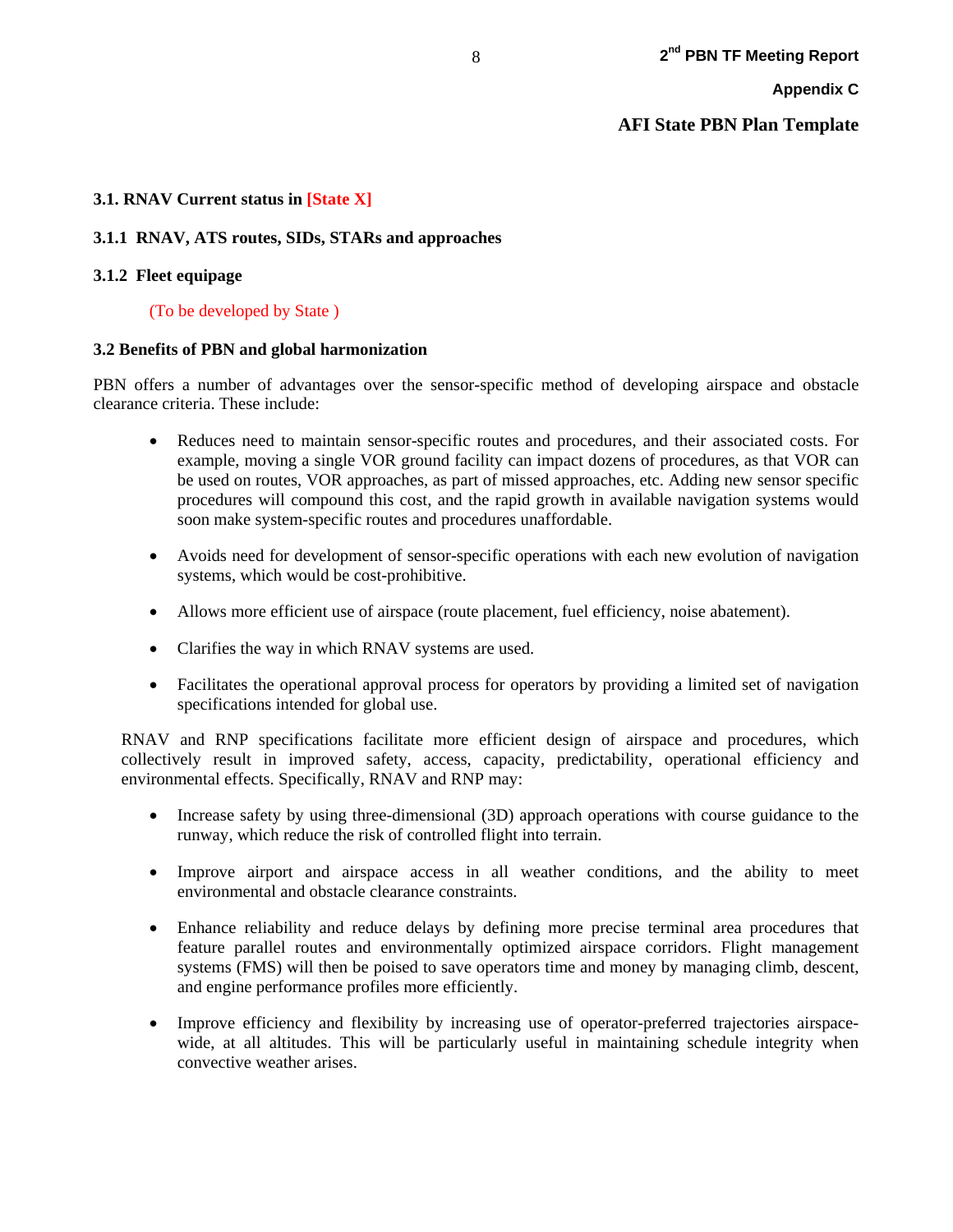• Reduce workload and improve productivity of air traffic controllers.

Performance-based navigation will enable the needed operational improvements by leveraging current and evolving aircraft capabilities in the near term that can be expanded to address the future needs of aviation stakeholders and service providers.

#### **3.3 Stakeholders**

Coordination is critical with the aviation community through collaborative forums. This will assist aviation stakeholders in understanding operational goals, determining requirements, and considering future investment strategies. This, in turn, enables the aviation stakeholders to focus on addressing future efficiency and capacity needs while maintaining or improving the safety of flight operations by leveraging advances in navigation capabilities on the flight deck. RNAV and RNP have reached a sufficient level of maturity and definition to be included in key plans and strategies, such as this State PBN plan.

The stakeholders who will benefit from the concepts in this State PBN plan include airspace operators, air traffic service providers, regulators, and standards organizations. As driven by business needs, airlines and operators can use the State PBN roadmap to plan future equipage and capability investments. Similarly, air traffic service providers can determine requirements for future automation systems, and more smoothly modernize ground infrastructure. Finally, regulators and standards organizations can anticipate and develop the key enabling criteria needed for implementation.

This plan is a work in progress and will be amended through collaborative AFI Region States, industry efforts and consultations that establish a joint aviation community/government/industry strategy for implementing performance-based navigation. Critical initiative strategies are required to accommodate the expected growth and complexity over the next two decades. These strategies have five key features:

- Expediting the development of performance-based navigation criteria and standards.
- Introducing airspace and procedure improvements in the near term.
- Providing benefits to operators who have invested in existing and upcoming capabilities.
- Establishing target dates for the introduction of navigation mandates for selected procedures and airspace, with an understanding that any mandate must be rationalized on the basis of benefits and costs.
- Defining new concepts and applications of performance-based navigation for the mid term and Long term and building synergy and integration among other capabilities toward the realization of the AFI Region PBN goals.

#### **4. Challenges**

#### **4.1 Increasing Demands**

(To be developed by State )

#### **4.1.1 En route**

#### **4.1.1.1 Oceanic and Remote Continental**

(To be developed by State )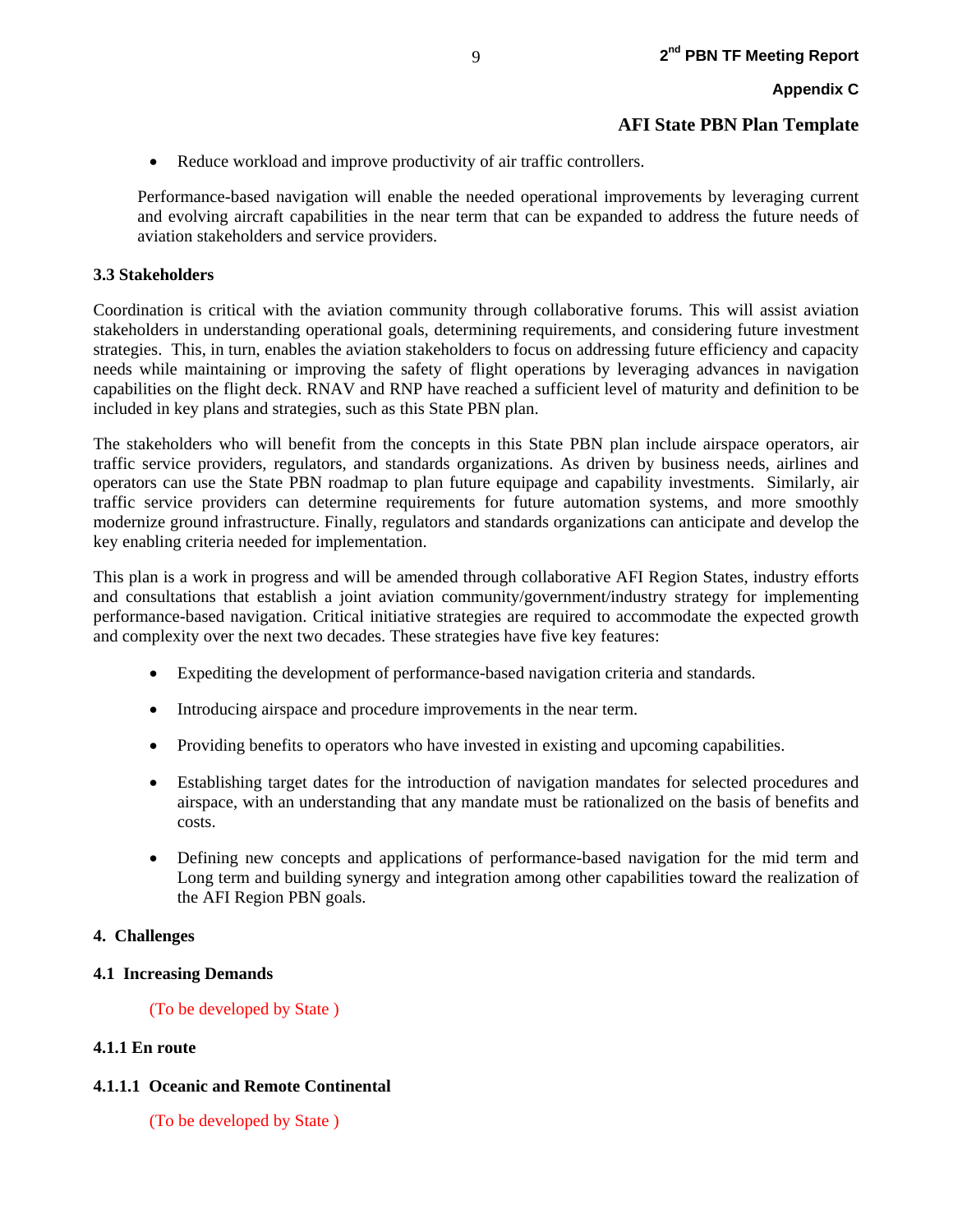#### **AFI State PBN Plan Template**

#### **4.1.1.2 Continental**

(To be developed by State )

#### **4.1.2 Terminal Areas (Departures and Arrivals)**

(To be developed by State )

#### **4.1.3 Approach**

(To be developed by State )

#### **4.2 Efficient Operations**

#### **4.2.1 En route**

#### **4.2.1.1 Oceanic and remote continental**

(To be developed by State )

#### **4.2.1.2 Continental**

(To be developed by State )

#### **4.2.2 Terminal Areas**

(To be developed by State )

#### **4.2.3 Approach**

(To be developed by State )

#### **4.3 Environment**

(To be developed by State )

#### **5. Implementation strategy**

This plan provides a high-level strategy for the evolution of navigation capabilities to be implemented in three timeframes: near term (2008-2012), mid term (2013-2016), and Long term (2017 and Beyond). The strategy rests upon two key navigation concepts: Area Navigation (RNAV) and Required Navigation Performance (RNP). It also encompasses instrument approaches, Standard Instrument Departure (SID) and Standard Terminal Arrival (STAR) operations, as well as en-route continental, oceanic and remote operations. The section on Long-term initiatives discusses integrated navigation, communication, surveillance and automation strategies.

To avoid proliferation of new navigation standards, [State X] and other aviation stakeholders in the AFI region should communicate any new operational requirements with ICAO HQ, so that it can be taken into account by the ICAO Study Group in charge of PBN.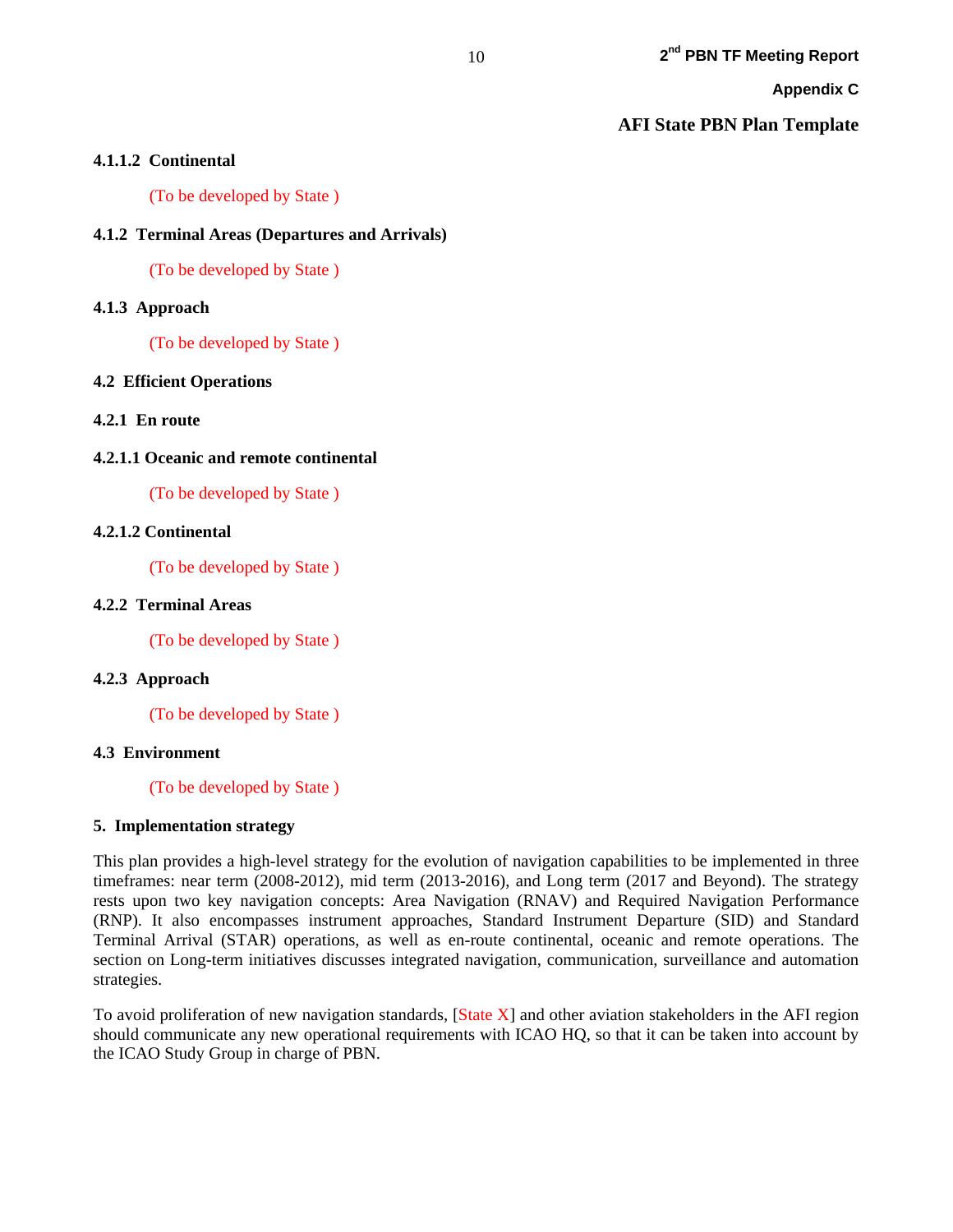## **AFI State PBN Plan Template**

### **Near Term (2008-2012) Mid Term (2013-2016) and Long Term (2017 and Beyond) Key Tasks**

The key tasks involved in the transition to performance-based navigation are:

- Establish navigation service needs through the Long term that will guide infrastructure decisions and specify needs for navigation system infrastructure, and ensure funding for managing and transitioning these systems.
- Define and adopt a national policy enabling additional benefits based on RNP and RNAV.
- Identify operational and integration issues between navigation and surveillance, air-ground communications, and automation tools that maximize the benefits of RNP.
- Support mixed operations throughout the term of this Roadmap, in particular considering navigation system variations during the near term until appropriate standards are developed and implemented.
- To support Civil/Military coordination and develop the policies needed to accommodate the unique missions and capabilities of military aircraft operating in civil airspace.
- Harmonize the evolution of capabilities for interoperability across airspace operations.
- Increase emphasis on human factors, especially on training and procedures as operations increase reliance on appropriate use of flight deck systems.
- Facilitate and advance environmental analysis efforts required to support the development of RNAV and RNP procedures.
- Maintain consistent and harmonized global standards for RNAV and RNP operations.

## **5.2 Near term strategy (2008-2012)**

In the near-term, initiatives focus on investments by operators in current and new aircraft acquisitions, in satellite-based navigation and conventional navigation infrastructure as well as [States X] investments. Key components include wide-scale RNAV implementation and the introduction of RNP for en route, terminal, and approach procedures.

The near-term strategy will also focus on expediting the implementation and proliferation of RNAV and RNP procedures. As demand for air travel continues at healthy levels, choke points will develop and delays at the major airports will continue to climb. RNAV and RNP procedures will help alleviate those problems. Continued introduction of RNAV and RNP procedures will not only provide benefits and savings to the operators but also encourage further equipage.

ANSPs as a matter of urgency must adapt new flight plan procedures to accommodate PBN operations. This particularly addresses fields 10 and 18.

Operators will need to plan to obtain operational approvals for the planned Navigation Specifications for this period. Operators shall also review Regional PBN Implementation Plans from other Regions to assess if there is a necessity for additional Operational approvals.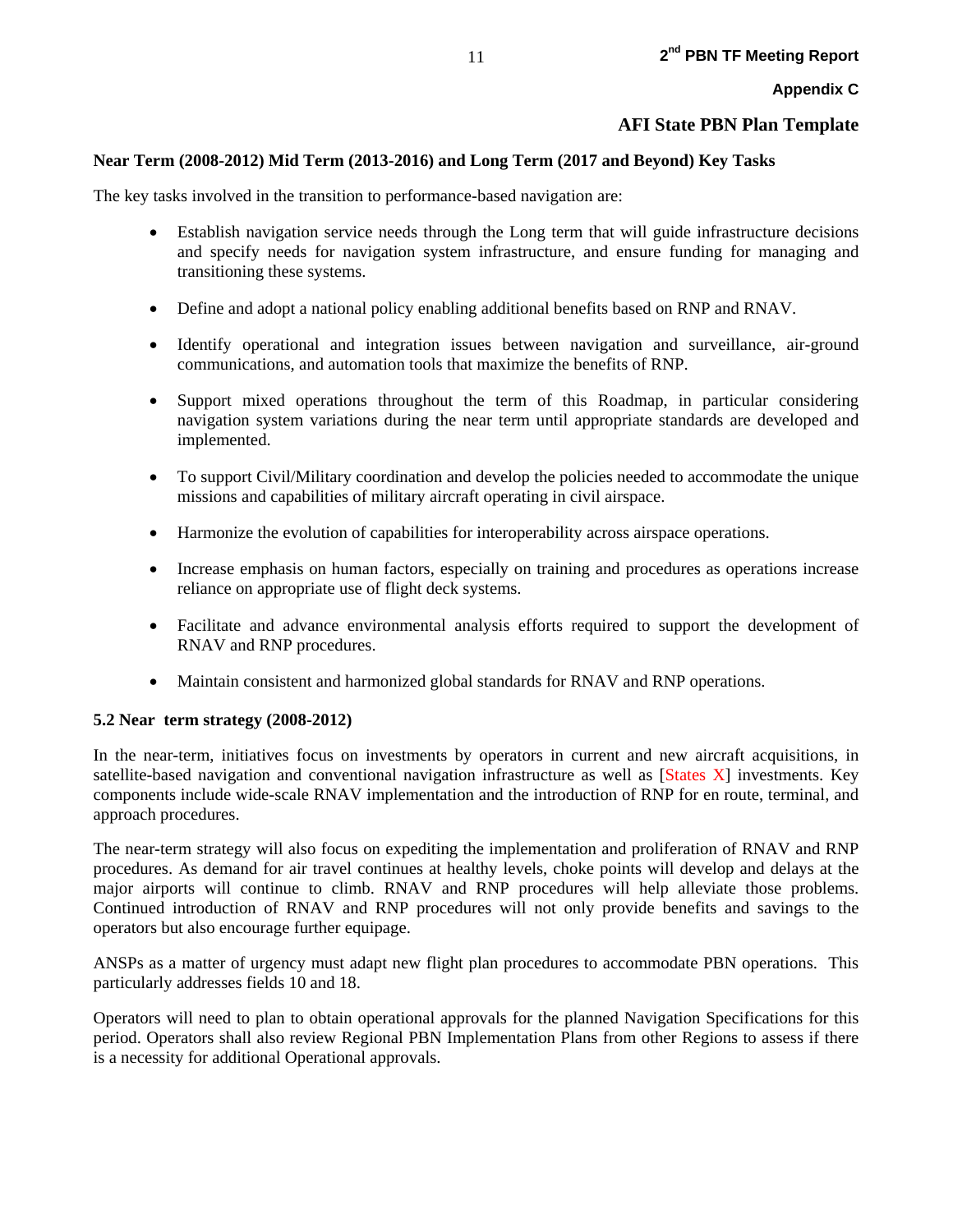#### **5.2.1 En route**

#### **5.2.1.1 Oceanic and Remote Continental**

To promote global harmonization, [State X] continues to work closely with its international partners in implementing RNAV–10 and where operationally required RNP-4 by 2010. Safety assessment shall be undertaken to evaluate reduced oceanic and remote longitudinal/lateral separation minima between aircraft approved for RNAV-10 and RNP-4 operations.

For Oceanic and Remote Areas where high density traffic operations occur, a review of the airspace concept must be undertaken to convert to Continental En-Route Operation where sufficient, surveillance is available so as to allow RNAV-5 operations.

#### **5.2.1.2 Continental**

For airspace and corridors requiring structured routes for flow management, [State X] will review existing conventional and RNAV routes to transition to PBN RNAV-5 or where operationally required RNAV-2/1.

#### **5.2.2 Terminal Areas (Departures and Arrivals)**

RNAV reduces conflict between traffic flows by consolidating flight tracks. RNAV-1/Basic RNP-1 SIDs and STARs improve safety, capacity, and flight efficiency and also lower communication errors.

[State X] will continue to plan, develop and implement RNAV-1 SIDs and STARs, at major airports and make associated changes in airspace design. In addition, [State X] will implement Basic RNP-1 SIDs and STARs. RNAV-1 will be implemented in airspace where there is sufficient surveillance coverage and Basic RNP-1 where there is no such coverage.

Where operationally feasible,  $[State X]$  should develop operational concepts and requirements for continuous descent arrivals (CDAs) based on FMS Vertical Guidance and for applying time of arrival control based on RNAV and RNP procedures. This would reduce workload for pilots and controllers as well as increase fuel efficiency.

PBN SIDs and STARS would allow the following:

- Reduction in controller-pilot communications;
- Reduction of route lengths to meet environmental and fuel efficiency requirements;.
- Seamless transition from and to en-route entry/exit points;
- Sequence departures to maximize benefits of RNAV and identify automation requirements for traffic flow management, sequencing tools, flight plan processing, and tower data entry activities.

#### **5.2.3 Approach**

The application of RNP APCH is expected to be implemented in the maximum possible number of aerodromes. To facilitate a transitional period, conventional approach procedures and conventional navigation aids should be maintained for non PBN equipped aircraft during this term.

[State X] should promote the use of APV Operations (Baro-VNAV or SBAS) to enhance safety of RNP Approaches and accessibility of runways.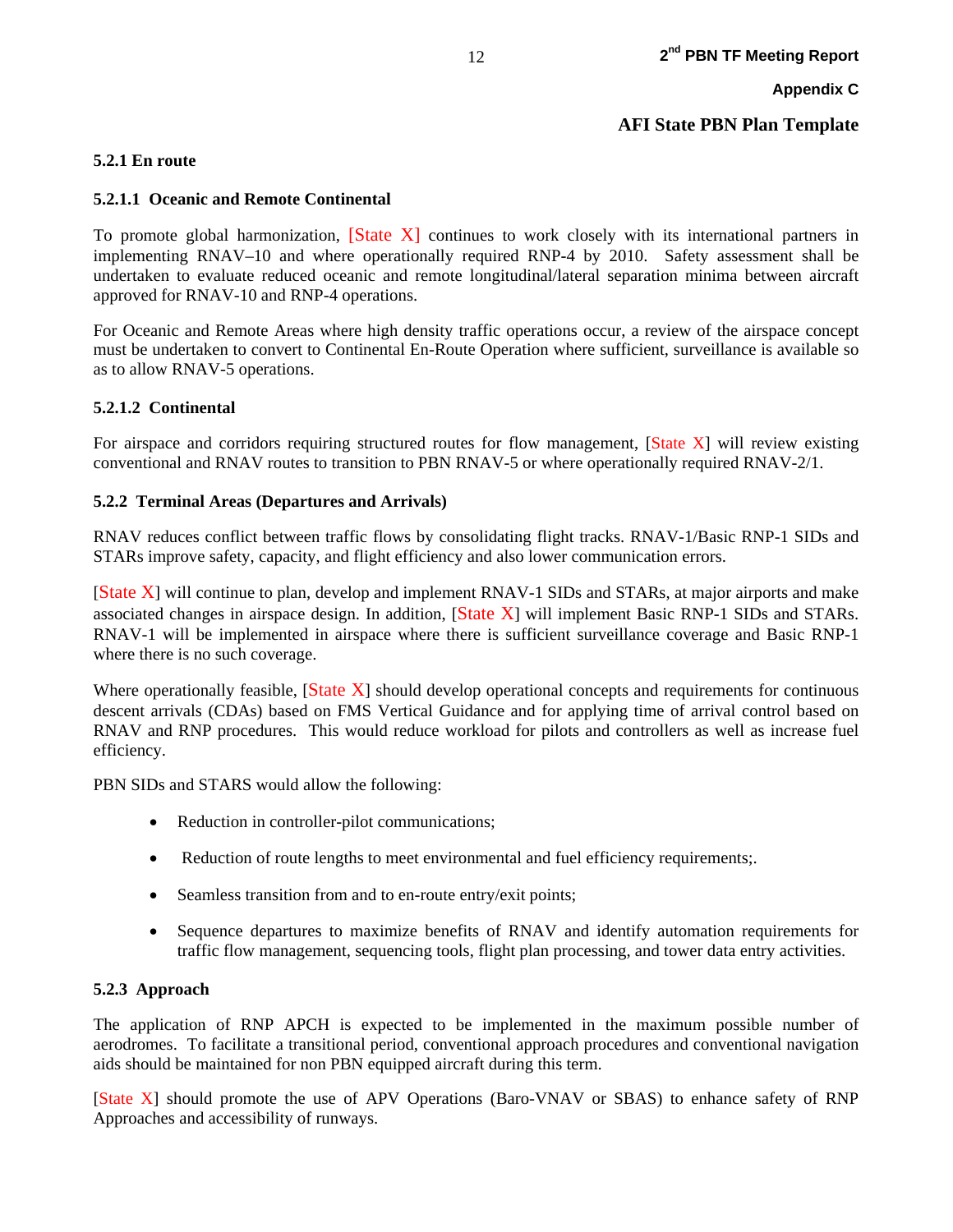The application of RNP AR Approach should be limited to selected runways where obvious operational benefits can be obtained due to the existence of significant obstacles.

RNP approaches include:

• APV implemented at all instrument runways at major regional airports and all non-instrument runways serving aircraft weighing greater than 5,700kg.

#### **5.2.5 Summary near term strategy**

| <b>Airspace</b>                    | <b>Nav. Specifications</b>                                                                            | Nav.<br>where<br>required | <b>Specifications</b><br>operationally |
|------------------------------------|-------------------------------------------------------------------------------------------------------|---------------------------|----------------------------------------|
| <b>En-Route Oceanic</b>            | <b>RNAV-10</b>                                                                                        | RNP-4                     |                                        |
| <b>En-Route Remote Continental</b> | <b>RNAV-10</b>                                                                                        | $RNP-4$                   |                                        |
| <b>En-Route Continental</b>        | RNAV-5                                                                                                | RNAV-1                    |                                        |
| <b>TMA Arrival/Departure</b>       | RNAV-1 in a surveillance environment<br>$RNP-1$ in<br>non-surveillance<br><b>Basic</b><br>environment |                           |                                        |
| Approach                           | <b>RNP APCH with Baro-VNAV</b><br>or<br>RNP AR APCH if required                                       |                           |                                        |

#### **1.9 Implementation Targets**

- RNP APCH (with Baro-VNAV) in 30% of instrument runways by 2010 and 50% by 2012 and priority given to airports with operational benefits
- RNAV-1 SID/STAR for 30% of international airports by 2010 and 50% by 2012 and priority given to airports with RNP Approach
- Review existing conventional and RNAV routes to transition to PBN RNAV-5 or where operationally required RNAV-2/1 by 2012.

#### **5.3 Medium term strategy (2013-2016)**

In the mid term, increasing demand for air travel will continue to challenge the efficiencies of the air traffic management system.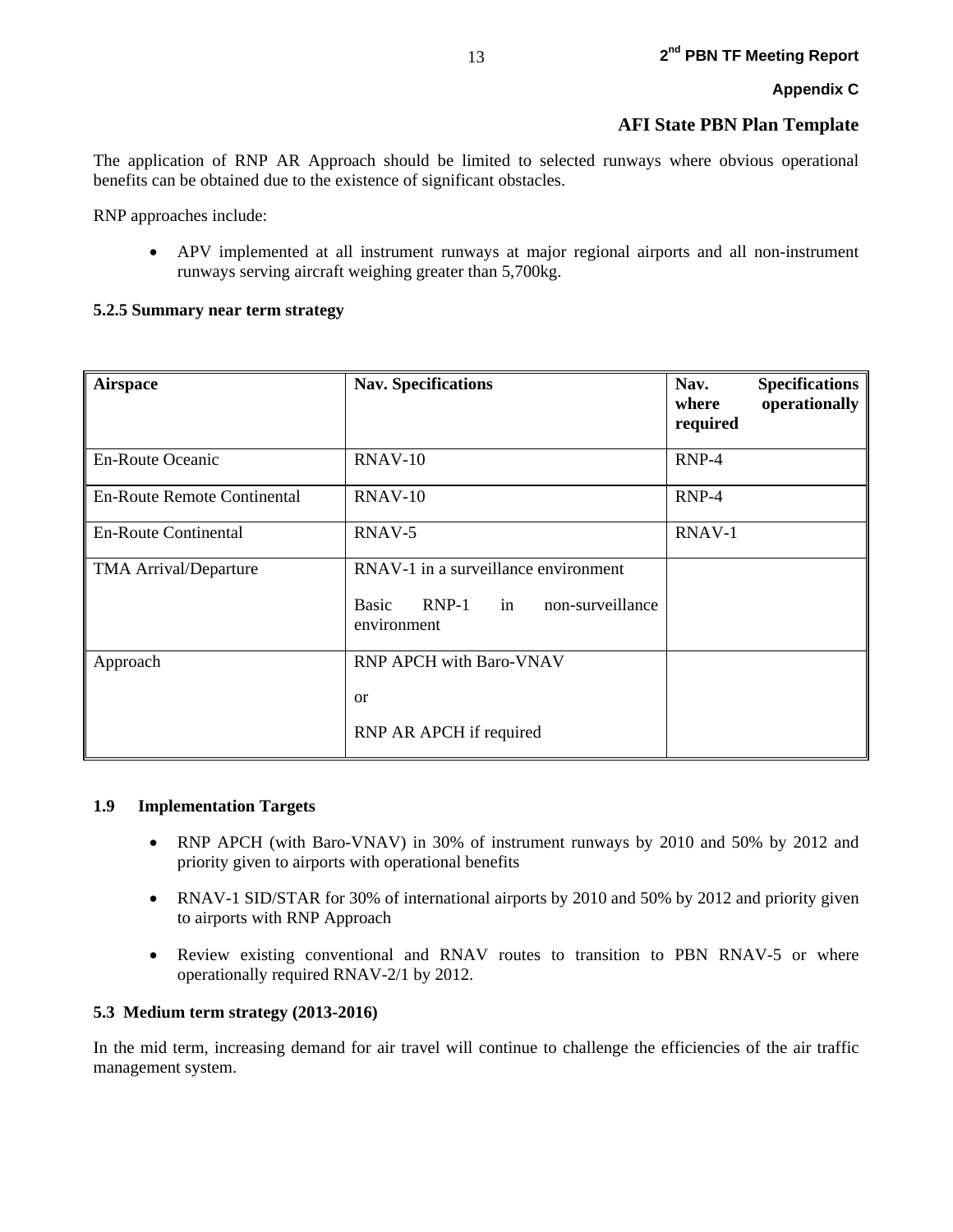While the hub-and-spoke system will remain largely the same as today for major airline operations, the demand for more point-to-point service will create new markets and spur increases in low-cost carriers, air taxi operations, and on-demand services. Additionally, the emergence of VLJs is expected to create new markets in the general and business aviation sectors for personal, air taxi, and point-to-point passenger operations. Many airports will thus experience significant increases in unscheduled traffic. In addition, many destination airports that support scheduled air carrier traffic are forecast to grow and to experience congestion or delays if efforts to increase their capacity fall short. As a result, additional airspace flexibility will be necessary to accommodate not only the increasing growth, but also the increasing air traffic complexity.

The mid term will leverage these increasing flight capabilities based on RNAV and RNP, with a commensurate increase in benefits such as fuel-efficient flight profiles, better access to airspace and airports, greater capacity, and reduced delay. These incentives, which should provide an advantage over non-RNP operations, will expedite propagation of equipage and the use of RNP procedures.

To achieve efficiency and capacity gains partially enabled by RNAV and RNP, [State X] and aviation industry will pursue use of data communications (e.g., for controller-pilot communications) and enhanced surveillance functionality, e.g. ADS-Broadcast (ADS-B). Data communications will make it possible to issue complex clearances easily and with minimal errors. ADS-B will expand or augment surveillance coverage so that track spacing and longitudinal separation can be optimized where needed (e.g., in non-radar airspace). Initial capabilities for flights to receive and confirm 3D clearances and time of arrival control based on RNP will be demonstrated in the mid term. With data link implemented, flights will begin to transmit 4D trajectories (a set of points defined by latitude, longitude, altitude, and time.) Stakeholders must therefore develop concepts that leverage this capability.

#### **5.3.1 En route**

#### **5.3.1.1 Oceanic and Remote Continental**

In the mid term, [State X] will endeavour to work with international air traffic service providers to promote the application of RNP 10 and RNP 4 in additional sub-regions of the oceanic environment.

#### **5.3.1.2 Continental**

The review of en-route airspace will be completed by 2016.

#### **Implementation**

By the end of the mid term other benefits of PBN will have been enabled, such as flexible procedures to manage the mix of faster and slower aircraft in congested airspace and use of less conservative PBN requirements.

#### **Automation for RNAV and RNP Operations**

By the end of the mid term enhanced en route automation will allow the assignment of RNAV and RNP routes based upon specific knowledge of an aircraft's RNP capabilities. En route automation will use collaborative routing tools to assign aircraft priority, since the automation system can rely upon the aircraft's ability to change a flight path and fly safely around problem areas. This functionality will enable the controller to recognize aircraft capability and to match the aircraft to dynamic routes or procedures, thereby helping appropriately equipped operators to maximize the predictability of their schedules.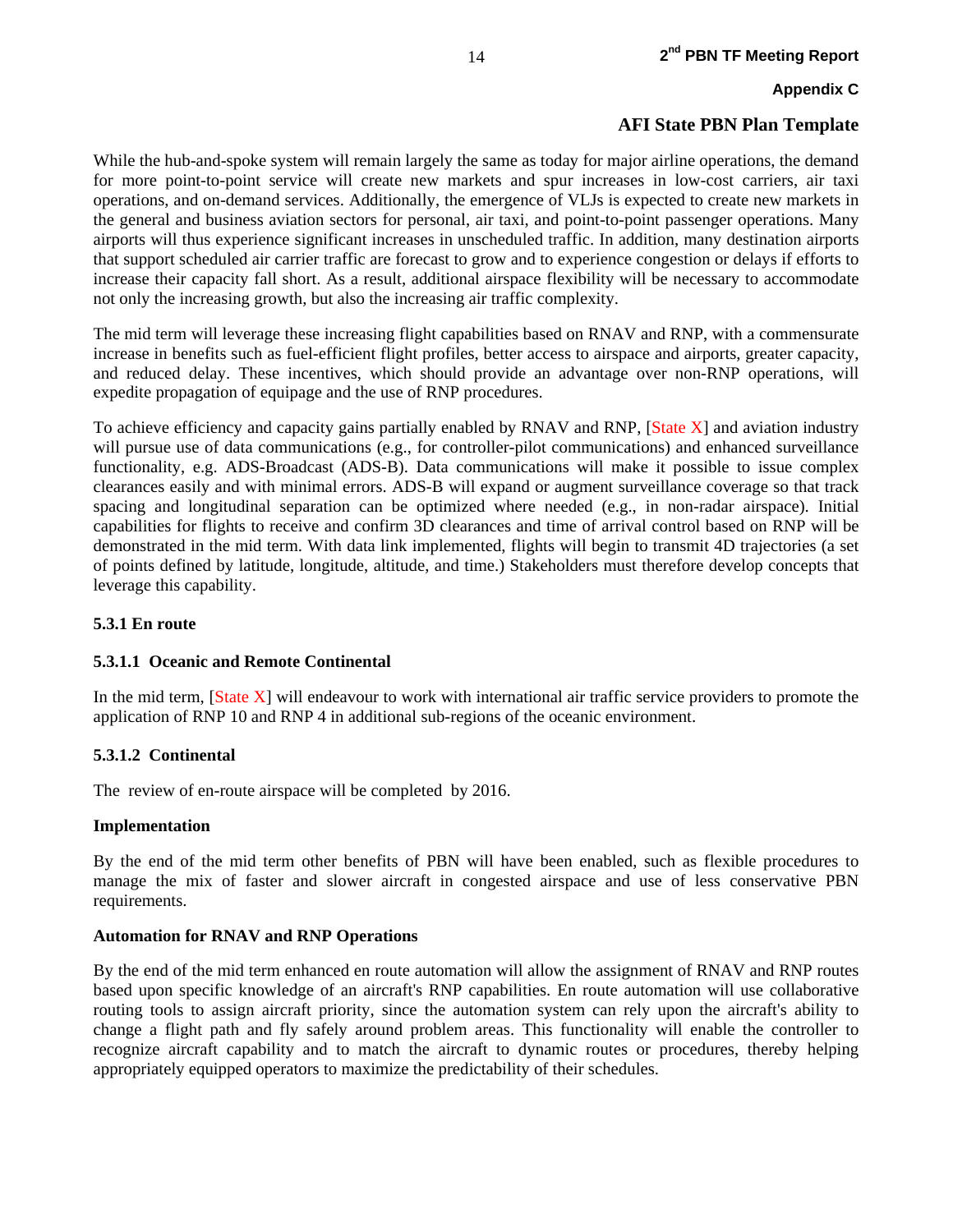Conflict prediction and resolution in most en route airspace must improve as airspace usage increases. Path repeatability achieved by RNAV and RNP operations will assist in achieving this goal. Mid-term automation tools will facilitate the introduction of RNP offsets and other forms of dynamic tracks for maximizing the capacity of airspace. By the end of the mid term, en route automation will have evolved to incorporate more accurate and frequent surveillance reports through ADS-B, and to execute problem prediction and conformance checks that enable offset manoeuvres and closer route spacing (e.g., for passing other aircraft and manoeuvring around weather).

#### **5.3.2 Terminal Areas (Departures and Arrivals)**

During this period, either Basic RNP-1 or RNAV-1 will become a required capability for flights arriving and departing major airports based upon the needs of the airspace, such as the volume of traffic and complexity of operations. This will ensure the necessary throughput and access, as well as reduced controller workload, while maintaining safety standards.

With RNAV-1 operations as the predominant form of navigation in terminal areas by the end of the mid term, AFI [State X] will have the option of removing conventional terminal procedures that are no longer expected to be used.

#### **Terminal Automation**

Terminal automation will be enhanced with tactical controller tools to manage complex merges in busy terminal areas. As data communications become available, the controller tools will apply knowledge of flights' estimates of time of arrival at upcoming waypoints, and altitude and speed constraints, to create efficient maneuvres for optimal throughput.

Terminal automation will also sequence flights departing busy airports more efficiently than today. This capability will be enabled as a result of PBN and flow management tools. Flights arriving and departing busy terminal areas will follow automation-assigned PBN routes.

#### **5.3.3 Approach**

In the mid term, implementation priorities for instrument approaches will still be based on RNP APCH and RNP AR APCH and full implementation is expected at the end of this term.

The introduction of the application of landing capability, using GBAS (currently non PBN) is expected to guarantee a smooth transition towards high performance approach and landing capability.

#### **5.3.4 Helicopter operations (To be developed by State)**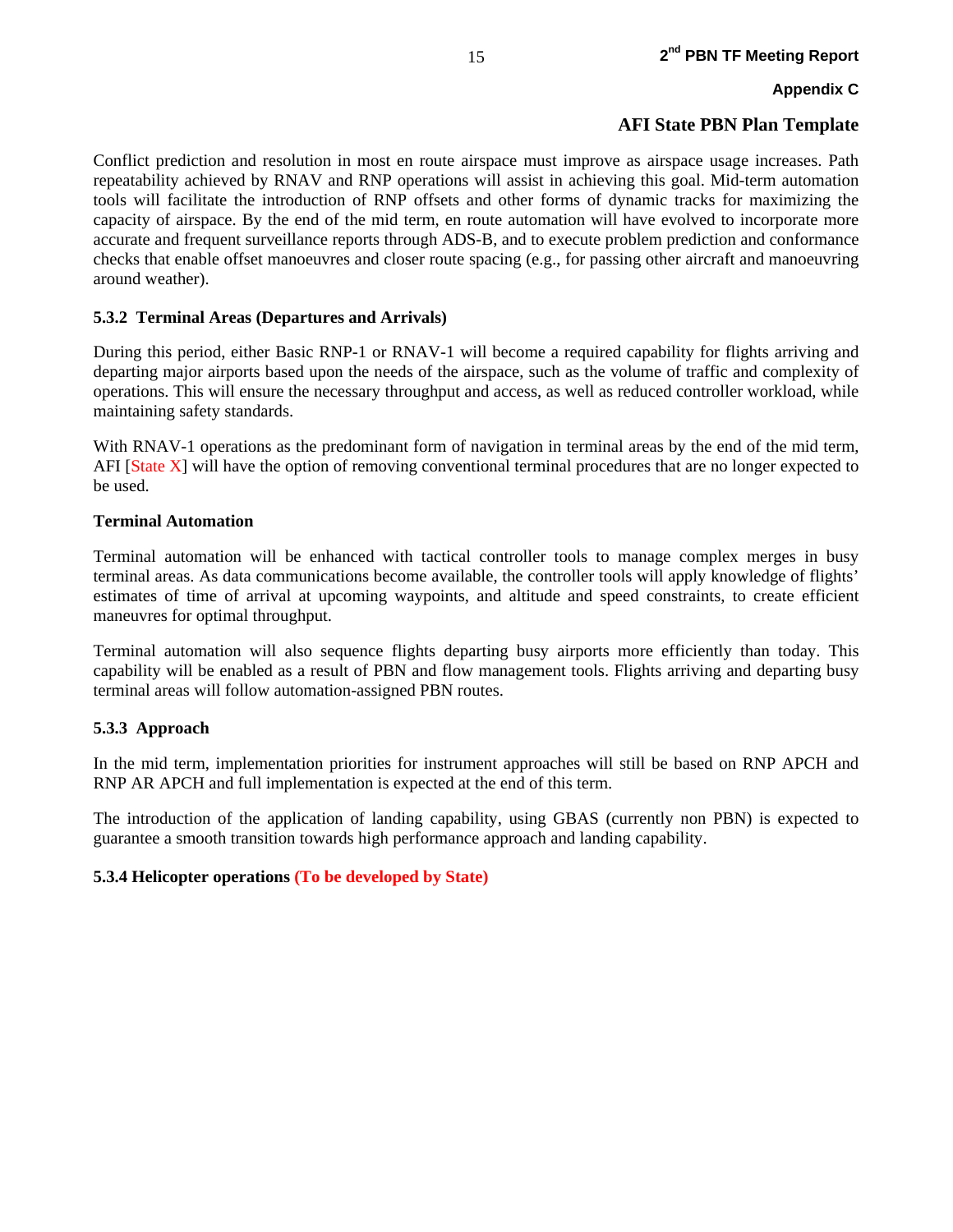| <b>Airspace</b>              | <b>Nav. Specifications</b>                                                     | Nav.<br>where<br>required | <b>Specifications</b><br>operationally |
|------------------------------|--------------------------------------------------------------------------------|---------------------------|----------------------------------------|
| <b>En-Route Oceanic</b>      | $RNAV-10$ ,                                                                    | $RNP-4$                   |                                        |
| En-Route Remote Continental  | $RNAV-10$ ,                                                                    | $RNP-4$                   |                                        |
| <b>En-Route Continental</b>  | RNAV-2, RNAV-5                                                                 | RNAV-1                    |                                        |
| <b>TMA Arrival/Departure</b> | Expand RNAV-1, or basic RNP-1<br>application<br>Mandate RNAV-1, or basic RNP-1 |                           |                                        |
| Approach                     | Expand RNP APCH with (Baro-VNAV)<br>and APV                                    |                           |                                        |
|                              | Expand RNP AR APCH where there are<br>operational benefits                     |                           |                                        |

#### **5.3.5 Medium term strategy summary**

Implementation Targets

- RNP APCH (with Baro-VNAV) or APV in 100% of instrument runways by 2016
- RNAV-1 or RNP-1 SID/STAR for 100% of international airports by 2016
- RNAV-1 or RNP-1 SID/STAR for 70% of busy domestic airports where there are operational benefits
- Implementation of additional RNAV/RNP Routes as required

#### **5.4 Long term strategy (2017 and beyond)**

The Long-term environment will be characterized by continued growth in air travel and increased air traffic complexity.

No one solution or simple combination of solutions will address the inefficiencies, delays, and congestion anticipated to result from the growing demand for air transportation. Therefore, [State X] and key Stakeholders need an operational concept that exploits the full capability of the aircraft in this time frame.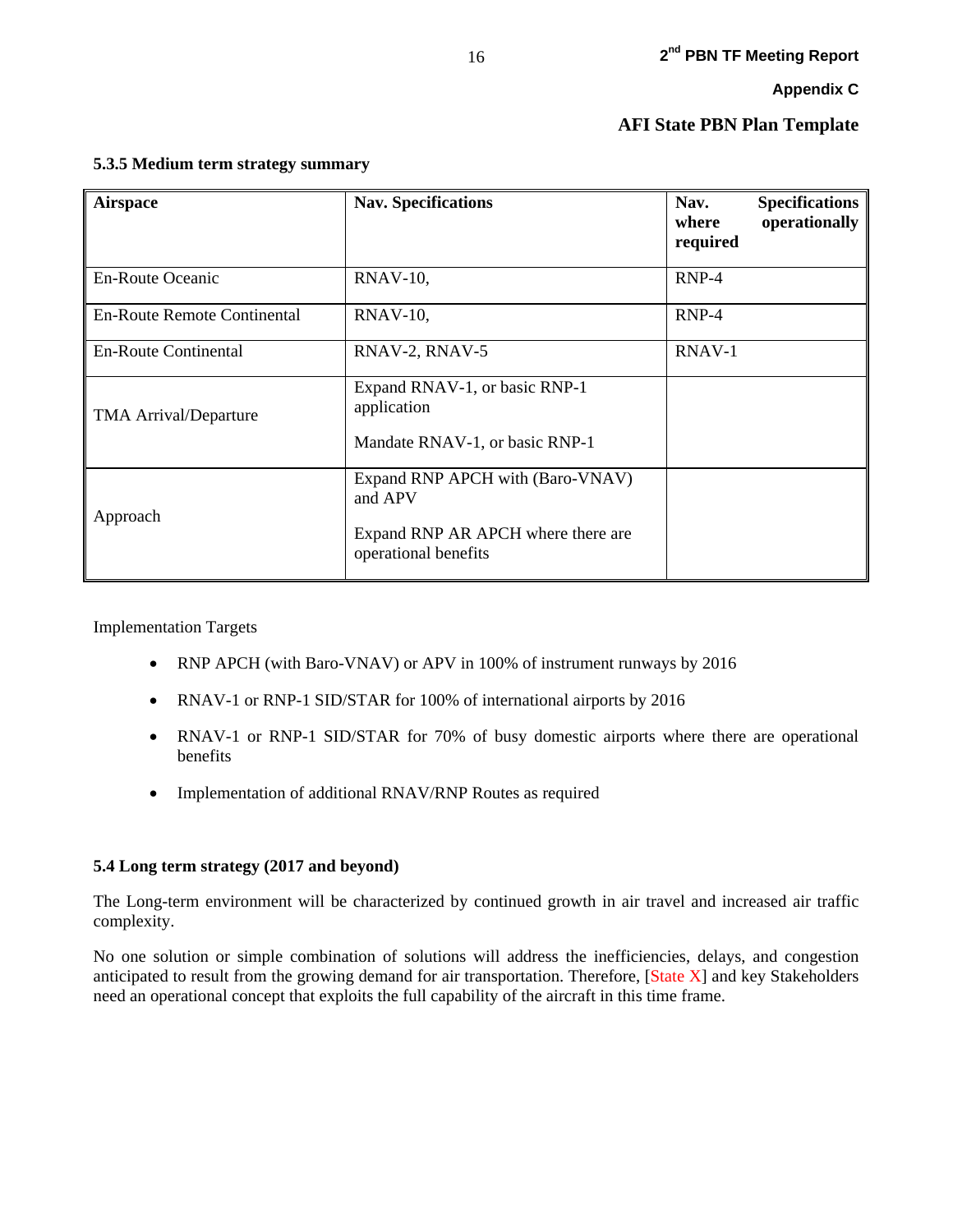## **5.4.1 Long Term Key Strategies (2017 and Beyond)**

Airspace operations in the Long term will make maximum use of advanced flight deck automation that integrates CNS capabilities. RNP, RCP, and RSP standards will define these operations. Separation assurance will remain the principal task of air traffic management in this time frame. This task is expected to leverage a combination of aircraft and ground-based tools. Tools for conflict detection and resolution, and for flow management, will be enhanced significantly to handle increasing traffic levels and complexity in an efficient and strategic manner.

Strategic problem detection and resolution will result from better knowledge of aircraft position and intent, coupled with automated, ground-based problem resolution. In addition, pilot and air traffic controller workload will be lowered by substantially reducing voice communication of clearances, and furthermore using data communications for clearances to the flight deck. Workload will also decrease as the result of automated confirmation (via data communications) of flight intent from the flight deck to the ground automation.

With the necessary aircraft capabilities, procedures, and training in place, it will become possible in certain situations to delegate separation tasks to pilots and to flight deck systems that depict traffic and conflict resolutions. Procedures for airborne separation assurance will reduce reliance on ground infrastructure and minimize controller workload. As an example, in IMC an aircraft could be instructed to follow a leading aircraft, keeping a certain distance. Once the pilot agreed, ATC would transfer responsibility for maintaining spacing (as is now done with visual approaches).

Performance-based operations will exploit aircraft capabilities for "electronic" visual acquisition of the external environment in low-visibility conditions, which may potentially increase runway capacity and decrease runway occupancy times.

Improved wake prediction and notification technologies may also assist in achieving increased runway capacity by reducing reliance on wake separation buffers.

System-wide information exchange will enable real-time data sharing of NAS constraints, airport and airspace capacity, and aircraft performance. Electronic data communications between the ATC automation and aircraft, achieved through data link, will become widespread—possibly even mandated in the busiest airspace and airports. The direct exchange of data between the ATC automation and the aircraft FMS will permit better strategic and tactical management of flight operations.

Aircraft will downlink to the ground-based system their position and intent data, as well as speed, weight, climb and descent rates, and wind or turbulence reports. The ATC automation will uplink clearances and other types of information, for example, weather, metering, choke points, and airspace use restrictions.

To ensure predictability and integrity of aircraft flight path, RNP will be mandated in busy en route and terminal airspace. RNAV operations will be required in all other airspace (except oceanic). Achieving standardized FMS functionalities and consistent levels of crew operation of the FMS is integral to the success of this Long-term strategy.

The most capable aircraft will meet requirements for low values of RNP (RNP 0.3 or lower en route). Flights by such aircraft are expected to benefit in terms of airport access, shortest routes during IMC or convective weather, and the ability to transit or avoid constrained airspace, resulting in greater efficiencies and fewer delays operating into and out of the busiest airports.

Enhanced ground-based automation and use of real-time flight intent will make time-based metering to terminal airspace a key feature of future flow management initiatives. This will improve the sequencing and spacing of flights and the efficiency of terminal operations.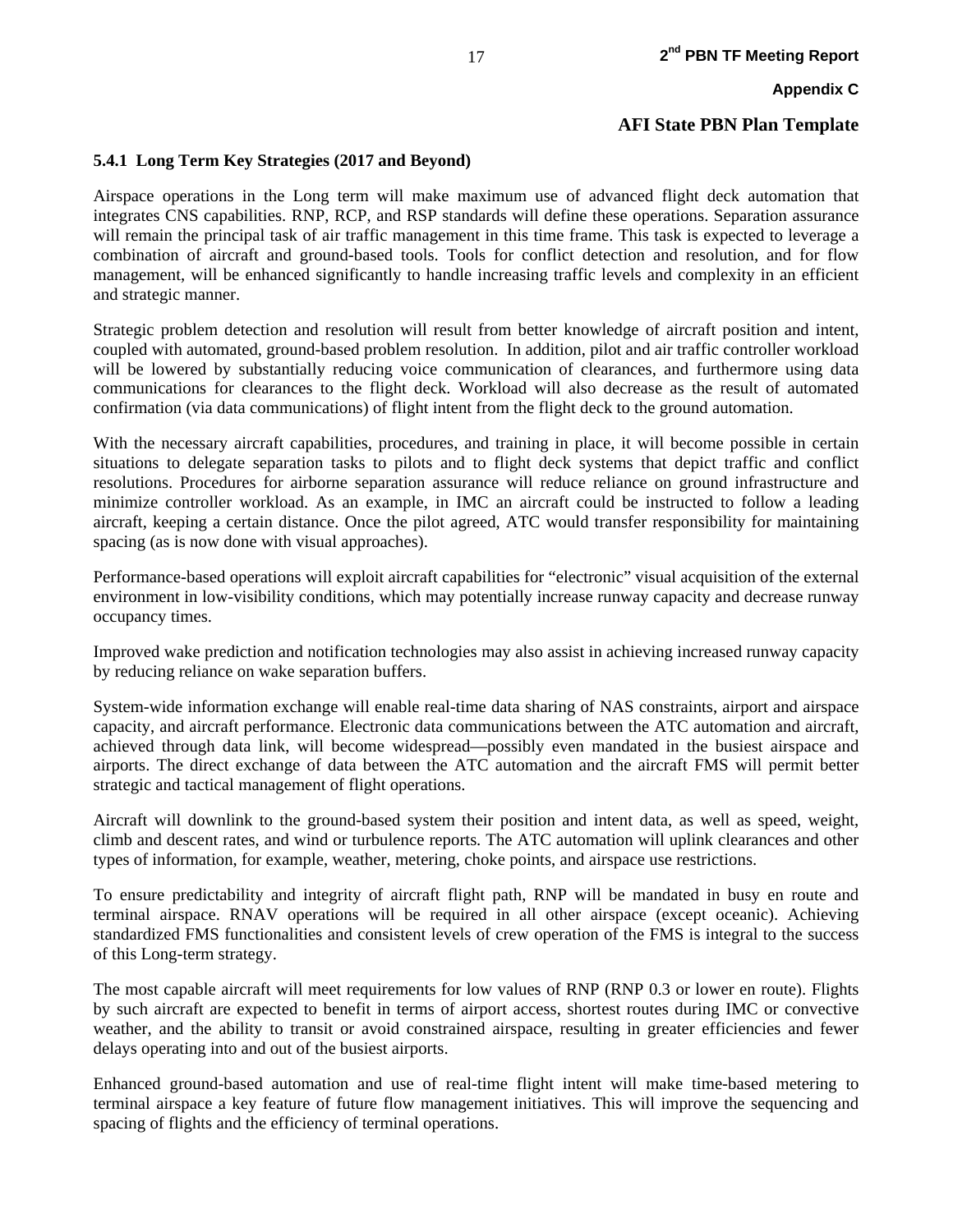#### **AFI State PBN Plan Template**

Uniform use of RNP for arrivals and departures at busy airports will optimize management of traffic and merging streams. ATC will continue to maintain control over sequencing and separation; however, aircraft arriving and departing the busiest airports will require little controller intervention. Controllers will spend more time monitoring flows and will intervene only as needed, primarily when conflict prediction algorithms indicate a potential problem.

More detailed knowledge of meteorological conditions will enable better flight path conformance, including time of arrival control at key merge points. RNP will also improve management of terminal arrival and departure with seamless routing from the en route and transition segments to the runway threshold. Enhanced tools for surface movement will provide management capabilities that synchronize aircraft movement on the ground; for example, to coordinate taxiing aircraft across active runways and to improve the delivery of aircraft from the parking areas to the main taxiways.

#### **5.4.2 Summary of Long Term Key Strategies (2017 and Beyond)**

The key strategies for instituting performance-based operations employ an integrated set of solutions.

- Airspace operations will take advantage of aircraft capabilities, i.e. aircraft equipped with data communications, integrated displays, and FMS.
- Aircraft position and intent information directed to automated, ground-based ATM systems, strategic and tactical flight deck-based separation assurance in selected situations (problem detection and resolution).
- Strategic and tactical flow management will improve through use of integrated airborne and ground information exchange.
- Ground-based system knowledge of real-time aircraft intent with accurate aircraft position and trajectory information available through data link to ground automation.
- Real-time sharing of National Air Space (NAS) flight demand and other information achieved via ground-based and air-ground communication between air traffic management and operations planning and dispatch.
- Overall system responsiveness achieved through flexible routing and well-informed, distributed decision-making.
- Systems ability to adapt rapidly to changing meteorological and airspace conditions.
- System leverages through advanced navigation capabilities such as fixed radius transitions, RF legs, and RNP offsets.
- Increased use of operator-preferred routing and dynamic airspace.
- Increased collaboration between service providers and operators.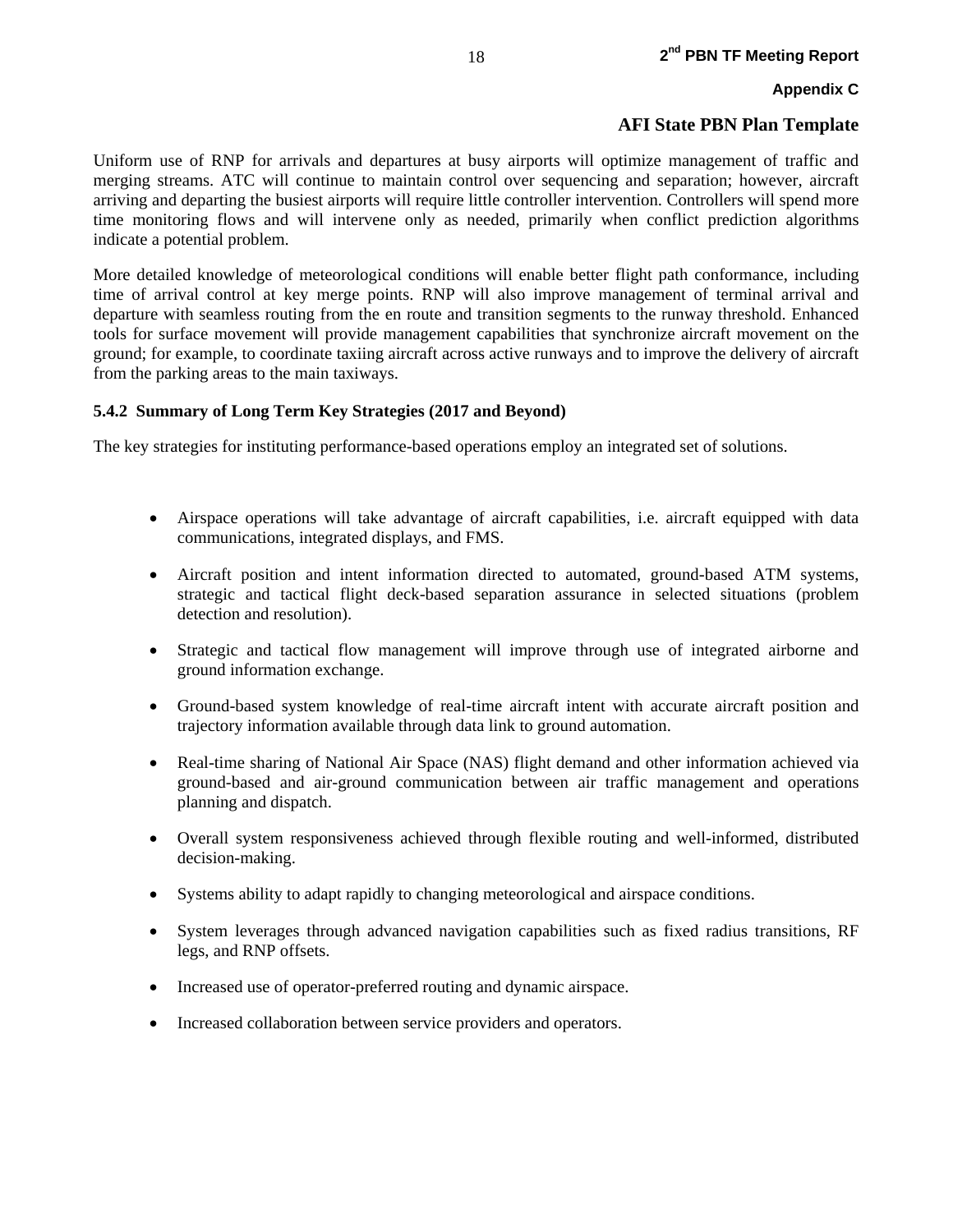Operations at the busiest airports will be optimized through an integrated set of capabilities for managing predeparture planning information, ground-based automation, and surface movement.

- RNP-based arrival and departure structure for greater predictability.
- Ground-based tactical merging capabilities in terminal airspace.
- Integrated capabilities for surface movement optimization to synchronize aircraft movement on the ground. Improved meteorological and aircraft intent information shared via data link.

#### **5.4.3 Key Research Areas**

The aviation community must address several key research issues to apply these strategies effectively. These issues fall into several categories:

#### **Navigation**

- To what extent can lower RNP values be achieved and how can these be leveraged for increased flight efficiency and access benefits?
- Under what circumstances RNAV should be mandated for arriving/departing satellite airports to enable conflict-free flows and optimal throughput in busy terminal areas?

#### **Flight Deck Automation**

- What FMS capabilities are required to enable the future concepts and applications?
- How can performance-based communication and surveillance be leveraged in the flight deck to enable Long-term strategies such as real-time exchange of flight deck data?

#### **Automation**

- To what extent can lateral or longitudinal separation assurance be fully automated, in particular on final approach during parallel operations?
- To what extent can surface movement be automated, and what are the cost-benefit trade-offs associated with different levels of automation?
- To what extent can conflict detection and resolution be automated for terminal ATC operations?

#### **Procedures**

- How can time of arrival control be applied effectively to maximize capacity of arrival or departure operations, in particular during challenging wind conditions?
- In what situations is delegation of separation to the flight crews appropriate?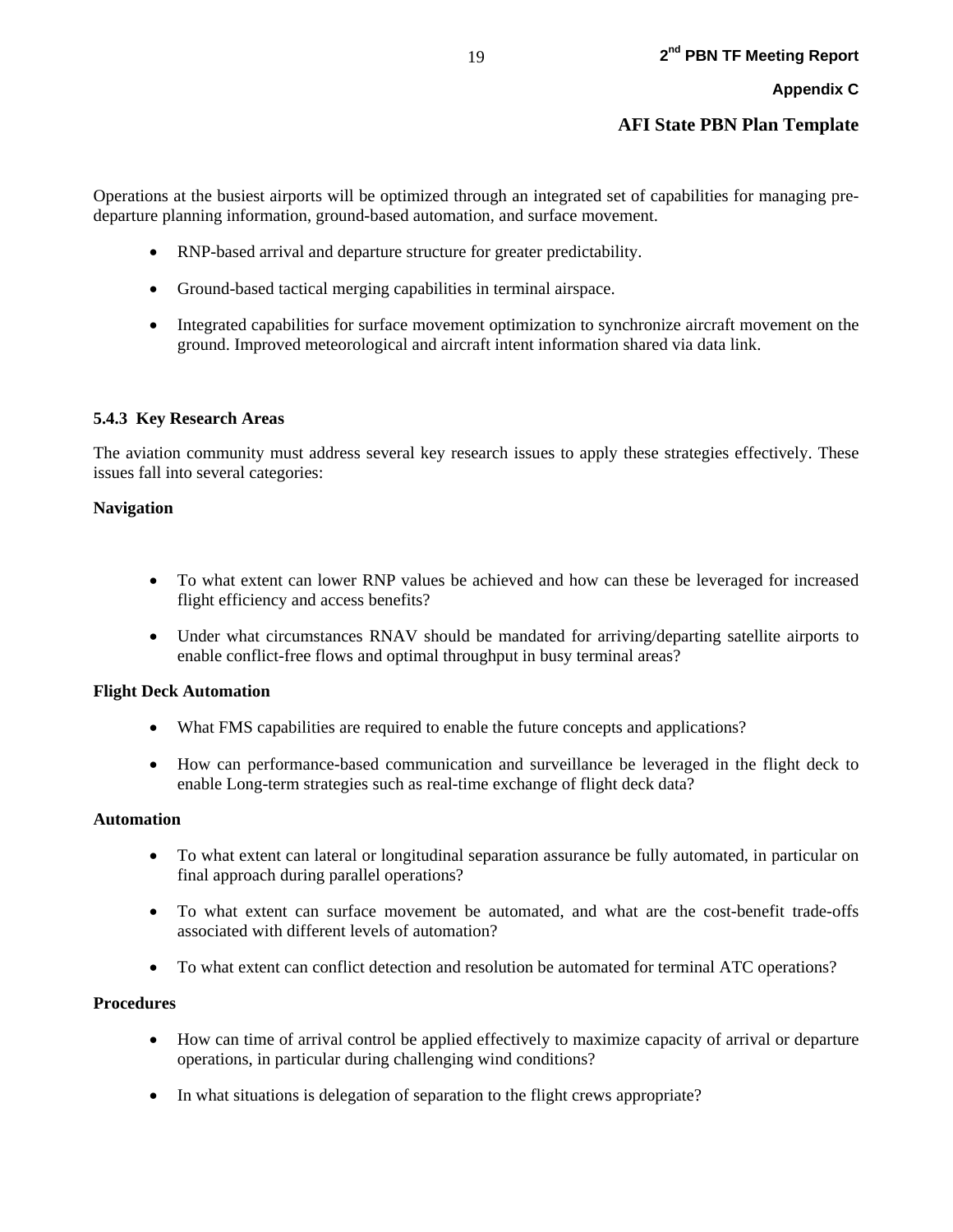• What level of onboard functionality is required for flight crews to accept separation responsibility within a manageable workload level?

#### **Airspace**

- To what extent can airspace be configured dynamically on the basis of predicted traffic demand and other factors?
- What separation standards and procedures are needed to enable smoother transition between en route and terminal operations?
- How can fuel-efficient procedures such as CDAs be accomplished in busy airspace?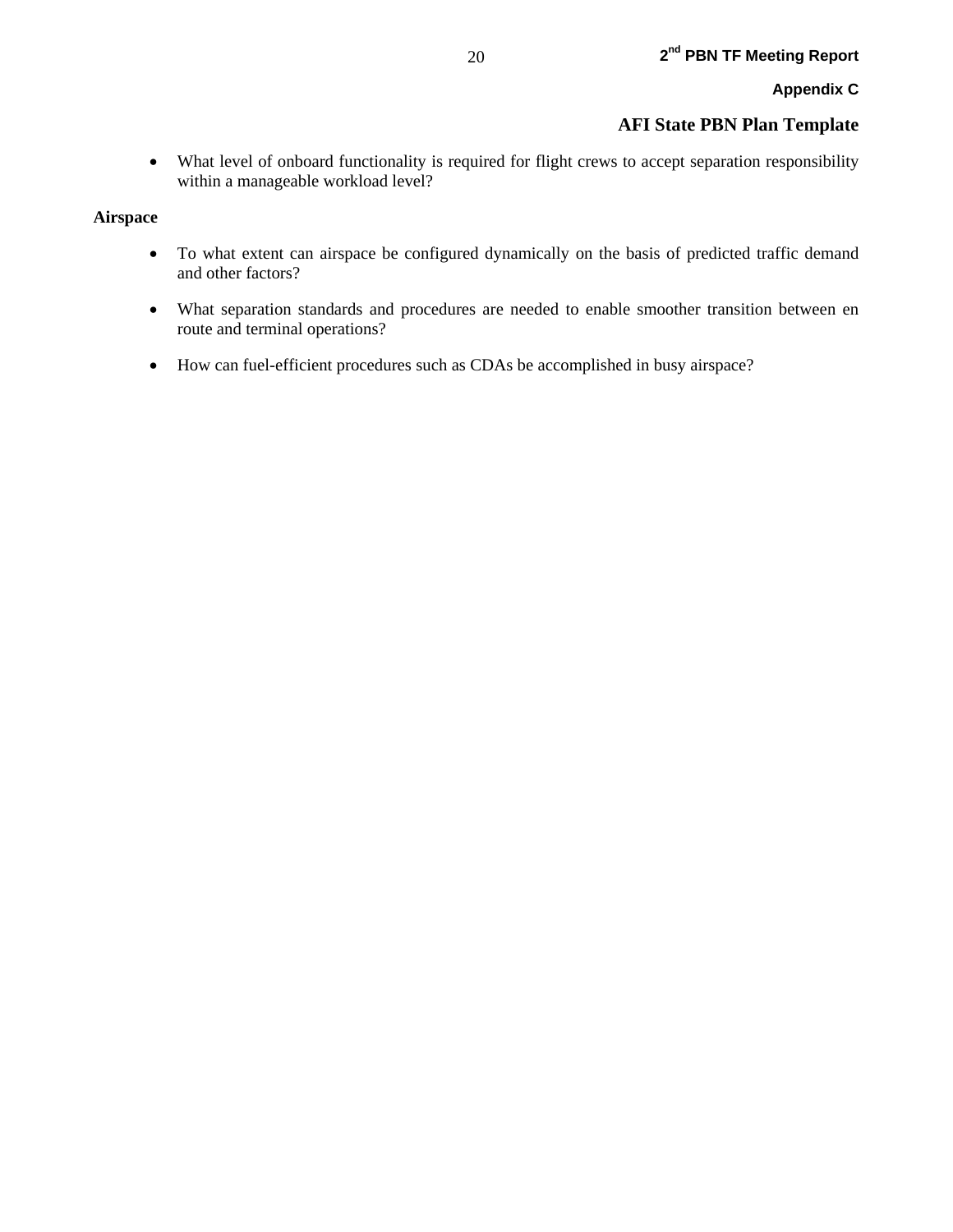**AFI State PBN Plan Template**

## **Glossary**

| 3D          | Three-Dimensional                                        |
|-------------|----------------------------------------------------------|
| 4D          | Four-Dimensional                                         |
| $ADS-B$     | Automatic Dependent Surveillance-Broadcast               |
| ADS-C       | Automatic Dependent Surveillance-Contract                |
| <b>ATC</b>  | Air Traffic Control                                      |
| <b>CDA</b>  | <b>Continuous Descent Arrival</b>                        |
| <b>CNS</b>  | Communications, Navigation, Surveillance                 |
| <b>EFVS</b> | <b>Enhanced Flight Visibility System</b>                 |
| GA          | <b>General Aviation</b>                                  |
| <b>GBAS</b> | <b>Ground-Based Augmentation System</b>                  |
| <b>GLS</b>  | GNSS (Global Navigation Satellite System) Landing System |
| <b>GNSS</b> | Global Navigation Satellite System                       |
| <b>GPS</b>  | Global Positioning System                                |
| <b>ICAO</b> | <b>International Civil Aviation Organization</b>         |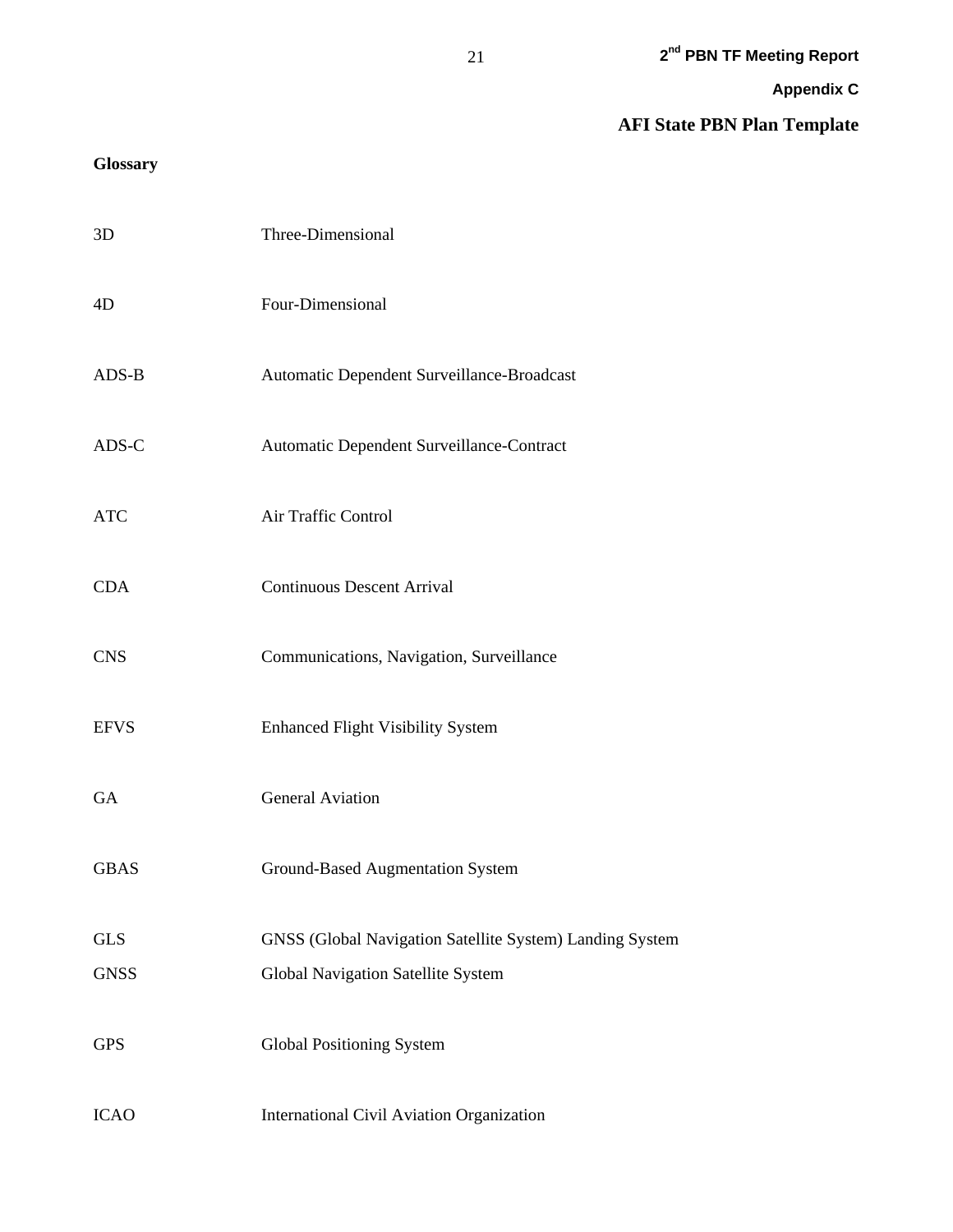**AFI State PBN Plan Template**

| $\rm IFR$       | <b>Instrument Flight Rules</b>                                                   |
|-----------------|----------------------------------------------------------------------------------|
| <b>ILS</b>      | <b>Instrument Landing System</b>                                                 |
| $IMC$           | <b>Instrument Meteorological Conditions</b>                                      |
| <b>LNAV</b>     | <b>Lateral Navigation</b>                                                        |
| <b>LPV</b>      | Localizer Performance with Vertical Guidance                                     |
| <b>NAS</b>      | National Airspace System                                                         |
| <b>NAVAID</b>   | Navigation Aid                                                                   |
| $\rm{NM}$       | <b>Nautical Miles</b>                                                            |
| <b>PBN</b>      | Performance Based Navigation                                                     |
| <b>RCP</b>      | <b>Required Communications Performance</b>                                       |
| RF              | Radius-to-Fix                                                                    |
| <b>RNAV</b>     | Area Navigation                                                                  |
| <b>RNP</b>      | <b>Required Navigation Performance</b>                                           |
| <b>RNPSORSG</b> | Required Navigation Performance and Special Operational Requirements Study Group |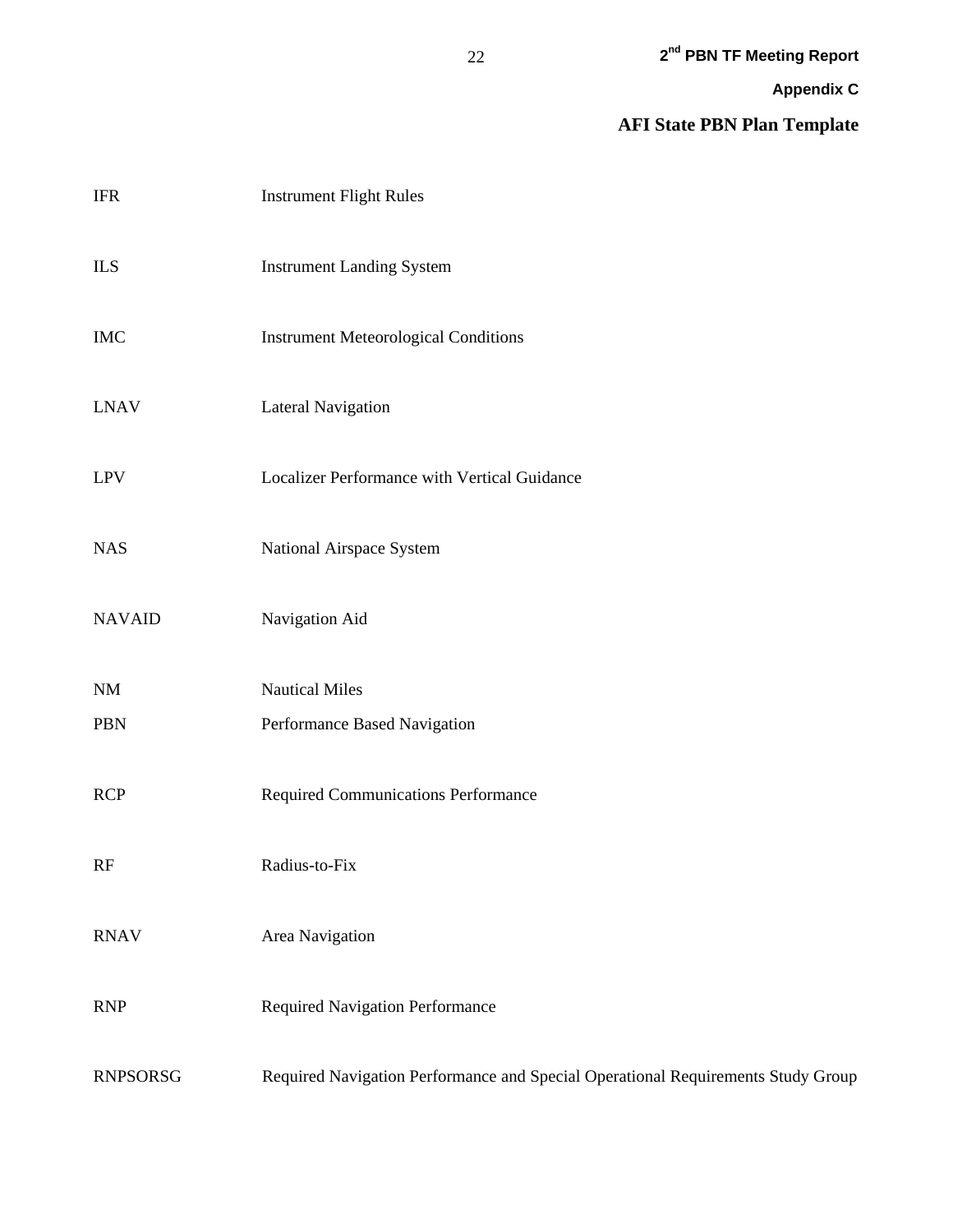## **AFI State PBN Plan Template**

| <b>RSP</b>   | Required Surveillance Performance                   |
|--------------|-----------------------------------------------------|
| <b>SAAAR</b> | Special Aircraft and Aircrew Authorization Required |
| <b>SID</b>   | <b>Standard Instrument Departure</b>                |
| <b>STAR</b>  | <b>Standard Instrument Arrival</b>                  |
| <b>VLJ</b>   | Very Light Jet                                      |
| <b>VNAV</b>  | <b>Vertical Navigation</b>                          |
| <b>WAAS</b>  | Wide Area Augmentation System                       |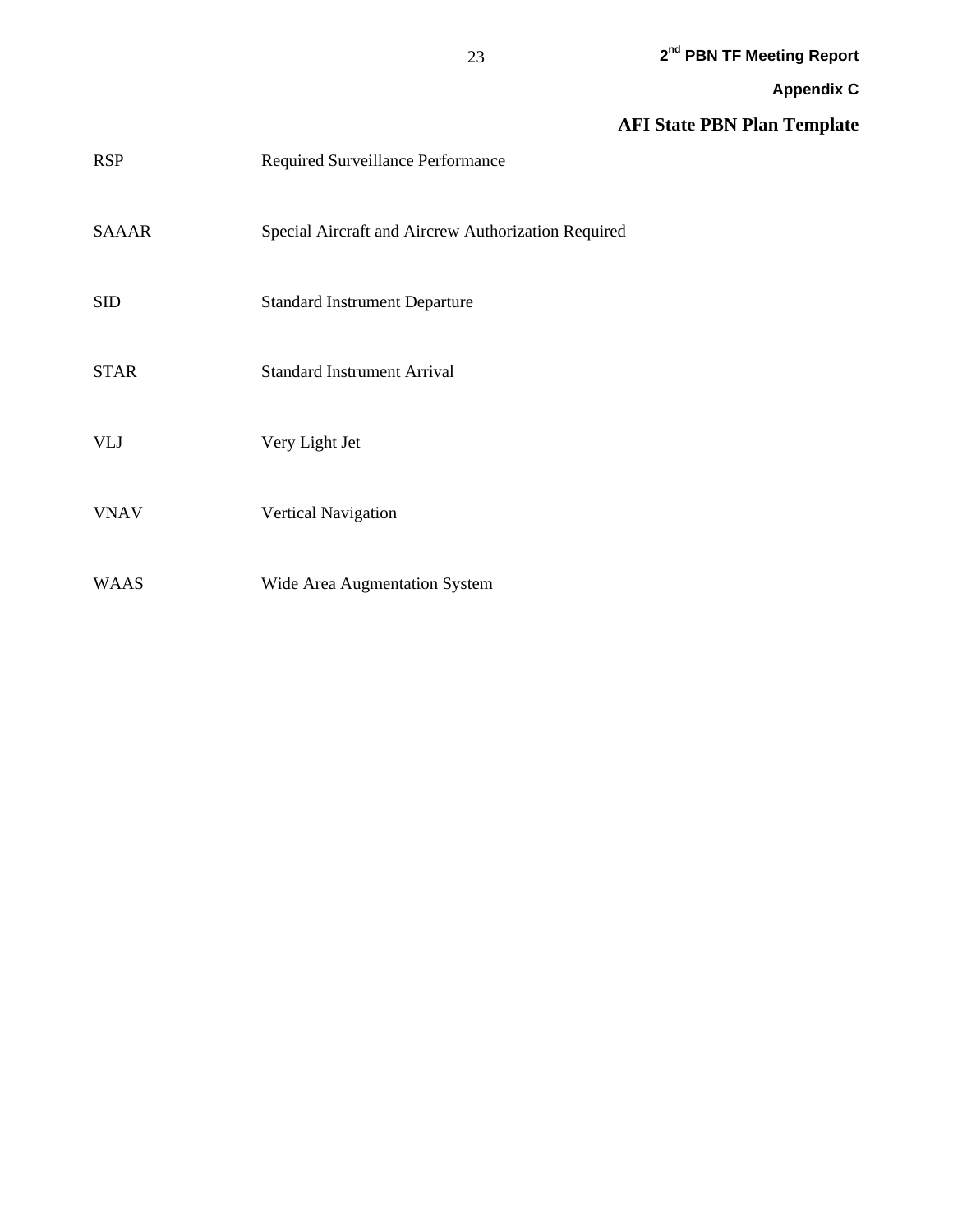**Appendix A – Oceanic and Remote Continental implementation schedule by area or city pair** (to be developed by State )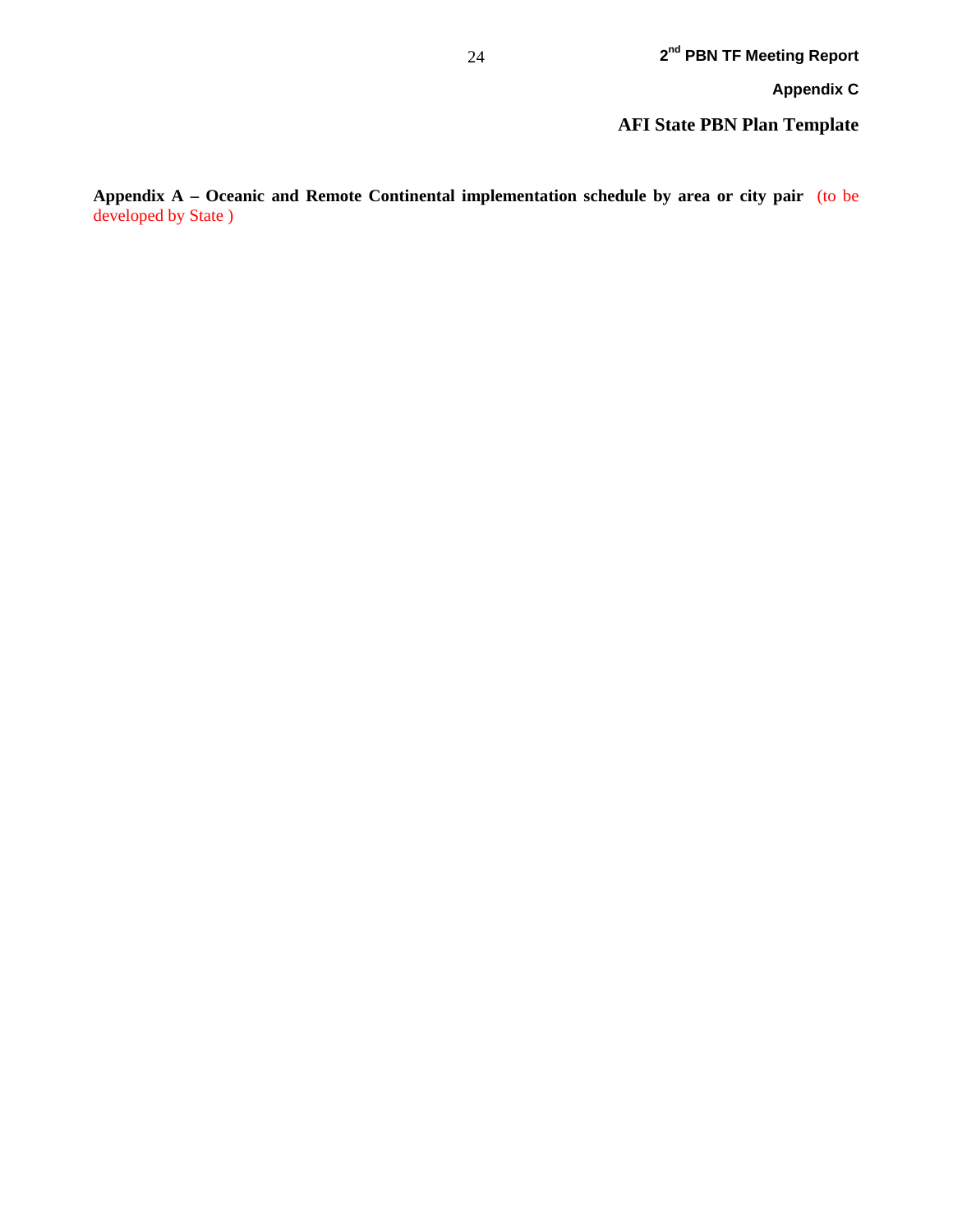**AFI State PBN Plan Template**

**Appendix B – En route continental implementation schedule by area or city pair** (to be developed by State )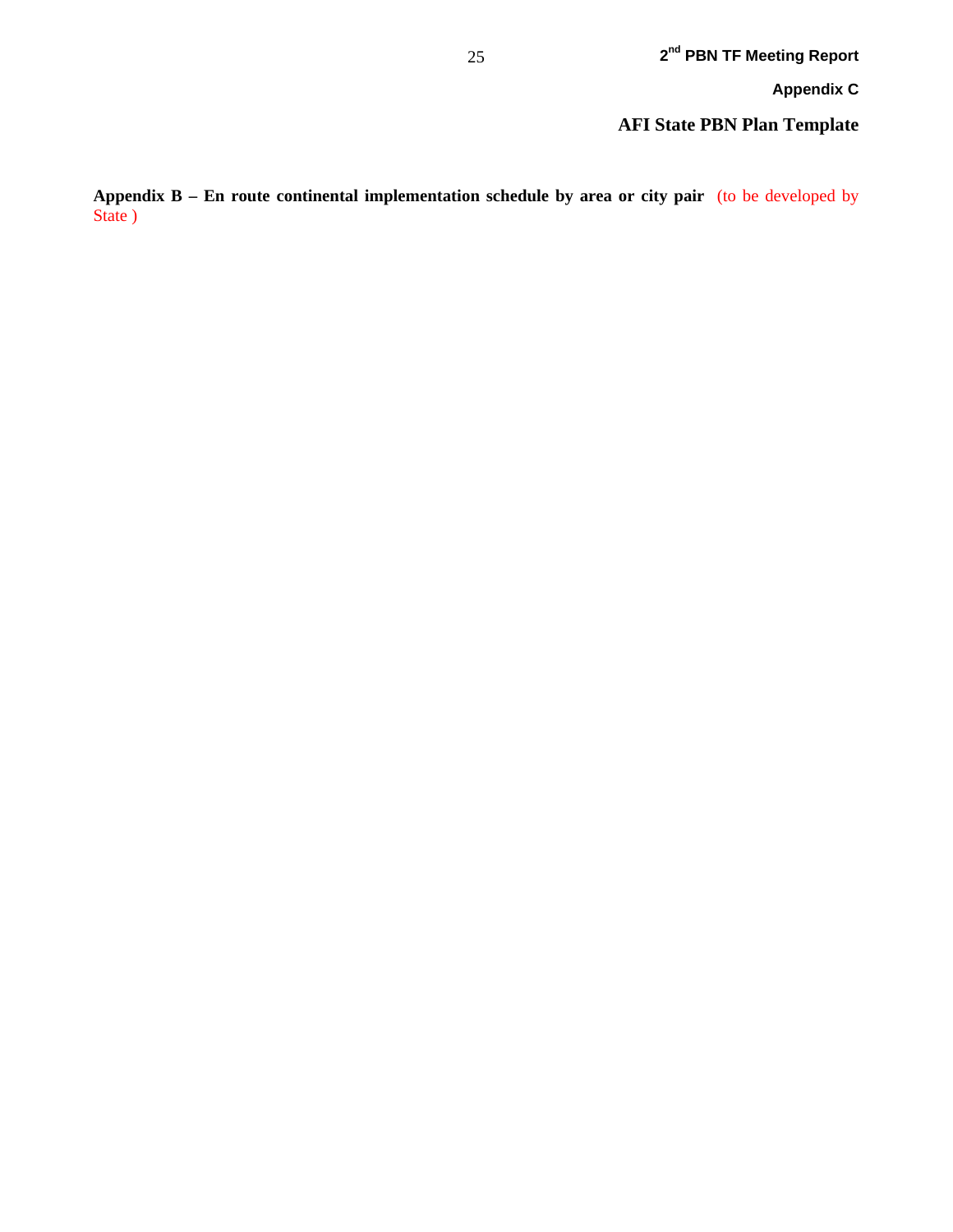**AFI State PBN Plan Template**

**Appendix C – Terminal area and approach implementation schedule by aerodrome** (to be developed by State)

------------------------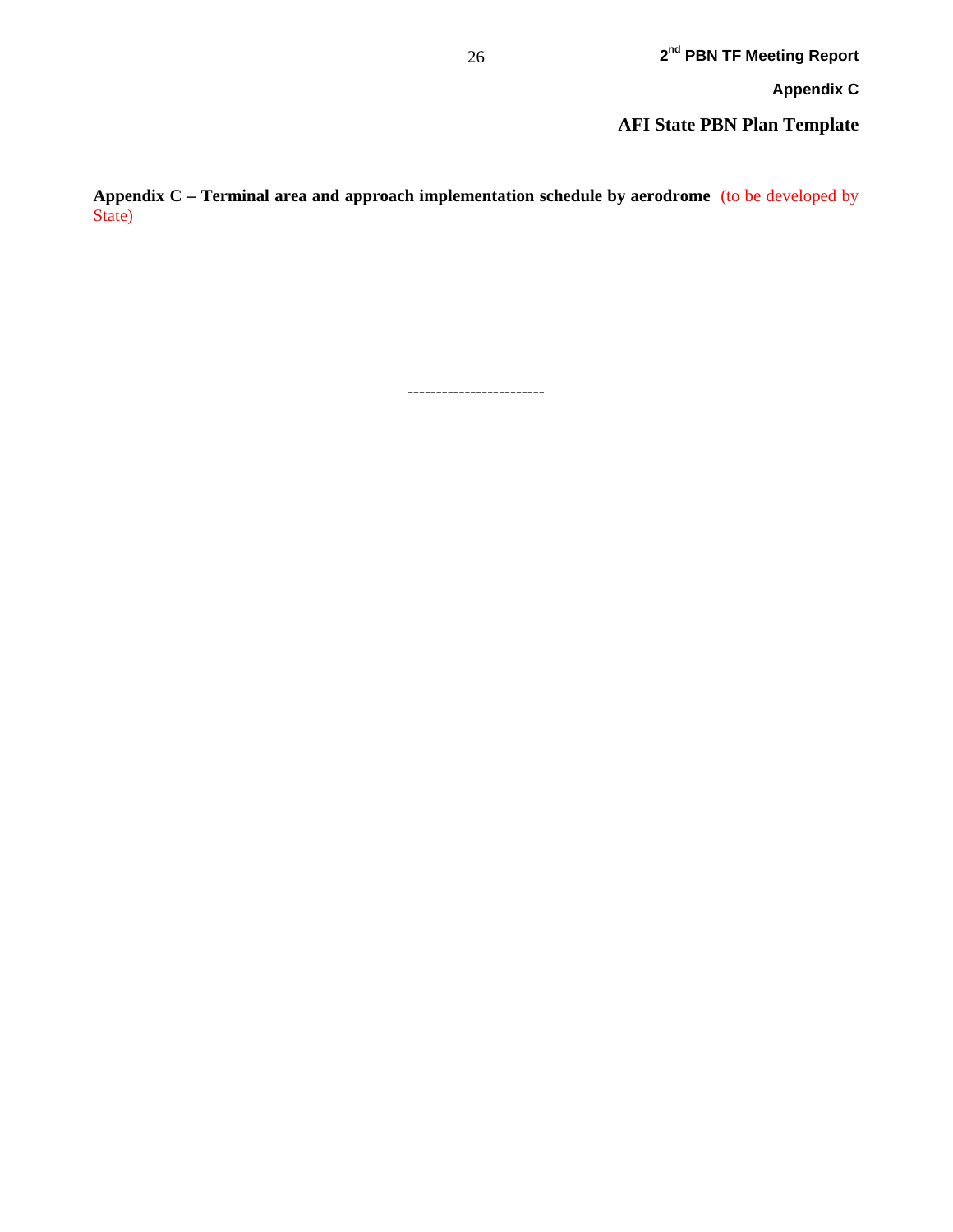#### Report on Agenda Item 6

6.21 It was noted that the PMT was made up of representatives from several States and international organizations with support from ICAO Headquarters as well as the ATM Regional Offices in Dakar and Nairobi. In addition, the PMT had been fortunate to have participated in the weekly teleconferences, representatives from Angola and the ATS provider from the Democratic Republic of Congo (DRC) and the Régie Des Voies aériennes, (RVA). The meeting was informed that in the opinion of the PMT, great strides had been taken toward enhancing the safety of operations however, the PMT also believed that with consistent follow-up there could be greater safety gains.

6.22 The meeting was informed that the PMT during the weekly teleconferences had been experimenting with very good results, with a low-cost web application that allowed members to viewe each other's screens thus allowing presentations to be made remotely. The application which included voice over internet protocol (VOIP) cost less than USD\$50 a month with unlimited meeting scheduling. In this context, the meeting agreed that funding avenues should be pursued in order to minimize costs and maximize benefits and participation.

 6.23 The meeting agreed that the PMT should be renamed as the Tactical Action Group (TAG), with terms of reference and a work programme. It was agreed that the group, through its by-weekly teleconferences, should tactically address any deficiencies or operational errors identified. The meeting therefore agreed to the following recommendations:

#### **Recommendation 6/7 – Establishment of a Tactical Action Group (TAG)**

That:

- a) a Tactical Action Group be created in the AFI Region with the Terms of Reference and Work Programme outlined in Appendix C to the Report on Agenda Item 6; and
- b) States as a matter of priority make all efforts to assist and comply with requests from the TAG group.

6.24 In the post-RVSM implementation period, it was noted that data would continue to be collected and analyzed in order to maintain the highest safety levels. This data would be provided to ARMA by operators, States, other regional monitoring agencies and stakeholders. ARMA, on a yearly basis would report on the safety level of RVSM operations. In this context, the meeting recalled the importance of providing data to the ARMA for analyses and reporting and stressed the need for all States to meet their obligations in this respect.

6.25 The meeting was pleased to note that the results of the latest data analysis carried out by ARMA showed that there had been a steady decrease in the collision risk in the region. The meeting accepted that this improvement was due to the RVSM National Safety Plans and the feedback and follow-up carried out by ARMA and the PMT.

6.26 The meeting was advised that operational errors leading to large height deviations were critical contributors to the erosion of safety levels. For this reason the meeting agreed with a proposal by ARMA to establish an RVSM scrutiny group early in 2009 to assist with the management of operational errors.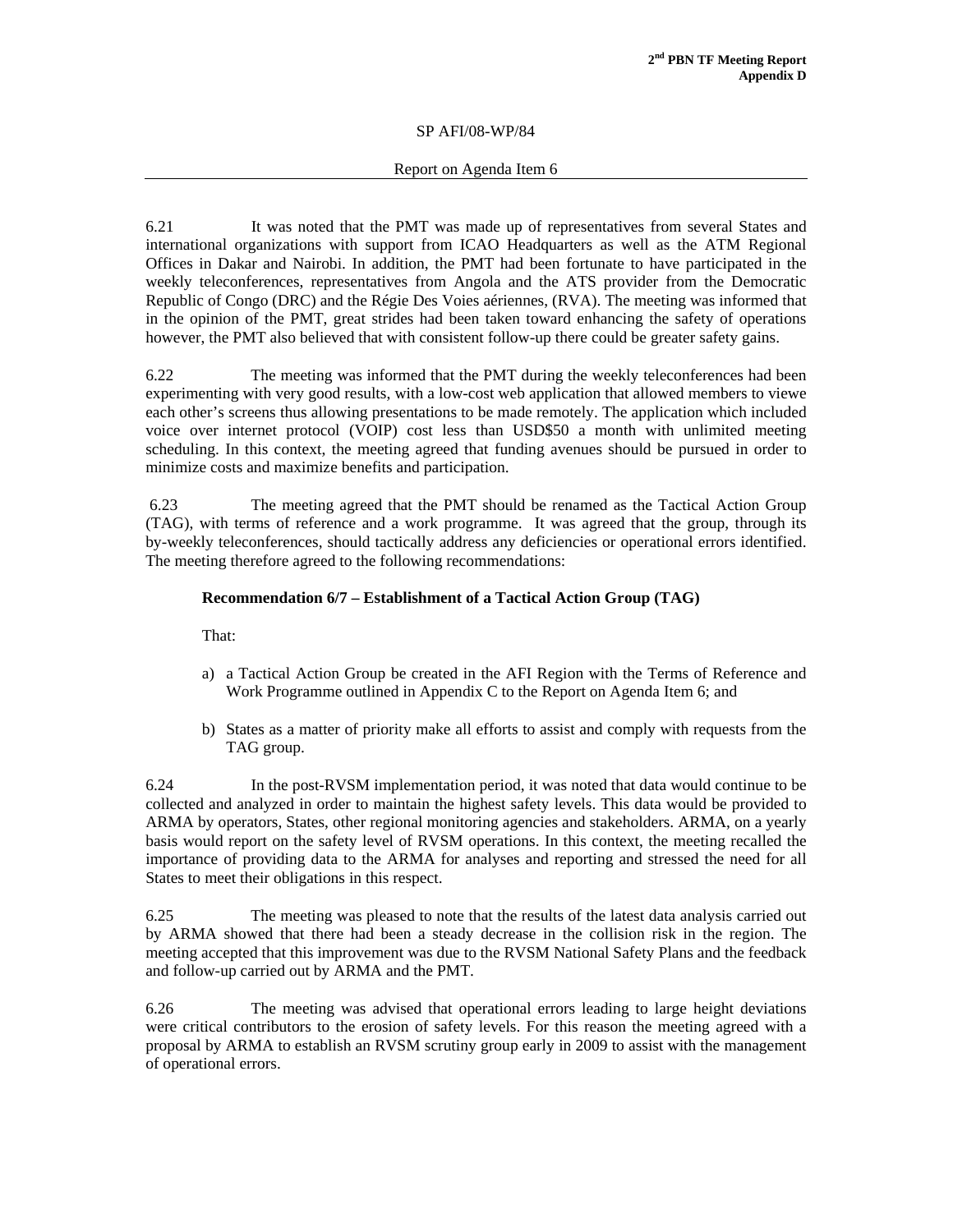#### Report on Agenda Item 6

6.27 The meeting was informed of the scope of activities carried out by ARMA in support of RVSM implementation and proposed follow-up activities as follows:

- a) maintain a database of State RVSM operational approvals (operators/aircraft);
- b) monitor aircraft height-keeping performance and the occurrence of large height deviations reporting results appropriately;
- c) conduct safety assessments and report results appropriately;
- d) monitor operator compliance with State approval requirements; and
- e) initiate necessary remedial actions if RVSM requirements are not met.

6.28 On the basis of the above, the meeting agreed that in order for the AFI Region to meet its obligations toward continuous monitoring and regular assessment of the safety level in RVSM airspace, a structured approach should be implemented and agreed to the following recommendation:

#### **Recommendation 6/8 – Reduced vertical separation minimum (RVSM) monitoring and follow-up activities**

That AFI States support:

- a) the long-term submission of State RVSM operationally approved aircraft to the AFI Regional Monitoring Agency (ARMA);
- b) provision of long-term support to the AFI height monitoring programme;
- c) long-term collection of safety assessment data;
- d) the availability of personnel to fulfil the role of RVSM National Programme Managers;
- e) the establishment of the ARMA scrutiny group in 2009; and
- f) measures to reduce the large number of horizontal incidents in the AFI Region.

6.29 The meeting noted that as required by the AFI RVSM safety policy, a Post Operational Safety Case (POSC) would be completed to ensure that all the PISC aspects had been met and that RVSM was meeting safety expectations.

#### **Implementation of performance-based navigation (PBN)**

6.30 The meeting recalled that APIRG, at its sixteenth meeting held in Rubavu, Rwanda from 19 to 23 November 2007, discussed various issues related to the implementation of PBN in the AFI Region in the context of a performance-based global ATM system, taking into consideration the benefits of PBN, recent actions by ICAO at the global and regional levels, and in consideration of the role that APIRG, the States and stakeholders should play.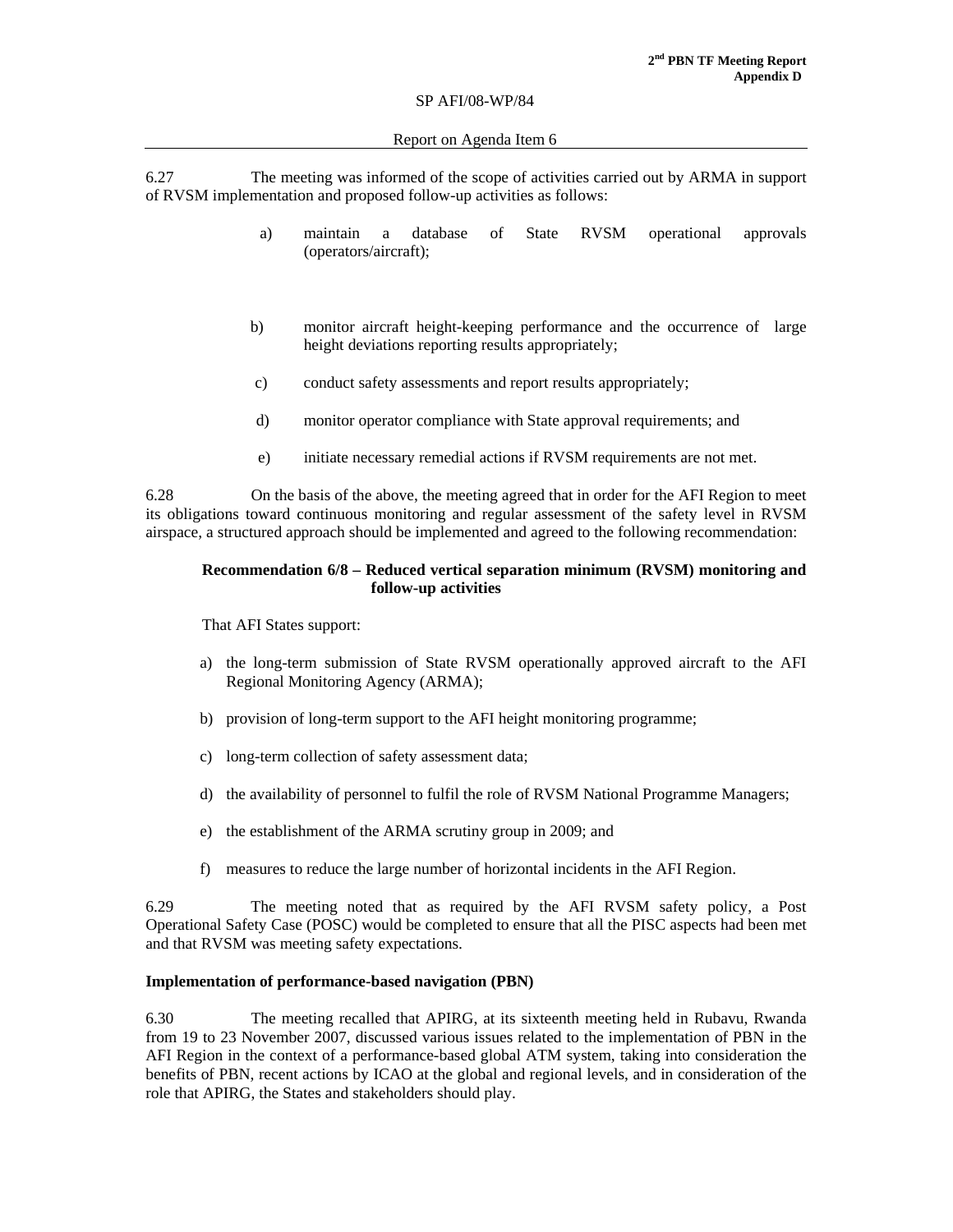#### Report on Agenda Item 6

6.31 The meeting noted that the Global Air Navigation Plan contained Global Plan Initiatives (GPIs) which were aimed at taking advantage of advanced aircraft capabilities however, continued development of diverging navigation specifications would result in negative safety and efficiency impacts and penalties to States and industry. In this respect, the meeting urged States and aircraft operators to use the common navigation specifications contained in the Manual on Performance Based Navigation (PBN, Doc 9613).

6.32 The meeting recalled Assembly Resolution A36-23 which was adopted to support implementation of PBN globally. The resolution urged all States to implement area navigation (RNAV) and required navigation performance (RNP) routes and approach procedures in accordance with the PBN Manual.

6.33 The meeting recalled that as an early step toward PBN implementation in the AFI Region, one pair of RNP 10 routes was implemented in May 2006 with excellent results. These routes, informally known as Red Carpet I (RC I) routes, were the first long-range AFI RNAV routes anchored by points at the South Africa/Botswana border and the Mediterranean coast in Algeria and Tunisia. A second pair of RNAV RNP 10 (RNAV 10) routes was implemented in 2007. These routes were also serving the southern African and European Regions but on a more easterly course than RC I.

6.34 The meeting agreed that the current RNP 10 routes should be seen as an interim step toward a more appropriate solution that would likely see the implementation of RNP 4 in oceanic and remote areas and RNAV 5 in more dense airspace. In an effort to continue the progress achieved through PBN in the near term, current efforts would continue toward implementation of additional RNP 10 routes in a generally east-west direction.

6.35 As a result of the foregoing and to support a structured approach to PBN implementation, the meeting agreed that high-level performance objectives were required. On this basis, the meeting agreed to the following recommendation to guide the work of APIRG on PBN:

#### **Recommendation 6/9 — Performance-based navigation (PBN) performance objectives**

That APIRG adopt the Performance Objectives as contained in the performance framework forms in Appendix D to the Report on Agenda Item 6:

- a) optimization of the air traffic services (ATS) route structure in en-route airspace;
- b) optimization of the ATS route structure in terminal airspace; and
- c) implementation of vertically guided required navigation performance (RNP) approaches.

That States develop their national action plans to meet the requirements of the regional performance framework forms, as a matter of priority to meet the PBN implementation goals established by Assembly Resolution A36-23.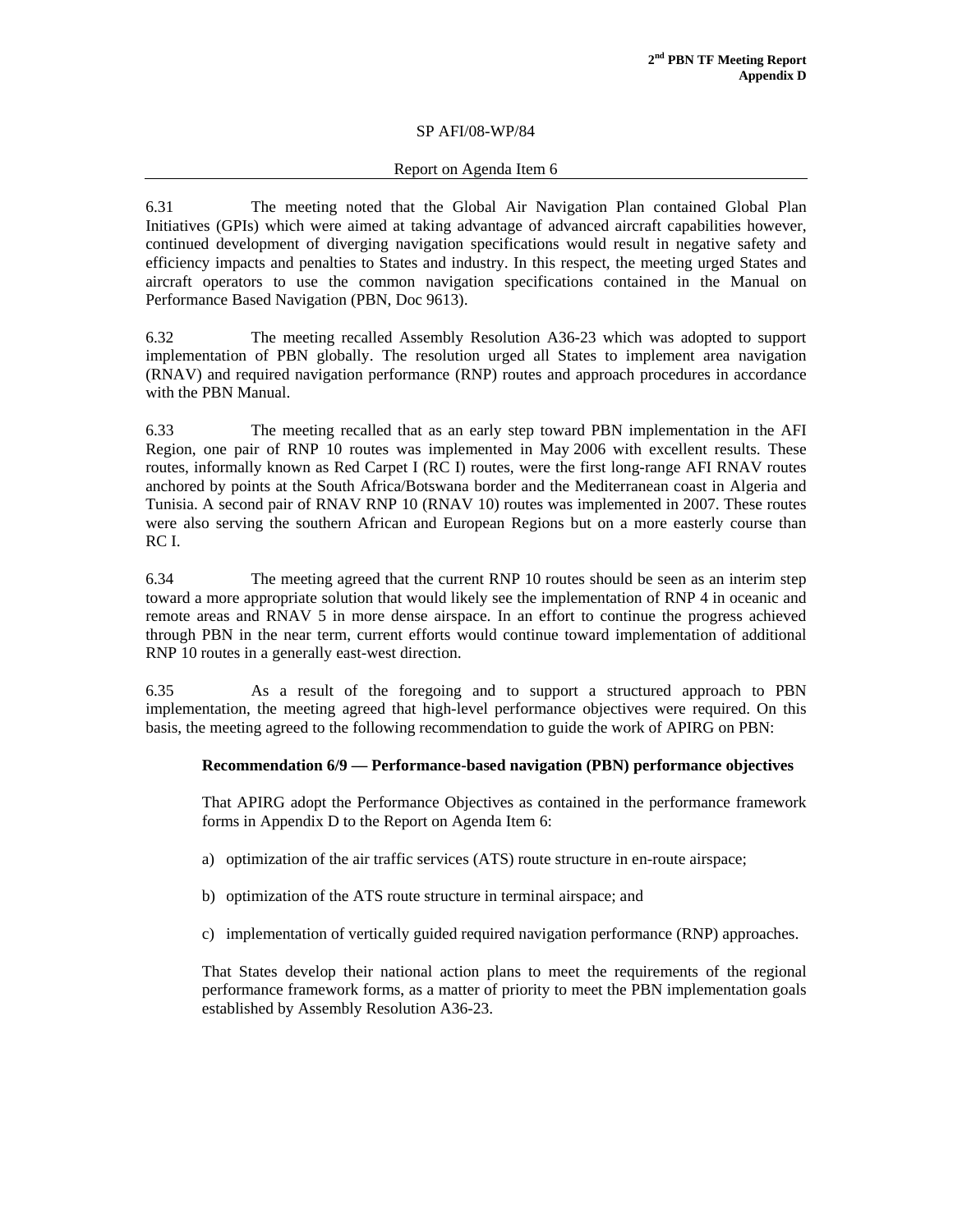#### **Establishment of a flight procedures office (FPO)**

6.36 The meeting agreed that one of the most promising aspects of PBN was related to the implementation of new instrument flight procedures, which would take advantage of databases on aircraft. However, quality assurance in the flight procedure design process would take on added significance for PBN-based procedures. The meeting recognized that many States in the AFI Region lacked the expertise to establish a sustainable internal procedure design capability, meeting the requirements of the *Procedures for Air Navigation Services – Aircraft Operations* (PANS-OPS, Doc 8168) and to meet their responsibilities in accordance with Annex 15 with respect to the quality of their instrument flight procedures.

6.37 The meeting was made aware that most ICAO regions suffered the same difficulties with respect to the new types of flight procedures and that ICAO was working to establish flight procedures offices (FPO) in each region to assist and accelerate the implementation of PBN.

6.38 The meeting noted that an FPO would employ best practices in training, automation and quality assurance to address the procedure design needs of States. It would be managed by a fulltime ICAO employee whose position would be funded from the FPO funding sources. The meeting agreed that location, size and initial operational capability date of the FPO should be based on demand for the services and the level of financial support extended by the States and international organizations for start-up and initial operating costs.

6.39 The objectives of the FPO would be to foster implementation of flight procedures, developed with the appropriate quality systems, especially PBN and vertically guided instrument approach procedures by:

- a) assisting those States with sufficient procedure design requirements to establish a sustainable internal procedure design capability to meet the requirements of PANS-OPS and their responsibility under Annex 15 for the quality of their procedures;
- b) providing the appropriate level of technical expertise necessary to enable States that do not have the density of procedures necessary to sustain an internal procedure design capability, to meet their responsibilities under Annex 15 and PANS-OPS; and
- c) providing a vehicle to improve quality in the States' procedure design process through access to procedure design automation solutions and associated data storage.

6.40 The meeting was presented with an offer from ASECNA to accommodate the ICAO FPO within its organization. The meeting welcomed the offer from ASECNA. France also informed the meeting that the French DGAC would be willing to provide support to the FPO when established.

6.41 The meeting supported the concept of an FPO however, ICAO was requested to provide additional detail on the concept and to circulate a request to States for proposals to support the establishment of the FPO, taking into consideration the need for complementary capacity within States in order for them to discharge their regulatory responsibilities with respect to issues associated with implementation of RNP approaches.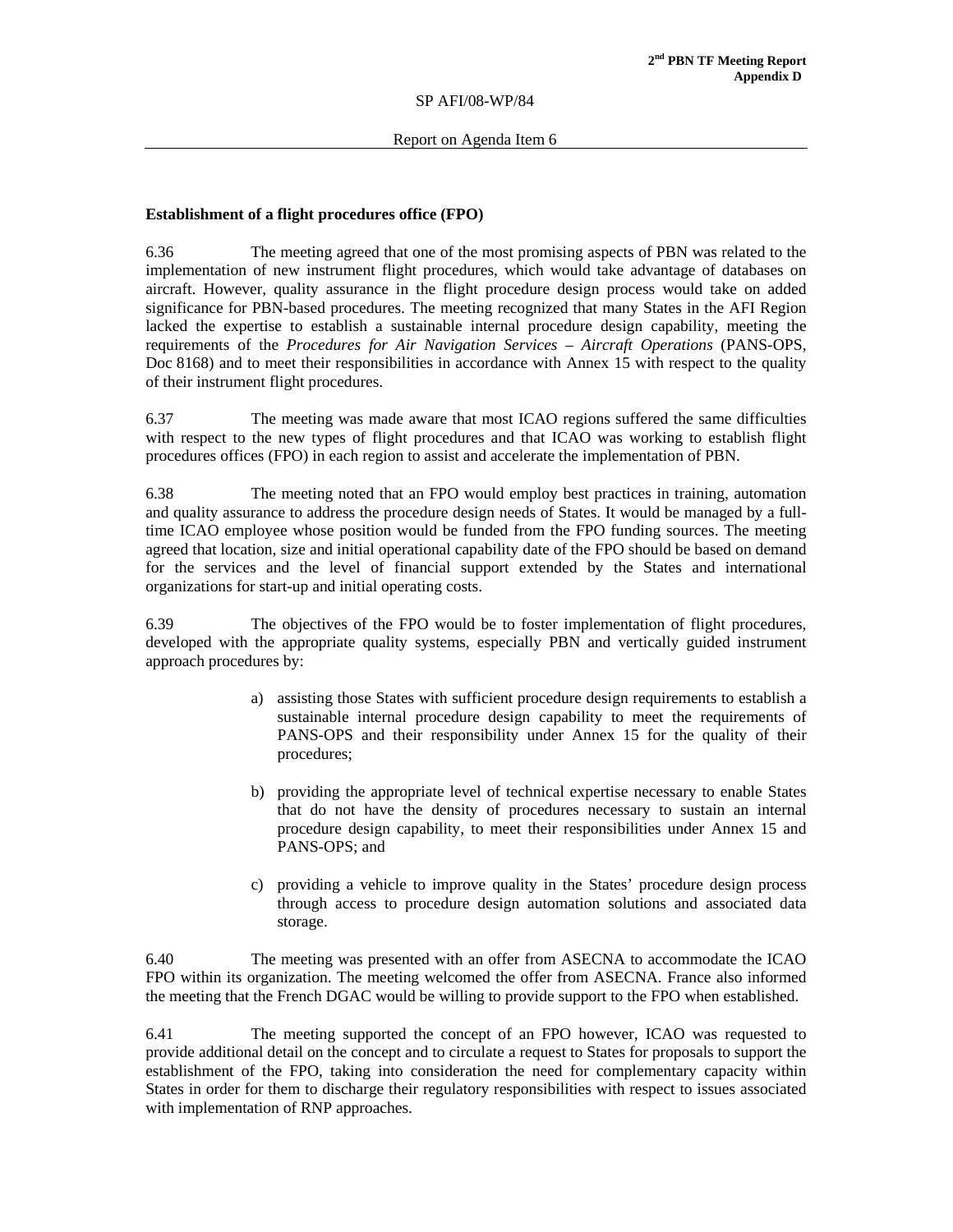### Report on Agenda Item 6

6.42 On the basis of the above, the meeting, while noting that implementation of PBN in the region was important and would yield safety, efficiency and environmental benefits, agreed to the following recommendation:

# **Recommendation 6/10 — Support for establishment of an Africa ICAO flight procedure office**

That:

- a) States and international organizations support the implementation of an AFI flight procedures office; and
- b) ICAO disseminate a letter, with supporting documentation, inviting interested States and international organizations to submit proposals for establishment and hosting of the FPO.

### **World geodetic system (WGS-84) and electronic terrain and obstacle data (eTOD)**

*WGS-84* 

6.43 The meeting noted that on 28 February 1994, the Council adopted Amendment 28 to Annex 15 — *Aeronautical Information Services* which included the specification of world geodetic system-1984 (WGS-84) as the standard geodetic reference system for international aviation. Shortly thereafter, amendments were adopted to Annex 4 — *Aeronautical Charts* and Annex 11 — *Air Traffic Services* which included requirements regarding the provision of geographical coordinate information in terms of WGS-84. These requirements became applicable on 1 January 1998.

 6.44 The meeting recalled that APIRG and States had been working toward WGS-84 implementation for many years and that a large part of the work had been completed by most States however, considerable work remained. Additionally, WGS-84 required regular maintenance. The major difficulties reported by States were insufficient funding for WGS-84 implementation and maintenance; lack of effective coordination between the aeronautical and geodetic departments; and a lack of reliable equipment to conduct the task.

6.45 The meeting recognized that this implementation is now all the more important, as the availability of geographical coordinates in the commonly agreed WGS-84 reference system is a prerequisite for States to obtain the benefits of PBN, and is also an important step in preparing for the transition from Aeronautical Information Services (AIS) to Aeronautical Information Management (AIM) where the provision of digital geographic data of appropriate quality will be essential.

### *e-TOD*

6.46 The meeting was reminded that on 23 February 2004, the Council adopted Amendment 33 to Annex 15 which included the addition of a new Chapter 10 — Electronic Terrain and Obstacle Data*,* a new Appendix 8 – Terrain and Obstacle Data Requirements, and a number of amendments to Appendix 1 — Contents of Aeronautical Information Publication (AIP) and Appendix 7 — Aeronautical Data Quality Requirements. The applicability dates for Amendment 33 to Annex 15 are as follows: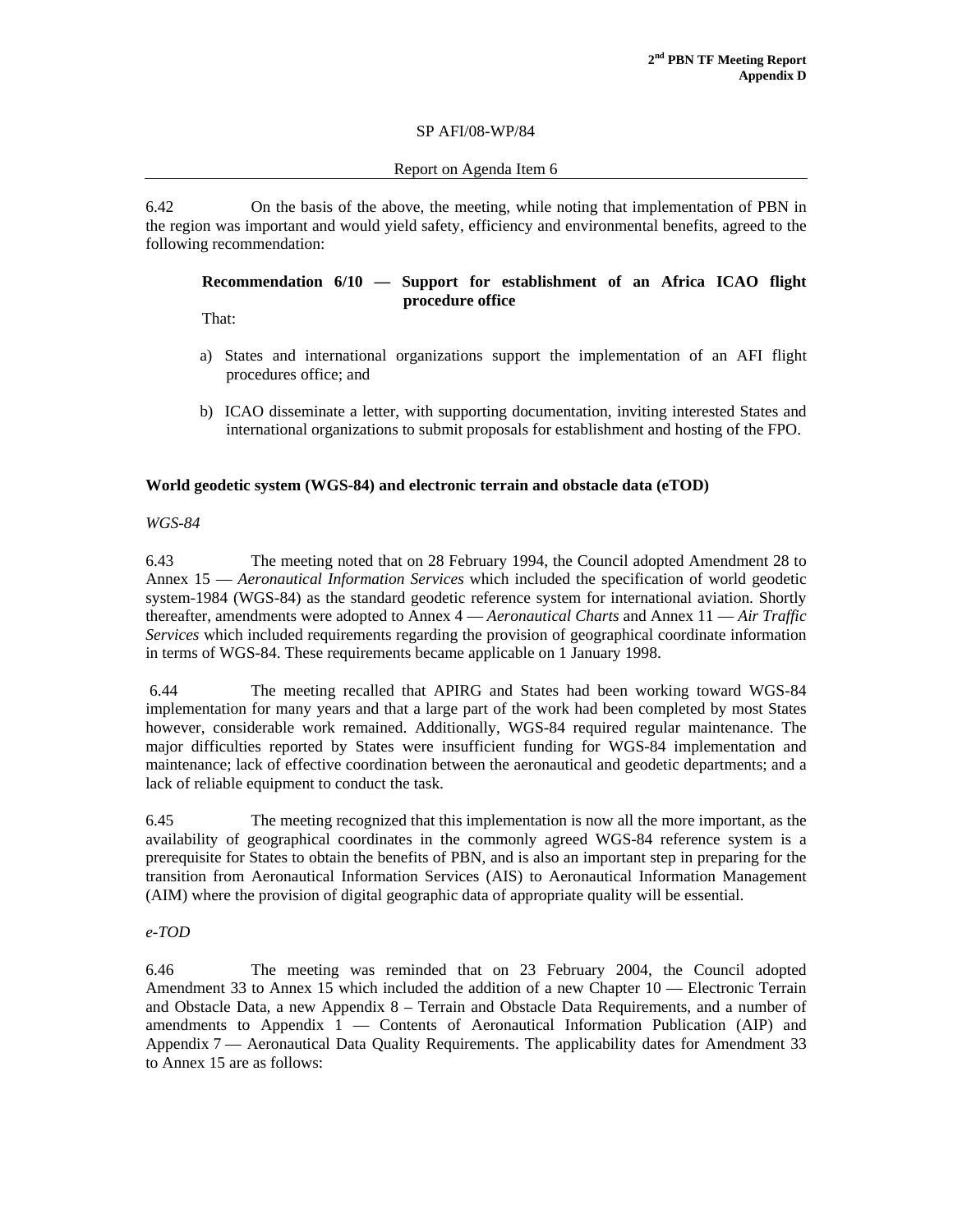#### Report on Agenda Item 6

- a) 20 November 2008 for those parts of the amendment related to the availability of terrain and obstacle data in accordance with Area 1 specifications (entire territory of a State) and for the availability of terrain data in accordance with Area 4 specifications (Category II or III operations area); and
- b) 8 November 2010 for those parts of the amendment related to the availability of terrain and obstacle data in accordance with Area 2 (terminal control area) and Area 3 (aerodrome/heliport area) specifications.

6.47 In this context, the meeting was made aware that Annex 15 required States to provide terrain and obstacle data at different precisions for different areas as necessary to accommodate current and planned new air navigation systems or functions. Four coverage areas had been defined for which specific levels of precision were required, with Area 1 requiring the least precision and Area 4 requiring the greatest.

6.48 It was agreed that significant safety and efficiency benefits for international civil aviation could be provided by in-flight and ground-based applications that relied on quality eTOD however, performance of these applications, which often made use of multiple data sources, could be degraded by data with inconsistent or inappropriate specifications for quality.

6.49 It was recognized that implementation of eTOD requirements was a challenging process that must be accomplished with a high level of commitment, careful planning, sharing of resources and a structured tracking of regional progress. A series of short- and medium-term tasks should therefore be established with a view to facilitating implementation. The meeting agreed to the following recommendation to guide the work of APIRG:

### **Recommendation 6/11 — Implementation of WGS-84 and eTOD**

That APIRG adopt the AIM Performance Objective: Implementation of world geodetic system-1984 (WGS-84) and electronic terrain and obstacle data (eTOD) as contained in the performance framework form in Appendix E to the Report on Agenda Item 6.

6.50 The meeting noted a study underway aimed at the establishment of an AFI Centralized AIS Database (AFI-CAD) Programme. The framework and guidance material had been agreed by APIRG Conclusion 16/41 and further work was currently by the AIS/MAP Task Force in APIRG.

### **ATS routes and route systems**

### *Atlantic Ocean random routing area (AORRA)*

6.51 The meeting addressed the implementation of AORRA and noted that Phase 1 of the implementation had been accomplished and that three more phases were required to complete the implementation process. In this regard, the meeting recalled that the South Atlantic Planning Group (SAT) at its Fourteenth Meeting held in Montevideo, Uruguay in May 2008, agreed to proceed with the implementation of AORRA Phase II in December 2008, and that as of 23 October 2008 a common aeronautical information publication (AIP) Supplement for implementing Phase II was to be disseminated. Phases III and IV were planned for implementation by 17 December 2009.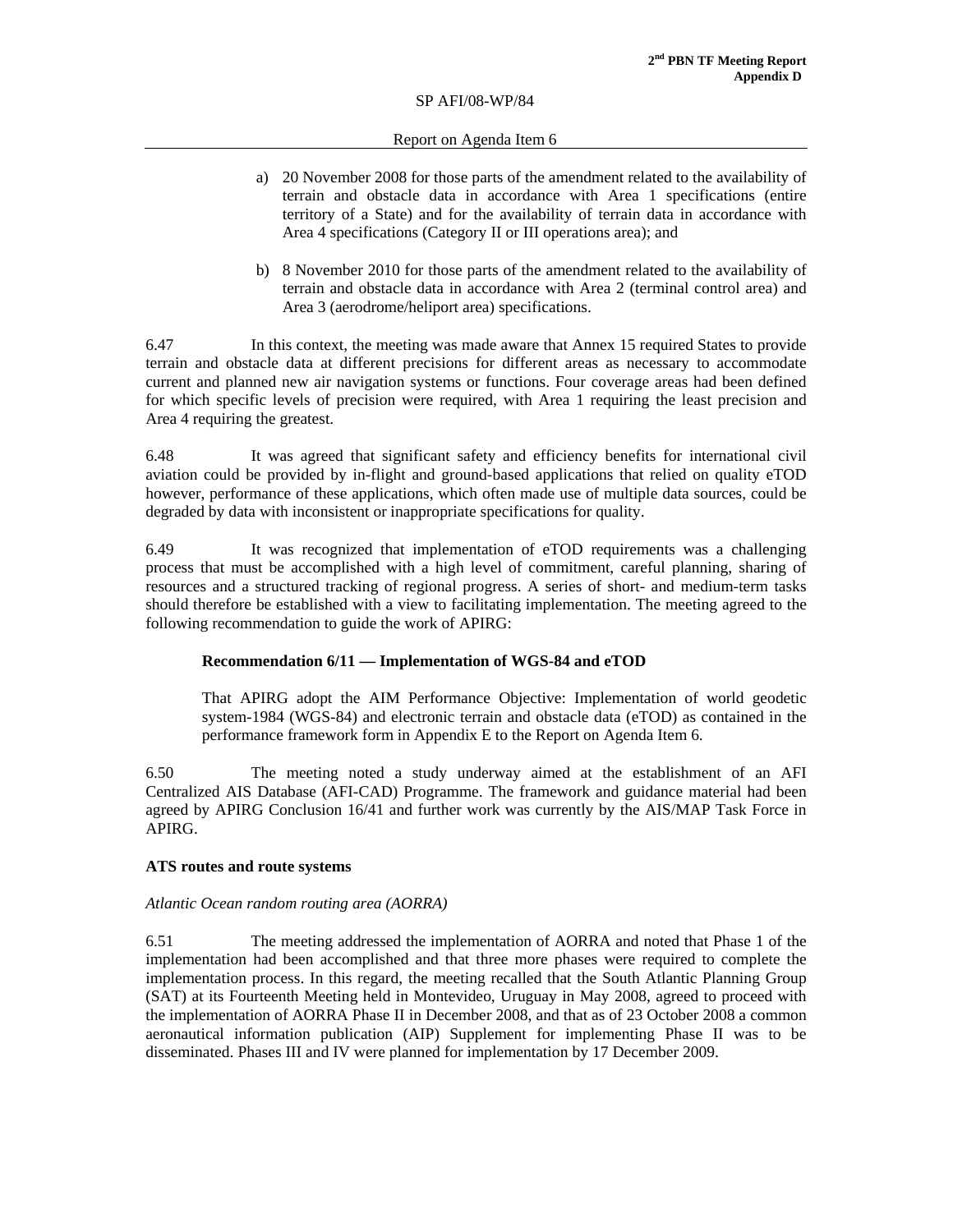Report on Agenda Item 6

6.52 Noting, that due to poor coordination, some States would not be ready, the meeting agreed on the following recommendation to support implementation of AORRA:

#### **Recommendation 6/12 — Full implementation of Atlantic Ocean random RNAV routing area (AORRA)**

That ICAO:

- a) take immediate action to inform all concerned States that implementation of AORRA Phase II will be delayed until further notice; and
- b) as a matter of urgency, facilitate and coordinate implementation of all phases of AORRA and assist in determining a suitable date for AORRA Phase II implementation.

#### *ATS routes*

6.53 The meeting noted that in order to accommodate traffic demand in the AFI Region, APIRG had adopted a number of conclusions related to the implementation of ATS routes. It was further noted that with some exceptions, most of the recommended routes had not yet been implemented. Furthermore, new ATS route requirements had been identified by the aircraft operators. To support the effort, APIRG had identified the need to establish an internationally funded project in the AFI Region (APIRG Conclusion 15/27 refers) however, as of yet, no action had been taken.

6.54 In this context and taking into consideration the aviation industry fuel crisis, the meeting was urged to implement in the near-term, an ATS route project in line with the above and at the same time, to take account of the introduction of PBN operations in the region, pursuant to Assembly Resolution A36-23. The meeting also agreed that the PBN Task Force was the most suitable body to address the ATS route structure in the region.

### **Global navigation satellite systems (GNSS) procedures**

6.55 The meeting was informed by IATA of a project for the design of GNSS procedures with seventeen southern African States. The meeting was further apprised that only fourteen States had published the procedures. In this context, IATA had requested that States that had not done so, publish the procedures as soon as possible. When discussing this issue, the meeting was informed that regulatory and legal, rather than technical barriers, were keeping some States from publishing the procedures. In this context, the meeting agreed to the following recommendations:

### **Recommendation 6/13 – Publication of GNSS-based RNP approach procedures**

That:

a) States having taken part in the IATA area navigation (RNAV) global navigation satellite systems (GNSS) procedures development and implementation programme and which had not yet done so, publish GNSS-based required navigation performance (RNP) approaches, and at the same time, remove any operational restrictions that may be in place; and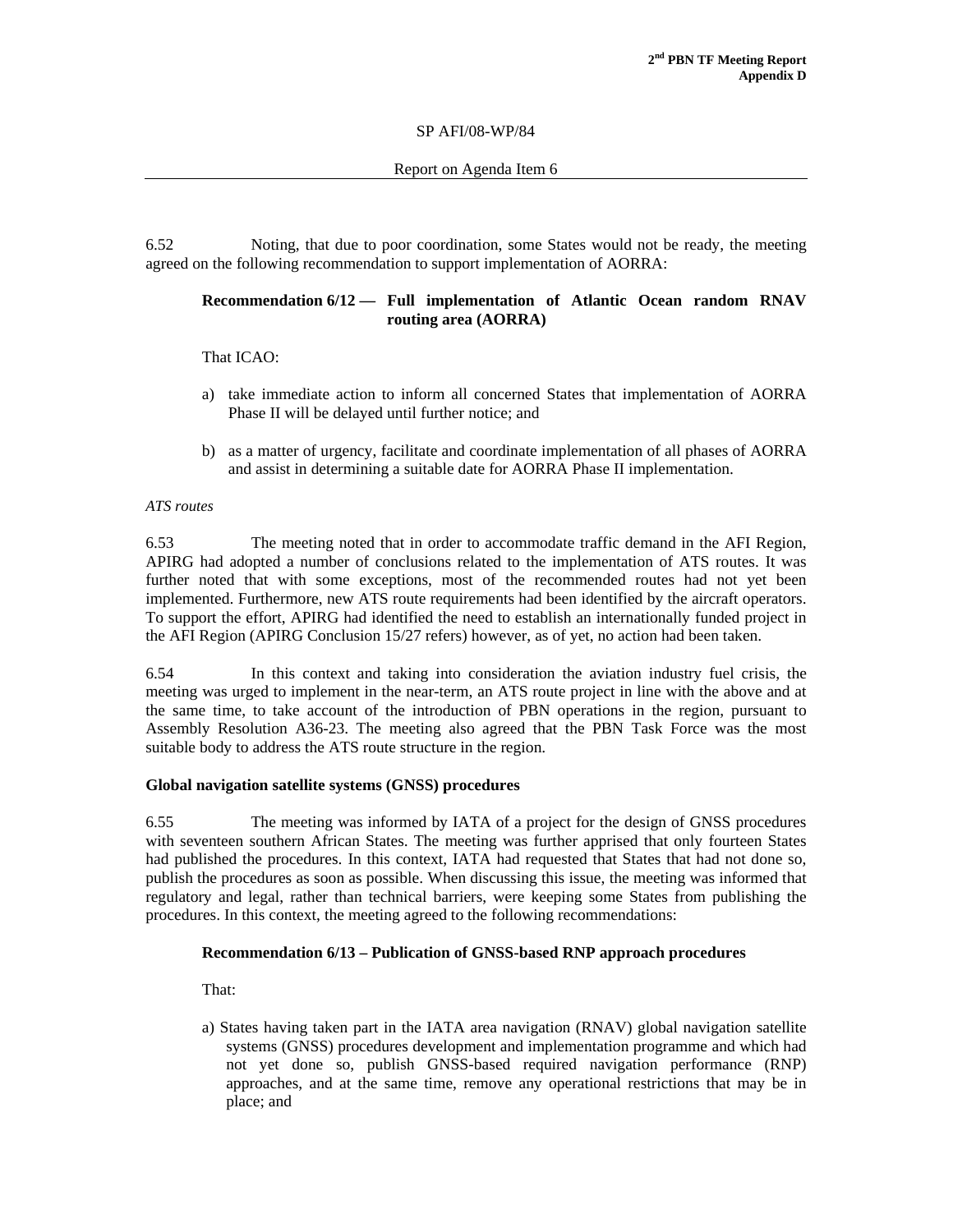#### Report on Agenda Item 6

b) States that had not taken part in the IATA RNAV GNSS procedures development and implementation programme, seek assistance from appropriate organizations with the objective of designing and implementing GNSS-based RNP approach procedures.

### **Recommendation 6/14** – **ICAO assistance with legal and regulatory issues associated with implementation of GNSS approach procedures**

That ICAO provide assistance to States in overcoming legal and regulatory difficulties associated with implementation of global navigation satellite systems (GNSS) based approach procedures.

6.56 In the context of the above, the meeting was made aware that design and publication of a procedure was not an end in itself and that there were other considerations that had to be taken into account to ensure safety, such as training, equipage, implementation and maintenance of WGS-84, quality assurance, and regulatory issues.

6.57 In addition, it was noted that some States having implemented GNSS-based procedures were sometimes failing to maintain their conventional navigational ground aid infrastructure as required. The meeting agreed that States should continue to comply with their obligations to maintain their conventional navigational aids in accordance with their obligations as contained in the AFI ANP.

### **Measures to foster the implementation of SIGMET, the quality management system for the provision of MET Service to international air navigation, and other MET matters**

6.58 The meeting recalled that the MET Divisional Meeting (2002) had formulated Recommendation 1/12 – *Implementation of SIGMET Requirements*, which called for the PIRGs to foster implementation of SIGMET information. However, information indicated non-compliance by most of the AFI States, to ICAO Annex 3 — *Meteorological Service for International Air Navigation* requirements on the issuance of SIGMET.

6.59 The meeting also noted that Amendment 72 to ICAO Annex 3, introduced the quality management system (QMS) for meteorological service to international air navigation, which became applicable on 1 November 2001 and that APIRG/14, Conclusion 14/40 recognized the new requirements of Annex 3, requested States in the AFI Region to give priority to the implementation of QMS and APIRG/16, Conclusion 16/59 called for support to AFI States to implement QMS. However, the level of implementation of QMS in the area of aeronautical meteorology in the AFI Region remained very low.

6.60 Other critical safety related aviation meteorology deficiencies identified through various ICAO missions to States and through APIRG, related to the lack of:

- a) provision of information on volcanic activity to civil aviation units;
- b) issuance and dissemination of SIGMETs; and
- c) provision of QMS for meteorological information.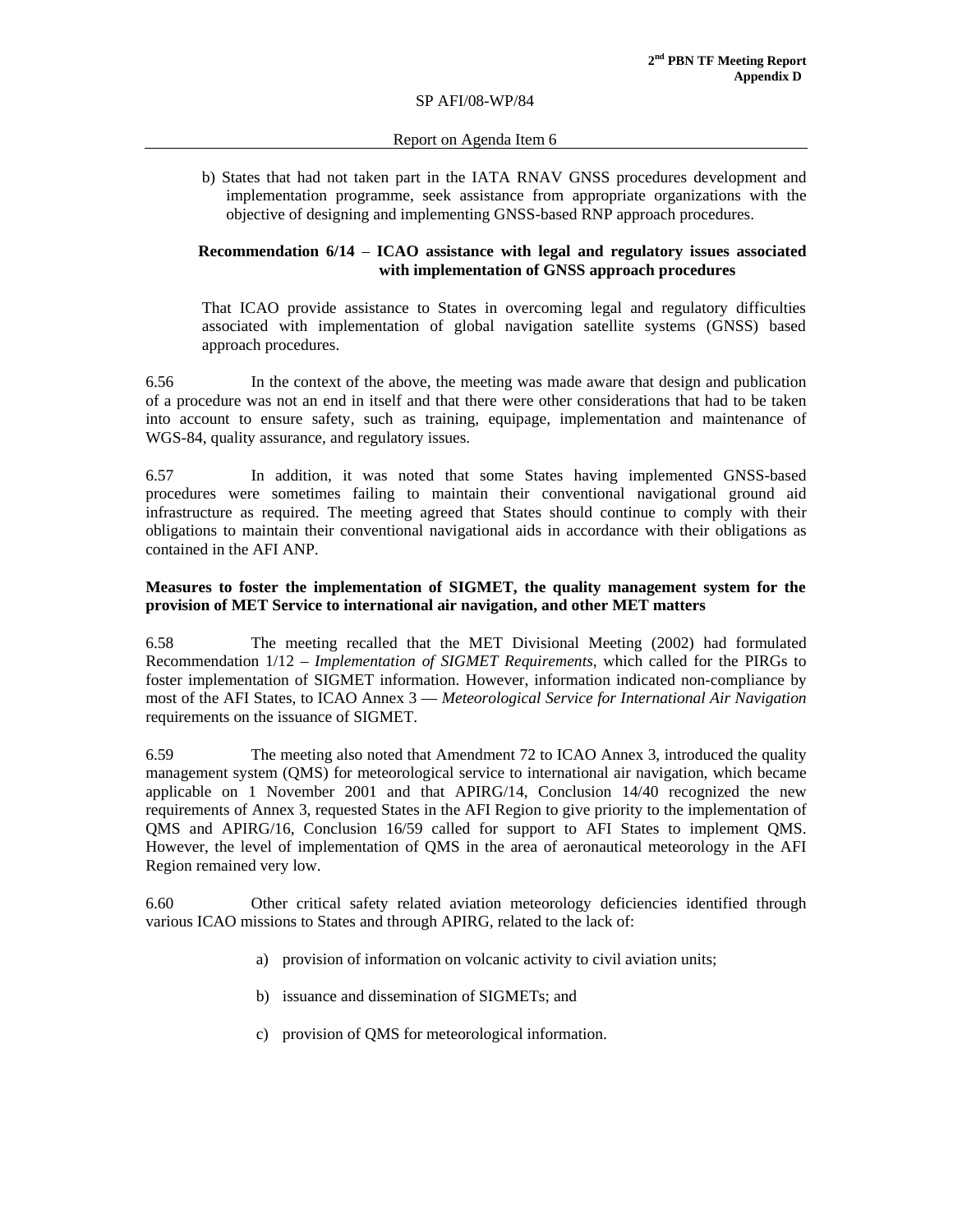### Report on Agenda Item 6

6.61 The meeting also noted that QMS involved role players and stakeholders at all levels within the organization. QMS was intended to be cohesive by nature and therefore all owners and drivers of business and operational processes were responsible for ensuring that this remained the status quo. In this context the meeting also agreed that implementation of QMS come with a certain economic cost and these costs needed to be factored into the discussions with users when implementing QMS.

6.62 In this regard, the meeting noted progress made by the South African Weather Service towards the implementation of total quality management (TQM). The major objectives of this programme were ensure service delivery of international standard and ICAO compliancy by obtaining ISO 9001 certification as well as to align the relevant elements of its TQM programme with the World Meteorological Organization (WMO) Quality Framework. The fundamental constructs of its QMS were now in place. These formed the foundation upon which all outstanding elements would be built in order to deliver quality-assured products and services to all stakeholders.

6.63 On the basis of the above, the meeting agreed to a set of projects to foster the implementation of SIGMET and QMS for the provision of meteorological service to international air navigation. It was also agreed that a number of seminars and workshops should be requested using the special implementation projects (SIPs) mechanism, the AFI Comprehensive Implementation Programme (ACIP) and the International Financial Facility for Aviation Safety (IFFAS) cooperative development projects, to assist in updating and preparing action plans to remove existing deficiencies in the area of SIGMET and QMS. To eliminate the safety-related MET deficiencies, the meeting agreed to the following recommendation:

### **Recommendation 6/15 — Foster the implementation of SIGMET and QMS in the AFI Region**

That APIRG adopt the MET Performance Objective: Foster the Implementation of SIGMET and QMS in the AFI Region as contained in the performance framework form in Appendix F to the Report on Agenda Item 6.

6.64 The meeting was informed that aviation cost recovery mechanisms in the region were not fully and effectively implemented in most African States and that African States would therefore, find it difficult to fund the implementation of QMS. In this regard, the meeting agreed that alternative means of funding for this effort should be investigated. On this basis, the meeting agreed to the following recommendation:

### **Recommendation 6/16 — Technical and financial support for implementation of Quality Management Systems in the AFI Region**

That ICAO identify potential sources of technical and financial support for States for the implementation of quality management systems (QMS) in the field of Meteorology.

— — — — — — — —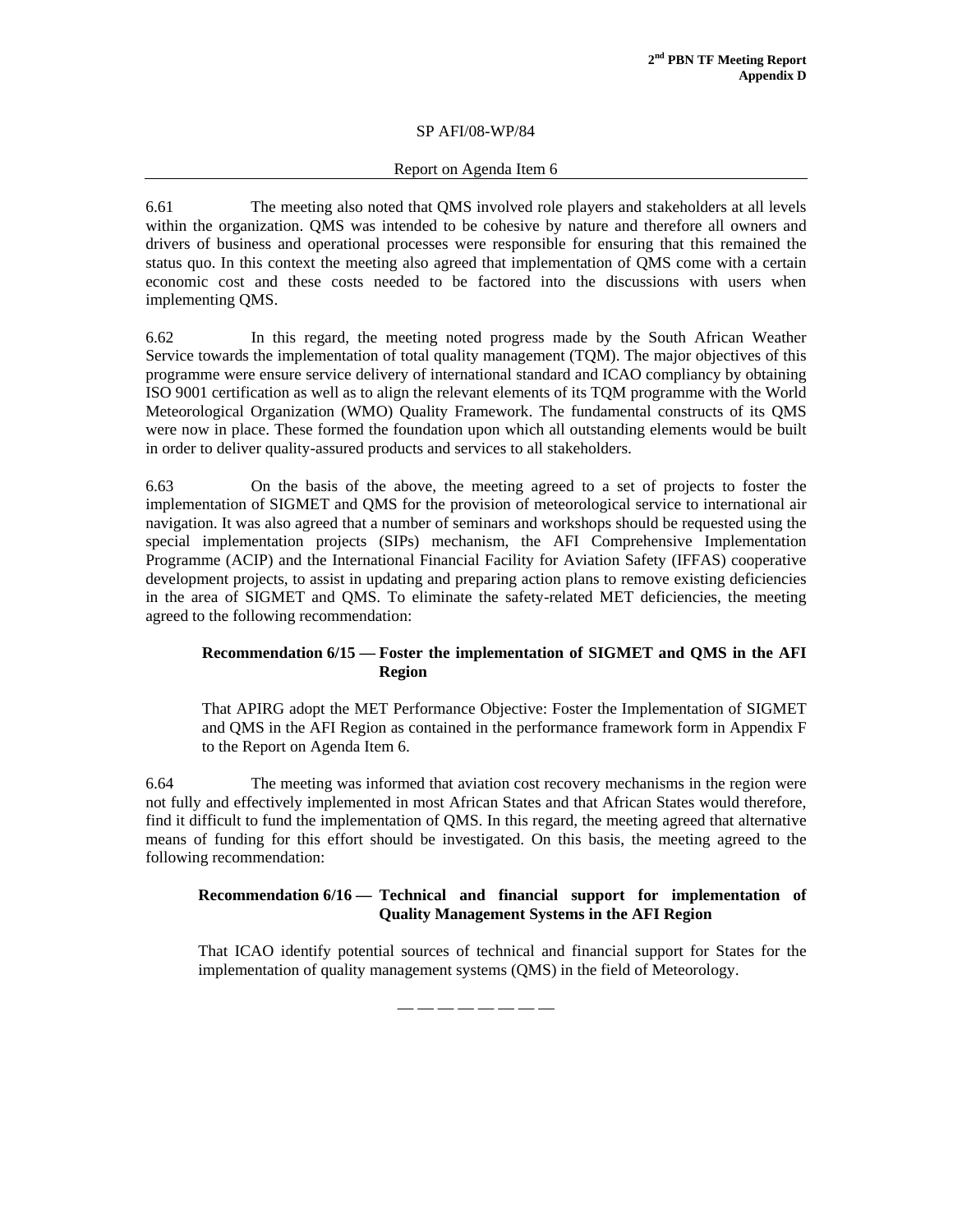Appendix D to the Report on Agenda Item 6 6D-1

### **APPENDIX D**

# **REGIONAL PERFORMANCE OBJECTIVES/NATIONAL PERFORMANCE OBJECTIVES FOR PBN**

#### **REGIONAL PERFORMANCE OBJECTIVES/NATIONAL PERFORMANCE OBJECTIVES OPTIMIZATION OF THE ATS ROUTE STRUCTURE IN EN-ROUTE AIRSPACE**

| <b>Benefits</b>                                                                                                                                                                                                                                                                                                                                                                                                      |                                                                                                                                                                                                                                                                                                                                                      |                                      |                       |                |  |  |  |  |
|----------------------------------------------------------------------------------------------------------------------------------------------------------------------------------------------------------------------------------------------------------------------------------------------------------------------------------------------------------------------------------------------------------------------|------------------------------------------------------------------------------------------------------------------------------------------------------------------------------------------------------------------------------------------------------------------------------------------------------------------------------------------------------|--------------------------------------|-----------------------|----------------|--|--|--|--|
| <b>Environment</b><br>• reduction in gas emissions<br><b>Efficiency</b><br>ability of aircraft to conduct flight more closely to preferred trajectories<br>$\bullet$<br>increase in airspace capacity<br>$\bullet$<br>facilitate utilization of advanced technologies (e.g., FMS-based arrivals) and ATC decision<br>support tools (e.g., metering and sequencing), thereby increasing efficiency<br><b>Strategy</b> |                                                                                                                                                                                                                                                                                                                                                      |                                      |                       |                |  |  |  |  |
| ATM OC<br><b>COMPONENTS</b>                                                                                                                                                                                                                                                                                                                                                                                          | <b>TASKS</b>                                                                                                                                                                                                                                                                                                                                         | <b>TIMEFRAME</b><br><b>START-END</b> | <b>RESPONSIBILITY</b> | <b>STATUS</b>  |  |  |  |  |
| <b>AOM</b>                                                                                                                                                                                                                                                                                                                                                                                                           | <b>Terminal airspace</b>                                                                                                                                                                                                                                                                                                                             | 2008                                 |                       |                |  |  |  |  |
|                                                                                                                                                                                                                                                                                                                                                                                                                      | develop regional implementation<br>plan                                                                                                                                                                                                                                                                                                              | 1Q 2008-<br>1Q 2009                  | PBN TF                | In<br>progress |  |  |  |  |
|                                                                                                                                                                                                                                                                                                                                                                                                                      | develop regional action plan                                                                                                                                                                                                                                                                                                                         | 1Q 2009                              | <b>PBN TF</b>         | In<br>progress |  |  |  |  |
|                                                                                                                                                                                                                                                                                                                                                                                                                      | • develop airspace concept based on<br>AFI PBN regional implementation<br>plan, in order to design and<br>implement a trunk route network,<br>connecting major city pairs in the<br>upper airspace and for transit<br>to/from aerodromes, on the basis<br>of PBN, e.g. RNAV 10 and<br>RNAV 5, and taking into account<br>interregional harmonization |                                      | $\zeta$ $\zeta$       |                |  |  |  |  |
|                                                                                                                                                                                                                                                                                                                                                                                                                      | • harmonize<br>PBN<br>State<br>and<br>implementation<br>plans<br>with<br>regional plan                                                                                                                                                                                                                                                               |                                      | $\leq$                |                |  |  |  |  |
|                                                                                                                                                                                                                                                                                                                                                                                                                      | develop performance measurement<br>plan                                                                                                                                                                                                                                                                                                              |                                      | $\epsilon$            |                |  |  |  |  |
|                                                                                                                                                                                                                                                                                                                                                                                                                      | • formulate safety plan                                                                                                                                                                                                                                                                                                                              |                                      | $\leq$ $\leq$         |                |  |  |  |  |
|                                                                                                                                                                                                                                                                                                                                                                                                                      | · establish collaborative<br>decision<br>making (CDM) process                                                                                                                                                                                                                                                                                        |                                      | $\leq \leq$           |                |  |  |  |  |
|                                                                                                                                                                                                                                                                                                                                                                                                                      | publish national regulations for<br>aircraft and operators approval<br>using PBN manual as guidance<br>material                                                                                                                                                                                                                                      |                                      | <b>State</b>          |                |  |  |  |  |
|                                                                                                                                                                                                                                                                                                                                                                                                                      | • identify training needs and develop<br>corresponding guidelines                                                                                                                                                                                                                                                                                    |                                      | <b>PBN</b>            |                |  |  |  |  |
|                                                                                                                                                                                                                                                                                                                                                                                                                      | formulate system<br>performance<br>$\bullet$<br>monitoring plan                                                                                                                                                                                                                                                                                      |                                      | <b>PBN</b>            |                |  |  |  |  |
|                                                                                                                                                                                                                                                                                                                                                                                                                      | implementation of ATS routes<br>enroute                                                                                                                                                                                                                                                                                                              |                                      | Region/States         | In<br>progress |  |  |  |  |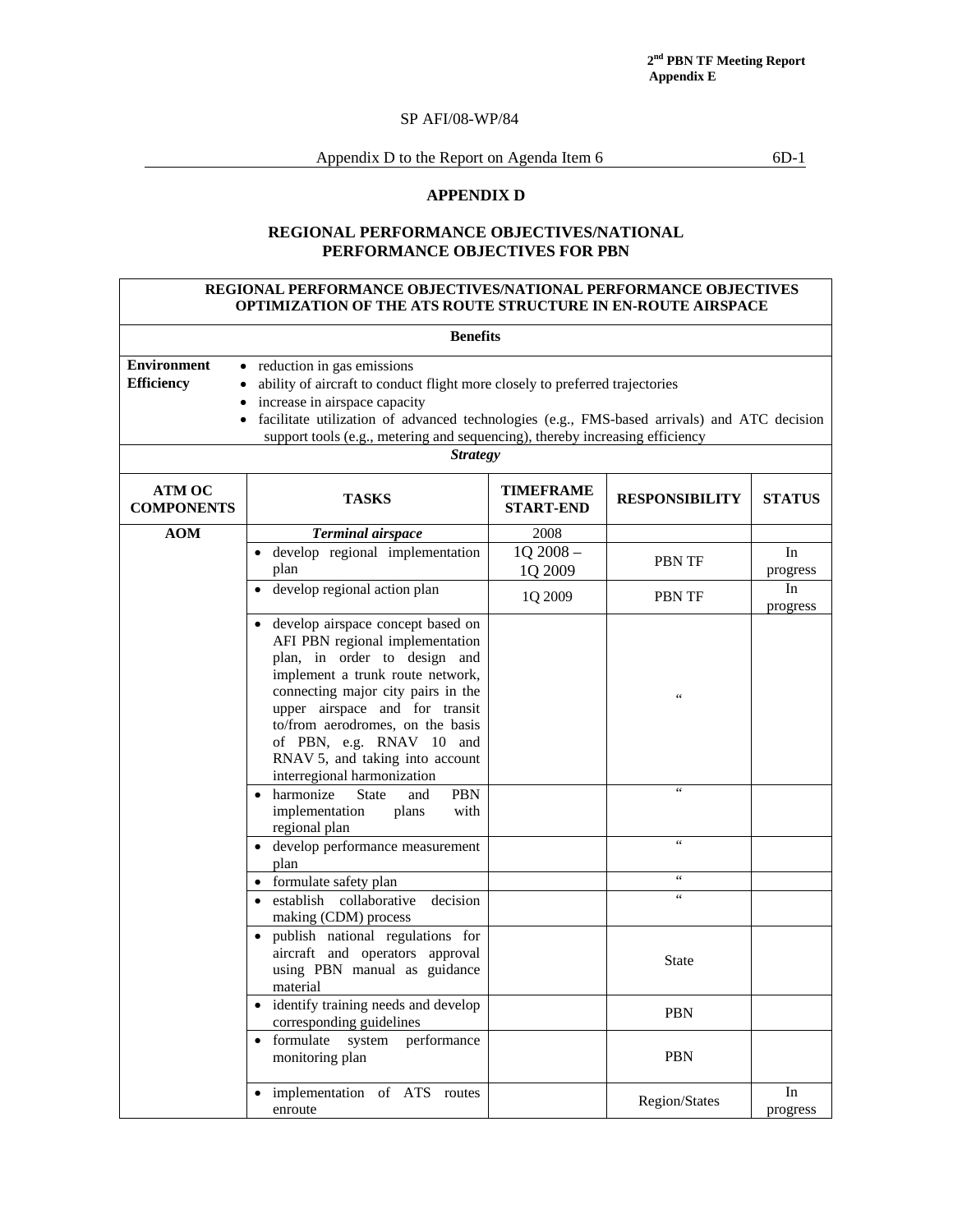| $6D-2$                                                                                                                          | Appendix D to the Report on Agenda Item 6                                                                                                                                                                                                                                                                                                                                            |                               |                       |                       |  |  |  |
|---------------------------------------------------------------------------------------------------------------------------------|--------------------------------------------------------------------------------------------------------------------------------------------------------------------------------------------------------------------------------------------------------------------------------------------------------------------------------------------------------------------------------------|-------------------------------|-----------------------|-----------------------|--|--|--|
|                                                                                                                                 | monitor implementation progress<br>in accordance with AFI PBN<br>implementation plan and State<br>implementation plan                                                                                                                                                                                                                                                                |                               | <b>PBN</b>            |                       |  |  |  |
| linkage to GPIs                                                                                                                 | GPI/5: performance-based navigation; GPI/7: dynamic and flexible ATS route management;<br>GPI/8: collaborative airspace design and management                                                                                                                                                                                                                                        |                               |                       |                       |  |  |  |
| REGIONAL PERFORMANCE OBJECTIVES/NATIONAL PERFORMANCE OBJECTIVES<br>OPTIMIZATION OF THE ATS ROUTE STRUCTURE IN TERMINAL AIRSPACE |                                                                                                                                                                                                                                                                                                                                                                                      |                               |                       |                       |  |  |  |
|                                                                                                                                 | <b>Benefits</b>                                                                                                                                                                                                                                                                                                                                                                      |                               |                       |                       |  |  |  |
| <b>Environment</b><br><b>Efficiency</b>                                                                                         | • reduction in gas emissions<br>ability of aircraft to conduct flight more closely to preferred trajectories<br>$\bullet$<br>increase in airspace capacity<br>improved availability of procedures<br>facilitate utilization of advanced technologies (e.g., FMS based arrivals) and ATC decision<br>support tools (e.g., metering and sequencing), thereby increasing efficiency     |                               |                       |                       |  |  |  |
|                                                                                                                                 | <b>Strategy</b>                                                                                                                                                                                                                                                                                                                                                                      |                               |                       |                       |  |  |  |
| <b>ATM OC</b><br><b>COMPONENTS</b>                                                                                              | <b>TASKS</b>                                                                                                                                                                                                                                                                                                                                                                         | TIMEFRAME<br><b>START-END</b> | <b>RESPONSIBILITY</b> | <b>STATUS</b>         |  |  |  |
| AOM                                                                                                                             | Terminal airspace                                                                                                                                                                                                                                                                                                                                                                    | 2008                          |                       |                       |  |  |  |
|                                                                                                                                 | · develop regional implementation<br>plan                                                                                                                                                                                                                                                                                                                                            | 1Q 2008-<br>1Q 2009           | <b>PBN TF</b>         | In<br>progress        |  |  |  |
|                                                                                                                                 | • develop regional action plan                                                                                                                                                                                                                                                                                                                                                       | 1Q 2009                       | PBN TF                | <b>Not</b><br>started |  |  |  |
|                                                                                                                                 | develop State PBN implementation                                                                                                                                                                                                                                                                                                                                                     | 1Q 2009-<br>4Q 2009           | <b>State</b>          |                       |  |  |  |
|                                                                                                                                 | • develop airspace concept based on<br>AFI PBN roadmap, in order to<br>design and implement a optimized<br>standard<br>instrument<br>departures<br>instrument<br>$(SIDS)$ ,<br>standard<br>arrivals (STARs), holding and<br>associated<br>instrument<br>flight<br>procedures, on the basis of PBN<br>and, in particular RNAV 1 and<br>Basic-RNP 1<br>develop performance measurement |                               |                       |                       |  |  |  |
|                                                                                                                                 | plan                                                                                                                                                                                                                                                                                                                                                                                 |                               |                       |                       |  |  |  |
|                                                                                                                                 | formulate safety plan<br>decision<br>• establish collaborative<br>making (CDM) process<br>· publish national regulations for<br>aircraft and operators approval<br>using PBN manual as guidance<br>material<br>identify training needs and develop                                                                                                                                   |                               |                       |                       |  |  |  |
|                                                                                                                                 | corresponding guidelines<br>• formulate system performance                                                                                                                                                                                                                                                                                                                           |                               |                       |                       |  |  |  |
|                                                                                                                                 | monitoring plan                                                                                                                                                                                                                                                                                                                                                                      |                               |                       |                       |  |  |  |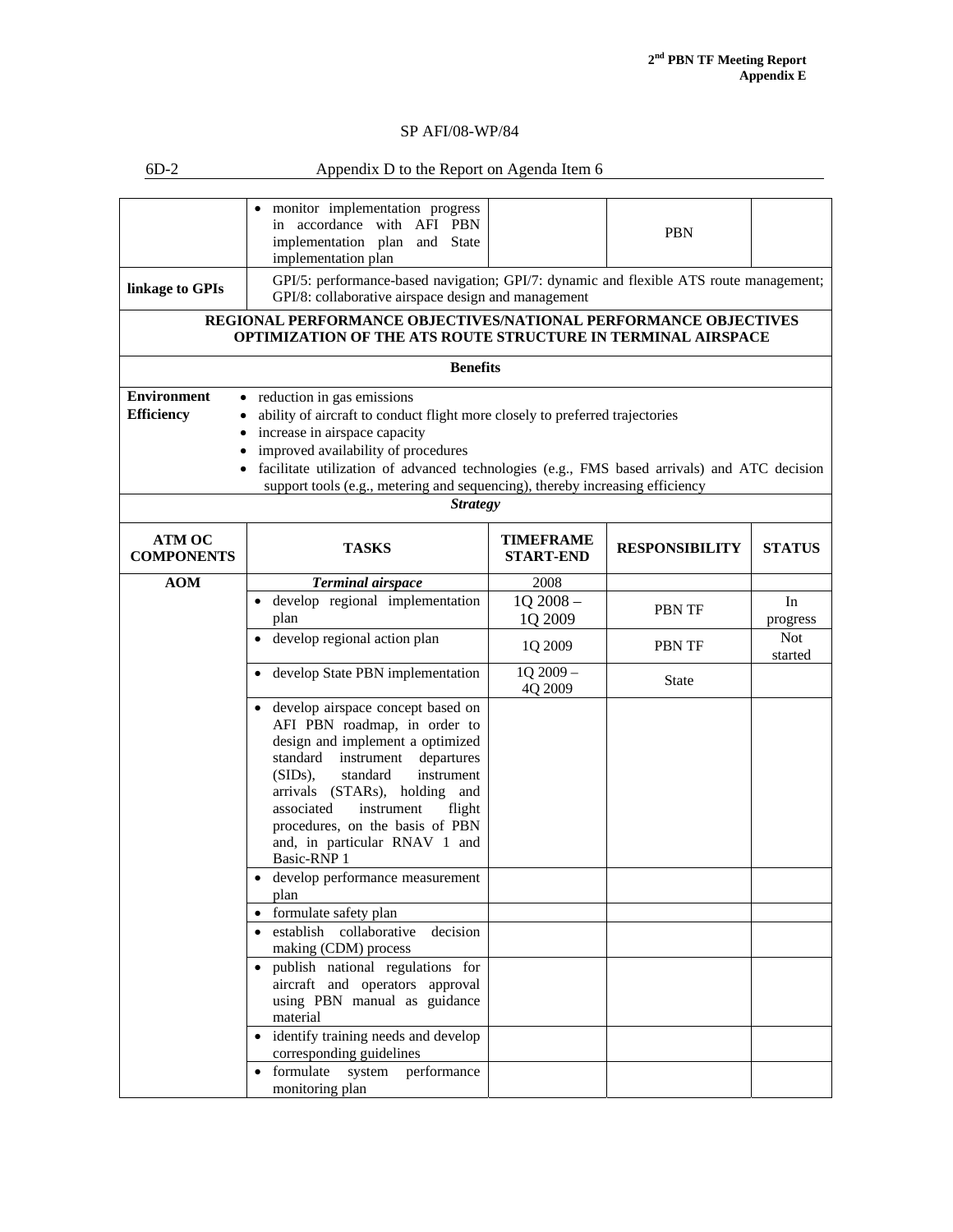# Appendix D to the Report on Agenda Item 6 6D-3

|                                                                                                                                                                                                                                                                                                | develop a regional strategy and<br>work<br>for<br>programme<br>implementation of SIDs<br>and<br><b>STARs</b><br>• monitor implementation progress<br>in accordance with AFI PBN                                                                        |                               | <b>State</b>          |                       |  |  |  |
|------------------------------------------------------------------------------------------------------------------------------------------------------------------------------------------------------------------------------------------------------------------------------------------------|--------------------------------------------------------------------------------------------------------------------------------------------------------------------------------------------------------------------------------------------------------|-------------------------------|-----------------------|-----------------------|--|--|--|
|                                                                                                                                                                                                                                                                                                | implementation roadmap and State<br>implementation plan                                                                                                                                                                                                |                               |                       |                       |  |  |  |
| GPI/5: performance-based navigation; GPI/7: dynamic and flexible ATS route management;<br>GPI/8: collaborative airspace design and management; GPI/10: terminal area design and<br>linkage to GPIs<br>management; GPI/11: RNP and RNAV SIDs and STARs; GPI/12: FMS-based arrival<br>procedures |                                                                                                                                                                                                                                                        |                               |                       |                       |  |  |  |
|                                                                                                                                                                                                                                                                                                | REGIONAL PERFORMANCE OBJECTIVES/NATIONAL PERFORMANCE OBJECTIVES<br><b>OPTIMIZATION OF VERTICALLY GUIDED RNP APPROACHES</b>                                                                                                                             |                               |                       |                       |  |  |  |
|                                                                                                                                                                                                                                                                                                | <b>Benefits</b>                                                                                                                                                                                                                                        |                               |                       |                       |  |  |  |
| <b>Environment</b><br><b>Efficiency</b>                                                                                                                                                                                                                                                        | • reduction in gas emissions<br>increased accessibility to aerodromes, including continuity of access<br>increased runway capacity<br>reduced pilot workload<br>availability of reliable lateral and vertical navigation capability<br><b>Strategy</b> |                               |                       |                       |  |  |  |
| <b>ATM OC</b><br><b>COMPONENTS</b>                                                                                                                                                                                                                                                             | <b>TASKS</b>                                                                                                                                                                                                                                           | TIMEFRAME<br><b>START-END</b> | <b>RESPONSIBILITY</b> | <b>STATUS</b>         |  |  |  |
| <b>AOM</b>                                                                                                                                                                                                                                                                                     | En-route airspace                                                                                                                                                                                                                                      | 2008                          |                       |                       |  |  |  |
|                                                                                                                                                                                                                                                                                                | · develop regional implementation<br>plan                                                                                                                                                                                                              | 1Q 2008-<br>1Q 2009           | <b>PBN TF</b>         | In<br>progress        |  |  |  |
|                                                                                                                                                                                                                                                                                                | develop regional action plan                                                                                                                                                                                                                           | 1Q 2009                       | <b>PBN TF</b>         | <b>Not</b><br>started |  |  |  |
|                                                                                                                                                                                                                                                                                                | develop State PBN implementation<br>$\bullet$                                                                                                                                                                                                          | 1Q 2009-<br>4Q 2009           | <b>State</b>          |                       |  |  |  |
|                                                                                                                                                                                                                                                                                                | • develop airspace concept based on<br>AFI PBN implementation plan, in<br>order to design and implement<br>RNP APCH with Baro-VNAV in<br>accordance<br>with<br>Assembly<br>resolution A36-23, and RNP AR<br>APCH where beneficial                      |                               |                       |                       |  |  |  |
|                                                                                                                                                                                                                                                                                                | develop performance measurement<br>plan                                                                                                                                                                                                                |                               |                       |                       |  |  |  |
|                                                                                                                                                                                                                                                                                                | formulate safety plan<br>$\bullet$                                                                                                                                                                                                                     |                               |                       |                       |  |  |  |
|                                                                                                                                                                                                                                                                                                | establish collaborative<br>decision<br>making (CDM) process                                                                                                                                                                                            |                               |                       |                       |  |  |  |
|                                                                                                                                                                                                                                                                                                | publish national regulations for<br>$\bullet$<br>aircraft and operators approval<br>using PBN manual as guidance<br>material<br>identify training needs and develop                                                                                    |                               |                       |                       |  |  |  |
|                                                                                                                                                                                                                                                                                                | corresponding guidelines                                                                                                                                                                                                                               |                               |                       |                       |  |  |  |
|                                                                                                                                                                                                                                                                                                | identify training needs and develop<br>corresponding guidelines                                                                                                                                                                                        |                               |                       |                       |  |  |  |
|                                                                                                                                                                                                                                                                                                | implementation<br><b>APV</b><br>of<br>$\bullet$<br>procedures                                                                                                                                                                                          | present - 2016                | <b>State</b>          |                       |  |  |  |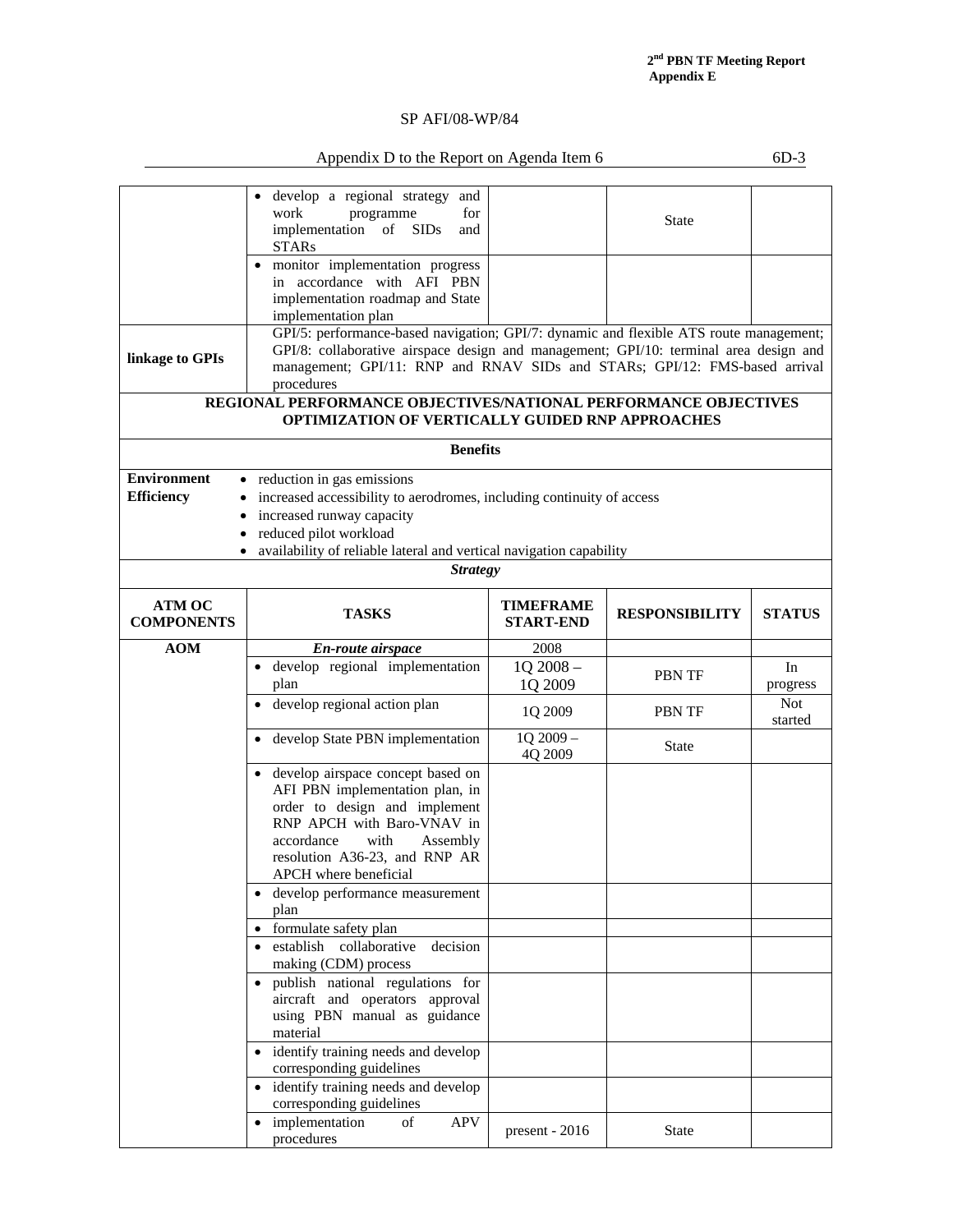| $6D-4$          | Appendix D to the Report on Agenda Item 6                                              |  |  |  |  |  |
|-----------------|----------------------------------------------------------------------------------------|--|--|--|--|--|
|                 |                                                                                        |  |  |  |  |  |
|                 | • Formulate system performance                                                         |  |  |  |  |  |
|                 | monitoring plan                                                                        |  |  |  |  |  |
|                 | GPI/5: performance-based navigation; GPI/7: dynamic and flexible ATS route management; |  |  |  |  |  |
| linkage to GPIs | GPI/8: collaborative airspace design and management; GPI/10: terminal area design and  |  |  |  |  |  |
|                 | management; GPI/11: RNP and RNAV SIDs and STARs; GPI/12: FMS-based arrival             |  |  |  |  |  |
|                 | procedures                                                                             |  |  |  |  |  |

— — — — — — — —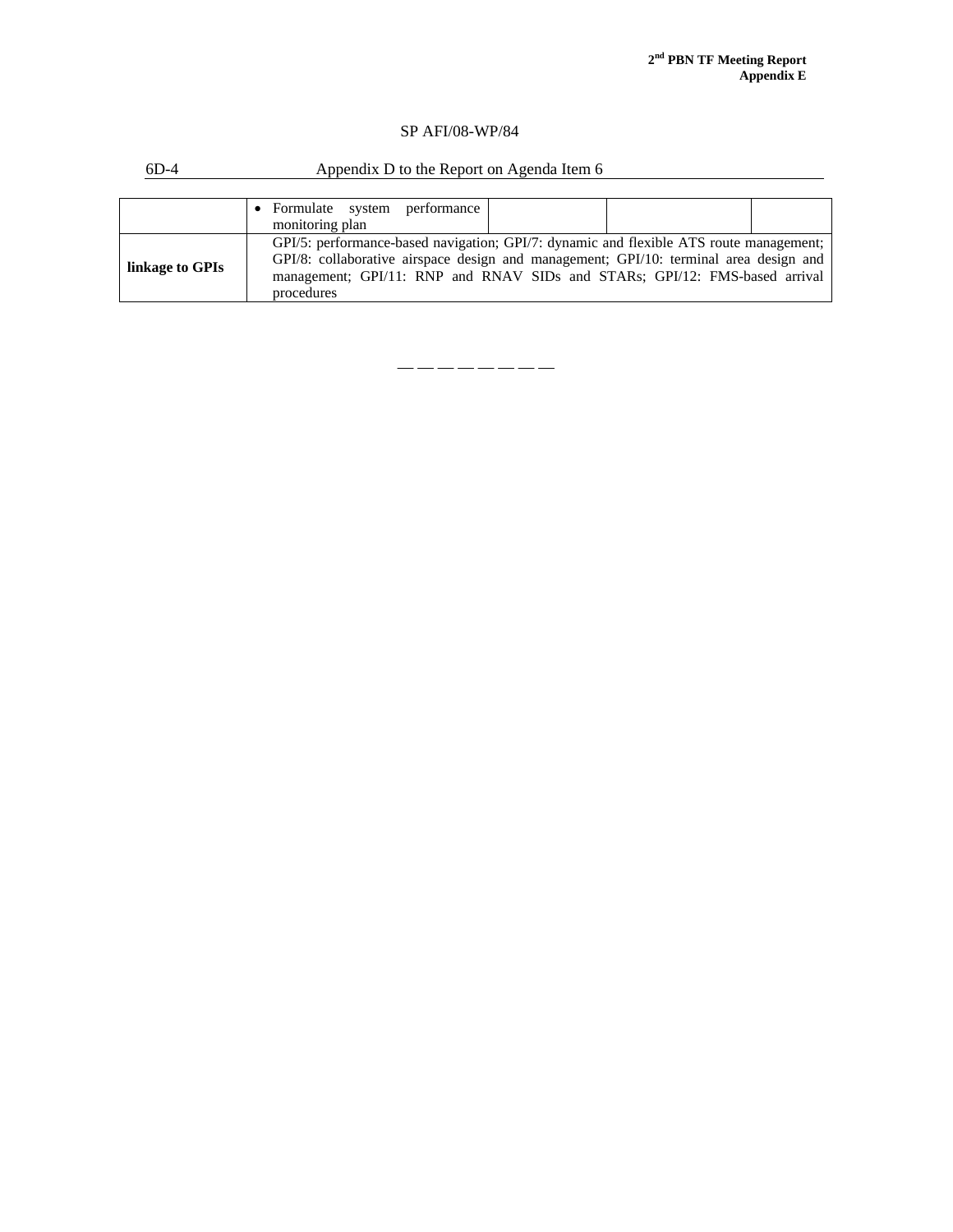Appendix E to the Report on Agenda Item  $6 \t\t 6E-1$ 

# **APPENDIX E**

# **AIM PERFORMANCE OBJECTIVES**

| NATIONAL PERFORMANCE OBJECTIVE – IMPLEMENTATION OF WGS-84 AND eTOD                                                                                                                                                                                                                                                                                                                                                                                                                                                                                                                                                                                                               |                 |                                                                                                                                                                                          |              |                               |               |  |  |
|----------------------------------------------------------------------------------------------------------------------------------------------------------------------------------------------------------------------------------------------------------------------------------------------------------------------------------------------------------------------------------------------------------------------------------------------------------------------------------------------------------------------------------------------------------------------------------------------------------------------------------------------------------------------------------|-----------------|------------------------------------------------------------------------------------------------------------------------------------------------------------------------------------------|--------------|-------------------------------|---------------|--|--|
|                                                                                                                                                                                                                                                                                                                                                                                                                                                                                                                                                                                                                                                                                  | <b>Benefits</b> |                                                                                                                                                                                          |              |                               |               |  |  |
| <b>Environment</b> • none<br><b>Efficiency</b><br>• WGS-84 is a prerequisite for performance-based navigation, benefits described in<br>performance objectives for PBN.<br>• support approach and departure procedure design and implementation<br>improve aircraft operating limitations analysis<br>support aeronautical chart production and on-board databases<br><b>Safety</b><br>improve situational awareness<br>support determination of emergency contingency procedures<br>support technologies such as ground proximity and minimum safe altitude warning systems<br>see benefits described in performance objectives for PBN<br><b>Strategy</b><br>Short term (2010) |                 |                                                                                                                                                                                          |              |                               |               |  |  |
|                                                                                                                                                                                                                                                                                                                                                                                                                                                                                                                                                                                                                                                                                  |                 | Medium term (2011 - 2015)                                                                                                                                                                |              |                               |               |  |  |
| <b>ATM OC</b><br>TIMEFRAME<br><b>TASKS</b><br><b>RESPONSIBILITY</b><br><b>COMPONENTS</b><br><b>START-END</b>                                                                                                                                                                                                                                                                                                                                                                                                                                                                                                                                                                     |                 |                                                                                                                                                                                          |              |                               | <b>STATUS</b> |  |  |
| <b>ATM CM</b>                                                                                                                                                                                                                                                                                                                                                                                                                                                                                                                                                                                                                                                                    |                 | Electronic terrain and<br>obstacle data (eTOD)<br>share experience and resources in<br>$\bullet$<br>the implementation of eTOD<br>through the establishment of an<br>eTOD working group. | 2008-2011    | <b>APIRG</b><br><b>States</b> |               |  |  |
|                                                                                                                                                                                                                                                                                                                                                                                                                                                                                                                                                                                                                                                                                  |                 | report requirements and monitor<br>implementation status of eTOD<br>using a new AIS Table of the AFI<br>FASID (Ref. Appendix B).                                                         | 2009-ongoing | <b>APIRG</b><br><b>States</b> |               |  |  |
|                                                                                                                                                                                                                                                                                                                                                                                                                                                                                                                                                                                                                                                                                  |                 | develop a high level policy for the<br>$\bullet$<br>management of a national eTOD<br>programme.                                                                                          | 2008-2009    | <b>States</b>                 |               |  |  |
| <b>ATM AUO</b>                                                                                                                                                                                                                                                                                                                                                                                                                                                                                                                                                                                                                                                                   |                 | <b>WGS-84</b><br>establish WGS-84<br>$\bullet$<br>implementation goals in<br>coordination with the national<br>PBN implementation plan.                                                  | 2008-2009    | States                        |               |  |  |
|                                                                                                                                                                                                                                                                                                                                                                                                                                                                                                                                                                                                                                                                                  |                 | report requirements and monitor<br>$\bullet$<br>implementation status of WGS-84<br>using the AIS-5 Table of the AFI<br>FASID and take remedial action if<br>required.                    | Ongoing      | <b>APIRG</b><br><b>States</b> |               |  |  |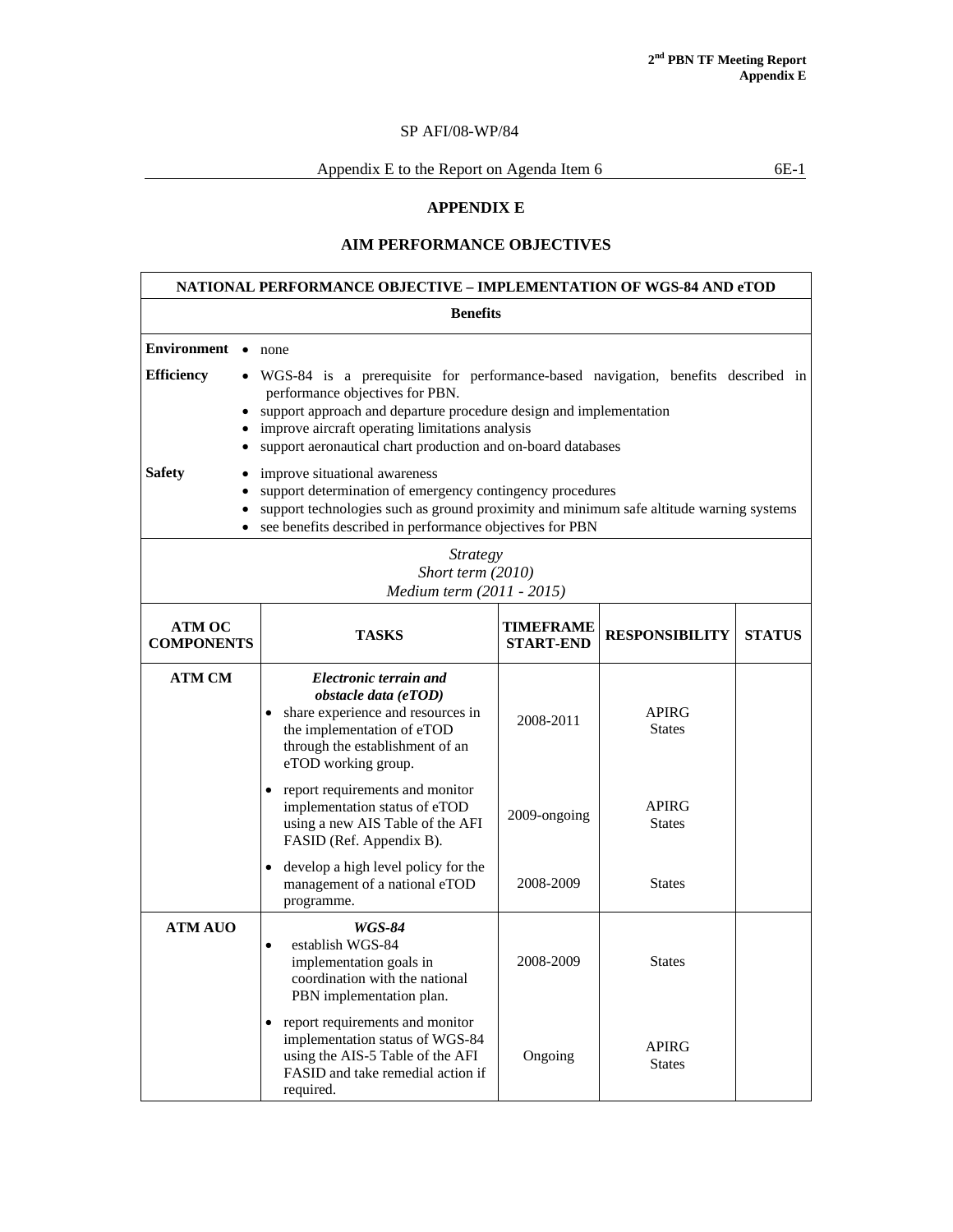#### **2nd PBN TF Meeting Report Appendix E**

# SP AFI/08-WP/84

6C-2 Appendix C to the Report on Agenda Item 6

| Link to GPIs | GPI-5: Performance-based navigation; GPI-9: Situational awareness; GPI-11: RNP and<br>RNAV SIDs and STARs: GPI-18: Aeronautical Information: GPI-20: WGS-84: GPI-21:<br>Navigation systems |
|--------------|--------------------------------------------------------------------------------------------------------------------------------------------------------------------------------------------|
|--------------|--------------------------------------------------------------------------------------------------------------------------------------------------------------------------------------------|

— — — — — — — —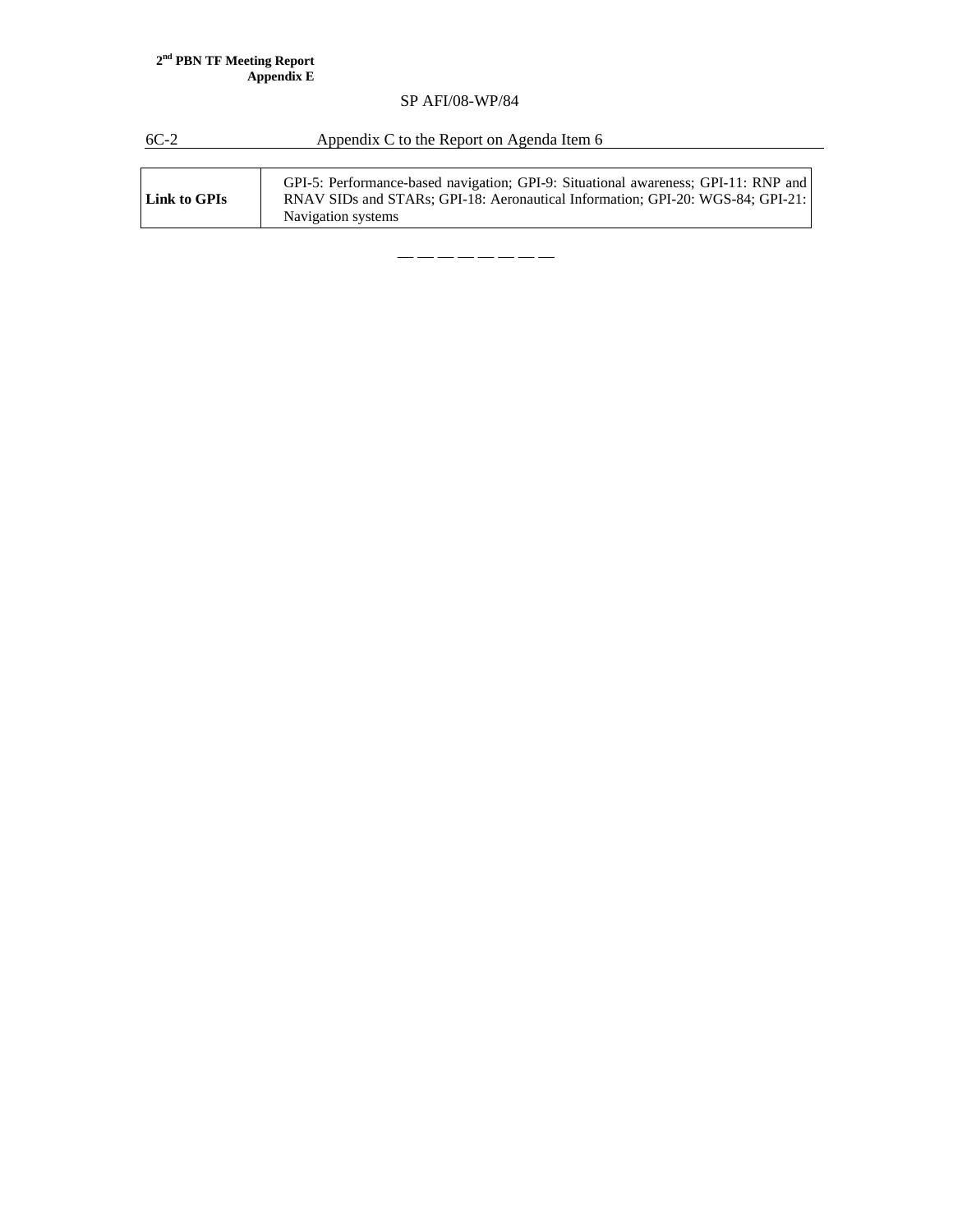# **MATERIAL FOR THE DEVELOPMENT OF THE AFI PBN IMPLEMENTATION PLAN – CONTENTS OF THE AFI PBN REGIONAL PLAN**

- Table of Contents
- Executive Summary
- Explanation of Terms
- Acronyms
- Introduction
- o Need for the Road Map
- o Navigation roles in supporting operations
- o Benefits of performance-based navigation
- o Goals & Objectives of PBN Implementation
- o Principles
- PBN Operational requirements & Implementation Strategy
- o Route
	- Remote oceanic Oceanic
	-
	- Remote continental
	- Continental en-route
- o TMA
	- Arrival
- Departure
- o Approach
- Current Status & Forecast
- o AFI traffic forecast
- o Aircraft fleet readiness status
- o CNS Infrastructure Existing navigation capabilities
- GPS Assessment
- Other PBN navigation infrastructure Existing surveillance capabilities (Note: as related to PBN)
- Surveillance requirements
- Surveillance coverage maps
- o RADAR coverage map above 29000 ft
- o ADS-B coverage map above 29000 ft
- Existing communication capabilities (Note: as related to PBN)
- Communication requirements
- Implementation Roadmap of Performance Based Navigation
- o ATM Operational Requirements
- o Short Term Route
- Remote oceanic
- Oceanic
- Remote continental
- Continental en-route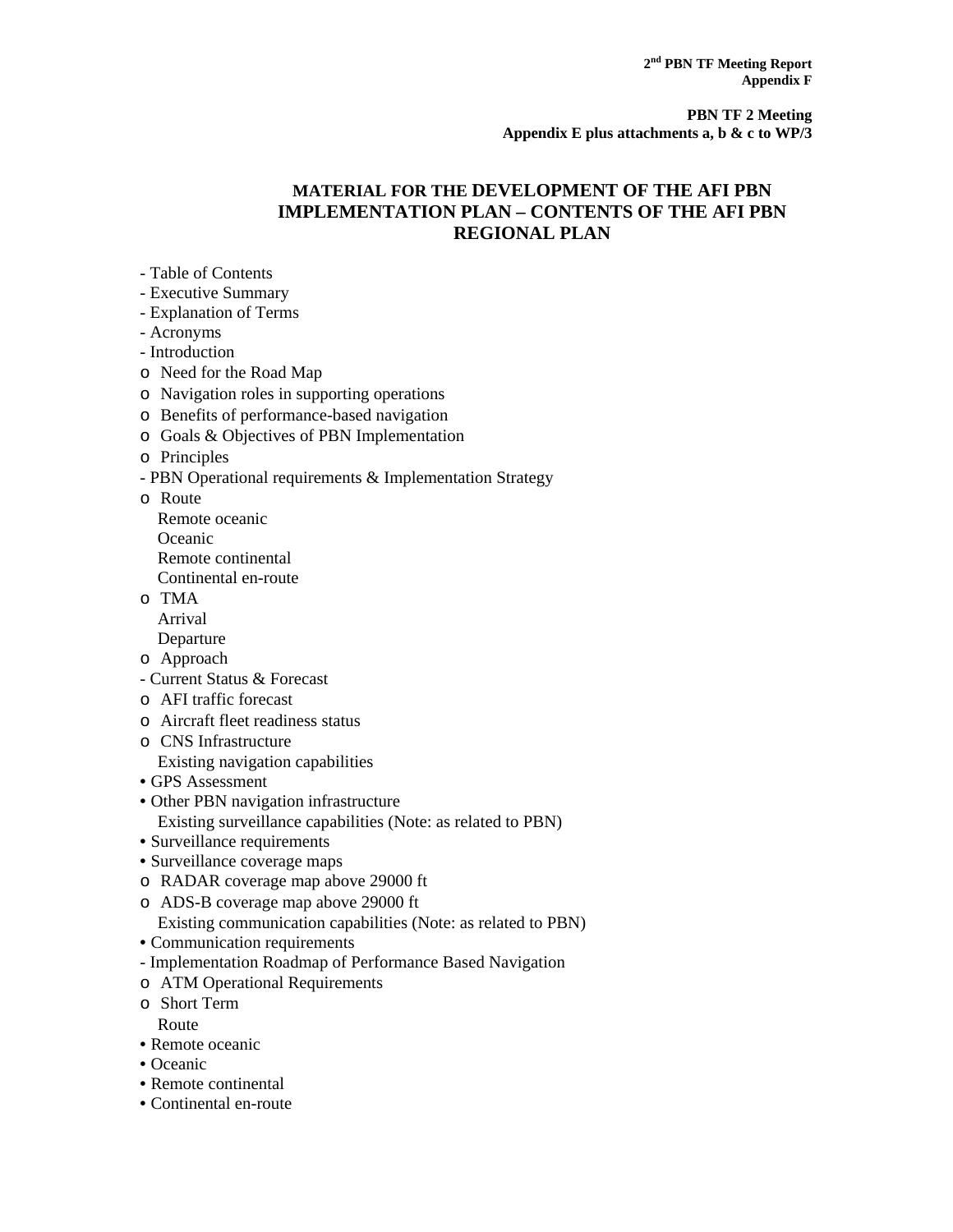TMA

- Arrival
- Departure
- Approach

Summary table & Implementation targets

Regional Plan

**Short Term (2008-2012)** 

**Airspace Navigation Specification** 

- Route Remote oceanic
- Route Oceanic
- Route Remote continental
- Route Continental en-route
- TMA Arrival
- TMA Departure

Approach

- o Medium Term
- Route
- Remote oceanic
- Oceanic
- Remote continental
- Continental en-route
- TMA
- Arrival
- Departure
- Approach

Summary table & Implementation targets

# **Medium Term (2013-2016)**

### **Airspace Navigation Specification**

- Route Remote oceanic
- Route Oceanic
- Route Remote continental
- Route Continental en-route
- TMA Arrival
- TMA Departure
- Approach
- o Long Term (2016 and beyond) Implementation strategies
- Transitional Strategies
- Safety Assessments & Monitors
- o Methodology
- o Roles & Responsibilities
- Post-implementation activities
- o Implementations status
- o Challenges
- Appendix A -Reference documentation for developing operational and airworthiness approval
- Appendix B Practical Example of tangible benefits

Appendix  $C$  – Procedure to modify the regional plan.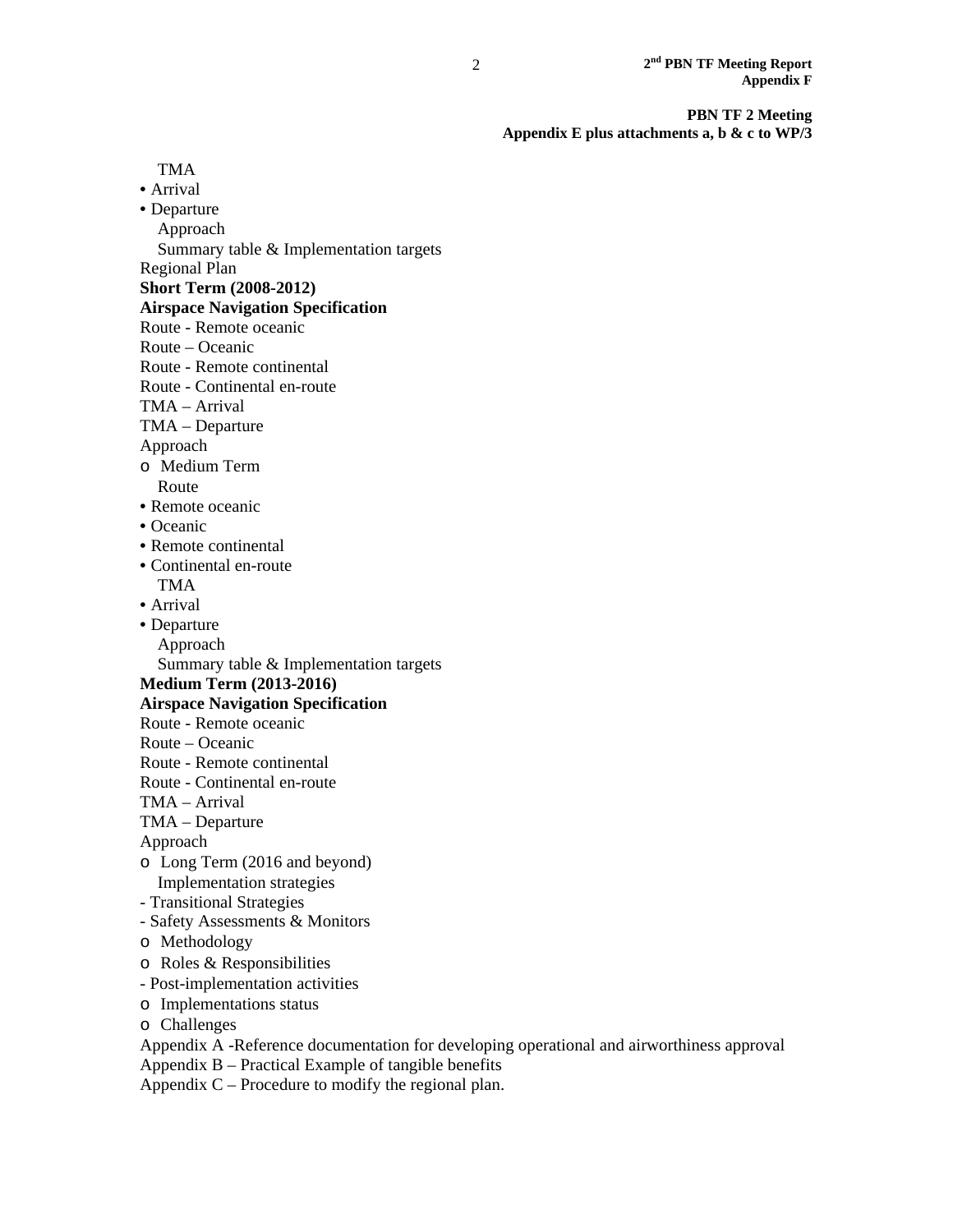# **LIST OF PBN IMPLEMENTATION ISSUES**

### **Preliminary**

Senior Management (up to DG and Minister level) Education/Knowledge Commitment Timeline Safety Assessments Gap analysis Equipage Personnel / Capability Shortage of procedure designers Legislation WGS 84 Benefits: Safety (CFIT) Access Airspace capacity Efficiency Environment Cost/Benefit Analysis All stakeholders RNP vs. RNAV

# **PBN implementation plan (short and medium term)**

CNS/ATM considerations integrated in PBN implementation plan Integration with Regional Plan Pans Ops criteria Regulations/Legislation

### **Navigation infrastructure plan**

Backup navigation strategy/plan Regional basis WGS 84 **Operations** Approach Terminal **STARs** SIDs Enroute Oceanic/Remote Aircraft Ops Spec Issues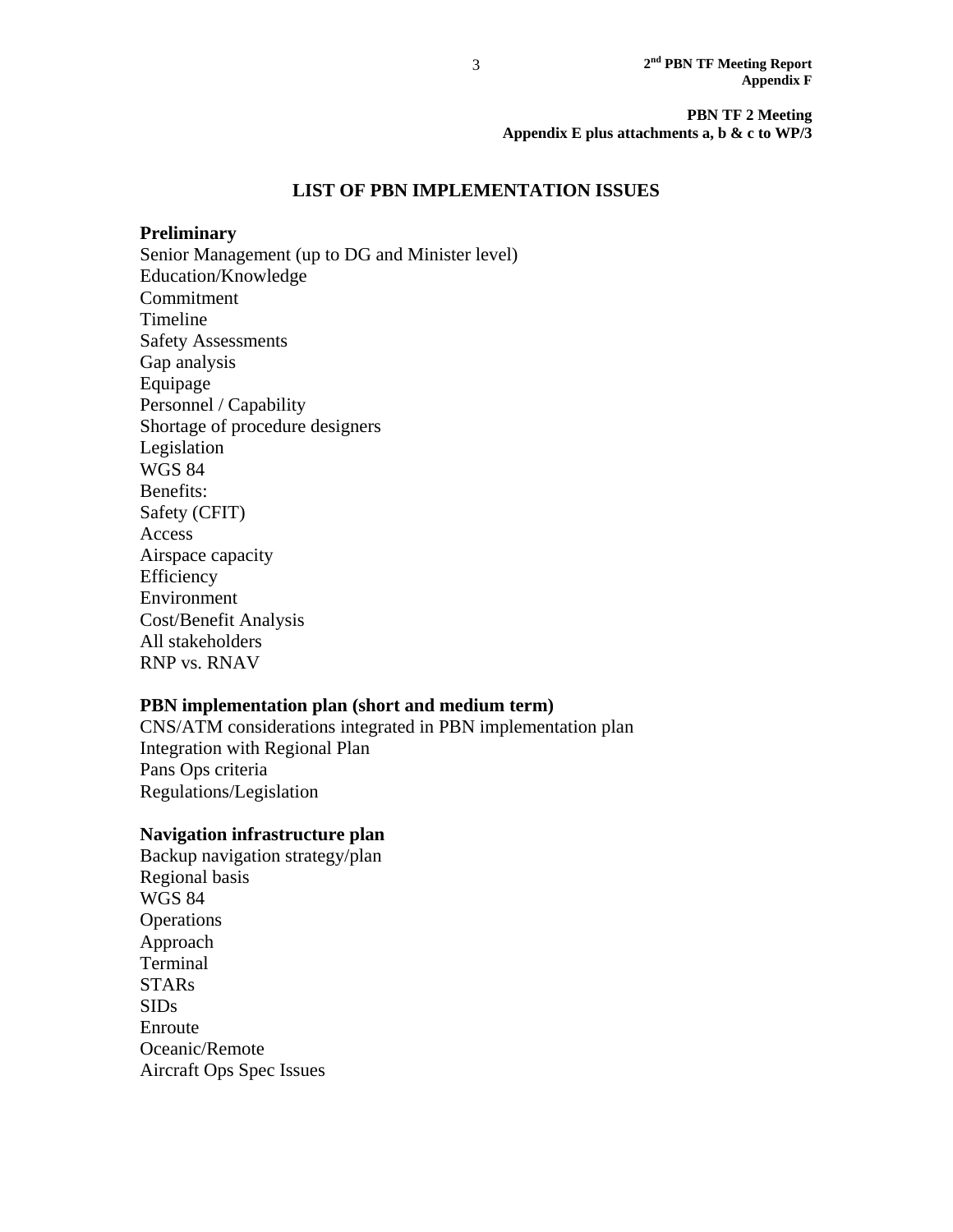# **Training**

Regulator Controller Procedure Designer Pilots Regulators Dispatcher Aircraft Maintenance Flight and Ground validation Flight Inspection

# **Fleet Equipage/Capability**

Domestic operators Intl operators operating to your airspace Navaid infrastructure Transition issues Mixed fleet/mixed mode operations Separation standards AIS integrity Coordination and cooperation with other States, Regions, FIRs Regional Supp Procedures User charges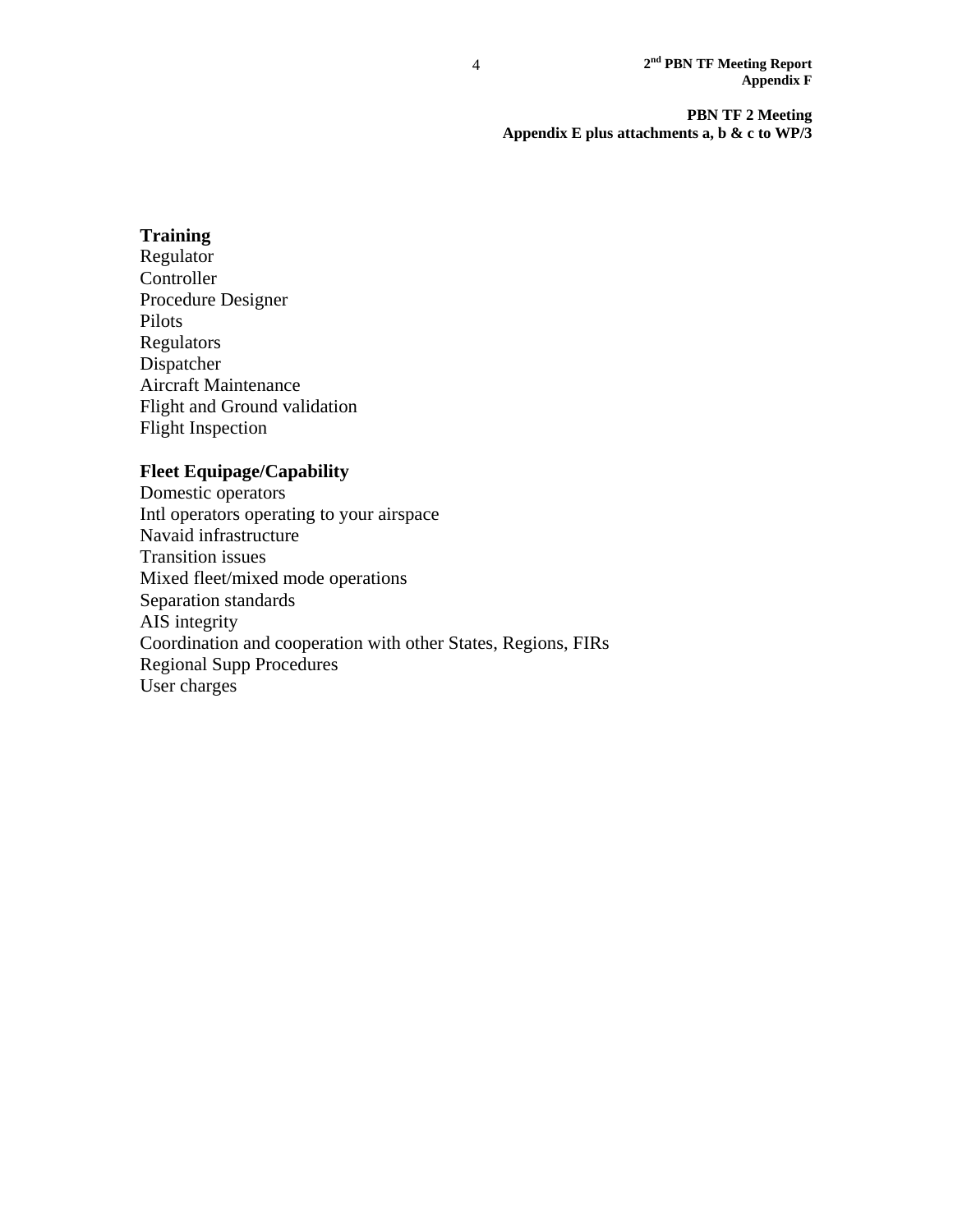# **Attachment A to Appendix E**

# **Material for the development of the AFI PBN strategy/ Action Plan GPI 1, 12, 16, 21, 23**

| <b>PBN AFI Action Plan</b><br>GPI 1, 12, 16, 21, 23                                                                                                                                                                                                      |              |     |         |  |  |
|----------------------------------------------------------------------------------------------------------------------------------------------------------------------------------------------------------------------------------------------------------|--------------|-----|---------|--|--|
| $\mathbf{1}$<br>Airspace Concept                                                                                                                                                                                                                         | <b>Start</b> | End | Remarks |  |  |
| 1.1<br>Establish and prioritize Strategic Objectives (Safety,<br>Capacity, Environment, etc)                                                                                                                                                             |              |     |         |  |  |
| 1.2<br>Analyse aircraft fleet navigation capacity operating in the<br>Airport                                                                                                                                                                            |              |     |         |  |  |
| 1.3<br>Analyse communication, ground navigation (VOR, DME)<br>and surveillance for navigation specification and reversionary<br>mode compliance                                                                                                          |              |     |         |  |  |
| Design Instrument Approach Procedure (RNP<br>1.4<br>APCH/APV Baro-VNAV or RNP AR), based on the strategic<br>objective of the airspace concept. Consider Airspace Modelling,<br>ATC simulations (fast time and/or real time), Live Trials, etc.          |              |     |         |  |  |
| 2<br>Develop Performance Measurement Plan                                                                                                                                                                                                                |              |     |         |  |  |
| Prepare Performance Measurement Plan, including gas<br>2.1<br>emission, safety, efficiency, etc.                                                                                                                                                         |              |     |         |  |  |
| <b>Conduct Performance Measurement Plan</b><br>2.2                                                                                                                                                                                                       |              |     |         |  |  |
| 3<br>Procedure safety assessment                                                                                                                                                                                                                         |              |     |         |  |  |
| 3.1<br>Determine which methodology shall be used to evaluate<br>procedure<br>safety,<br>depending<br>the<br>on<br>navigation<br>specification. Consider Airspace Modelling,<br><b>ATC</b><br>simulations (fast time and/or real time), Live Trials, etc. |              |     |         |  |  |
| 3.2<br>Prepare a data collection programme for airspace safety<br>assessment                                                                                                                                                                             |              |     |         |  |  |
| Prepare preliminary procedure (s) safety assessment<br>3.3                                                                                                                                                                                               |              |     |         |  |  |
| 3.4<br>Prepare final procedure (s) safety assessment                                                                                                                                                                                                     |              |     |         |  |  |
| Establish collaboration decision making (CDM) process<br>$\overline{4}$                                                                                                                                                                                  |              |     |         |  |  |
| Coordinate planning and implementation needs with Air<br>4.1                                                                                                                                                                                             |              |     |         |  |  |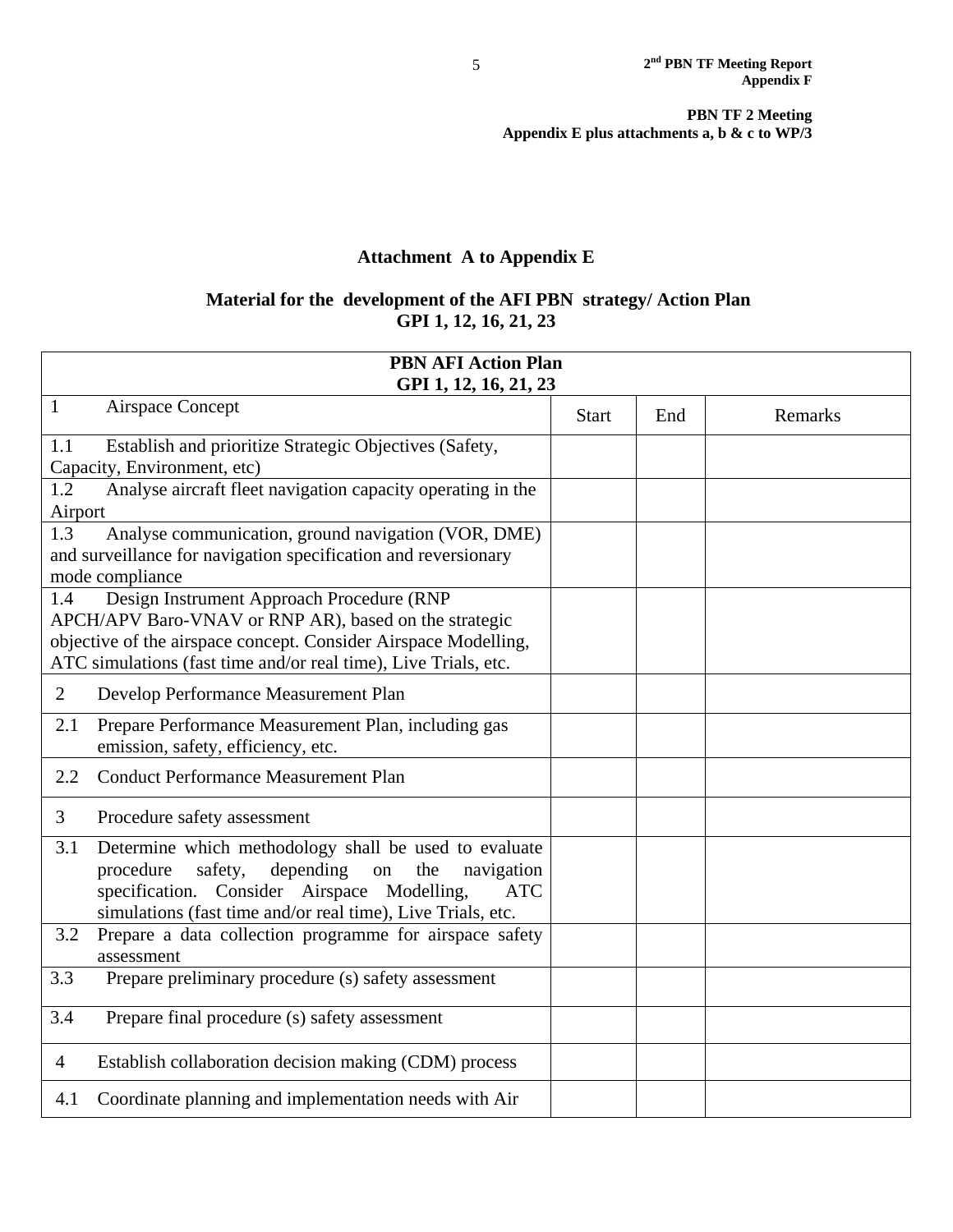|                | <b>PBN AFI Action Plan</b><br>GPI 1, 12, 16, 21, 23                                                                                                                                         |  |  |
|----------------|---------------------------------------------------------------------------------------------------------------------------------------------------------------------------------------------|--|--|
|                | Navigation Service Providers, Regulators, Users, aircraft<br>operators and military authorities                                                                                             |  |  |
| 4.2            | Establish implementation date                                                                                                                                                               |  |  |
| 4.3            | Establish the documentation format of the AFI PBN<br>website (www.icao.int/esaf/PBN                                                                                                         |  |  |
| 4.4            | Report planning and implementation progress to the<br>corresponding ICAO Regional Office                                                                                                    |  |  |
| 5 <sup>5</sup> | <b>ATC Automated Systems</b>                                                                                                                                                                |  |  |
| 5.1            | Evaluate the PBN implementation in the ATC Automated<br>Systems, considering the Amendment 1 to the PANS/ATM<br>(FPLSG).                                                                    |  |  |
| 5.2            | Implement the necessary changes in the ATC Automated<br>Systems                                                                                                                             |  |  |
| 6              | Aircraft and operator approval                                                                                                                                                              |  |  |
| 6.1            | Be aware of the national implementation programme and<br>of the required navigation specifications                                                                                          |  |  |
| 6.2            | Analyse aircraft approval requirements, aircrew and<br>operator approval requirements for the navigation<br>specifications to be implemented, as contained in the<br><b>ICAO PBN Manual</b> |  |  |
| 6.3            | Publish the national regulations to implement the required<br>ICAO navigation specifications                                                                                                |  |  |
|                | 6.4 Approval of aircraft and operators for each type of procedure<br>and navigation specification                                                                                           |  |  |
| 6.5            | Establish and keep updated a record of approved aircraft<br>and operators                                                                                                                   |  |  |
| 6.6            | Verify operations with a continuing monitoring programme                                                                                                                                    |  |  |
| 7<br>8         | Standards and procedures                                                                                                                                                                    |  |  |
| 7.1            | Evaluate regulations for GNSS use, and if such were the<br>case, proceed to its publication.                                                                                                |  |  |
| 7.2            | Develop and publish AIC notifying PBN implementation<br>planning                                                                                                                            |  |  |
| 7.3            | Publish AIP Supplement including applicable standards<br>and procedures                                                                                                                     |  |  |
| 7.4            | Review Procedural Manuals of the ATS units involved                                                                                                                                         |  |  |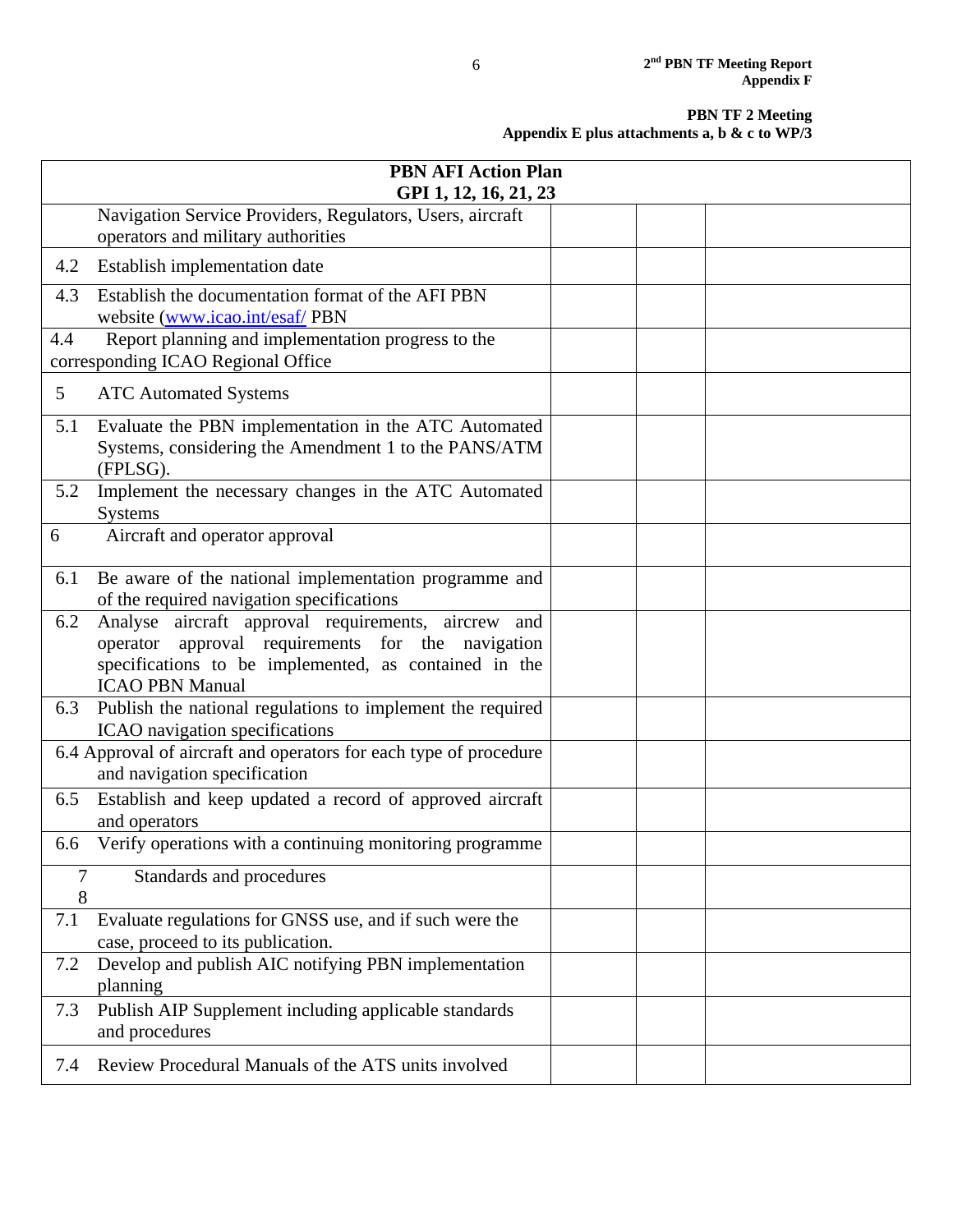

|      | <b>PBN AFI Action Plan</b><br>GPI 1, 12, 16, 21, 23                                                              |  |
|------|------------------------------------------------------------------------------------------------------------------|--|
| 7.5  | Update Letters of Agreement between ATS units, if<br>necessary                                                   |  |
| 7.6  | Provide procedures to accommodate non-approved<br>RNAV/RNP aircraft, when applicable                             |  |
|      | <b>ATC</b><br>simulations<br>7.7 Conduct<br>identify<br>the<br>to<br>workload/operational factors, if necessary. |  |
| 8    | Training                                                                                                         |  |
| 8.1  | Develop a training programme and documentation for<br>operators (pilots, dispatchers and maintenance)            |  |
| 8.2  | Develop training programme and documentation for Air<br><b>Traffic Controllers and AIS Operators</b>             |  |
| 8.3  | Develop training programme to regulators (aviation safety<br>inspectors)                                         |  |
| 8.4  | Conduct training programmes                                                                                      |  |
| 8.5  | Hold seminars oriented to operators, indicating the plans<br>and the operational and financial benefits expected |  |
| 9    | Decision for implementation                                                                                      |  |
| 9.1  | Evaluate operational documentation availability (ATS,<br>OPS/AIR)                                                |  |
| 9.2  | Evaluate the percentage of approved aircraft and<br>operations (mixed equipage concerns)                         |  |
| 9.3  | Review safety assessment results                                                                                 |  |
| 10   | <b>System Performance Monitoring</b>                                                                             |  |
|      | 10.1 Develop post-implementation APP operations monitoring<br>programme                                          |  |
| 10.2 | Execute post-implementation APP operations monitoring<br>programme                                               |  |
|      | 10.3 Pre operational implementation date                                                                         |  |
|      | 10.4 Definitive implementation date                                                                              |  |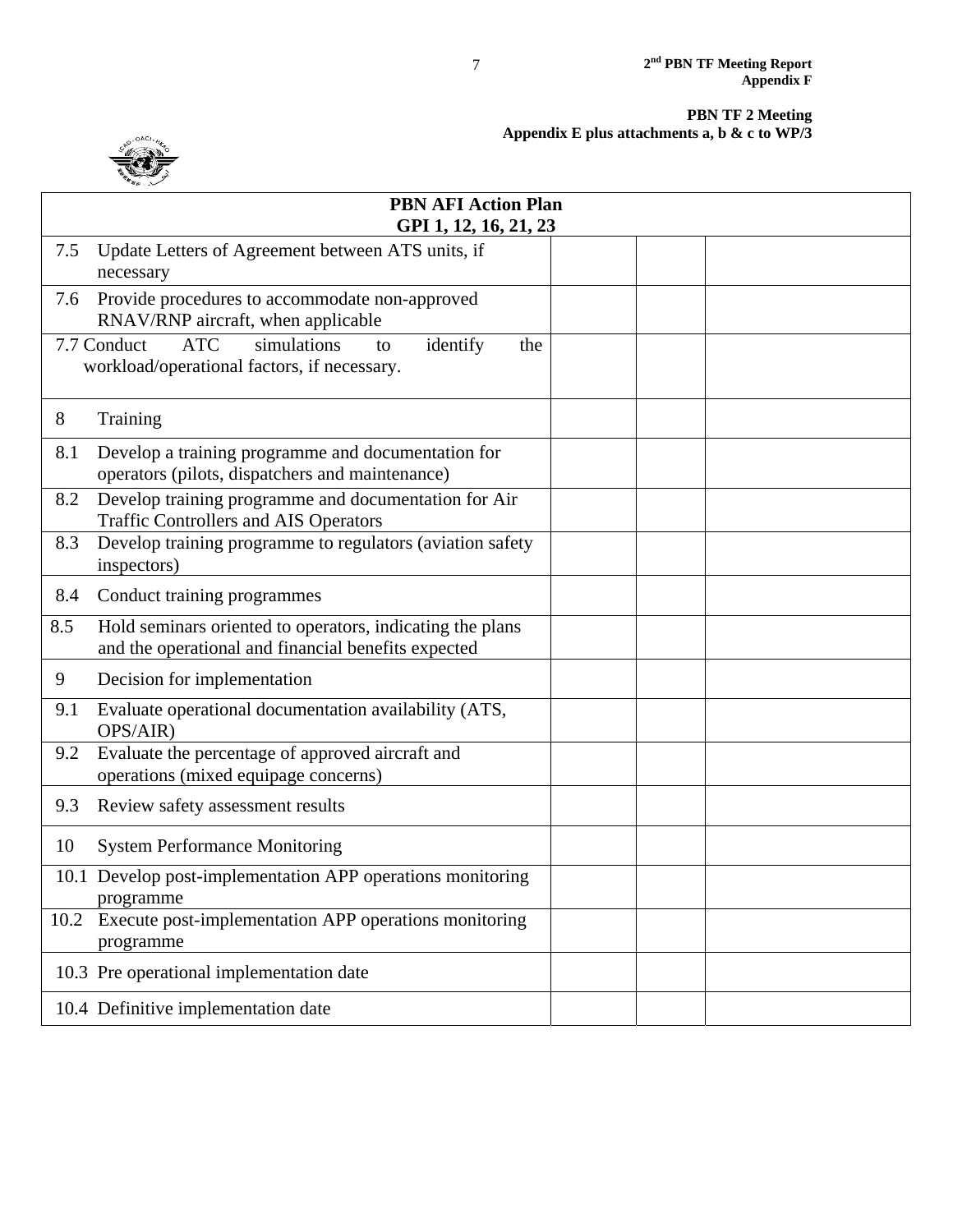# **Attachment to B Appendix E**

# **PBN AFI strategy/action Plan**

| Task No.       | <b>Task Description</b>                         | <b>Start</b> | End | <b>Remarks/Status</b> |
|----------------|-------------------------------------------------|--------------|-----|-----------------------|
|                | <b>Working Methods and Resources</b>            |              |     |                       |
| $\mathbf{1}$   | Agree on structure of TF to enable efficient    |              |     |                       |
|                | handling of specialist technical tasks          |              |     |                       |
|                |                                                 |              |     |                       |
| $\overline{2}$ | Identify resources for performing specialist    |              |     |                       |
|                | technical tasks                                 |              |     |                       |
|                |                                                 |              |     |                       |
| 3              | Investigate methods of funding any outside      |              |     |                       |
|                | assistance required                             |              |     |                       |
| $\overline{4}$ | Identify clear goals and objectives             |              |     |                       |
|                |                                                 |              |     |                       |
| 5              | Develop a questionnaire to determine the        |              |     |                       |
|                | State implementation status<br><b>PBN</b><br>of |              |     |                       |
|                | instrument procedures and Approaches            |              |     |                       |
|                |                                                 |              |     |                       |
| 6              | Develop the AFI PBN strategy/action Plan        |              |     |                       |
|                |                                                 |              |     |                       |
| 7              | Develop the AFI PBN implementation Plan         |              |     |                       |
|                |                                                 |              |     |                       |
| 8              | Develop training guidance material for          |              |     |                       |
|                | Controllers, Pilots,<br>airspace<br>designers,  |              |     |                       |
|                | dispatchers , Ops/Air, operators etc            |              |     |                       |
| 9              | Nomination of PBN National Programme            |              |     |                       |
|                | Managers (Focal Point of Contact- (FPOC)        |              |     |                       |
|                |                                                 |              |     |                       |
|                | <b>Safety Assessment and Monitoring</b>         |              |     |                       |
|                |                                                 |              |     |                       |
| 10             | Conduct preliminary data collection and         |              |     |                       |
|                | readiness assessment                            |              |     |                       |
|                |                                                 |              |     |                       |
| 11             | Evaluate options for carrying out the safety    |              |     |                       |
|                | analysis                                        |              |     |                       |
|                |                                                 |              |     |                       |
| 12             | Develop detailed program for safety analysis    |              |     |                       |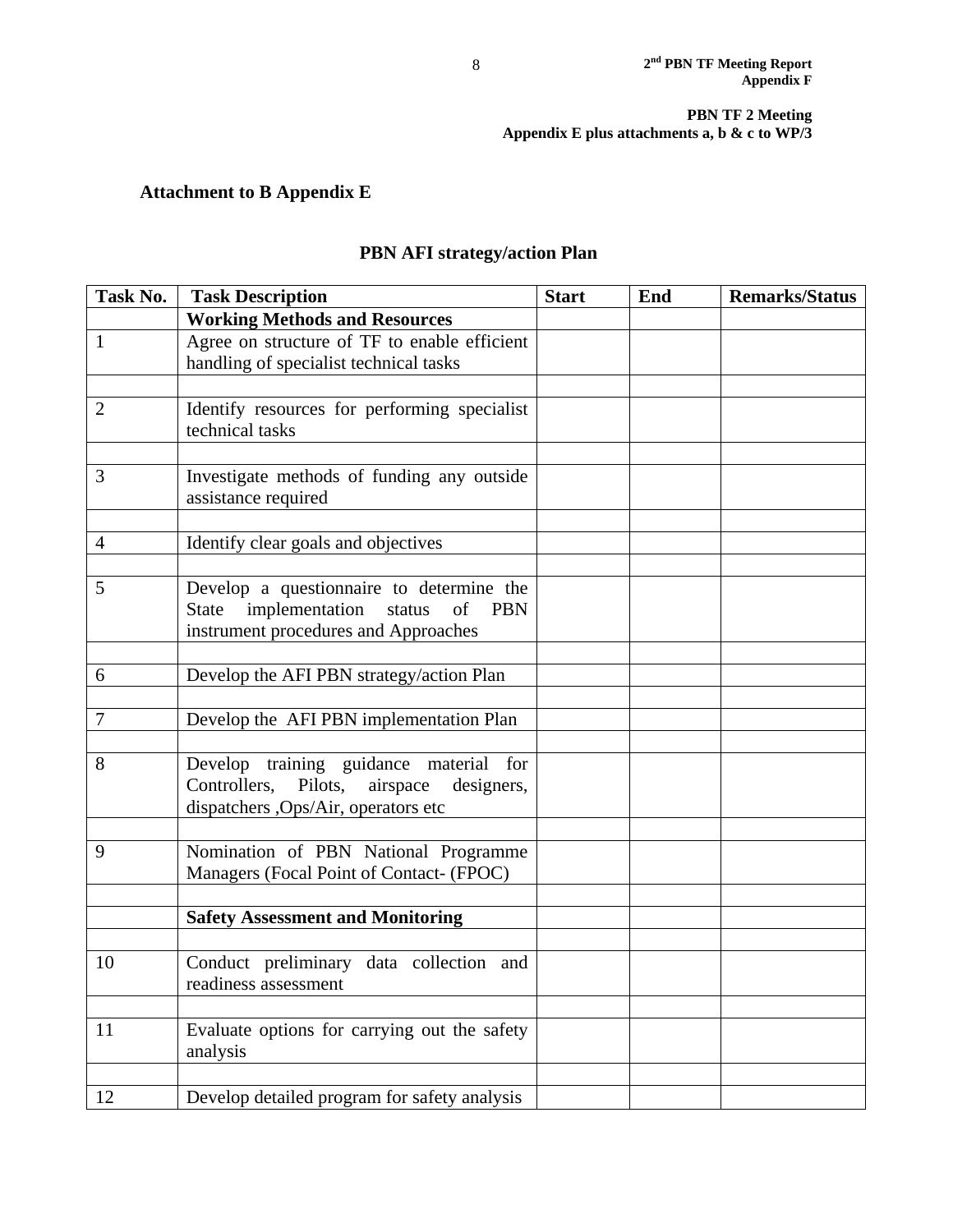| Task No. | <b>Task Description</b>                                            | <b>Start</b> | End | <b>Remarks/Status</b> |
|----------|--------------------------------------------------------------------|--------------|-----|-----------------------|
|          |                                                                    |              |     |                       |
|          |                                                                    |              |     |                       |
| 13       | Establish requirements for pre and post-                           |              |     |                       |
|          | implementation monitoring                                          |              |     |                       |
|          |                                                                    |              |     |                       |
| 14       | Undertake initial safety analysis                                  |              |     |                       |
| 15       | Carry out pre-implementation safety analysis                       |              |     |                       |
|          |                                                                    |              |     |                       |
| 16       | Carry out pre-implementation<br>readiness<br>assessment            |              |     |                       |
| 17       | post-implementation<br>safety<br>Carry<br>out                      |              |     |                       |
|          | analysis during verification phase                                 |              |     |                       |
|          |                                                                    |              |     |                       |
| 18       | Ensure transferability of aircraft data from<br>other Regions      |              |     |                       |
|          |                                                                    |              |     |                       |
| 19       | Devise methodologies for incorporating the                         |              |     |                       |
|          | effects of projected traffic growth and system                     |              |     |                       |
|          | changes on occupancy & collision risk in the<br>future environment |              |     |                       |
| 20       | Perform periodically other data collections                        |              |     |                       |
|          | (eg. ASE stability) in order to ensure that the                    |              |     |                       |
|          | parameter values used remain current                               |              |     |                       |
|          |                                                                    |              |     |                       |
|          | <b>ATM Operational Issues</b>                                      |              |     |                       |
| 21       | Establish/identify airspace categorization                         |              |     |                       |
|          | for en-route and areas.                                            |              |     |                       |
| 22       | Develop and Harmonize ATS Operational                              |              |     |                       |
|          | procedures                                                         |              |     |                       |
|          |                                                                    |              |     |                       |
| 23       | Identify<br>transition areas and<br>transition                     |              |     |                       |
|          | procedures                                                         |              |     |                       |
|          |                                                                    |              |     |                       |
| 24       | <b>PBN</b><br>of<br><b>States</b><br>the<br>impact<br>assess       |              |     |                       |
|          | implementation on controller automation                            |              |     |                       |
|          | systems and plan for upgrades/modifications                        |              |     |                       |
|          |                                                                    |              |     |                       |
| 25       | Restructuring of airspace as appropriate                           |              |     |                       |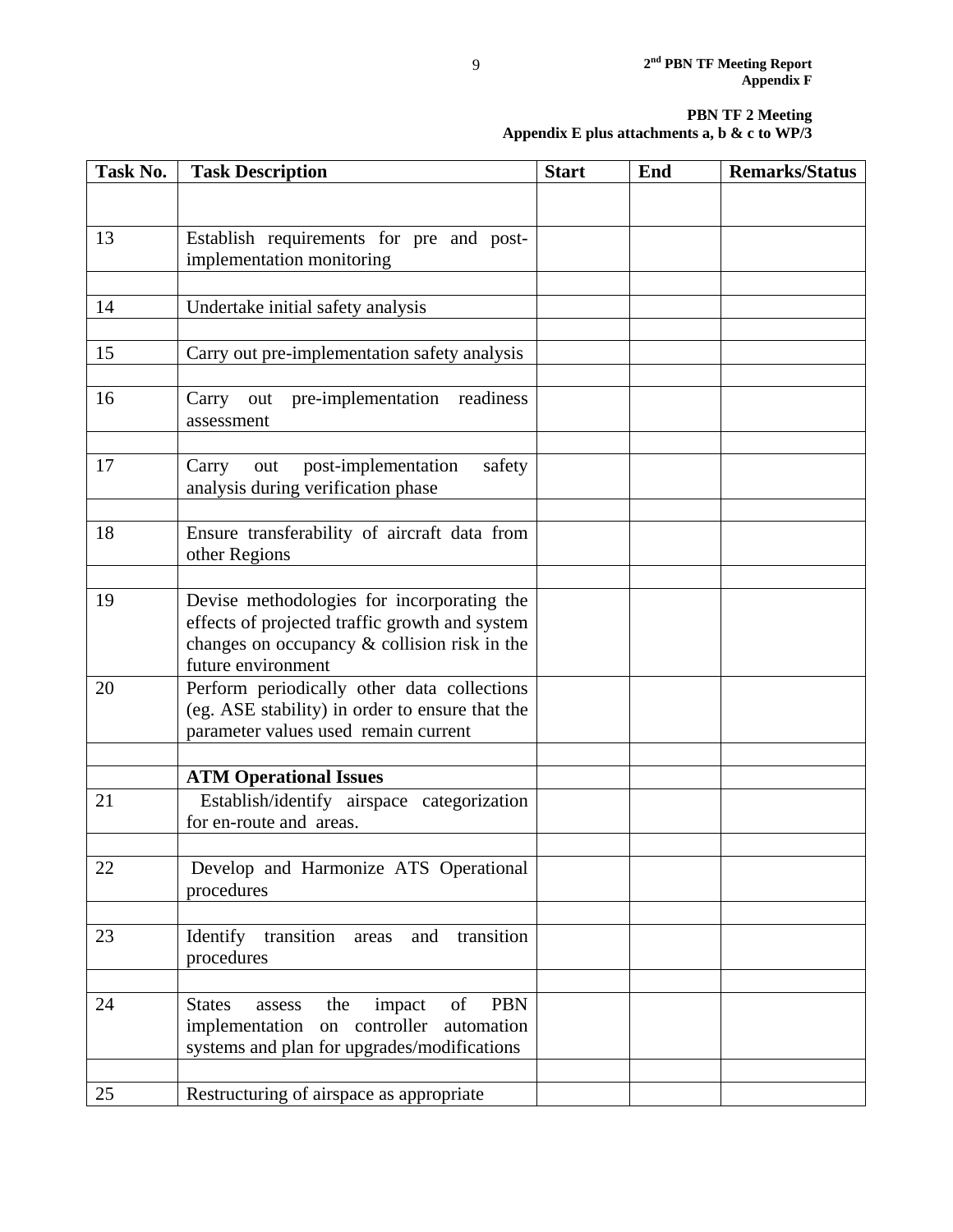| Task No. | <b>Task Description</b>                                                                                                                                            | <b>Start</b> | End | <b>Remarks/Status</b> |
|----------|--------------------------------------------------------------------------------------------------------------------------------------------------------------------|--------------|-----|-----------------------|
|          |                                                                                                                                                                    |              |     |                       |
| 26       | Develop procedures for integration of general<br>aviation handling non-compliant civil aircraft<br>(inc ferry & maintenance)                                       |              |     |                       |
|          |                                                                                                                                                                    |              |     |                       |
| 27       | Develop procedures for suspension of PBN                                                                                                                           |              |     |                       |
|          |                                                                                                                                                                    |              |     |                       |
| 28       | Evaluate the need for simulations to assess<br>ATC workload and possible need for<br>airspace/air route/Sector changes (SIDs &<br>STARs, environmental issues etc) |              |     |                       |
| 29       | Sharing of resources and experience                                                                                                                                |              |     |                       |
|          |                                                                                                                                                                    |              |     |                       |
| 30       | Develop ATC regional training guidance<br>material                                                                                                                 |              |     |                       |
|          |                                                                                                                                                                    |              |     |                       |
| 31       | Identify issues to be addressed in Letters of<br>Agreement                                                                                                         |              |     |                       |
|          |                                                                                                                                                                    |              |     |                       |
| 32       | Aeronautical<br>Information<br>management<br>issues i.e WGS 84, AIP<br>(AIM)<br>Suppliments, NOTAMs .etc                                                           |              |     |                       |
|          |                                                                                                                                                                    |              |     |                       |
| 33       | <b>CNS</b> infrastructure issues                                                                                                                                   |              |     |                       |
|          |                                                                                                                                                                    |              |     |                       |
|          | <b>OPS/AIR Issues</b>                                                                                                                                              |              |     |                       |
|          |                                                                                                                                                                    |              |     |                       |
| 34       | States to examine existing legislation and<br>regulations to identify any changes required<br>for PBN                                                              |              |     |                       |
|          |                                                                                                                                                                    |              |     |                       |
| 35       | Develop and promulgate information on the<br>operational approval process                                                                                          |              |     |                       |
|          |                                                                                                                                                                    |              |     |                       |
| 36       | Develop procedures for aircraft found to be<br>non-compliant through monitoring                                                                                    |              |     |                       |
|          |                                                                                                                                                                    |              |     |                       |
| 37       | Evaluate the need for chart amendments<br>related to PBN                                                                                                           |              |     |                       |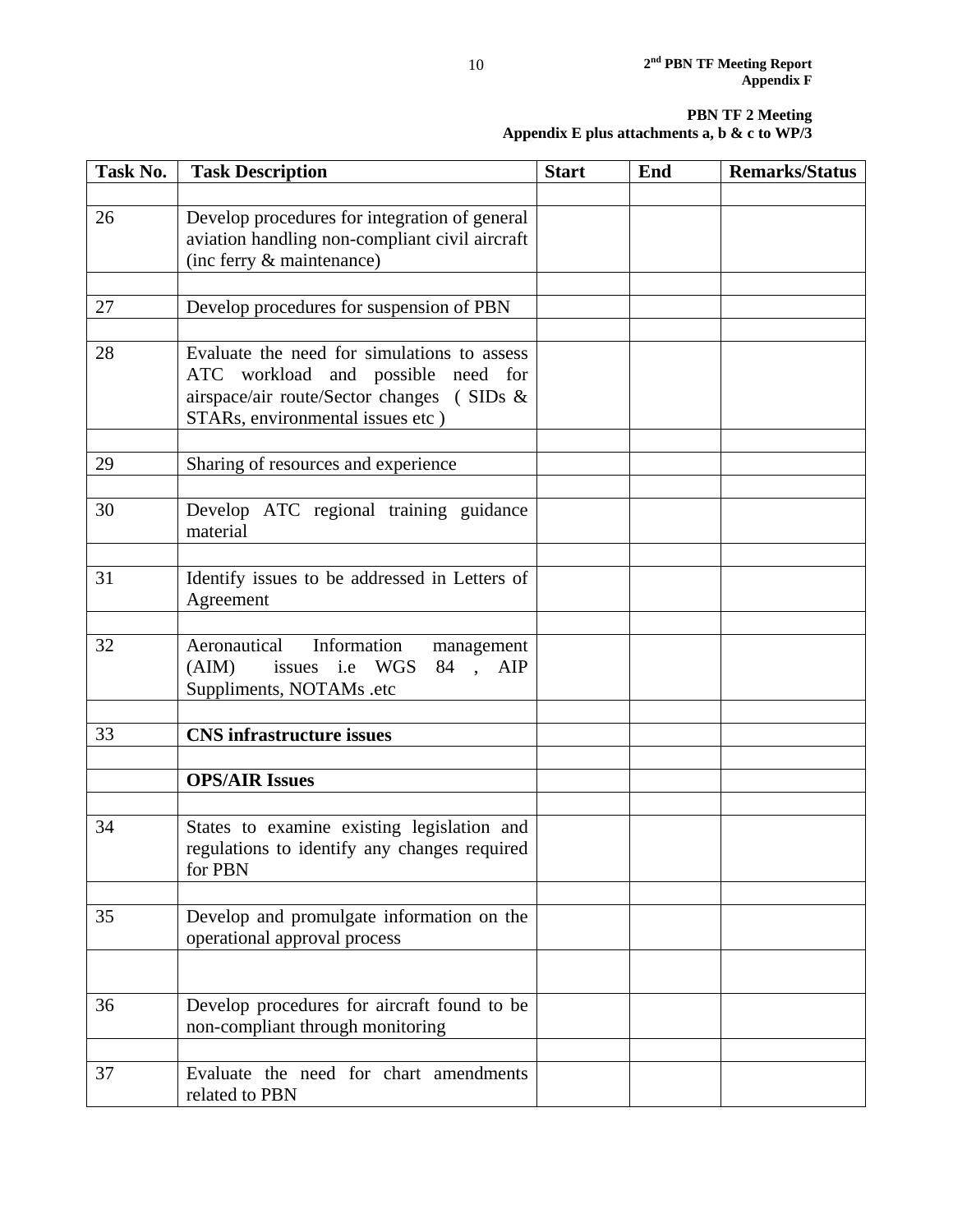| Task No. | <b>Task Description</b>                                                         | <b>Start</b> | End | <b>Remarks/Status</b> |
|----------|---------------------------------------------------------------------------------|--------------|-----|-----------------------|
|          |                                                                                 |              |     |                       |
| 38       | Monitor progress with operator approvals                                        |              |     |                       |
|          |                                                                                 |              |     |                       |
|          | <b>Joint Tasks</b>                                                              |              |     |                       |
| 39       | Review preliminary readiness assessment                                         |              |     |                       |
|          |                                                                                 |              |     |                       |
| 40       | Set target proportion of PBN approved<br>aircraft for full PBN implementation   |              |     |                       |
| 41       | Prepare/maintain<br>regional<br>status<br>report                                |              |     |                       |
|          | detailing PBN implementation plans                                              |              |     |                       |
|          |                                                                                 |              |     |                       |
| 42       | Develop a regional PBN informational<br>campaign                                |              |     |                       |
|          |                                                                                 |              |     |                       |
| 43       | Develop regional PBN Guidance Material                                          |              |     |                       |
|          |                                                                                 |              |     |                       |
| 44       | Review weather and contingency procedures<br>for applicability under PBN        |              |     |                       |
|          |                                                                                 |              |     |                       |
| 45       | Undertake coordination and harmonization of<br>procedures with adjacent Regions |              |     |                       |
|          |                                                                                 |              |     |                       |
|          |                                                                                 |              |     |                       |
| 46       | <b>PBN</b> Meetings                                                             |              |     |                       |
|          |                                                                                 |              |     |                       |
| 47       | Develop monitoring and evaluation program<br>for the verification phase         |              |     |                       |
|          |                                                                                 |              |     |                       |
| 48       | Seminars and Workshops                                                          |              |     |                       |
|          |                                                                                 |              |     |                       |
| 49       | Determine implementation date                                                   |              |     |                       |
| 50       | Post implementation analysis                                                    |              |     |                       |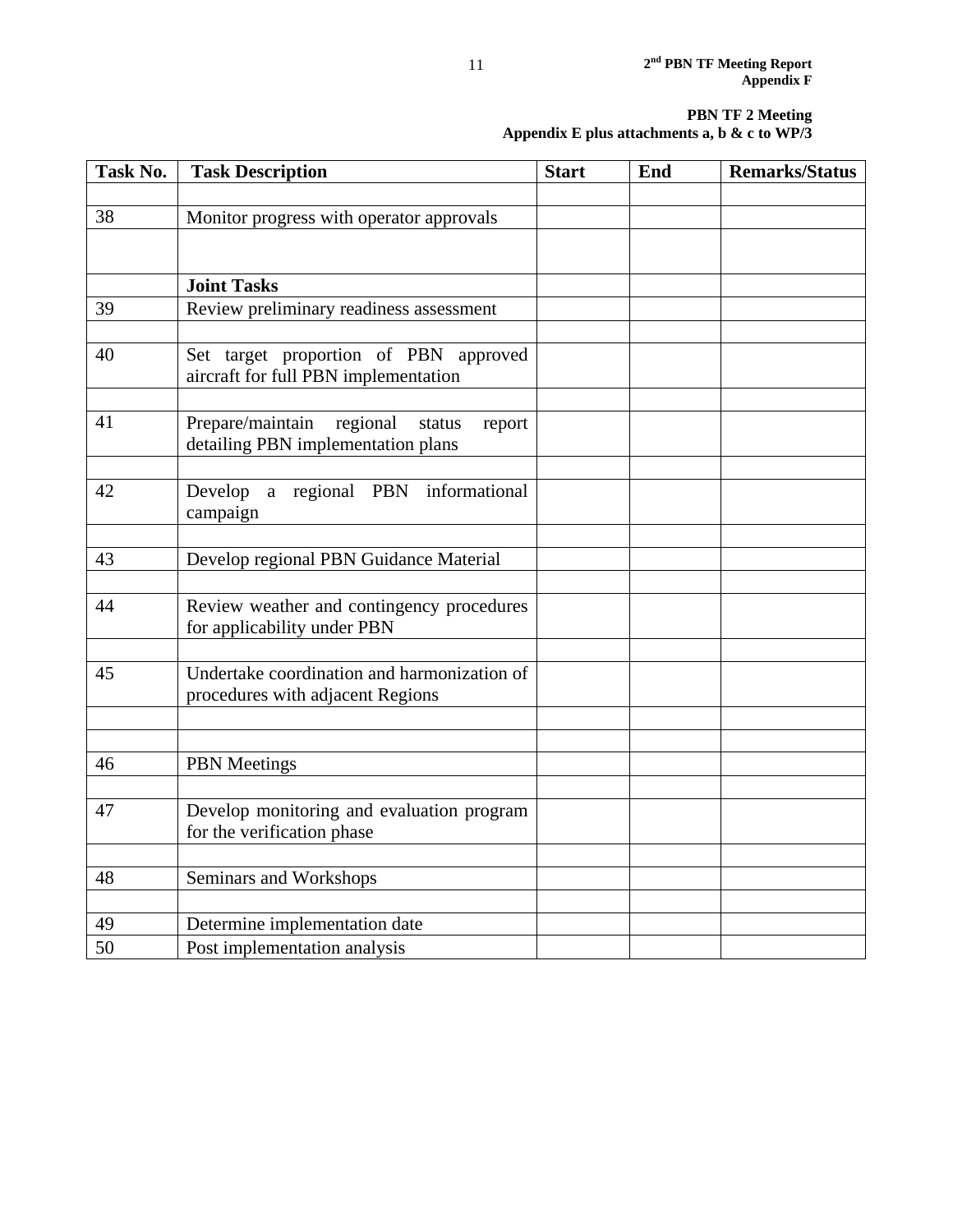

# **Attachment C Appendix E**

# **AFI PBN TASK LIST**

| $\overline{No}$         | <b>ICAO</b><br><b>Performance</b> | <b>ICAO</b> Strategic<br><b>Objectives</b>       | <b>Associated</b><br><b>GPIs</b>                                            | <b>Tasks/strategy</b>                                                                                                                                 | <b>Benefits</b>                                                                      | <b>Deliverables</b> | <b>Targe</b><br>t Date | <b>Members</b>         | <b>Status</b> |
|-------------------------|-----------------------------------|--------------------------------------------------|-----------------------------------------------------------------------------|-------------------------------------------------------------------------------------------------------------------------------------------------------|--------------------------------------------------------------------------------------|---------------------|------------------------|------------------------|---------------|
|                         | <b>Objectives</b>                 |                                                  |                                                                             |                                                                                                                                                       |                                                                                      |                     |                        |                        |               |
| $\mathbf{1}$            | <b>PBN</b> Planning               | A:Safety:<br>D:Effciency<br><b>C:Enviromment</b> | $GPI-5,$<br>GPI-7,<br>GPI-10,<br>GPI-11,<br>GPI-12,<br>GPI-20,<br>$GPI-21$  | Draft<br><b>Introduction</b><br>Section for PBN<br>Regional Plan                                                                                      | <b>To</b><br>facilitate<br>the<br>develop<br>ment of<br>the<br>Regional<br>Plan      | Draft<br>documnent  | 15<br>Aug.<br>2008     | ICAO,<br><b>ASECNA</b> | Ongoing       |
| $\mathbf{2}$            | <b>PBN</b> Planning               | A: Safety<br>D: Efficiency<br>C: Environment     | $GPI-5$ ,<br>GPI-7,<br>GPI-10,<br>GPI-11,<br>GPI-12,<br>GPI-20,<br>$GPI-21$ | <b>Draft PBN</b><br>Operational<br>requirements<br>&<br>Implementatio<br>$\mathbf n$<br><b>Strategy</b><br>Section for<br><b>PBN</b> Regional<br>Plan | <b>To</b><br>facilitate<br>the<br>develop<br>ment of<br>the<br>Regional<br>Plan      | Draft document      |                        |                        |               |
| 3                       | <b>PBN</b> Planning               | A: Safety<br>D: Efficiency<br>C: Environment     | $GPI-5$ ,<br>GPI-7,<br>GPI-10,<br>GPI-11.<br>GPI-12,<br>GPI-20,<br>$GPI-21$ | <b>Draft Current</b><br><b>Status</b><br>& Forecast:<br><b>AFI</b><br>traffic forecast<br>Section for<br>Section for<br><b>PBN</b> Regional<br>Plan   | To<br>facilitate<br>the<br>develop<br>ment of<br>the<br>Regional<br>Plan             | Draft document      |                        |                        | Ongoing       |
| $\overline{\mathbf{4}}$ | <b>PBN</b> Planning               | A: Safety<br>D: Efficiency<br>C: Environment     | $GPI-5$ ,<br>GPI-7,<br>GPI-10,<br>GPI-11,<br>GPI-12,<br>GPI-20,<br>$GPI-21$ | <b>Draft Current</b><br><b>Status</b><br>& Forecast:<br>Aircraft<br>fleet readiness<br>status<br><b>Section for PBN</b><br>Regional Plan              | T <sub>o</sub><br>facilitate<br>the<br>develop<br>ment of<br>the<br>Regional<br>Plan | Draft document      |                        |                        |               |
| 5                       | <b>PBN</b> Planning               | A: Safety<br>D: Efficiency<br>C: Environment     | GPI-5,<br>GPI-7,<br>GPI-10,<br>GPI-11,<br>GPI-12,<br>GPI-20,<br>GPI-21      | <b>Draft Current</b><br><b>Status</b><br>& Forecast:<br><b>CNS</b><br><b>Infrastructure</b><br>Section for PBN<br>Regional Plan                       | To<br>facilitate<br>the<br>develop<br>ment of<br>the<br>Regional<br>Plan             | Draft document      |                        |                        |               |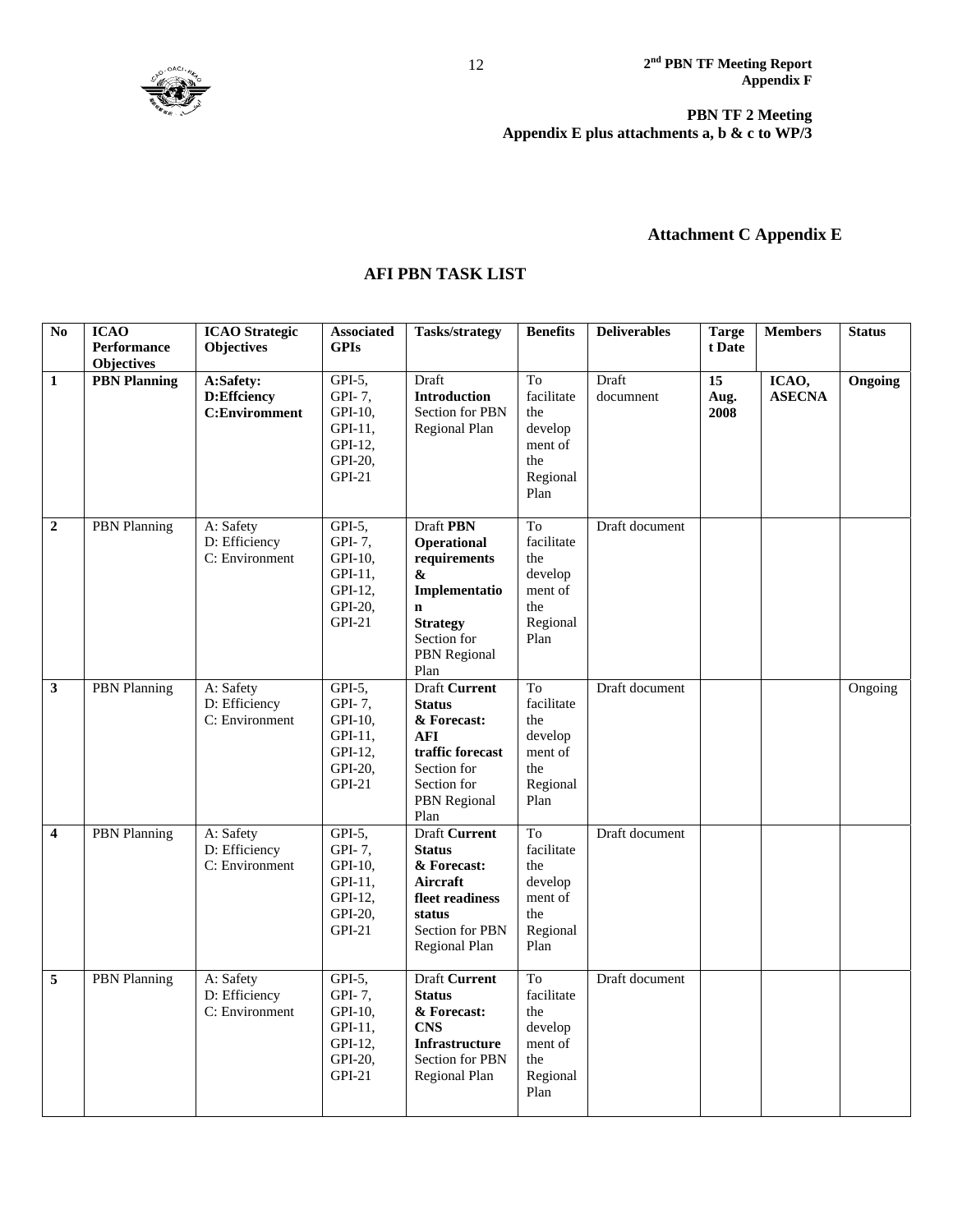| N <sub>0</sub> | <b>ICAO</b><br><b>Performance</b><br><b>Objectives</b>         | <b>ICAO</b> Strategic<br><b>Objectives</b>   | Associated<br><b>GPIs</b>                                                | <b>Tasks/strategy</b>                                                                                                                                                     | <b>Benefits</b>                                                                                | <b>Deliverables</b>   | <b>Targe</b><br>t Date | <b>Members</b> | <b>Status</b> |
|----------------|----------------------------------------------------------------|----------------------------------------------|--------------------------------------------------------------------------|---------------------------------------------------------------------------------------------------------------------------------------------------------------------------|------------------------------------------------------------------------------------------------|-----------------------|------------------------|----------------|---------------|
| 6              | <b>PBN</b> Planning                                            | A: Safety<br>D: Efficiency<br>C: Environment | $GPI-5,$<br>GPI-7,<br>GPI-10,<br>GPI-11,<br>GPI-12,<br>GPI-20,<br>GPI-21 | <b>Draft Safety</b><br><b>Assessments</b><br>and<br><b>Monitors</b><br>Section for<br>PBN Regional<br>Plan<br>To facilitate the<br>development of<br>the<br>Regional Plan |                                                                                                |                       |                        |                |               |
| $\overline{7}$ | <b>PBN</b> Planning                                            | A: Safety<br>D: Efficiency<br>C: Environment | GPI-5,<br>GPI-7,<br>GPI-10,<br>GPI-11,<br>GPI-12,<br>GPI-20,<br>GPI-21   | Draft Appendix<br>$A -$<br>Reference<br>documentation<br>for<br>developing<br>operational and<br>airworthiness<br>approvals<br>Section for<br>PBN Regional<br>Plan        | To<br>facilitate<br>the<br>develop<br>ment of<br>the<br>Regional<br>Plan                       |                       |                        |                |               |
| 8              | PBN Planning                                                   | A: Safety<br>D: Efficiency<br>C: Environment | GPI-5,<br>GPI-7,<br>GPI-10,<br>GPI-11,<br>GPI-12,<br>GPI-20,<br>$GPI-21$ | Draft Appendix<br>$B -$<br>Practical<br><b>Example of</b><br>tangible<br>benefits<br>Section for PBN<br>Regional Plan                                                     | To<br>facilitate<br>the<br>develop<br>ment of<br>the<br>Regional<br>Plan                       |                       |                        |                |               |
| 9              | <b>PBN</b> Planning                                            | A: Safety<br>D: Efficiency<br>C: Environment | GPI-5,<br>GPI-7,<br>GPI-10,<br>GPI-11,<br>GPI-12,<br>GPI-20,<br>$GPI-21$ | Draft Appendix<br>$C -$<br><b>Procedure to</b><br>modify<br>the regional<br>plan<br>Section for PBN<br>Regional Plan                                                      | To<br>facilitate<br>the<br>develop<br>ment of<br>the<br>Regional<br>Plan                       |                       |                        |                |               |
| 10             | PBN<br>Coordination &<br>Implementation<br><b>PBN</b> Planning | A: Safety<br>D: Efficiency<br>C: Environment | GPI-5,<br>GPI-7,<br>GPI-10,<br>GPI-11,<br>GPI-12,<br>GPI-20,<br>$GPI-21$ | Identify the<br>short falls<br>preventing the<br>implementation<br>of<br>PBN                                                                                              | To<br>identify<br>preventiv<br>e<br>measures<br>and to<br>support<br>PBN<br>impleme<br>ntation | <b>Working Papers</b> |                        | TF<br>members  |               |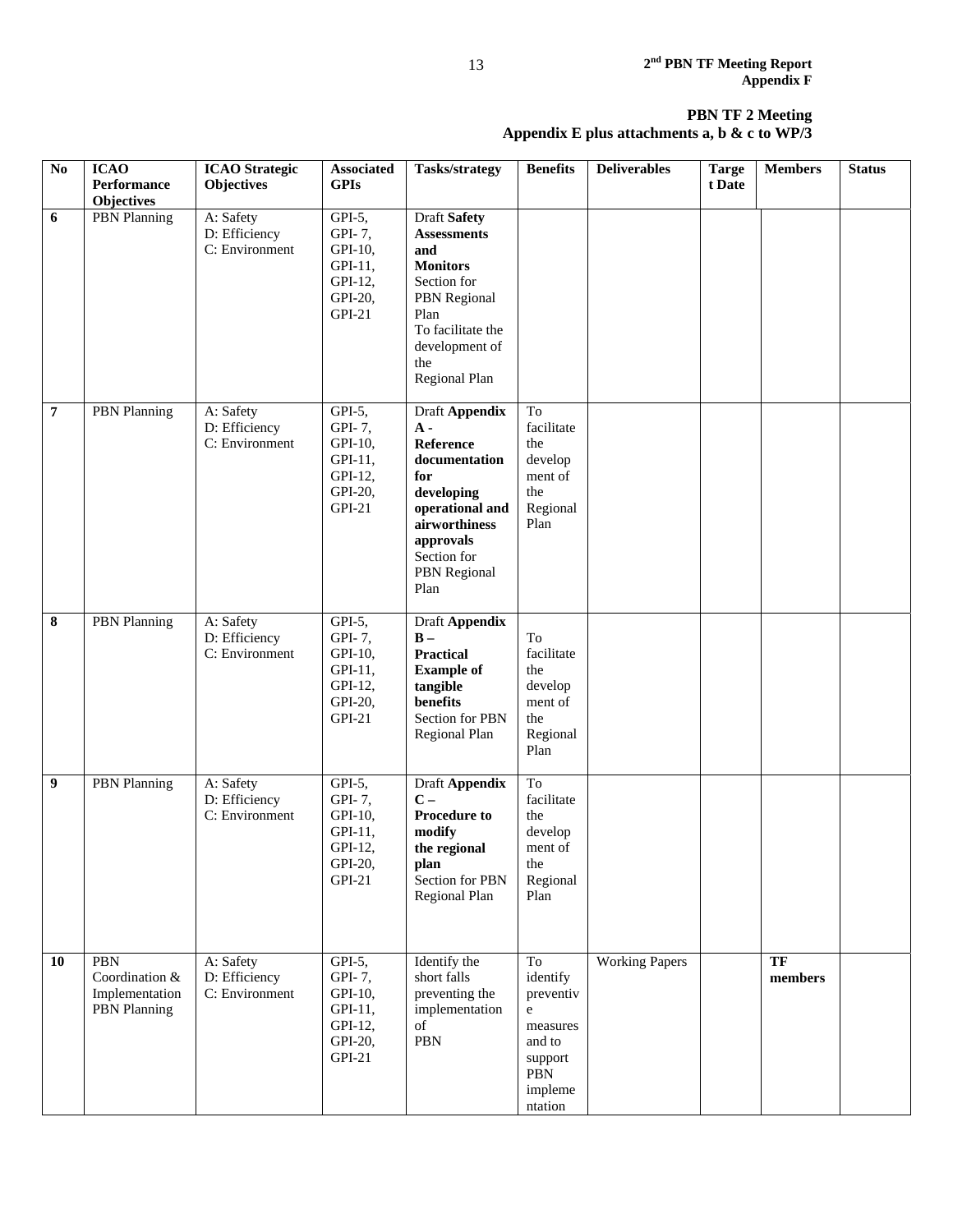| $\overline{No}$ | <b>ICAO</b><br><b>Performance</b><br><b>Objectives</b> | <b>ICAO</b> Strategic<br>Objectives             | <b>Associated</b><br><b>GPIs</b>                                                       | <b>Tasks/strategy</b>                                                                                                                               | <b>Benefits</b>                                                                                  | <b>Deliverables</b>             | <b>Targe</b><br>t Date | <b>Members</b> | <b>Status</b> |
|-----------------|--------------------------------------------------------|-------------------------------------------------|----------------------------------------------------------------------------------------|-----------------------------------------------------------------------------------------------------------------------------------------------------|--------------------------------------------------------------------------------------------------|---------------------------------|------------------------|----------------|---------------|
| 11              | PBN<br>Coordination &<br>Implementation                | A: Safety<br>D: Efficiency<br>C: Environment    | $GPI-5,$<br>GPI-7,<br>GPI-10,<br>GPI-11,<br>GPI-12,<br>GPI-20,<br>$GPI-21$             | <b>Identify training</b><br>requirements                                                                                                            | To assist<br>States in<br>their<br>planning<br>and<br>impleme<br>ntation                         | <b>Working</b><br><b>Papers</b> |                        | TF<br>members  |               |
| $\overline{12}$ | PBN<br>Coordination &<br>Implementation                | A: Safety<br>D: Efficiency<br>C: Environment    | $\overline{GPI-5}$ ,<br>GPI-7,<br>GPI-10,<br>GPI-11,<br>GPI-12,<br>GPI-20,<br>$GPI-21$ | Assess<br>possibilities of<br>future PBN<br>seminar                                                                                                 | To assist<br>States in<br>their<br>planning<br>and<br>impleme<br>ntations                        |                                 |                        |                |               |
| 13              | PBN<br>Coordination &<br>Implementation                | A: Safety<br>D: Efficiency<br>C: Environment    | $GPI-5$ ,<br>GPI-7,<br>GPI-10,<br>GPI-11,<br>GPI-12,<br>GPI-20,<br><b>GPI-21</b>       | <b>Identify</b> ways<br>and<br>means to share<br>resources                                                                                          | To assist<br>States in<br>their<br>planning<br>and<br>impleme<br>ntations                        |                                 |                        |                |               |
| 14              | PBN<br>Certification<br>Process                        | A: Safety<br>D: Efficiency<br>C: Environment    | $GPI-5,$<br>GPI-7,<br>GPI-10,<br>GPI-11,<br>GPI-12,<br>GPI-20,<br>$GPI-21$             | Develop<br>standard<br>template for<br>application &<br>approval<br>package                                                                         | To<br>harmoniz<br>e PBN<br>approval<br>process<br>within<br>the<br>region                        |                                 |                        |                |               |
| 15              | <b>PBN</b> Planning                                    | 15 A: Safety<br>D: Efficiency<br>C: Environment | $GPI-5$ ,<br>GPI-7,<br>GPI-10,<br>GPI-11,<br>GPI-12,<br>GPI-20,<br>$GPI-21$            | ICAO, via a<br><b>State</b><br>letter, to request<br><b>States</b><br>to update<br>information<br>on CNS<br>infrastructure<br>in the FASID<br>table | To<br>obtain<br>informati<br>on<br>necessar<br>y for<br>regional<br>planning<br>State<br>letters | <b>Updated FASID</b><br>table   |                        | <b>ICAO</b>    |               |

--------------------------------------------------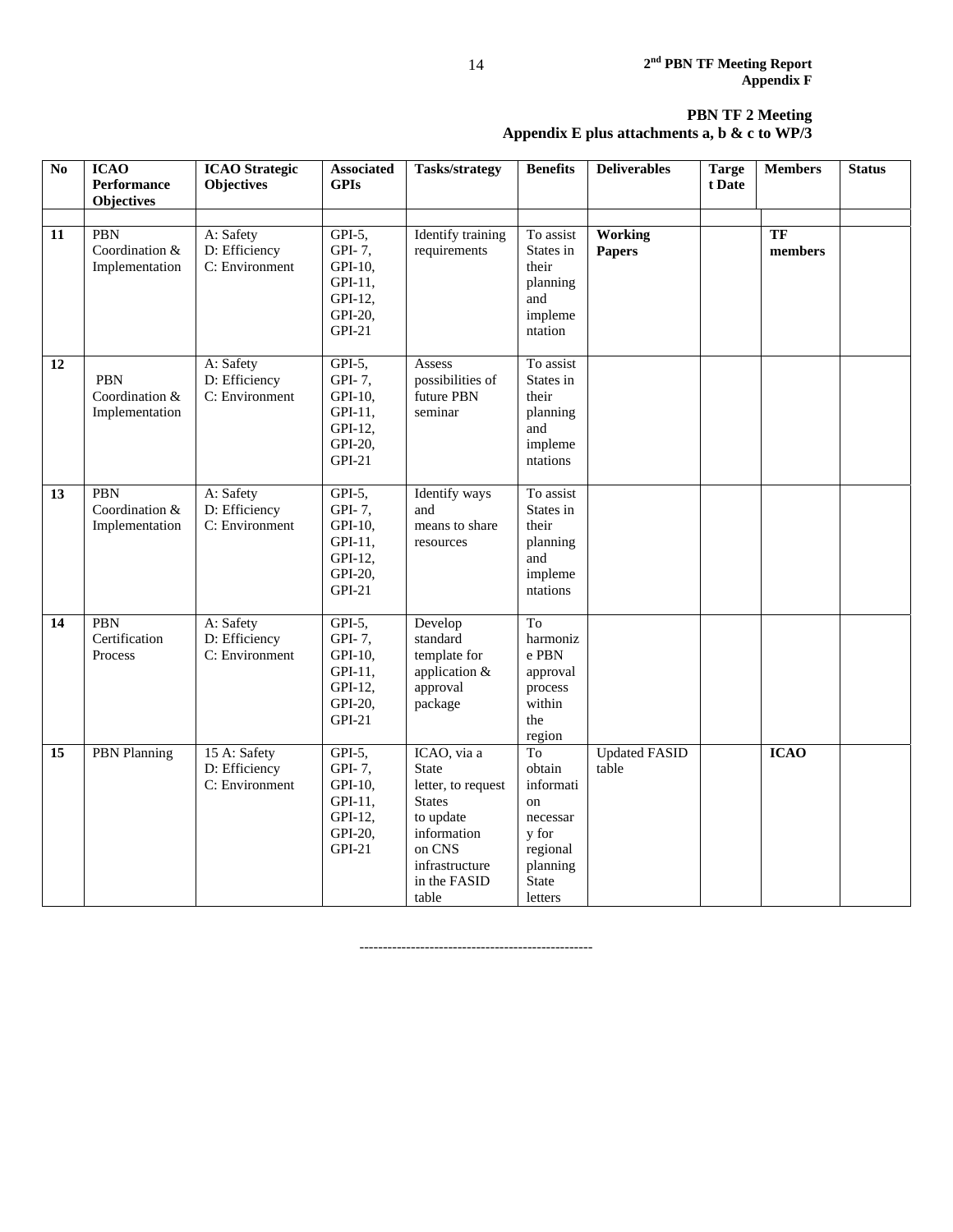### **Terms of reference of National Performance-Based Navigation (PBN) Programme Managers**

National PBN Programme Managers (NPPMs):

- 1) Are responsible for ensuring that proper mechanisms are put in place for the effective implementation of PBN, including:
	- a) Establishment of a National PBN Implementation Group.
	- b) Development of a National PBN Implementation Plan.
- 2) Act as Focal Points and Coordinators of the activities of States' PBN Implementation Groups, including but not limited to the following:
	- a) Study of PBN operations technology and the Global and Regional guidance material.
	- b) Review of the regional air navigation plan and take account of regional ATM objectives and regional ATM requirements in terms of communication, navigation and surveillance elements.
	- c) Coordination with adjacent States.
	- d) Consistent with ICAO's regional air navigation plan, identification of the principal objectives of the State for implementation of CNS/ATM systems.
	- e) Review of the current and planned infrastructures in terms of airports, airspace, air routes, communications, navigation and surveillance elements.
	- f) Assessment of the current traffic density and carry out air traffic forecasts with emphasis on aircraft movements and regional flows of traffic.
	- g) Evaluation of the current ATM system, focussing on route structure, separation standards, equipage, maintenance, operations and procedures in order to identify any weaknesses.
	- h) As a result of gap analyses, development of functional requirements that would result in improvements/benefits both in the short term and the long term, keeping in view users' requirements.
	- i) Establishment of PBN operational objectives and supporting CNS elements that are most suitable for the scenario, taking into account the planning situation in adjacent States, the development status of ICAO guidance material (SARPs, PBN Manual, etc.) and the regional approach to air navigation planning.
	- j) Establishment of implementation time lines for new systems and decommissioning time lines for current ground systems that are not required as a result of the transition to PBN operations.
	- k) Carrying out of cost-benefit analyses to determine the most appropriate plan, using the iteration process.
	- l) Harmonization with the regional plan.
	- m) Formalization and maintenance of the planning document; and initiation of actions for the implementation of PBN.

The composition of the National PBN Implementation Group should include members from participating organizations, such as:

- a) the national administration;
- b) the regulating agency;
- c) ATM service provider;
- d) airspace users;
- e) the airport authority;
- f) research and development organizations;
- g) military authorities, including air defence; and
- h) other relevant bodies.
- 3) Particpate in, coordinate and provide support to, APIRG PBN Implementation Task Force meetings and assigned tasks.

----------------------